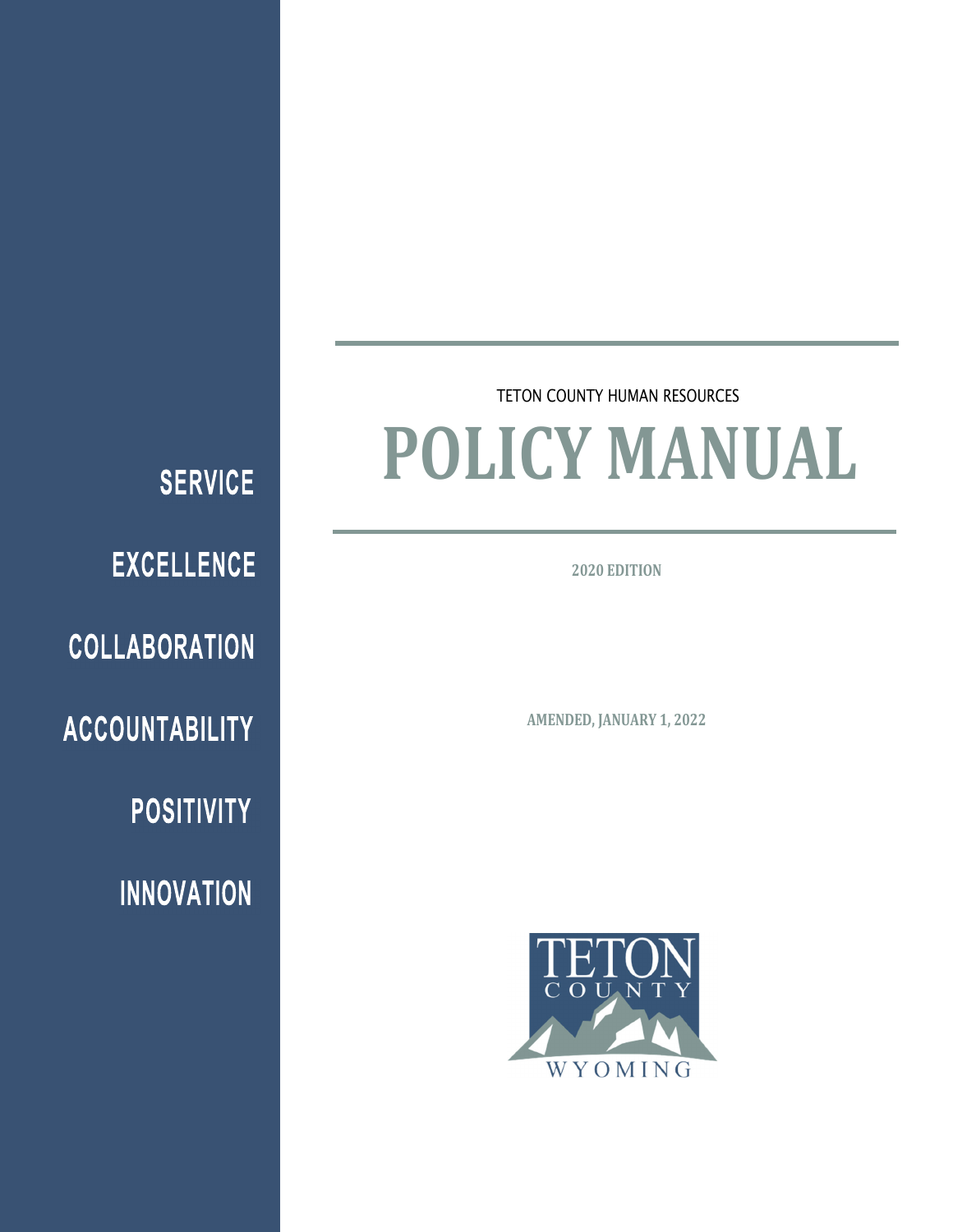# ACKNOWLEDGMENT AND RECEIPT

# **I have received my copy of the Human Resources Policy Manual.**

The employee policy manual describes important information about Teton County, and I understand that I should consult Human Resources regarding any questions not answered in the manual. I have entered into my employment relationship with Teton County voluntarily and acknowledge that there is no specified length of employment. Accordingly, either I or Teton County can terminate the relationship 'at will', with or without cause, at any time, so long as there is not a violation of applicable federal or state law. Designated Sheriff's Office sworn deputies, as defined by Wyoming Statute §18-3-611, are an exception to employment-at-will.

I understand and agree that no representative of Teton County, other than the Board of County Commissioners, has the authority to enter into an agreement of employment for any specified period and such agreement must be in writing, and requires approval of the majority of the Board of County Commissioners.

This manual and the policies and procedures contained herein supersede any and all prior practices, oral or written representations, or statements regarding the terms and conditions of your employment with Teton County. By distributing this manual, the County expressly revokes any and all previous policies and procedures which are inconsistent with those contained herein.

I understand that, except for employment 'at-will' status, any and all policies and practices may be changed at any time by Teton County, and the County reserves the right to change my hours, wages and working conditions at any time. All such changes will be communicated through official notices, and I understand that revised information may supersede, modify, or eliminate existing policies.

I understand and agree that nothing in the Human Resources Policy Manual creates, or is intended to create, a promise or representation of continued employment and that employment at Teton County is employment-at-will, (unless I am designated as a sworn Sheriff Deputy as defined by W.S. §18-3-611), which may be terminated at the will of either Teton County or myself. Furthermore, I acknowledge that this **manual is neither a contract of employment nor a legal document.** I understand and agree that employment and compensation may be terminated with or without cause and with or without notice at any time by Teton County or myself.

I have received the manual, and I understand that it is my responsibility to read and comply with the policies contained in this manual and any revisions made to it.



Employee's Signature

Employee's Name (Print)

Date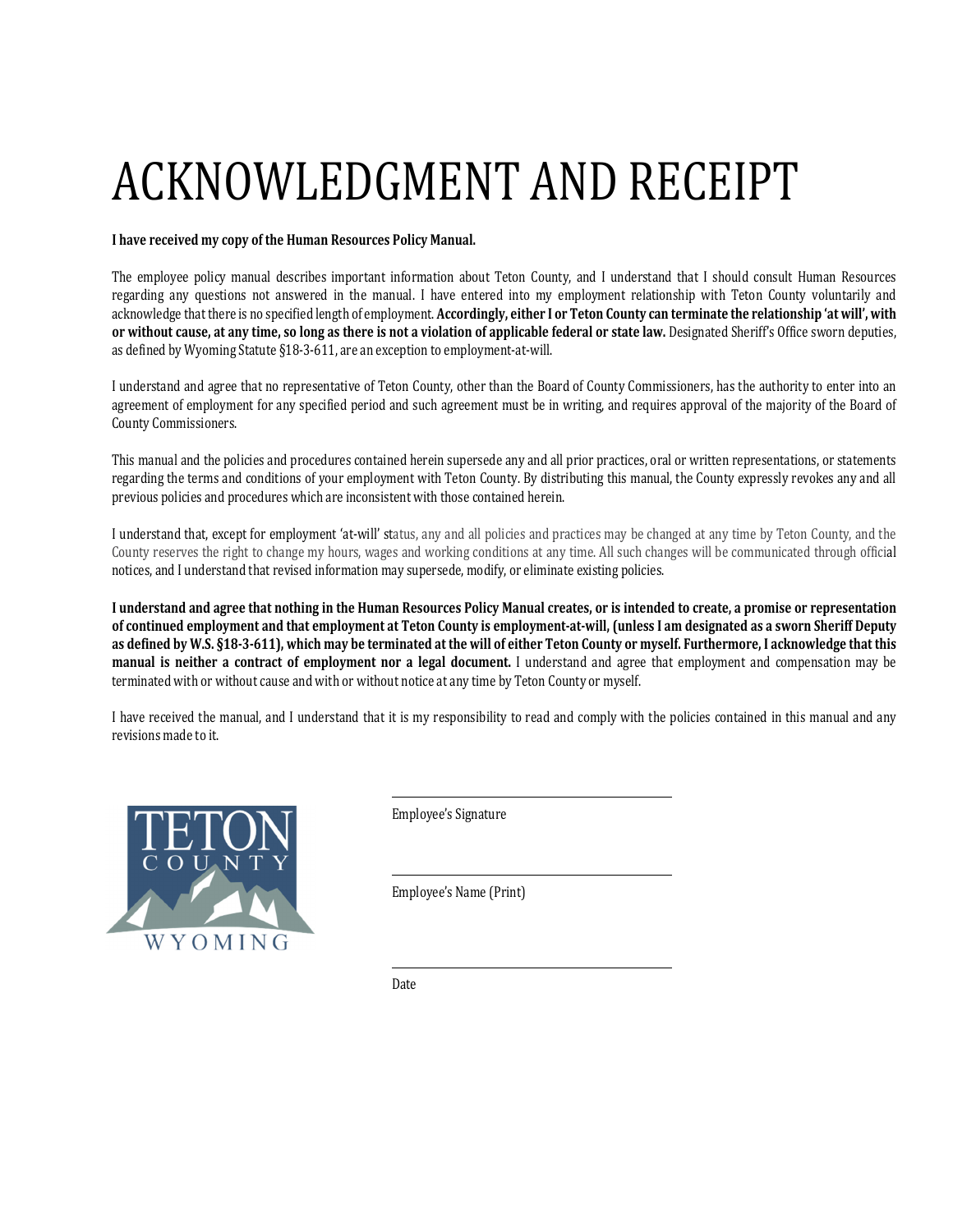# FLSA COMPENSATORY (COMP) TIME ACKNOWLEDGEMENT FORM FOR FULL-TIME NONEXEMPT EMPLOYEES

By signing below, I acknowledge the following:

I understand that my position is covered under the Federal Fair Labor Standards Act (FLSA). I also understand that I am eligible to receive overtime pay at one and one-half times my current rate of pay, OR, in lieu thereof, to receive paid time off at the rate of one and one-half hours off for each hour of employment for which overtime compensation is required.

I understand this acknowledgment form must be executed by me before I can accrue or use comp time. I also understand that comp time, in lieu of overtime, only applies to hours worked over 40 within a work week. For Teton County, the work week runs from 12:01am Sunday and ends the following Saturday at 12:00am midnight.

Fire/EMS Shift Personnel subject to the §207(k) exemption of the Fair Labor Standards Act shall be paid overtime compensation at the rate of one and one-half (1.5) times their regular hourly rate only after the employee's actual work hours exceed the maximum hours defined by the FLSA work cycle. For Payroll purposes, the Fire/EMS work cycle begins at 7:00am and ends at 7:00am after 24 consecutive days.

I further understand that comp time may be limited, used, or paid out consistent with the provisions of the current Teton County Human Resources Manual and the law.

I understand that I must at all times maintain an accurate and truthful record of my hours worked each day and each work period. I further understand that if I would resign or be terminated from my position, transfer from my department/office, or be promoted into a new position, the department/office in which the overtime was incurred is responsible for arranging for me to use or be paid the balance of my accrued compensatory time at my final hourly rate of pay prior to termination or a change in position.

I understand that this acknowledgment form will remain in effect during my employment at the Teton County, unless revoked, revised, or updated, due to a change in my position, or due to any changes to applicable law.

Acknowledged By:



Employee's Signature

Employee's Name (Print)

 $\overline{a}$ Date

*NOTE: FLSA exempt employees are not entitled to FLSA compensatory time. If unsure of FLSA status, please check with your hiring official.*

**This completed form is to be maintained in the official personnel file.**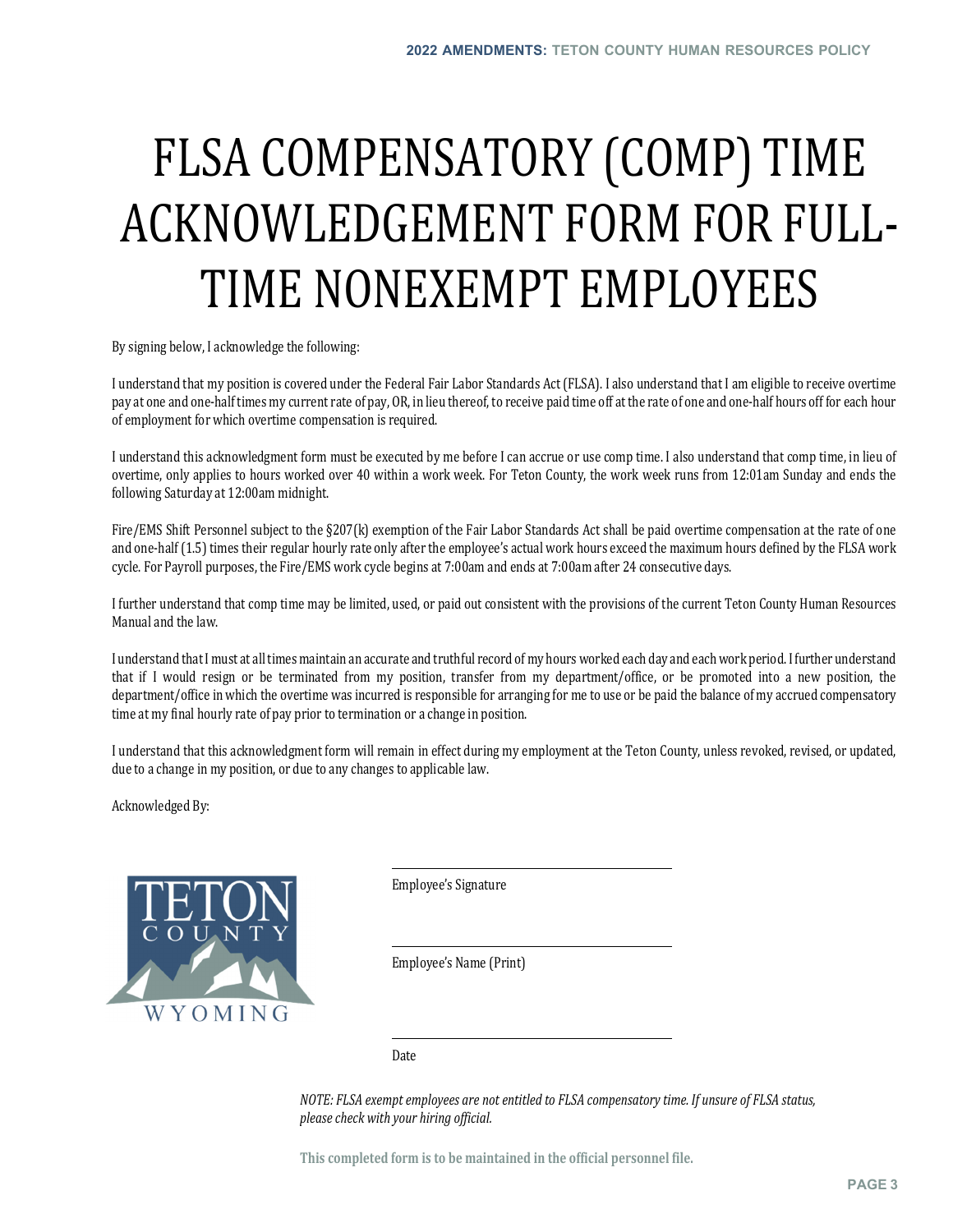# **Table of Contents**

|  | 3-3 EMPLOYMENT IN MORE THAN ONE COUNTY JOB & OUTSIDE EMPLOYMENT 22 |  |
|--|--------------------------------------------------------------------|--|
|  |                                                                    |  |
|  |                                                                    |  |
|  |                                                                    |  |
|  |                                                                    |  |
|  |                                                                    |  |
|  |                                                                    |  |
|  |                                                                    |  |
|  |                                                                    |  |
|  |                                                                    |  |
|  |                                                                    |  |
|  |                                                                    |  |
|  |                                                                    |  |
|  |                                                                    |  |
|  |                                                                    |  |
|  |                                                                    |  |
|  |                                                                    |  |

**HUMAN RESOURCES POLICY MANUAL** 2022 Amendments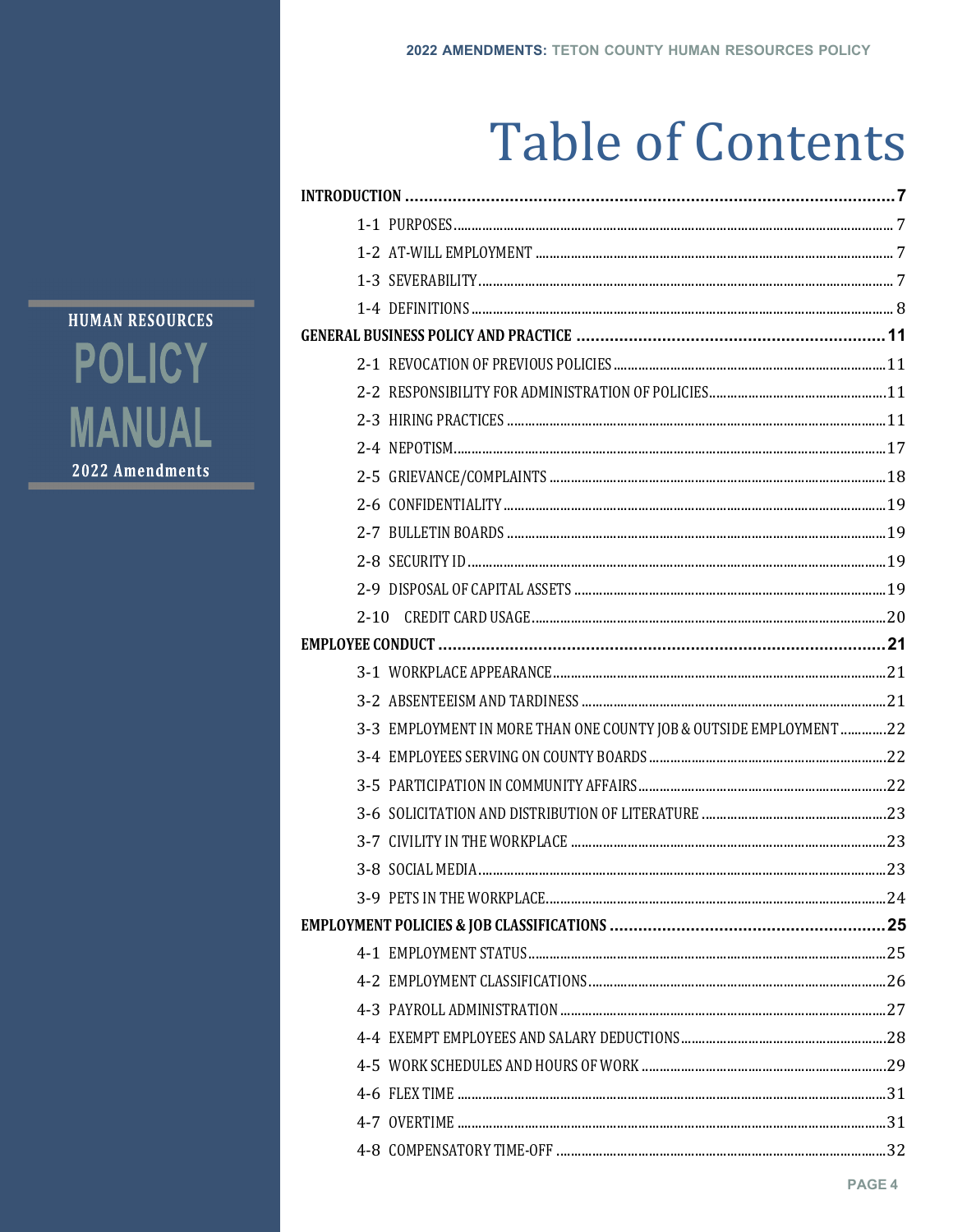|          | 2022 AMENDMENTS: TETON COUNTY HUMAN RESOURCES POLICY |  |
|----------|------------------------------------------------------|--|
| $4 - 10$ |                                                      |  |
| $4 - 11$ |                                                      |  |
| $4 - 12$ |                                                      |  |
| $4 - 13$ |                                                      |  |
| $4 - 14$ |                                                      |  |
| $4 - 15$ |                                                      |  |
| $4 - 16$ |                                                      |  |
| $4 - 17$ |                                                      |  |
| $4 - 18$ |                                                      |  |
|          |                                                      |  |
| 4-19     |                                                      |  |
|          |                                                      |  |
|          |                                                      |  |
|          |                                                      |  |
|          |                                                      |  |
|          |                                                      |  |
|          |                                                      |  |
|          |                                                      |  |
|          |                                                      |  |
|          |                                                      |  |
|          |                                                      |  |
|          |                                                      |  |
|          |                                                      |  |
|          |                                                      |  |
|          |                                                      |  |
|          |                                                      |  |
|          |                                                      |  |
| a.       |                                                      |  |
| b.       |                                                      |  |
| c.       |                                                      |  |
| d.       |                                                      |  |
| e.       |                                                      |  |
| g.       |                                                      |  |
| h.       |                                                      |  |
| i.       |                                                      |  |
| j.       |                                                      |  |
| k.<br>L. |                                                      |  |
| m.       |                                                      |  |
|          |                                                      |  |
|          |                                                      |  |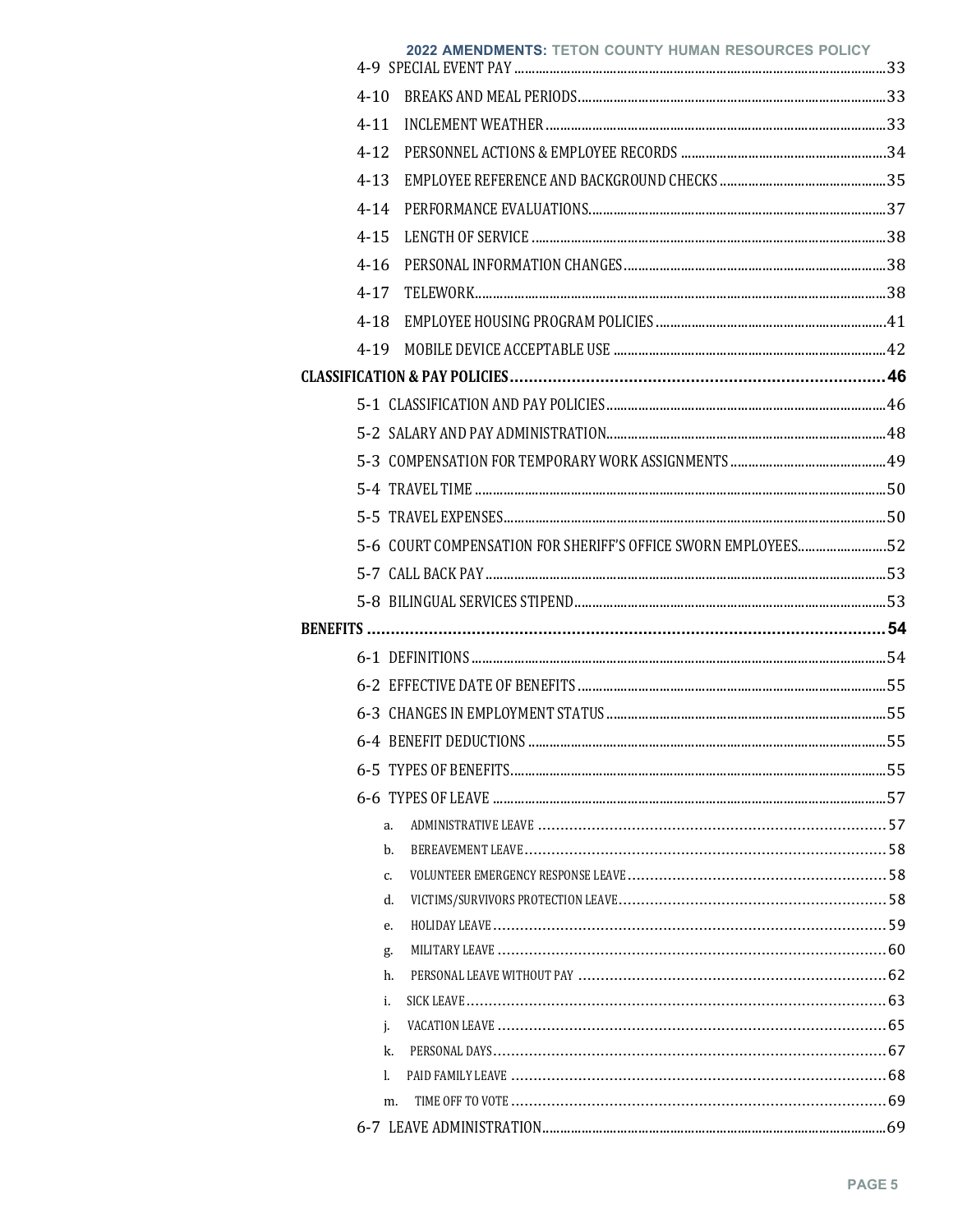|          | 2022 AMENDMENTS: TETON COUNTY HUMAN RESOURCES POLICY |  |
|----------|------------------------------------------------------|--|
|          |                                                      |  |
|          |                                                      |  |
|          |                                                      |  |
|          |                                                      |  |
|          |                                                      |  |
|          |                                                      |  |
|          |                                                      |  |
|          |                                                      |  |
|          |                                                      |  |
| $7 - 10$ |                                                      |  |
| $7 - 11$ |                                                      |  |
| $7-12$   |                                                      |  |
|          |                                                      |  |
|          |                                                      |  |
|          |                                                      |  |
|          |                                                      |  |
|          |                                                      |  |
|          |                                                      |  |
|          |                                                      |  |
|          |                                                      |  |
|          |                                                      |  |
|          |                                                      |  |
| $8-10$   |                                                      |  |
|          |                                                      |  |
|          |                                                      |  |
|          |                                                      |  |
|          |                                                      |  |
|          |                                                      |  |
|          |                                                      |  |
|          |                                                      |  |
|          |                                                      |  |
|          |                                                      |  |
|          |                                                      |  |
| $11 - 1$ |                                                      |  |
| $11 - 2$ |                                                      |  |
| $11 - 3$ |                                                      |  |
| $11 - 4$ |                                                      |  |
| $11 - 5$ |                                                      |  |
| $11-6$   |                                                      |  |
|          | PAGE 6                                               |  |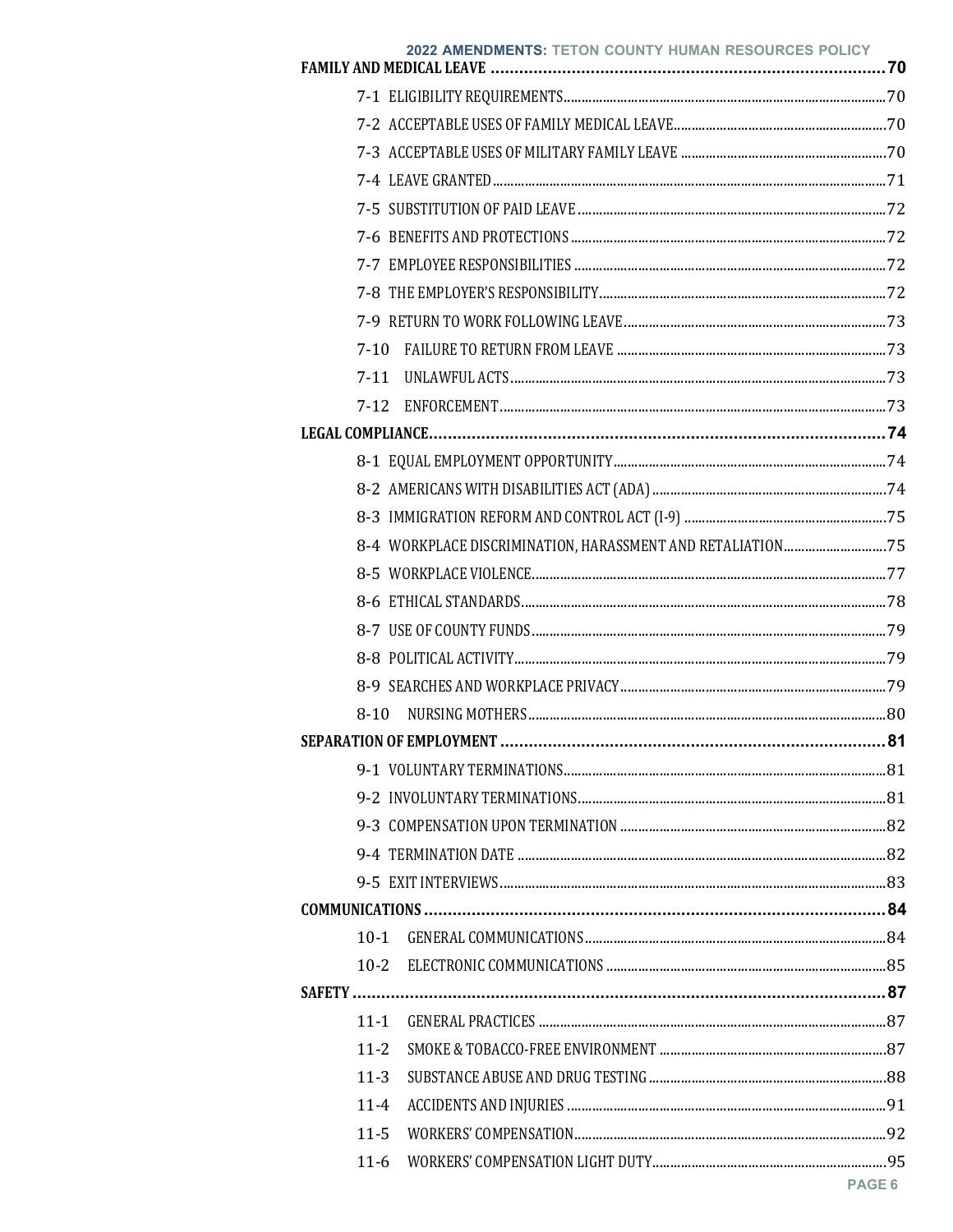# **1‐1 PURPOSES**

**CHAPTER 1** 

- a. The Human Resources Policy Manual has been adopted for the purpose of guiding the County's efforts for quality performance, equity in employment, and career development of its employees. The County reserves the right to alter, amend, or revoke these policies in its sole discretion at any time for any reason.
- b. The policy is a guideline and general statement of the County's present policies and benefits. It is not intended to be all-inclusive. Nothing herein is intended nor shall it be construed or deemed to create any contract between the County and any of its officers or employees, nor is it intended nor shall it be construed to create any property rights in employment or an expectation of continued employment, or in the continuation of any benefits of any County employee or officer. The County's failure to adhere to any provision hereof shall not create any additional rights or remedies for any employee.

# **1‐2 AT‐WILL EMPLOYMENT**

- a. All persons hired by the County, unless otherwise provided for by written contract, are hired "At-Will", meaning that they may be terminated at any time, for any reason, or for no reason at all. Employees may also terminate their employment at any time, for any reason, or for no reason at all.
- b. Sworn Sheriff Deputies shall not be discharged from employment, reduced in rank or suspended without pay except for cause and after notice and opportunity for a hearing pursuant to Wyoming Statute §18-3-611.
- c. Teton County retains the right to change the contents of this Manual at any time, with or without notice.

# **1‐3 SEVERABILITY**

a. In the event that any provision of this Human Resources Policy Manual shall be declared illegal, void, or unenforceable by a court of competent jurisdiction to violate any state or federal laws, the other provisions shall not be affected and shall remain in full force and effect.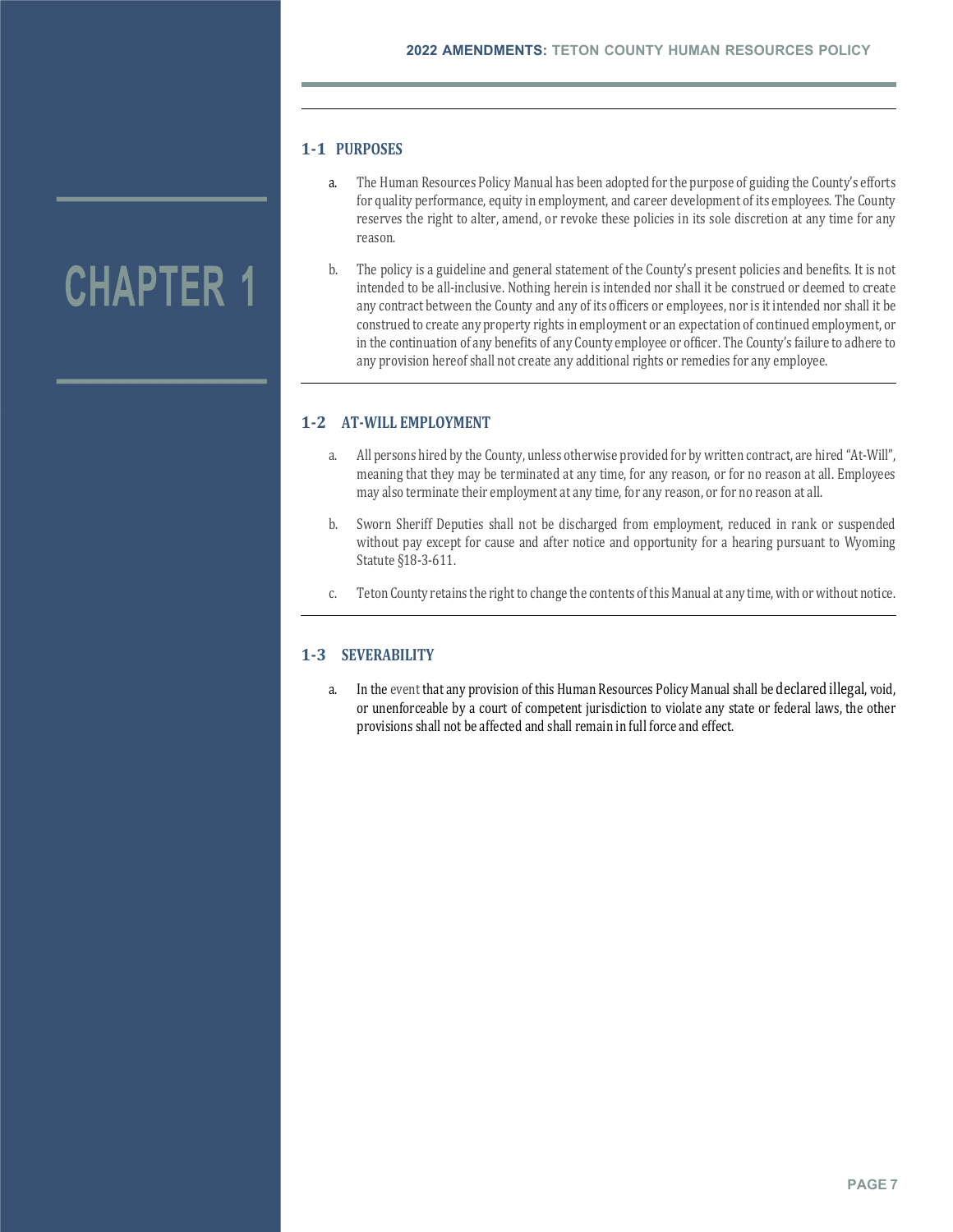# **1‐4 DEFINITIONS**

- a. **ALTERNATIVE SCHEDULING** Allows an employee to choose, as their regular work schedule, an arrival and departure time outside of the traditional 8:00 a.m. – 5:00 p.m. All alternative schedules require an Alternative Scheduling Agreement, signed by the employee and approved by their Department Director or Elected Official.
- b. **ALTERNATE WORK LOCATION** Approved work location in which an employee is authorized to conduct telework other than employee's primary work location. In most cases, the alternate work location is the employee's home.
- c. **ANNIVERSARY DATE** for the purpose of compensation, calculations will be determined by the date of the most recent hire, promotion, or demotion.
- d. **BOARD** The Teton County Board of County Commissioners. Or, for an employee of the Teton County Library, the "Board" is referencing the Teton County Library Board.
- e. **CALL BACK** A situation in which a non-exempt employees returns home following the completion of their shift and is subsequently called back to the workplace, or is called to the workplace on a regularly scheduled day off.
- f. **THE COUNTY** Refers to the government of Teton County.
- g. **COMMISSIONERS** The elected Board of Teton County Commissioners, five in number, consisting of a chairperson, vice chairperson and three commissioners, and designated by statute as the governing board of Teton County.
- h. **COMPRESSED WORKWEEK** Allows an employee to choose, as their regular schedule, a forty-hour workweek completed in fewer than five full days by increasing the number of hours worked on certain days. All compressed workweeks require a Compressed Workweek Agreement, signed by the employee and approved by their Department Director or Elected Official.
- i. **COUNTY COMMISSIONERS' ADMINISTRATOR (BCC ADMINISTRATOR)** Board appointed position who is responsible for administering the affairs of the Board of County Commissioners. W.S. §18-3- 107(g).
- j. **CLASSIFICATION** The assignment of a position to a specific job title and pay range based on the nature and level of the assigned duties and responsibilities, authority, and minimum qualifications common to various individual positions of employment that permit combining them under a single job title.
- k. **COMPENSATORY TIME** Paid Time off in lieu of wages, which may be taken with pay for overtime worked by a non-exempt employee, figured at time and one half for each hour worked in excess of forty hours in one work week. (Refer to Non-exempt)
- l. **DEMOTION** The movement of an employee, either voluntarily or involuntarily, from one classification to another classification having a lower maximum rate of pay.
- m. **DEPARTMENT** Division of county government created by the Board of County Commissioners which may be statutorily mandated, usually delineated by specific service function, and supervised by a department director.
- n. **DEPARTMENT DIRECTOR OR DIVISION MANAGER** A supervisor of a county department or division of said department, responsible for normal daily office procedures and workflow, employee training, appraisals, direction and proficiency, departmental supplies and equipment; having the authority to exercise management rights, develop management policies or to effectively make such recommendations requiring the use of independent judgment not of a routine nature. Responsible to and under the direction of the BCC Administrator or Library Director. The Library Director is responsible to and under the direction of the Library Board.
- o. **DRIVING CRITERIA GUIDELINES** Drivers of County vehicles must meet Teton County and the Wyoming Association of Risk Management driving record criteria guidelines in order to qualify for employment and for continued employment. Driver records are verified for employment purposes and again every two years thereafter for those employees assigned to drive County vehicles.
- p. **ELECTED OFFICIAL** An individual elected by popular vote to administer statutorily mandated responsibilities and duties on a county level; directs the work of employees within their office and regularly exercises discretionary powers; a person lawfully holding the position of County Assessor, County and Prosecuting Attorney, County Clerk, Clerk of District Court, County Commissioner, County Sheriff, County Treasurer, or County Coroner, in accordance with W.S. § 18-3-101 through 18-3-907.
- q. **EMPLOYEE** Individual hired or appointed by Teton County Government, for prescribed compensation, to fulfill prescribed duties, tasks and services during fixed time periods for an indeterminate length of time, over which management has the right to direct and control the way the person works, both as to the final results and as to the details of when, where and how the work is done.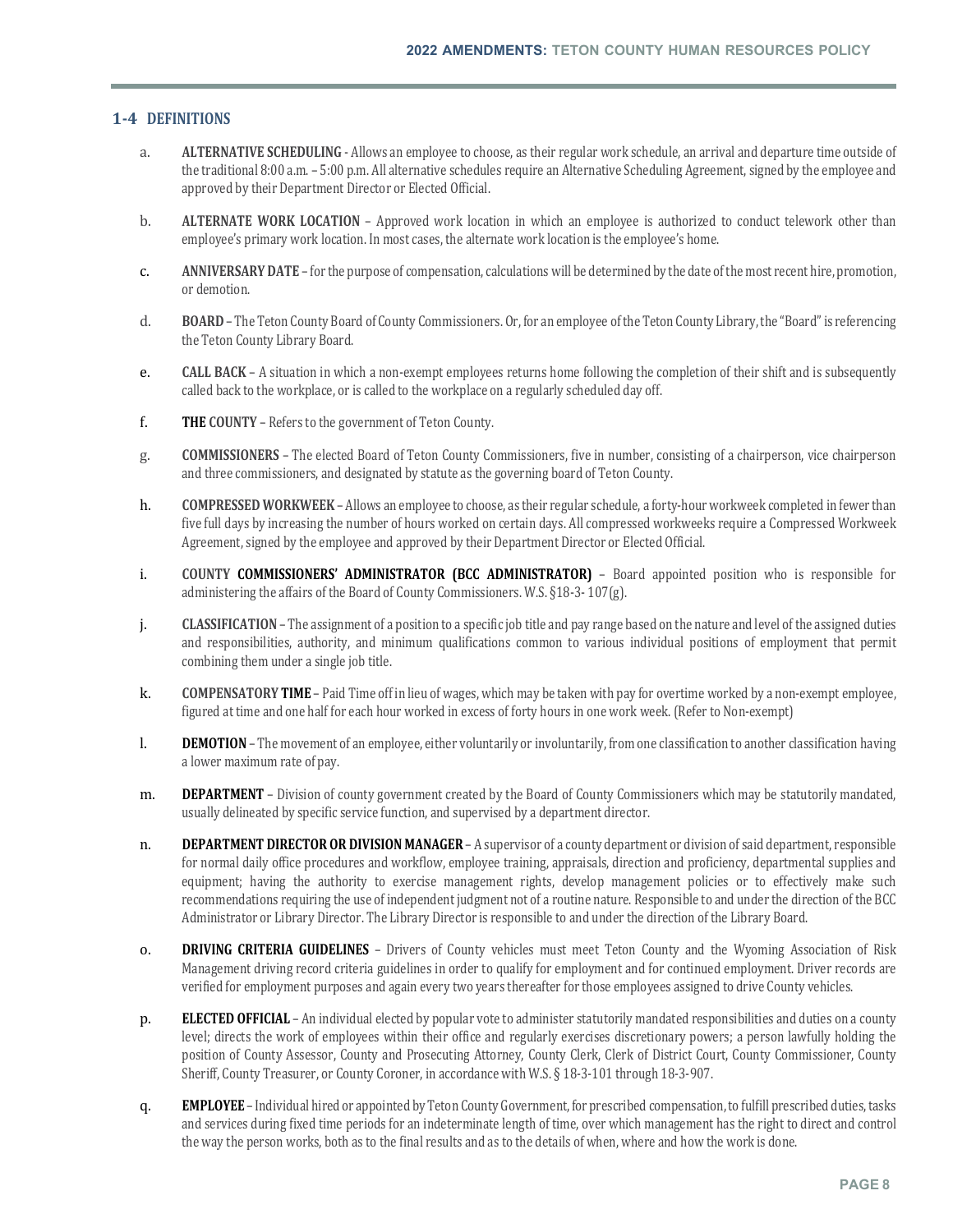- r. **EXAMINATION** Any process, procedure, rating, interview, test, evaluation or assessment, whether scored or not scored, formal or informal, which affects a person's eligibility for, or consideration for, appointment or hire.
- s. **EXEMPT** Classification of a position or employee, whose position has been determined by Human Resources to be exempt from the minimum wage and overtime provisions of the Federal Fair Labor Standards Act regulations. Teton County Exempt Classifications are not eligible to receive overtime payments or earn compensatory time for hours worked over forty hours in one week. The workweek for a full-time exempt employee is normally considered to be 40 hours and full-time exempt employees are expected to be present at work during their scheduled work times, however greater emphasis is placed on meeting the responsibilities assigned to the position than on working a specified number of hours. Exempt employees are expected to work whatever hours are necessary in order to meet the performance expectations outlined by their supervisors.
- t. **FAMILY MEMBER** Includes the employee's spouse, siblings, parents, children, stepchildren, father-in-law, mother-in-law, sister-inlaw, brother-in-law, daughter-in-law, or son-in-law, grandparents, grandchildren.
- u. **FLEX TIME** For the purpose of managing overtime, a discretionary allowance made by an Elected Official or Department Director or Manager for an employee(s) to work a prescribed forty-hour work week at times other than the employee's regular work schedule.
- v. **FULL‐TIME** A regular status employee, or limited term employee, scheduled to work 40 hours per week on a full workweek basis is considered a full-time employee for compensation and benefit purposes. In the case of the Fire/EMS shift employees who work 182 hours in a 26-day work period.
- w. **HOURS WORKED** Hours worked includes all time the employee is on duty or on County premises or at a prescribed workplace during which the employee is required or permitted to work for the County. Hours worked does not include paid leave of any kind.
- x. **IMMEDIATE FAMILY MEMBER** Includes the employee's spouse, siblings, parents, children or stepchildren, grandparents or grandchildren.
- y. **INDEPENDENT CONTRACTOR** A person or entity, as defined by the Fair Labor Standards Act (FLSA), providing products or services to Teton County pursuant to a specific agreement where the contract identifies the services to be performed and the contractor is responsible to exercise independent judgment in meeting the contract terms. Independent contractors are not employees under the terms of these policies, do not perform responsibilities related to the work of existing employees, and derive no rights from these policies. Independent Contractors are responsible for payment of any applicable payroll or other taxes.
- z. **JOB DESCRIPTION** A description of each classification of work defined in the Teton County Classification and Compensation Structure.
- aa. **JOB PLACEMENT** Jobs are placed on the Teton County Classification and Compensation plan according to analysis of the job content, external market, and internal equity.
- bb. **LIMITED TERM EMPLOYEE** An employee who is hired into a grant-funded position to perform a described set of duties and responsibilities on a non-project basis. The conditions for these positions do not provide for attainment of regular, year-round employment and such employees can be released at any time from a position for reasons such as budget restrictions or termination of grant funding. Limited term employees are eligible for accrual of sick leave, vacation leave, holiday pay, retirement and health care benefits.
- cc. **LEAVE OF ABSENCE** Leave from regularly scheduled duties that may be paid or unpaid, authorized by the Elected Official, Department Director, or BCC Administrator for medical, military, or personal reasons without loss of employment status.
- dd. **NON‐EXEMPT** An employee whose position with Teton County has been determined by Human Resources to be eligible for overtime payments, figured on the employee's regular rate of pay, at time and one-half for time worked in excess of forty hours in one week. (JH Fire/EMS and the Sheriff's Office policy may differ.) The County classifies non-exempt employees through the guidelines established by the Federal Fair Labor Standards Act regulations.
- ee. **PARENT** An individual who is the biological, adopted, or stepmother, stepfather, or who stands in loco parentis of an employee.
- ff. **PART‐TIME** a regular status employee, whose work schedule is less than full-time (less than 40 hours a week) on a full workweek basis is considered part-time. Positions that work less than 1,040 hours per calendar year are ineligible for benefits. Non-benefited, parttime employees shall not be allowed to work more than 29 hours/week without prior approval from the BCC Administrator, Library Director, or Elected Official.
- gg. **PERSONNEL FILE** All hard copy records pertaining to an employee's personal information and job- related records will be contained in a personnel file. The file is maintained by the County Clerk in a locked, secure area with access limited to those who have a need for such access. Such records include date of hire, position title(s), performance evaluations, disciplinary notices and payroll records. Records on workplace investigations and medical data are kept in separate confidential files.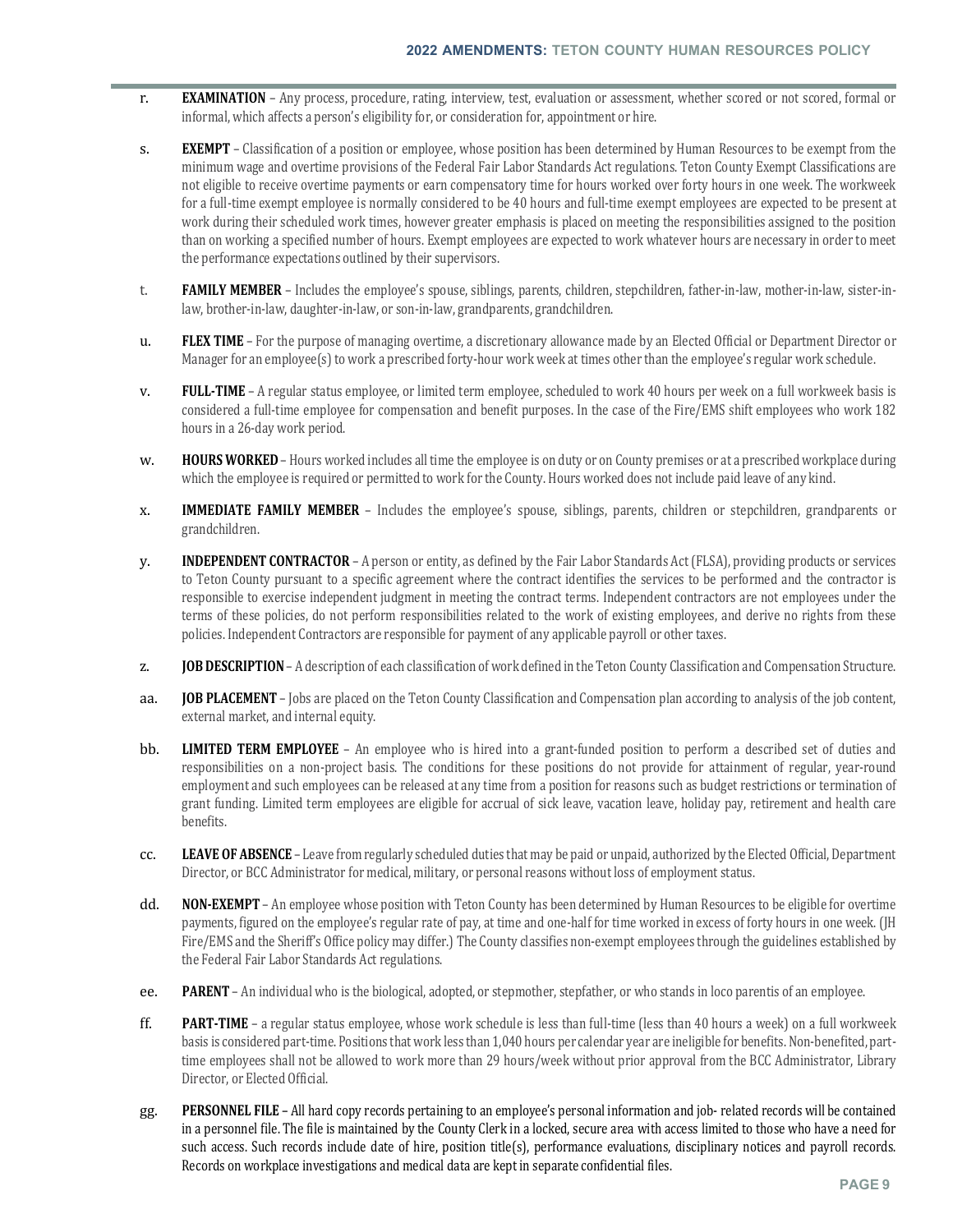- hh. **PERFORMANCE APPRAISAL SYSTEM** The system by which an employee's performance is evaluated, and upon which any merit or performance increase is based.
- ii. **POOL EMPLOYEE** A group of employees who work on a temporary, as needed basis, typically on short notice, and work less than 1560 hours per year and are in a non-benefited status. Teton County provides a 'premium pay' of \$1.00 for each hour worked which is added to the regular rate or base pay for each work shift completed.
- jj. **POSITION** A group of current duties and responsibilities requiring the full-time or part-time employment of one person.
- kk. **PROMOTION** Movement of an employee from one position to another position with a higher salary range by competitive evaluation or examination**.**
- ll. **RECLASSIFICATION** The assignment of a filled position to a different class based upon a logical and gradual change to the duties or responsibilities of a position.
- mm. **RECORDS** Records do not include drafts or documents that are works in process, only final versions of documents.
- nn. **REGULAR STATUS** Any person who is not an Elected Official, Temporary Employee, Independent Contractor or Contract Employee who performs assigned duties for compensation and is regularly scheduled to work a specified number of hours per week. The status of an individual hired to fill an authorized position which is established in the fiscal year budget for Teton County and whose employment does not have a specified ending date.
- oo. **SALARY PLACEMENT** The proper salary range of a position based on the duties performed, authority and responsibilities exercised and the grade level of comparable 'market-based' positions.
- pp. **SALARY PLAN/STRUCTURE** A logical and integrated system of salary ranges. The County's pay plan with salary ranges and steps of pay for classifications in the service of the County.
- qq. **SALARY STEP** The individual rate of pay in a salary range.
- rr. **SENIORITY** The length of an employee's continuous service with the County since the employee's most recent date of hire as a regular full-time employee, adjusted for periods of leave(s) of absence according to applicable leave, rehiring or recall policy.
- ss. **SEPARATION** A break in service resulting from a resignation, termination, retirement, dismissal, or reduction in force.
- tt. **SUPERVISOR** Any employee who has been delegated supervisory duties by an Elected Official or a Department Director, or positions with authority to supervise employees within a department or division.
- uu. **TELEWORK** A work arrangement in which Teton County may direct or permit an employee to perform their position responsibilities at an alternate work location. Telework requires a Telework Agreement, signed by the employee and approved by their Department Director or Elected Official.
- vv. **TEMPORARY STATUS** The status of an individual hired to fulfill prescribed duties, tasks and services for a prescribed rate of pay afforded by Teton County for a prescribed length of time, either part time or full time, and who work less than 1,000 hours for no more than a six-month period within a fiscal year. Individuals hired in a temporary status are not eligible for accrual of sick or vacation leave, holiday pay, or retirement or health care benefits. This includes short periods of employment such as seasonal months, peak periods, or to address an employee shortage.
- ww. **TRANSFER** The movement of an employee from one position to another in the same or different job classification, having essentially the same salary range. Transfer does not include movement within the same division or office.
- xx. **VITAL STATUS** A designation applied to certain positions or employees of which absence during specific circumstances might jeopardize lives or crucial or mandated county services. (E.g. Public Works during a weather or snow emergency, Emergency Management or Combined Communications, before, during, after a disaster).
- yy. **VOLUNTEER** An individual who performs services for the County who receives no compensation other than expenses, reasonable benefits or a nominal fee and who is not otherwise employed by the County to perform the same type of services.
- zz. **207(K) EXEMPT EMPLOYEES** Pursuant to section 207(k) of the FLSA and 29 CFR Part 553, employees engaged in fire protection or law enforcement activities, whose overtime is determined on the basis of work periods longer than one-week and up to 28 days. Overtime premium pay is determined and paid out at the end of the 207(k) work period. Fire/EMS shift personnel's hourly rate is based on annualized hours of 2912.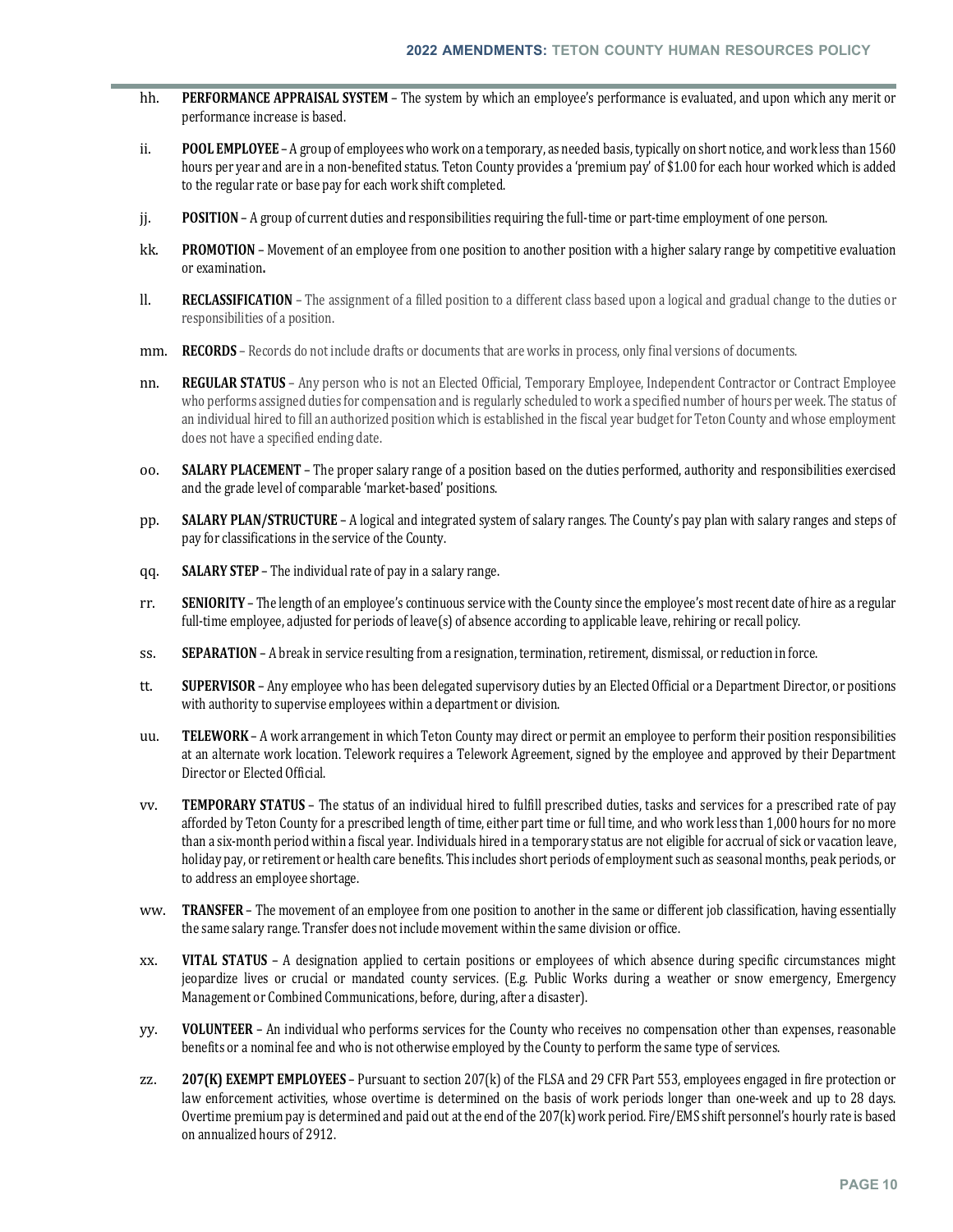# **GENERAL BUSINESS POLICY AND PRACTICE**

# **2‐1 REVOCATION OF PREVIOUS POLICIES**

a. This Human Resources Policy Manual revokes and supersedes all previous policies and procedures, handbooks, or memoranda.

## **2‐2 RESPONSIBILITY FOR ADMINISTRATION OF POLICIES**

- a. Dissemination of the Manual and any amendments shall be the responsibility of the Human Resources Department. Supervisors shall be responsible for ensuring all employees within the supervisor's respective area of responsibility have received the Manual and all amendments.
- b. The Human Resources Director, in consultation with the County Attorney, shall assist in providing interpretations of these policies in cases of internal conflicts between policies, or when questions arise about the application to specific situations, procedures, or policies.
- c. Elected Officials and Department Directors may establish policies particular to their own offices/departments, as supplements to this Manual. In the event of conflict in any section, the Teton County HR Policy Manual shall prevail.
- d. Teton County Government Elected Officials, BCC Administer and Department Directors, and the Human Resources Department and County and Prosecuting Attorney's Office shall work together in ensuring the Human Resources Policy Manual are administered and applied uniformly by all departments and offices.

# **2‐3 HIRING PRACTICES**

Employees are hired and advanced through open competition based on qualifications and potential for quality job performance and overall job-person fit. To assist in achieving non-discriminatory recruiting and employment, the County complies with all applicable Equal Employment Opportunity (EEO) laws and its EEO policy.

### a. **AUTHORITY TO HIRE**

- i. W.S. §18-3-107(e) and W.S. §18-3-602(b) require Elected Officials to obtain consent from the Board to appoint deputies and assistants to assist the Elected Official in the performance of his or her duties. This consent may be provided by the Board's adoption of a document, supplement to the annual budget, which provides a list of the positions that are requested to be filled by the various Elected Officials. The Board may adopt other procedures for providing consent.
	- A. The Board may withdraw consent during or after approval of the budget, during periods of economic uncertainty or revenue shortfalls, or for other reasons including any condition which requires layoffs or a hiring freeze.
- ii. When a vacancy exists in a position which had received consent from the Board, unless the Board has provided any contrary procedure, the Elected Official may fill the vacancy without obtaining any additional consent from the Board.

# **CHAPTER 2**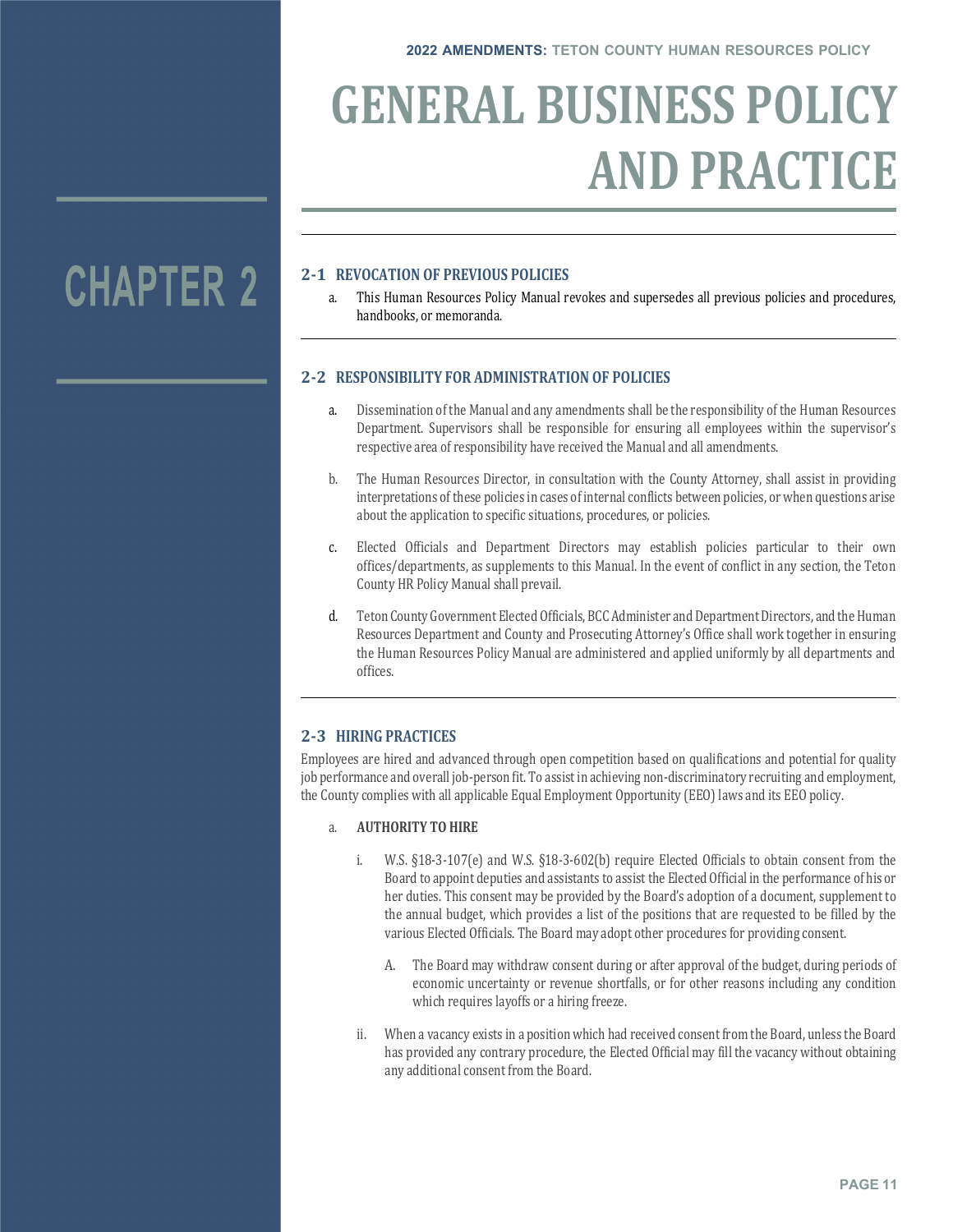- iii. When needing additional staffing that has not previously been authorized by the Board in the office of the County Sheriff, County Assessor, County and Prosecuting Attorney, County Coroner, County Treasurer, County Clerk, or Clerk of District Court the requesting Elected Official shall obtain the consent of the Board prior to recruiting, extending offers of employment or otherwise staffing positions within his or her respective offices [See W.S. §18-3-107 (e), W.S. §18-3- 602(b)]. A budget amendment is required to properly fund any authorized additional staffing, if the current departmental budget does not have sufficient funding for the requesting staffing.
- iv. Department Directors experiencing a vacancy in their departments may staff such vacancies provided that such position had been previously consented to by the Board during the budget process, or otherwise. This consent may be provided by the Board's adoption of a document, supplement to the annual budget, which provides a list of the positions that are requested to be filled by the various Department Directors. The Board may adopt other procedures for providing consent.
	- A. The Board may withdraw consent during periods of economic uncertainty or revenue shortfalls, including any condition which requires layoffs or a hiring freeze.
	- B. After approval of the budget, the Board may also withdraw consent when the circumstances change to the degree that the position, which was previously funded, is no longer necessary.
- v. To request additional staffing that has not previously been approved, the requesting Department Director shall notify the Human Resources Department. The Human Resources Department shall review the request in a timely manner, and forward its recommendation to the BCC Administrator for consideration. If the BCC Administrator approves the position, he/she shall then forward their recommendation for the requested position to the Board. The Board shall review the application and any staff recommendations and approve or deny filling the position. If approved by the Board, the Human Resources Department, in cooperation with the requesting Department Director, will begin the recruitment process.
- vi. To request additional staffing at the Library that has not previously been approved, the Library Director shall notify the Human Resources Department. The Human Resources Department shall review the request in a timely manner, and present its recommendation to the Library Board for consideration. If the Library Board approves the position, Human Resources shall then request a budget amendment for the requested position to the Board of County Commissioners. The BCC shall review the application and any staff recommendations and approve or deny filling the position. If approved by the BCC, the Human Resources Department, in cooperation with the requesting Division Manager, will begin the recruitment process.
- vii. Reclassification of approved positions may occur only when there are significant changes to the job's duties and responsibilities. A significant portion of a position's duties and responsibilities must be cited as justification for reclassification and must have been satisfactorily performed by the employee for at least six months, unless the change is a result of a reorganization or removal of supervisory reporting responsibilities. Minor changes in the job will not warrant a reclassification. Elected Officials and Department Directors are to consult with Human Resources when there is a significant change to a job's responsibilities. A Position Analysis Questionnaire form must be completed to reflect changes. Compensation will be evaluated based on the designated job classification determination and an appropriate grade assignment will be determined by the Human Resources Director. If the change reflects an upgrade, potential pay adjustments will be determined by the promotion guidelines. If the change reflects a downgrade, pay actions will be determined by the demotion guidelines. A job may not be considered for reclassification more than once per year.

## b. **TYPES OF RECRUITMENT**

- i. In-House: The County may fill a position by in-house recruitment and need not advertise publicly. The hiring manager or elected official may request that the vacancy be advertised in-house. The hiring manager or elected official shall indicate to the Human Resources Representative if in-house recruitment is to be done instead of, or prior to, public advertising of the position. Internal recruitments will be posted within the County's departments for a minimum of eight (8) calendar days concurrent with or prior to publicizing outside the County departments. In-house recruitment consists of posting available positions in at least one conspicuous place at each of the County's facilities, placing notices in each County department's mailbox, or sending notice by County-wide email. Participation in in-house recruitment is limited to employees currently in full-time, part-time or temporary positions.
- ii. Outside Advertising. If the County elects to recruit outside applicants, the process for in-house recruitment shall be utilized and, additionally, the vacancy shall be listed on the County website, an advertisement placed in one or more area newspapers. Other publications or additional notices may be utilized as well.
- iii. Prior Applicant Pool. The County reserves the right to fill a position from a prior applicant pool.

The Sheriff's Office and JH Fire/EMS Department may select applicants from an established pool of candidates that have been pre-qualified for hiring consideration.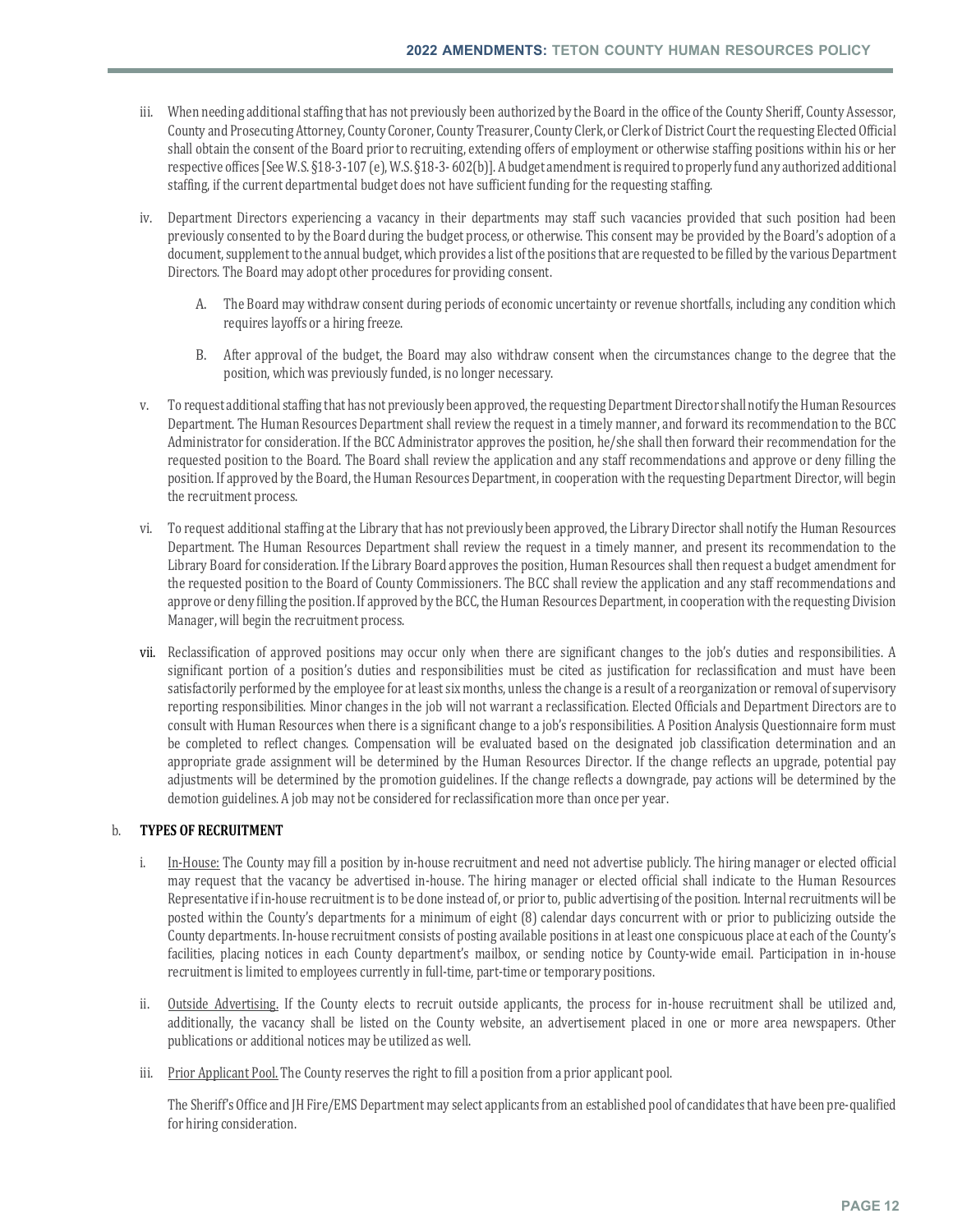### c. **RECRUITMENT OF EMPLOYEES**

In support of the County's equal employment opportunity obligation, the County shall staff vacancies with those applicants most qualified and capable of performing the essential duties of the vacant position, with or without reasonable accommodation.

- i. At no time should any representation or promise be made to a job applicant during the recruitment or hiring process that the applicant has permanent or guaranteed employment. No document should be referred to as a "contract" or "agreement," unless an actual written agreement has been properly executed.
- ii. The Human Resources Department shall receive, log, review and maintain all applications for all full-time positions. All part-time and temporary applications are maintained within the hiring department.
- iii. Department Directors or Elected Officials who have obtained proper consent to hire employees should consult with the Human Resources Department to develop fair, lawful and effective recruitment, interview, and selection procedures. The Americans with Disabilities Act (ADA) and other federal provisions that prohibit discrimination must be complied with during all stages of the hiring process.
- iv. The Elected Official, Department Director and/or supervisor and the Human Resources Department will work together to determine the most effective recruitment plan, including advertising in one or more of the following:
	- Internal County Postings
	- Newspapers
	- Wyoming Job Service
	- Radio
	- Internet, the County's Web site, e-mail
	- Specialized Publications and Professional Journals
	- Any other method that may enhance the number of candidates applying for the position.

The obligation to advertise vacancies in section C iv. above may not apply to vacancies in which there are qualified employees who are eligible for transfer, or qualified former employees who were laid off and eligible for recall. In these instances, the department may consider applying the County's internal hiring guidelines.

### d. **PROMOTION, TRANSFER, AND DEMOTION**

- i. Promotions: Vacancies in positions above the lowest rank in any classification services may be filled by promotions of current County employee or by an individual not currently in the County's employment. The County encourages employees to apply for promotions. Regular, full or part-time employees, and temporary employees are eligible to apply for positions in which they are qualified, whether internal or external recruitments. The hiring manager will consider each applicants' record of performance, attendance and work records, and maintenance of effective working relationships, and other relevant job- related qualifications.
- ii. Transfers: Transfer of an employee from one department to another, from one division to another, or within a department, may occur following recommendation of the Department Director or Elected Official. No employee will be allowed to transfer to a position for which he or she does not possess the qualifications.
	- A. A transfer will not be used to avoid discipline or to circumvent procedures regarding promotions, demotions, terminations or other management decisions.
	- B. The transferred employee should continue at the rate of pay received in his/her prior position.
- iii. Demotions: Demotion by reassignment, employee request, or to prevent layoff: A demotion may be authorized by the Department Director or Elected Official due to management's discretion based on non- performance, for any employee who requests it, or to prevent a layoff of the employee if a vacant position exists in a lower classification. An employee who takes a voluntary or involuntary demotion or transfer will be placed at a step in the new range commensurate with the employee's qualifications and performance.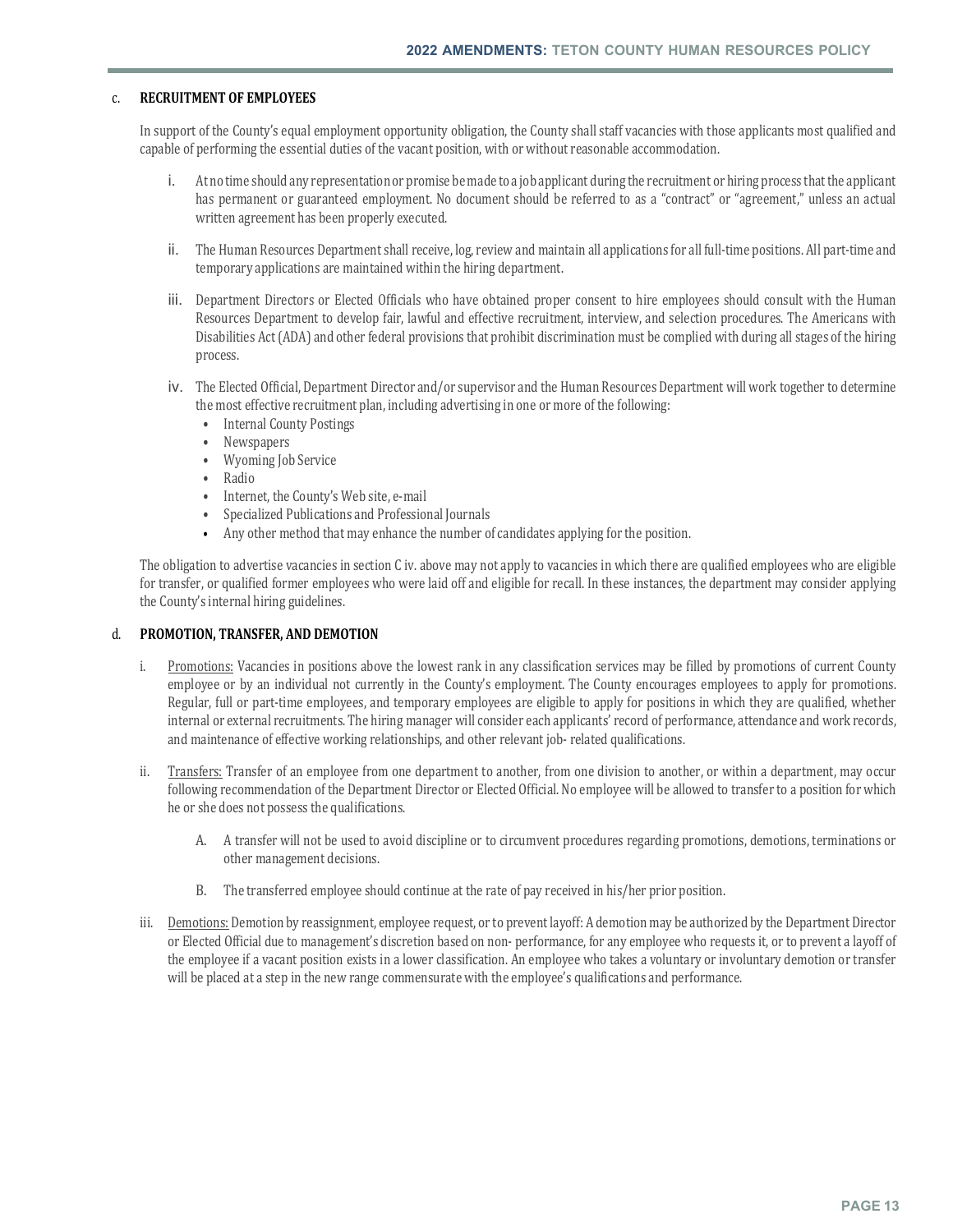### e. **APPLICANT EVALUATION**

- i. All applications must be screened on the basis of the job-related knowledge, skills, and abilities which indicate greatest potential for quality job performance. Applicants are screened first on minimum qualifications. Applicants not meeting the minimum employment qualifications are eliminated. The applicants meeting minimum qualifications are then screened on the basis of best qualified in terms of job-related criteria. All candidates must be screened and interviewed in the same manner with the same core questions.
- ii. When an applicant submits an application, the applicant is certifying the accuracy and truthfulness of the information submitted and it is understood that any material misrepresentation or misstatement may be cause to disqualify the applicant, or if it is not discovered until after the applicant has been employed, the employee may be disciplined in an appropriate fashion, including immediate dismissal.
- iii. The County may employ several methods to evaluate applicants to determine qualifications for employment, depending on the nature of the position vacated. Such methods may include written and oral examinations, interviews, background checks, references, results of polygraph examinations, psychological examinations, and various performance evaluations. The testing and selection procedures must be properly tailored to the position, and comply with all applicable laws, particularly for polygraph, psychological and physical examinations.
- iv. All materials documenting the evaluation process shall be filed and retained in accordance with applicable federal and state retention laws.
- v. If the background check, the medical examination or any other subsequent investigation discloses any material misrepresentation on the application form, or if there is other information indicating that the individual is not suited for employment with the County, the applicant will be refused employment or, if already employed, may be terminated.
- vi. Human Resources should notify all candidates of the status of their application within 15 days of a posting close date.

## f. **HIRING DECISION**

i. The hiring decision is generally under the purview of the supervisor. There may be circumstances in which, within the guidelines stated herein and consideration of any Department Director or Human Resources recommendations, the BCC Administrator or Elected Official may exercise the authority to make the final hiring decision.

## g. **EMPLOYMENT OFFER**

- i. Once the final decision has been made by the Supervisor/Department Director or the Elected Official, the Elected Official or Department Director shall inform the Human Resources Department of the selection. The Human Resources Department will prepare either a conditional offer of employment or an offer of employment for the Department Director or Elected Official.
- ii. Once the candidate accepts the job offer, the signed offer letter, employment application, and payroll change form are submitted to the Human Resources Department for payroll processing. Any remaining printed applications are to be shredded by the department. Any interviewing and hiring documents must be stored by the hiring department for the appropriate records retention period.
- iii. If an employee from one County department or office is hired by another, the hiring department or office assumes all leave time and any other applicable benefits the transferred employee has accrued. Hiring supervisors may review the personnel file of any employee wishing to make an internal transfer by contacting Human Resources.
- iv. Background Checks: Prior to employment, an applicant may be required to submit to one or more of the following means to verify and evaluate identity, work experience, and the existence of a criminal record:
	- A. Photographs
	- B. Polygraph examination (only if in compliance with law)
	- C. Reference Check
	- D. Motor Vehicle Record Check (MVR)
	- E. Criminal Background check and the submission of fingerprints to the Division of Criminal Investigation, or within the Sheriff's Office, a query may be made with the National Crime Information Center (NCIC).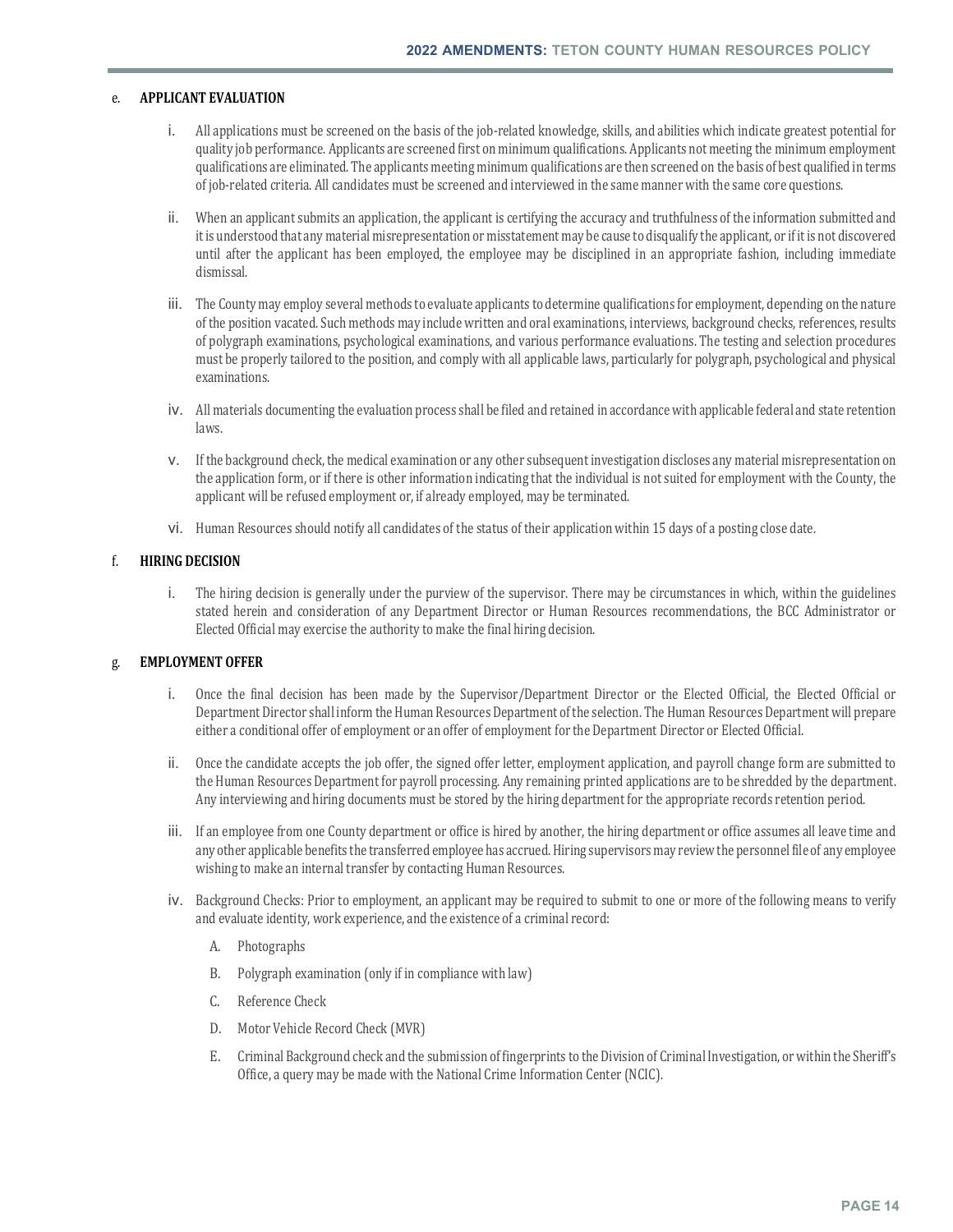### h. **POST‐OFFER MEDICAL TESTING**

- i. Post-Offer Medical Testing: Applicants to whom a conditional offer of employment has been extended may be required to submit to medical tests, procedures, or examination when the Human Resources Department determines that these are necessary to comply with existing legal requirements. The conditional offer may be rescinded based on results.
- ii. Drug and Alcohol Testing: Certain applicants who aspire to occupy positions with the County that are "safety sensitive" may be required to submit to tests for alcohol or controlled substances, depending on the particular position. Employment offers may be rescinded based on results.
- iii. Cost of Examination(s): Medical examinations required by the County will be paid by the County and will be performed by an approved physician or licensed medical facility designated or approved by the Department Director or Elected Official. The results of medical examinations which have been paid by the County are the property of the County, and the examination records, including any results, are deemed confidential and shall be kept in a separate medical file located within the County Clerk's office.

# i. **RECRUITMENT AND RELOCATION EXPENSES**

- i. Recruitment: Reasonable expenses incurred by applicants applying for employment in positions which are difficult to staff, including certain professional, supervisory, or other positions requiring specialized expertise, and invited to the County for the selection process may be reimbursed for their travel, lodging and meals. All expenses must first be approved by Human Resources Department. The Library Director will approve all recruitment expenses for library positions.
- ii. Relocation: Relocation expenses may be paid to those employees who have been hired to fill difficult to staff positions in the County. The Human Resources Department must review all requests for relocation expenses, and the associated vouchers and receipts, and if approved, relocation expenses may be paid.

## j. **EMPLOYEE REFERRAL PROGRAM**

As part of a comprehensive recruitment strategy, it is the policy of Teton County to encourage its own employees to assist with the recruitment of new employees for hard-to-fill jobs with special skills requirements. A referral bonus is only used in extraordinary circumstances where there is a need to fill a position and usual recruitment methods are demonstrated to be unsatisfactory. Human Resources will use the following factors in determining whether a referral bonus is appropriate:

- i. Recent efforts to fill the position including the number of qualified applicants, recruitment methods utilized, why the job offers are declined, etc.;
- ii. Turnover history, number of existing vacancies, frequency and length of vacancy;
- iii. Labor market data factors such as information indicating the availability in the labor market of the skills/professions being recruited, current market rate of pay for occupation and unemployment rate; and
- iv. Special qualifications such as education, experience, skills or licensure/certification, which make the position more difficult to fill.
- v. All applicants shall receive equal consideration without regard to race, religion, sex, marital status or disability. To reward employees for referring qualified candidates who subsequently are hired, the County pays the referring employee a cash bonus of \$500, up to a maximum of \$2,000 per employee per calendar year, for each successful referral made in accordance with the following general provisions:

#### Provisions

Positions that are eligible for an employee referral bonus payment will be identified as being eligible for a bonus payment on the bottom of the "Notice of Vacancy" announcement that is released by Human Resources. The statement will read: "This position is eligible for an employee referral bonus payment of \$500 dollars. Employees referring candidates must comply with the Employee Referral Bonus Policy released (date)."

A. For each qualified candidate referred, the referring employee must complete an Employee Referral Form and submit it to the Human Resources Department. This form is logged in and a record of the referrals is maintained by Human Resources. Employees making a referral are responsible for informing the candidate of the vacancy, obtaining the individual's consent to having their name submitted, and having the individual submit a complete Teton County application through the online payroll system. The County application form must list the name of the employee who made the referral.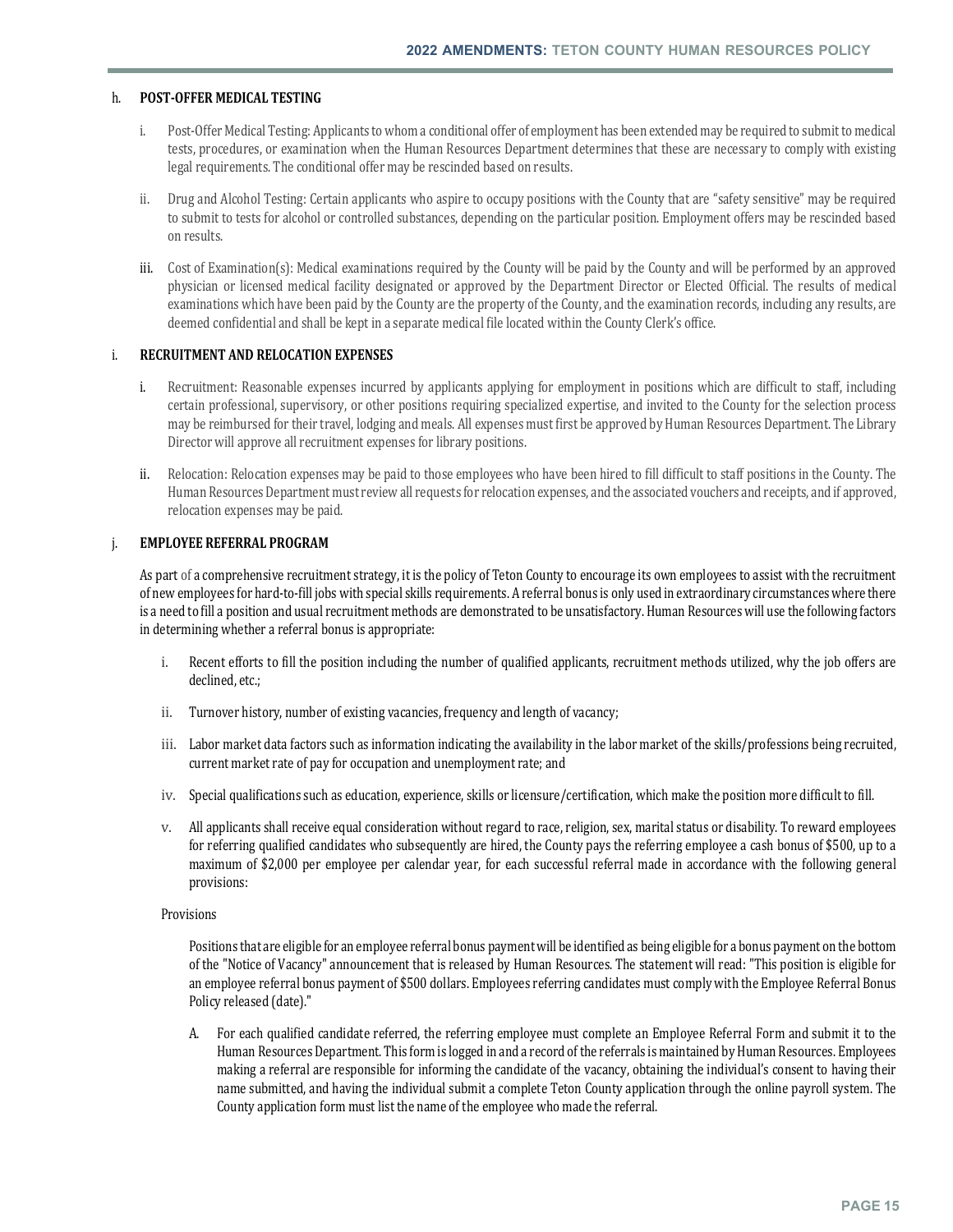- B. All candidates must meet the stated qualifications for the eligible job openings.
- C. All candidates will receive equal consideration and are processed in the same way as other applicants.
- D. A referral date cannot be earlier than the date the job opening is posted. The hiring of a referred employee must occur within 180 days (six months) of the initial referral date.
- E. Referring employee will only be informed of the hiring decision if their candidate is hired.
- F. All information regarding the hiring decision will remain strictly confidential.
- G. Employees who refer a qualified candidate who is subsequently hired and remains employed for at least six months are eligible for a referral-bonus payment. The bonus will be paid after the new hire completes six months of employment.
- H. Employees are reminded that the County does not hire family members for any position that would involve a direct or indirect supervisor-subordinate relationship or otherwise create the appearance of a conflict of interest.
- I. No referral bonuses are paid for referrals of candidates who are already employed by the County, retirees, rehires, or persons returning from a leave of absence.
- J. To be eligible for the referral bonus payment described herein, the referring employee must still be on the County's payroll at the specified dates or qualify as an official retiree of Teton County.
- K. In the event the same candidate is referred by more than one employee, the date of the earliest referral will govern.
- L. Any disputes or interpretations of this employee referral program will be handled through Human Resources.
- M. Temporary, summer, contract and former employees of Teton County are not eligible candidates for receiving a referral bonus.
- N. To avoid any possible conflicts of interest, referral bonuses are not paid to relatives of applicants hired or the hiring manager, Elected Officials, or to employees working in the Human Resources department.
- O. The County reserves the right to deny bonus payments to any employee who improperly makes promises or assurances of employment to prospective or actual candidates, or otherwise engages in improper or inappropriate conduct related to this program or other workplace activities.

#### k. **APPLICANT RECRUITMENT INCENTIVE PROGRAM**

i. As part of a comprehensive recruitment strategy, Teton County may elect to offer a recruitment incentive to attract applicants to certain positions. A recruitment incentive is only used in extraordinary circumstances where there is a need to fill a critical position and usual recruitment methods are demonstrated to be unsatisfactory.

### Applicants are persons not currently employed with Teton County

Recruitment Incentive is a bonus payment, which is not part of an employee's base salary, paid to recruit a new employee in hard-to-fill positions.

- ii. Provisions
	- A. Human Resources will use the following factors in determining whether a recruitment incentive is appropriate:
		- How critical the position is to the County's operations and mission;
		- Recent efforts to fill the position including the number of qualified applicants, recruitment methods utilized, why the job offers are declined, etc.;
		- Turnover history, number of existing vacancies, frequency and length of vacancy;
		- Labor market data factors such as information indicating the availability in the labor market of the skills/professions being recruited, current market rate of pay for occupation and unemployment rate;
		- Special qualifications such as education, experience, skills or licensure/certification, which make the position more difficult to fill; and
		- Availability of budgeted salary dollars within the hiring office, department, or division budget for this purpose.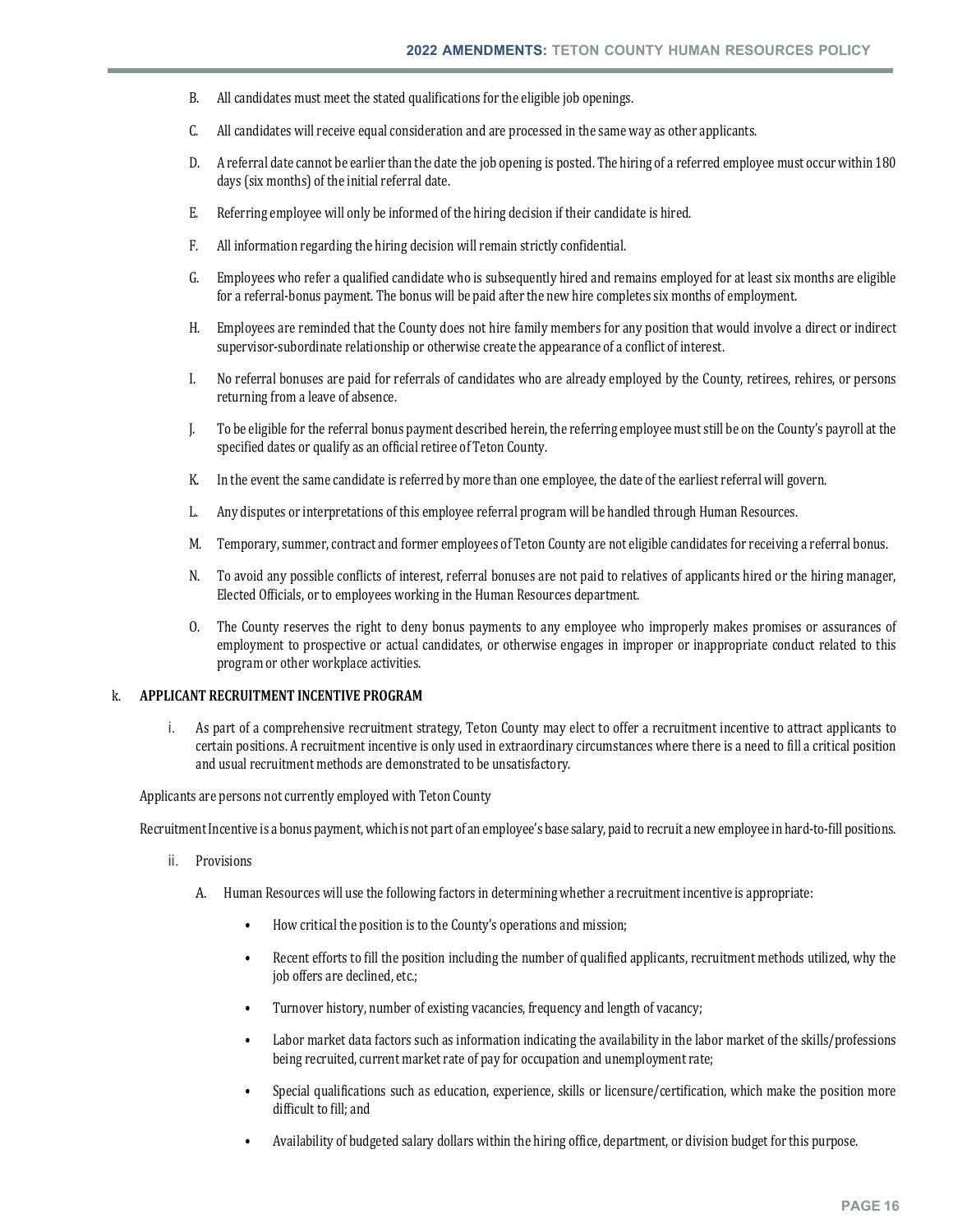- B. Positions that are eligible for a recruitment incentive will be identified as being eligible on the bottom of the "Notice of Vacancy" announcement that is released by Human Resources.
- C. Recruitment incentives shall not apply to internal candidates
- D. Recruitment incentives shall apply to regular, full-time positions only
- E. New employees must sign the Recruitment Incentive Form prior to receiving a recruitment bonus payment
- F. Recruitment incentives will be paid in two parts 50% after the first ninety (90) days of employment, and the balance after one hundred and eighty (180) days of employment. If an employee separates from the organization prior to the dates mentioned above, he/she will not be entitled to receive the recruitment incentive bonus payment(s).
- G. The amount of the recruitment incentive may be determined by the hiring office or department in collaboration with Human Resources and contingent on available funding, but may not in any case exceed \$1,500.
- H. Payment of the recruitment incentive is subject to state and federal taxes and withholding.

## **2‐4 NEPOTISM**

- a. In order to promote fair employment practices and to acknowledge that the appearance of fairness is important for the daily operation of all County Departments, the County discourages the practice of hiring a relative of the immediate family, or individuals involved in a dating or cohabitating relationship within the same County Department.
- b. Elected Officials are prohibited from advocating or causing the employment, appointment, promotion, transfer or advancement of a family member to an office or position of the County. In addition, Elected Officials are prohibited from supervising or managing a family member who is in an office of the County (See W.S. §9-13-102 (a) (xiv) for definition of elected official and W.S. §9-13-104(a) and (b)).
- c. No Elected Official, acting in his or her official capacity, shall participate in his or her official responsibility or capacity regarding a matter related to the employment or discipline of a family member (See W.S. §9- 13-104(b); W.S. §9-13-102 (a) (v) for definition of family member).
- d. A member of an employee's immediate family or individuals involved in dating or cohabitating relationship will be considered for employment by the County if the applicant possesses all of the qualifications for the position. However, if the applicant's relationship to a current County employee is that of an immediate family member or they are involved in a dating or cohabitating relationship within the same department, they shall not be hired if the employment would:
	- i. Create either a direct or indirect supervisor or subordinate relationship;
	- ii. Create an actual conflict of interest or the appearance of a conflict of interest;
	- iii. The employee would be responsible for financially auditing the work of another; or
	- iv. Handle confidential material which might create the appearance of improper or inappropriate access to the material by the other.
	- v. These criteria shall also apply when assigning, transferring, or promoting an employee. For the purposes of this section, "family member" includes those relatives noted in the definition of family member, as well as any other members of the employee's household.
	- vi. If two employees marry or become members of the same household during their employment, one of the employees may be required to transfer to another department or division. The option that they may continue employment is subject to the requirements that there is not:
		- A. A direct or indirect supervisor/subordinate relationship with an immediate family member; or
		- B. An actual conflict of interest or the appearance of a conflict of interest; or
		- C. The employee would not be responsible for financial auditing of the work of another; or
		- D. The appearance of improper or inappropriate access to confidential material.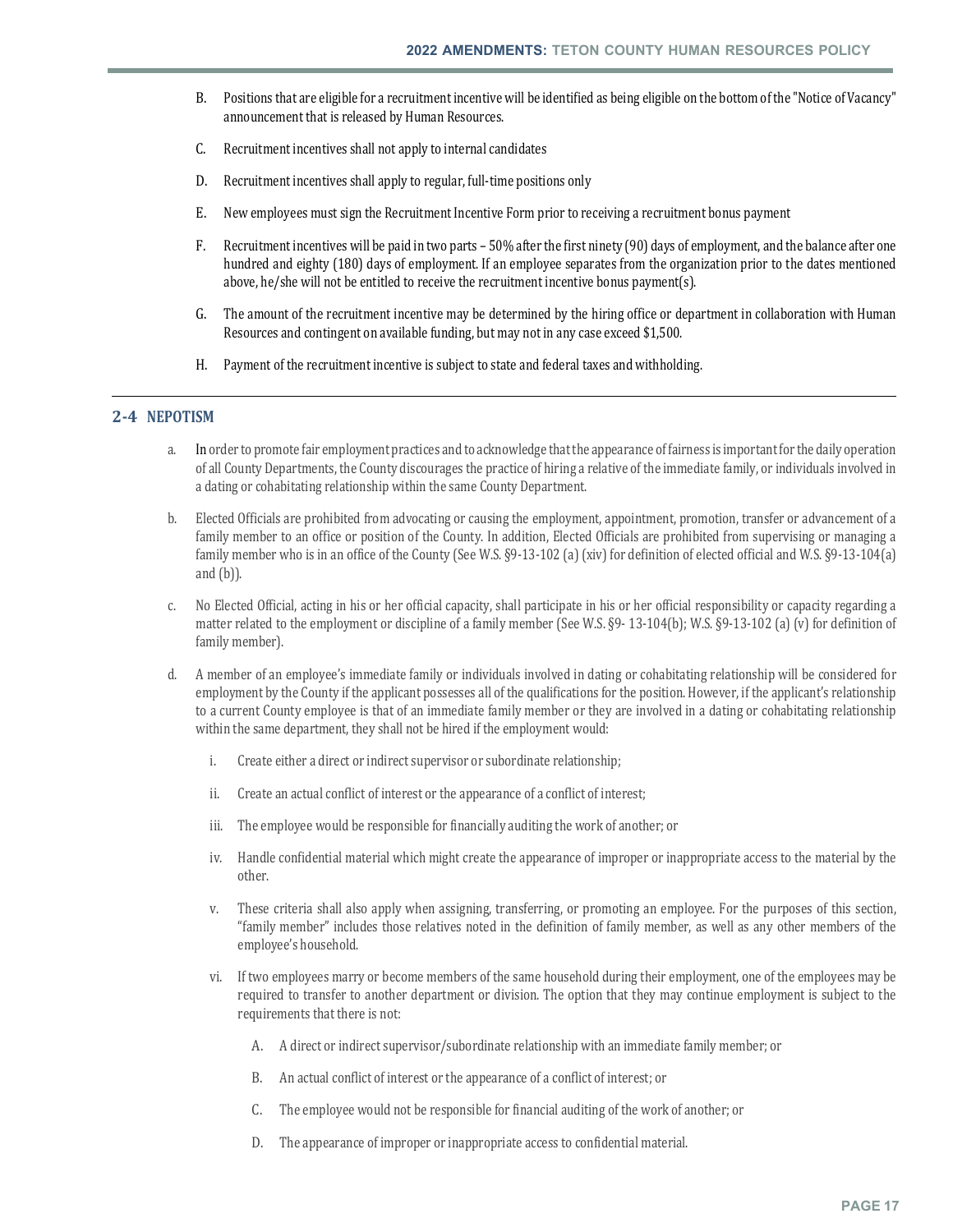e. Should one of the situations referenced in section D above exist, the Elected Official or the Department Director shall attempt to find a suitable position within the County to which one of the affected employees may transfer. If accommodations of this nature are not feasible in the opinion of the Department Director or the Elected Official, the employees must decide among themselves which one will submit his or her resignation. If the employees cannot decide which one of them will resign, the Department Director or Elected Official shall make the final decision.

# **2‐5 GRIEVANCE/COMPLAINTS**

- a. It is the policy of Teton County that County employees should have an opportunity to present their complaints/grievances, arising from the application of this Policy Manual, through a dispute resolution procedure. The County will attempt to promptly resolve all complaints/grievances that are appropriate for handling under this policy. Employees with concerns about discrimination, harassment, safety, their job, or other employment issues are encouraged to engage in a good faith effort with their supervisor, Department Director, or Elected Official to resolve the concerns. Where possible, all grievances should be resolved at the lowest administrative level. Formal written complaints may also be given, as long as they are signed and dated by the employee, to the Human Resources Department.
- b. **Definition:** An appropriate complaint/grievance is defined as an individual's expressed dissatisfaction concerning any interpretation or application of this Policy Manual by Elected Officials, Department Directors, management, supervisors, or other employees. All disciplinary matters, including decisions to verbally reprimand through and including decisions to terminate, are not subject to this section. Any complaints of unlawful discrimination or sexual harassment should be reported and handled pursuant to the policies and procedures contained in this Policy Manual. Examples of matters that may be considered appropriate complaints/grievances under this section include:
	- i. A belief that County policies, practices, rules, regulations, or procedures have been applied unfairly to an individual.
	- ii. Treatment considered unfair by an individual, such as coercion, reprisal, harassment or intimidation.
	- iii. Improper or unfair administration of County benefits or conditions of employment such as scheduling, vacations, fringe benefits, promotions, retirement, holidays, salary, or seniority.
	- iv. Employee safety.
- c. **Informal Discussion:** Informal discussions between the employee and his/her Elected Official or supervisor are initially required. For Departments under the purview of the Board, if resolution is not achieved with the Supervisor or Division Manager, the employee may present their grievance/complaint to the Department Director for review. The Elected Official or Department Director will evaluate the complaint, attempt to resolve it, and give a decision to the employee within a reasonable time. If either the Elected Official or the Department Director are the subject of the complaint, or are perceived to be biased by the employee, the employee may file his/her formal complaint directly to Human Resources.
- d. **Formal Written Grievance to Human Resources:** Formal written grievances must be filed with the Human Resources Department within (15) calendar days from the date of issuance of the Elected Official's or Department Director's written summary of the dispute and the proposed resolution, or the date when the complaint/ grievance is first received. The written grievance should also include a concise explanation of the reason for the employee's dissatisfaction with the proposed resolution from the Elected Official or Department Director. Human Resources will confer with the individual and any other members of management considered appropriate, investigate the issue, and communicate a proposed solution in writing to all the parties within (15) calendar days from the date on which the written grievance is received.
- e. **Appeal of Decision of Human Resources to the Board:** For departments under the purview of the Board, in the case of an appeal from the proposed solution of the Human Resources representative, the employee must request a meeting with the Board to appeal the decision within fifteen (15) calendar days from the employee's receipt of the Human Resources proposed solution. In the case where Human Resources has been bypassed, the employee must file a formal written complaint/grievance within fifteen (15) calendar days from receipt of the Department Director's summary and proposed resolution. The Board shall consider the findings and/or further investigate the allegations if necessary. After considering all of the available information, the Board's decision shall be in writing and delivered to the complaining employee and to the appropriate County officials. The decision by the Board shall be a final decision.
- f. **Elected Official Provision:** For employees under the purview of an Elected Office, after consultation with Human Resources, the decision by the Elected Official shall be a final decision.
- g. **Miscellaneous Provision:** The County, after an investigation is conducted, may refuse to proceed with any dispute it determines is inappropriate or unfounded under this policy. The standard of reasonableness will apply in these circumstances.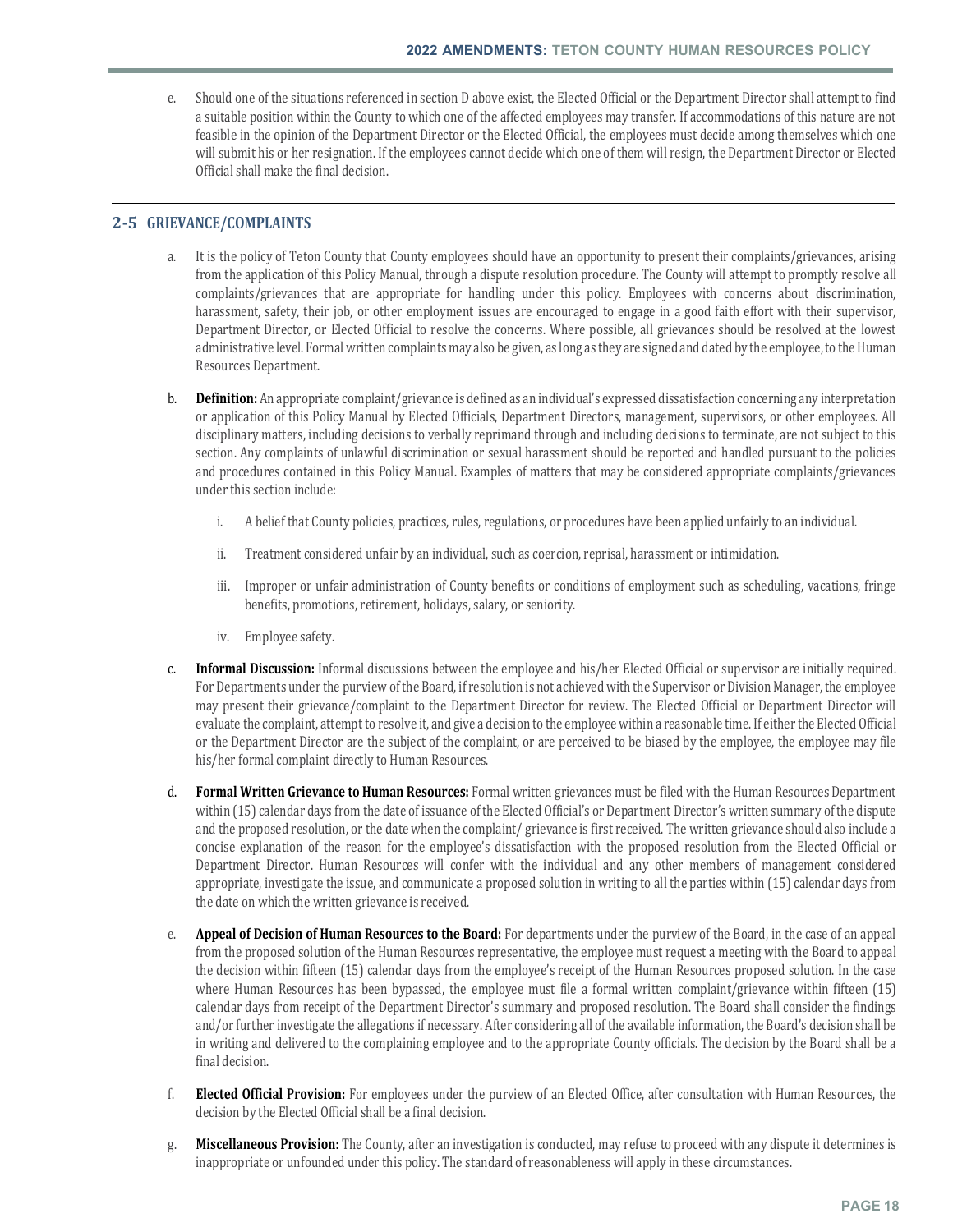## **2‐6 CONFIDENTIALITY**

a. Because of the nature of the County business, employees may have access to information of a confidential nature. This information should not be disclosed except with authorized personnel. If any situation arises concerning confidential information in which an employee has a question, the employee should discuss it with his or her supervisor immediately. Misuse or disclosure of confidential information obtained in the course of County employment could result in personal legal liability and disciplinary action, up to and including termination of employment. Documents and copies generated in the course of County employment are the exclusive property of the County and are not to be used for personal use or retained in the possession of an employee.

## **2‐7 BULLETIN BOARDS**

- a. It is the responsibility of each employee to check bulletin boards periodically and to read the information that is posted. These bulletin boards are reserved for required federal and state statutory and legal notices, safety rules, job postings, and County notices of upcoming events. Unauthorized posting of notices or other printed or written materials on bulletin boards is prohibited.
- b. Employees will not be allowed to circulate written or printed material in work areas without prior approval from the Board, Elected Official, or Department Director. Under no circumstances will non-employees be permitted to solicit or to distribute written material for the purpose of solicitation on Teton County property, with exception for community bulletin boards.

## **2‐8 SECURITY ID**

- a. Entry into Teton County premises outside normal operating hours will be by way of security key badge or associated PIN. It is the responsibility of every Teton County employee to ensure that this security key badge/PIN is kept in safe custody. If building access devices are lost or misplaced, the employee must notify the IT department at x5765 or via email tcit@tetoncountywy.gov immediately so that the security key badge/PIN can be cancelled.
- b. Employees shall not share their key badge or associated PIN with other employees. Employees found sharing their security access badge/PIN will be subject to disciplinary action.
- c. Employees with access to confidential/sensitive documents must ensure documents are locked and secure after hours. Employees should make sure that personal belongings and valuables are locked away and secured. Personal property is not covered by County insurance.

## **2‐9 DISPOSAL OF CAPITAL ASSETS**

- a. Assets that have been entered on the County's Asset Inventory File, and assets considered to have resale value, shall be disposed of pursuant to the following guidelines. These guidelines are intended to ensure that the County appropriately exercises its fiduciary duty to taxpayers; to ensure the same accountability for disposal of assets as exists for purchase of assets; to encourage the relocation and recycling of usable furniture and equipment; to promote fair and effective competition for available assets; and to consider the potential benefit available assets might have to the community. Assets determined to have a value should be sold in a manner to obtain the maximum value. All attempts to sell and value the asset should be documented.
- b. Assets shall be disposed of in a responsible manner pursuant to the following guidelines. Each item to be disposed of must be reported to the County Treasurer to update the asset inventory file (fixed asset schedule) with deletion of the asset. The steps below should be followed in the order listed: By providing surplus property without fee to other County offices, departments or boards, or with or without fee to other non-County governmental entities. Any such proposed transfer shall specify a location for inspection at reasonable times and a deadline for response. Any such proposed transfer to other non- County governmental entities shall be approved by The Board.
	- i. For Assets valued at \$5,000 or above at time of acquisition or purchase:
		- A. Provide surplus property without fee to other County offices, departments or component units. An email communication to all County offices, departments, and component units notifying them of the surplus item(s) available, specifying a timeframe by which items must be claimed, and providing for a mechanism which allows for the viewing of available items will suffice to meet this requirement.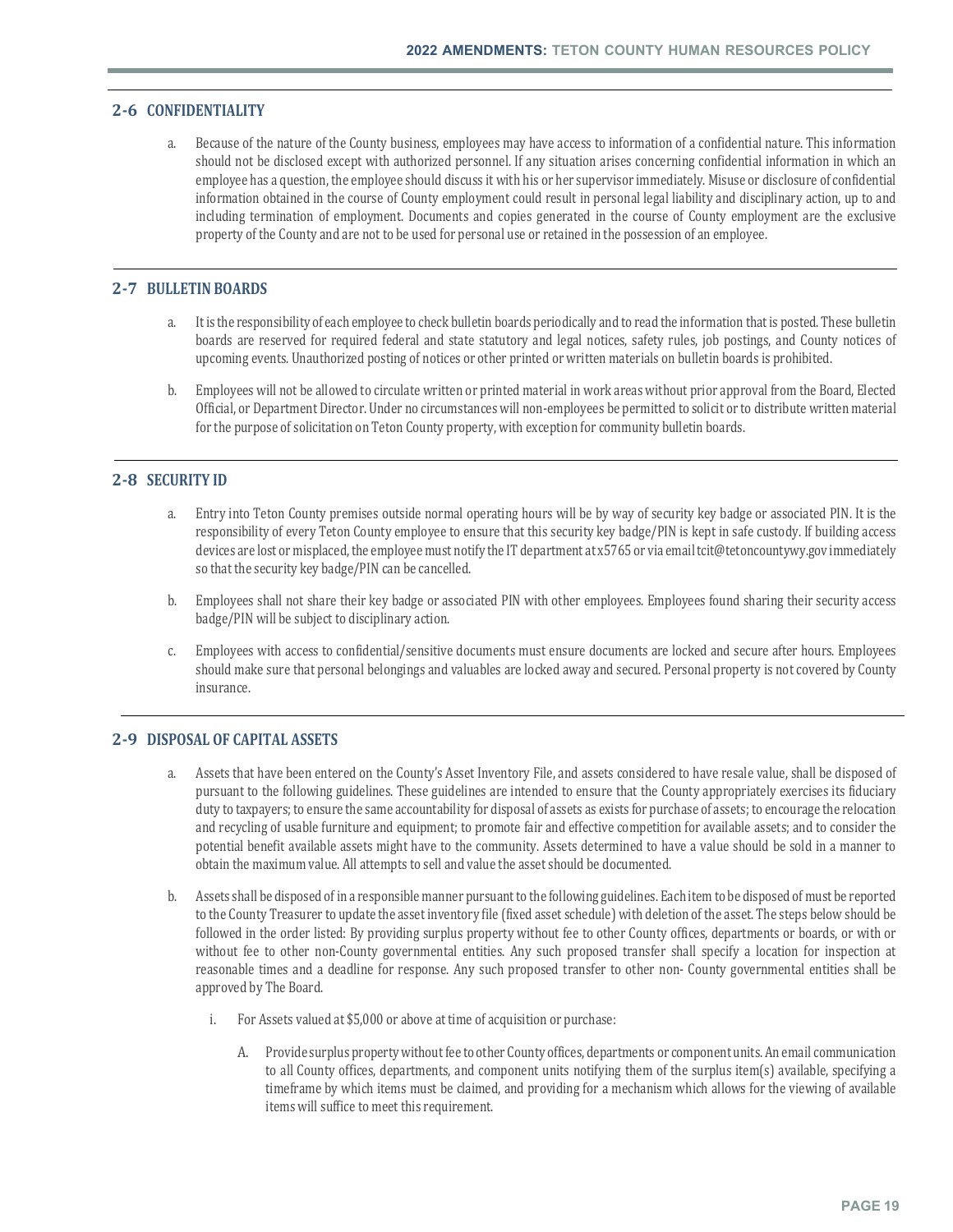- B. If no County offices, departments, or component units acquire the property, then the property will be offered to other government entities. An email notice shall be sent by General Services to a maintained list of interested government entities. Interested government entities shall submit an Application for Surplus Property for consideration. The application may propose a sale price or the applicant may provide reasons for transferring the property at no cost. All such transfers of property to other government entities must be approved by the Board of County Commissioners.
- C. If no other government entity acquires the property then the property shall be sold at a public auction. To list surplus property for sale to the general public, surplus property shall be advertised in the local paper as well as through the Public Surplus online system. Purchase by the general public shall be through a sealed bid process. The deadline for sealed bids must be clearly stated in the advertisement. Teton County may set a minimum acceptable bid with consideration to fair market value for an item and place that minimum in the advertisement. Teton County officials and employees may bid on items under the same criteria as the general public, so long as there is no unfair advantage in favor of the employee or official. Advertisements should state or provide a link to all relevant factors describing the asset, any minimum bid amount, and the date/time/location that bids will be opened. All shipping and handling costs shall be the responsibility of the buyer.
- D. If the above measures do not result in the sale or transfer of the asset, the item may be donated to a civic or charitable organization located in the county. Donations must serve a public purpose. Property with a value over \$1000.00 that will be donated must be approved by the Board of County Commissioners.
- ii. For Assets valued under \$5,000.00 at time of acquisition or purchase:
	- A. Disposal shall follow the steps in order as listed above for assets valued over \$5,000, but Step 3 may be modified. Reasonable public notice must be provided to ensure members of the public have adequate knowledge of the sale, but the method used does not have formal requirements. Documentation must be provided on the method used for public notice to ensure the public has been provided reasonable notice. Approval by the Board of County Commissioners for transfer or donation is not required.
- iii. Assets valued under \$5,000 at the time of acquisition or purchase which are incapable of performing their intended functions and have no value for any other purpose, or property that because of use, time, accident, or any other cause is so worn, damaged, or obsolete that it has no value for the purpose for which it was originally intended, may be disposed of or destroyed through recycling or disposal.

## **2‐10 CREDIT CARD USAGE**

- a. Credit cards are issued to Teton County Departments and/or Offices for the purchase of goods and services as it relates to the conduct of County business.
- b. Each Department Director and/or Elected Official is responsible for the use of the credit cards by their department or office. The Department Director and/or Elected Official is accountable to ensure that any charges are authorized County expenditures and that adequate monies are available within the department's or office's approved budget.
- c. Each Department Director and/or Elected Official is responsible for the credit card protection and custody and shall immediately notify the issuing bank and the County Clerk if the credit card is lost or stolen.
- d. Personal expenditures by employees with County credit cards are prohibited, even if the intent is to re-pay the County at a future point.
- e. The purchase of alcohol using the County credit card is prohibited.
- f. Vouchers for Credit card bills submitted to the County Clerk must include supporting documentation such as itemized receipts and invoices which clearly show what goods and services were purchased using the credit card.
- g. It is the responsibility of the Department Director and/or Elected Official to process and submit the credit card bill voucher for payment in a timely manner so as to avoid late penalty fees and finance charges. The County will not pay any late fees or finance charges.
- h. Any unauthorized use of a County credit card may result in disciplinary action, including termination, consistent with the law.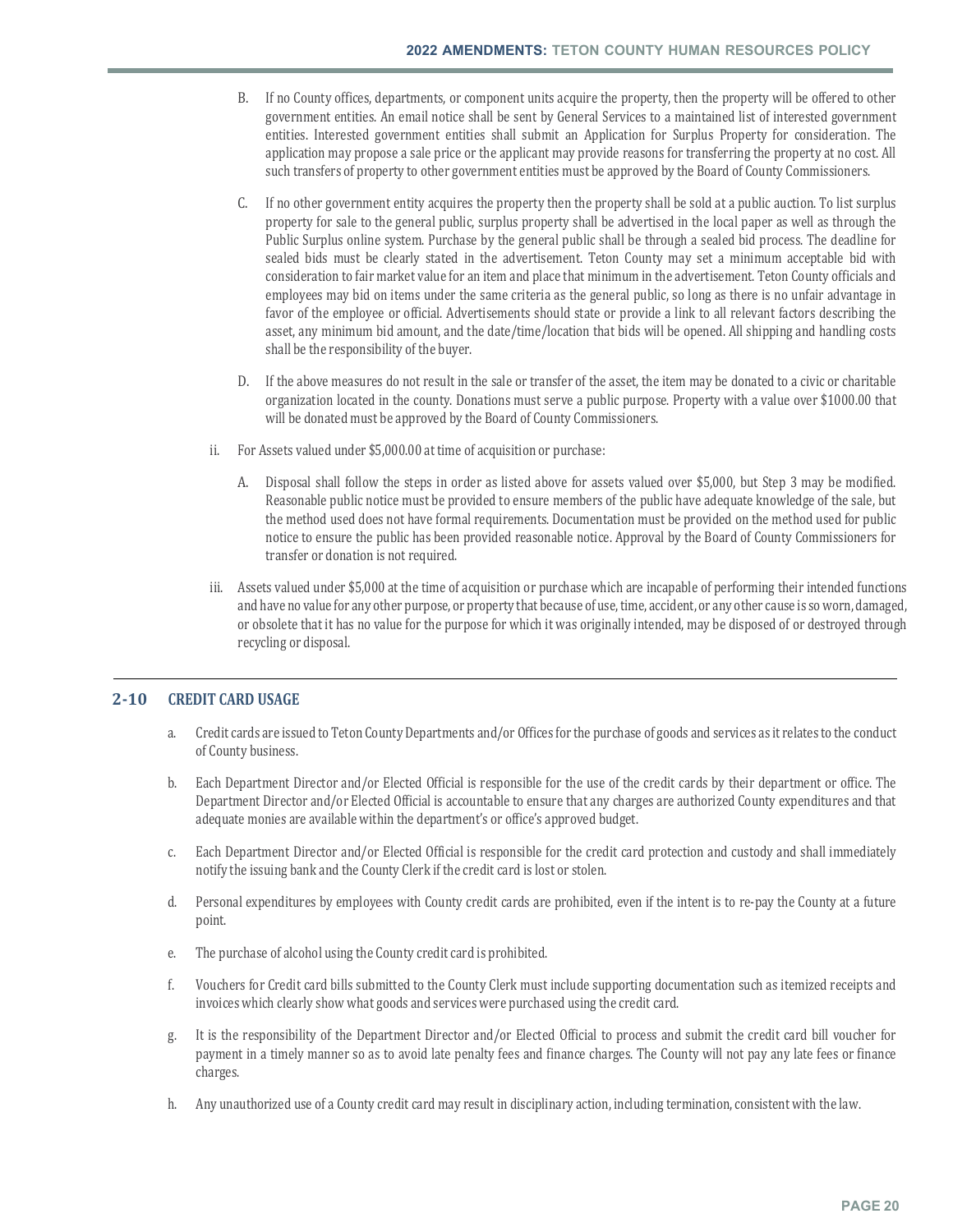# **EMPLOYEE CONDUCT**

# **CHAPTER 3**

# **3‐1 WORKPLACE APPEARANCE**

It is the policy of the County that each employee's dress, grooming, and personal hygiene should be appropriate for the work situation. Department Directors and Elected Officials should develop specific operational policies within their respective departments addressing this issue and considering the following:

- a. Employee safety, OSHA compliance, including personal protective equipment.
- b. Appropriate appearance given the nature of the work and degree of public contact.
- c. Required uniforms.

# **3‐2 ABSENTEEISM AND TARDINESS**

Absenteeism and tardiness place a burden on other employees and on Teton County. The County is committed to providing the highest level of governmental services and functions to better serve the community. In order to accomplish this, prompt and regular attendance is required.

- a. All employees are expected to arrive on time, ready to work, every day.
- b. If you are unable to arrive at work on time, or must be absent for an entire day, you must contact your supervisor as soon as possible (at least 30 minutes prior to the start of work). If possible, you must speak with your supervisor and not a coworker. The Elected Official or Department Director may have a specific departmental policy that governs how and when to report when an employee is going to be late or absent for work. Generally, voicemail, text, and email messages are acceptable methods of notification, unless otherwise communicated by your Elected Official or Department Director.
- c. Tardy is defined as reporting to work after the normal starting time or leaving before regular closing time.
- d. Employees who, because of personal business, must be absent from work for 1 hour or more should arrange with their supervisor to be excused in advance.
- e. Excessive absenteeism or tardiness will result in discipline that may include termination. The standard of what is excessive is determined by the needs of the particular department or office.
- f. Failure to show up or call in for a scheduled shift without prior approval may result in termination. Employees failing to return to work by the expected return date after an approved absence will be considered to have resigned voluntarily as of the date of the expected return.
- g. Absences taken under applicable medical or family leave laws are not counted as unexcused absences under this policy. Employees that need reasonable accommodation for a disability are encouraged to notify their supervisor or human resources.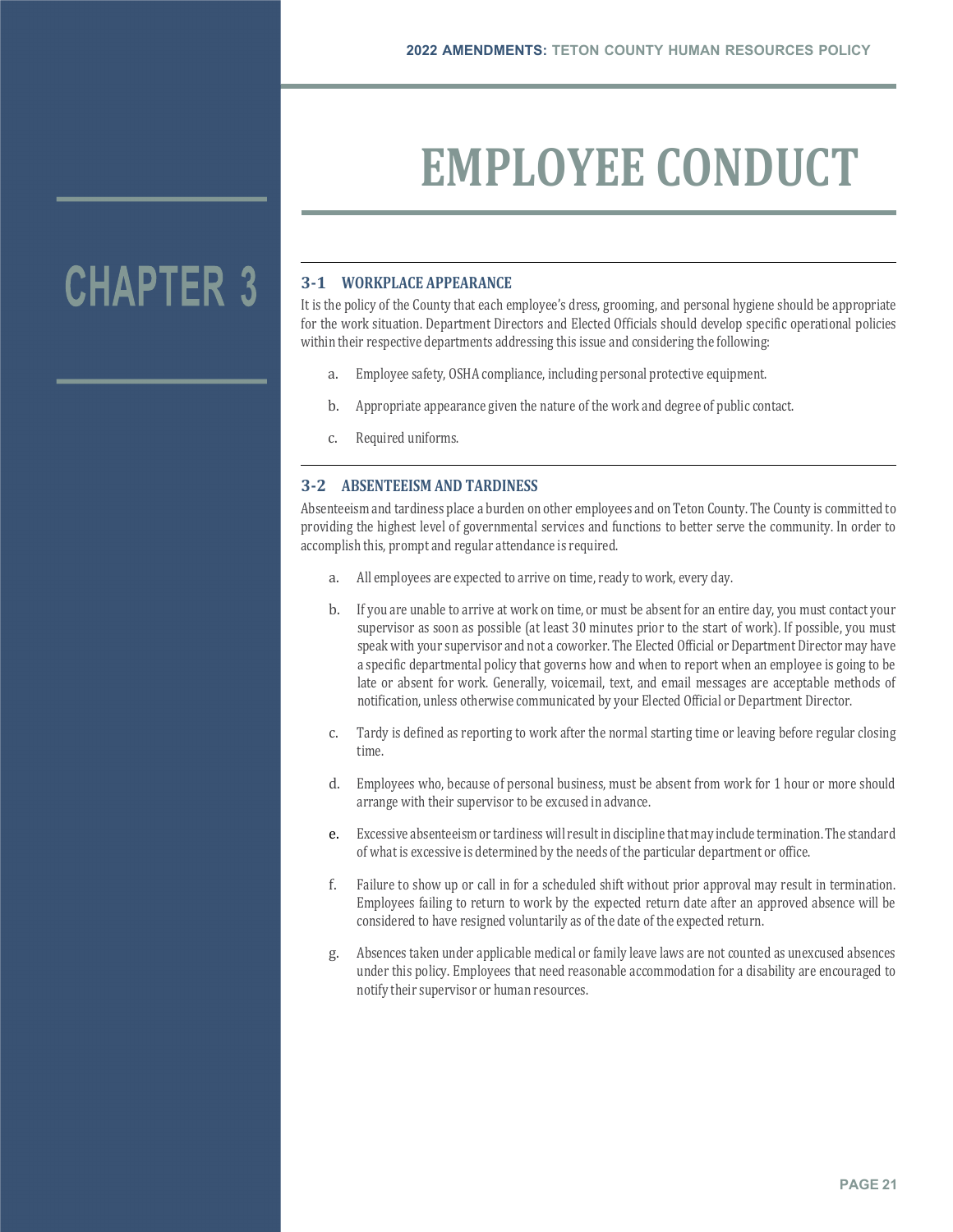## **3‐3 EMPLOYMENT IN MORE THAN ONE COUNTY JOB & OUTSIDE EMPLOYMENT**

- a. When a regular or Limited Term employee works at two or more different jobs, even when the jobs are in different County Departments or Offices, and their 'actual' time worked is over the 40 hour workweek threshold, the employee is entitled to overtime.
	- i. When an employee works occasional or sporadic hours on a part-time basis for the second job from their regular employment, the overtime rate is based on the second job, not the primary job. This must be communicated to the employee prior to them accepting the part-time job.
	- ii. If the amount of time spent by an employee in the second job is more often than sporadic or occasional, then the overtime rate may be calculated using the weighted average; where the earnings from both jobs are added together and the total hours worked is then divided by the total number of hours worked at all jobs. This rate is then used to calculate the overtime rate. Alternatively, the employee may agree in advance of the performance of the work in the second job that they will be paid during overtime hours at a rate not less than one and one-half times the hourly non-overtime rate established for the type of work they are performing during such overtime hours.
- b. Employees may take outside jobs in addition to their County job under these conditions:
	- i. The employee must inform his or her Elected Official, Department Director, or Division Manager prior to accepting outside employment;
	- ii. There is no conflict with required County business hours;
	- iii. The employee's efficiency in the County job is maintained;
	- iv. There is no conflict of interest.
- c. Employees may not engage in personal business activities or in activities for an outside job during the employee's scheduled work hours.

## **3‐4 EMPLOYEES SERVING ON COUNTY BOARDS**

- a. All County employees are prohibited from serving on any board, committee, or commission where appointments are made by the Board of County Commissioners, except for serving as advisors or staff liaisons for that board, committee, or commission.
- b. County Boards or Joint Boards with the Town of Jackson that call specifically for county employees to be named to the board, as part of the resolution creating the board, are exempt from this policy.

# **3‐5 PARTICIPATION IN COMMUNITY AFFAIRS**

- a. It is the policy of Teton County to encourage employees to participate in the community service affairs of charitable, educational or civic organizations. Employee participation in community activities should not adversely affect the employee's job performance.
	- i. Time spent on community affairs, when not undertaken at the request of the employee's supervisor, should be outside of the employee's regular working hours, and therefore would not be compensable.
	- ii. Employee-initiated participation in community affairs that necessitate absence from the job for an extended period of time should be addressed as an extended leave of absence, pursuant to the provisions of this Manual.
- b. County-Requested Participation: The Elected Official or Department Director may identify certain community activities or organizations in which they have determined it would be meritorious for them to designate employees to become members in the organization. Designated employees who represent Teton County in an organization or community activity are expected to promote the County's interests. The employee's time in participating in such activities may be compensable as if it were work time.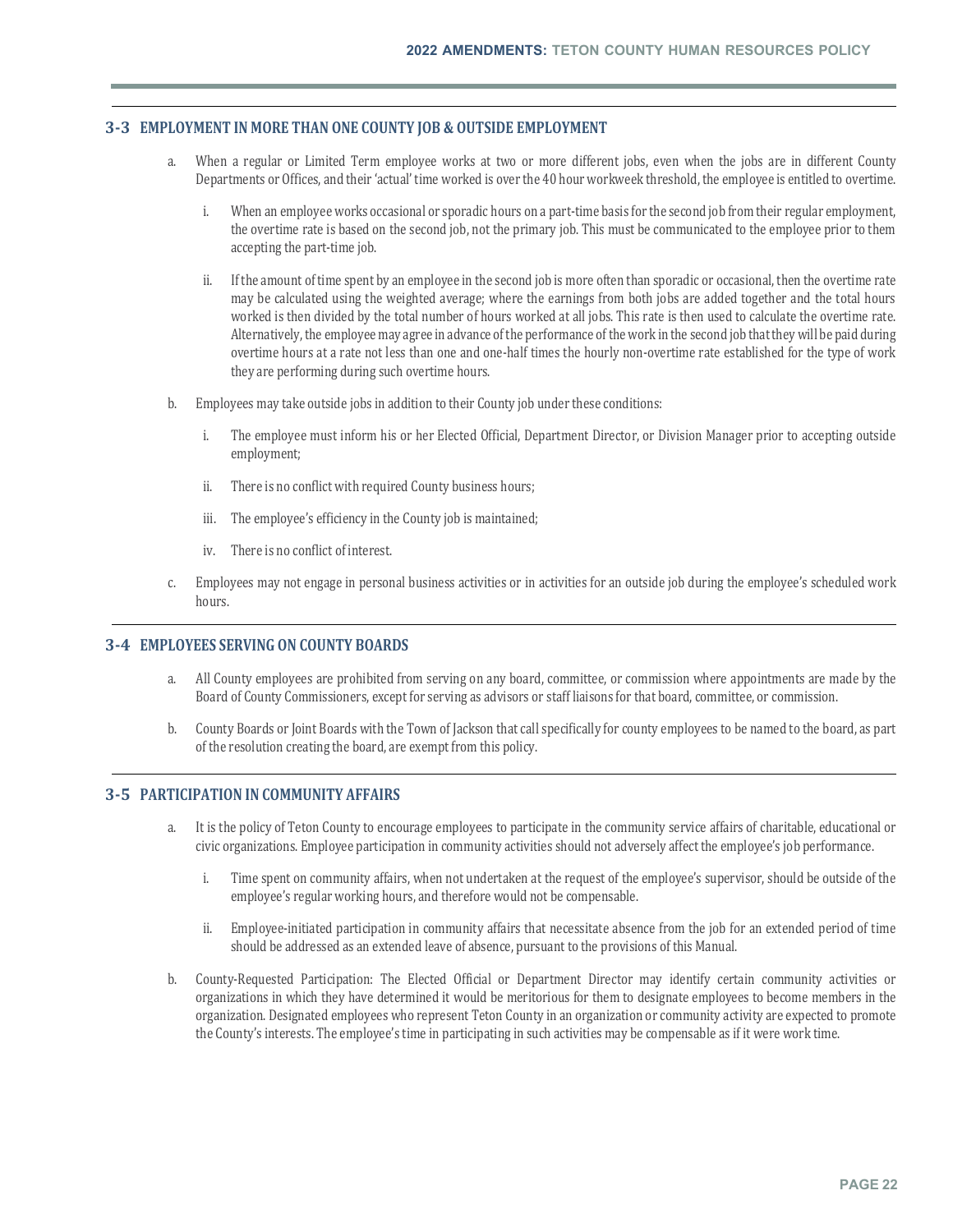# **3‐6 SOLICITATION AND DISTRIBUTION OF LITERATURE**

- a. No employee shall solicit or promote support for any cause or organization during his or her working time, or during the working time of the employee or employees at whom such activity is directed.
- b. Employees will not be allowed to circulate written or printed material in work areas without prior approval from the Board, Elected Official, or Department Director. Under no circumstances will non-employees be permitted to solicit or to distribute written material for the purpose of solicitation on Teton County property, with exception for community bulletin boards.

# **3‐7 CIVILITY IN THE WORKPLACE**

- a. **Employee Responsibility**: All employees are expected to conduct themselves in a professional manner that promotes a safe, healthful, inclusive, and productive work environment. Employees are expected to exhibit a high degree of personal integrity, civility, and professionalism at all times while on the job. This expectation applies to all interactions with coworkers, supervisors, subordinates, customers, vendors, contractors, and/or visitors. Interactions may be verbal, nonverbal, physical, written, or through imagery, electronic or digital means.
- b. Disrespectful, unprofessional, intimidating, and/or uncivil behavior is unacceptable and may result in corrective action, up to and including termination. Such behavior includes, but is not limited to, behaviors that a reasonable person would find embarrassing, offensive, intimidating, or humiliating, such as:
	- i. Use of profanity or otherwise offensive language or jokes
	- ii. Obscene or indecent gestures
	- iii. Shouting, yelling or other aggressive behavior
	- iv. Degrading, demeaning, humiliating or insulting comments
	- v. Discriminatory remarks
	- vi. Racist, sexist or other slurs or symbols
	- vii. Name-calling
	- viii. Horseplay
	- ix. Harassment
	- x. Retaliatory actions
	- xi. Personal attacks
	- xii. Acts of insubordination

These reasons are neither mutually exclusive nor collectively exhaustive. Teton County may discipline for any combination of reasons, for reasons not listed or for non-communicated reasons at any time as long as the employee's constitutional protected liberty interests are not violated. Further, acts that constitute a violation of the Teton County's Workplace Discrimination, Harassment and Retaliation policy (2-8), or the Workplace Violence policy (3-10) could lead to corrective action up to and including termination of employment.

c. **Supervisor Responsibility:** Supervisors are expected to demonstrate leadership in exhibiting and promoting professionalism, civility, and respect. This includes setting clear expectations and managing performance of those they supervise in accordance with these standards through regular communication and performance feedback. Supervisors are expected to address professionalism, civility and respect concerns and deficiencies through coaching and/or corrective action as appropriate.

# **3‐8 SOCIAL MEDIA**

The intent of this policy is not to restrict the flow of useful and appropriate information, but to minimize risks, legal and otherwise, to Teton County. This policy is not intended to prohibit the lawful exercise of employees' rights under applicable federal or state law.

- a. "Social media" includes all means of communicating or posting information or content in any form of the Internet, including any blog, journal, diary, or personal website, social networking or affinity website, web bulletin board, or chat room, whether it is a personal site or associated with the County, as well as any other form of electronic communication.
- b. No employee shall use any social media to relay, share or otherwise post any information that is confidential, protected, or not otherwise available to members of the general public. Confidential information includes information that would result in identification of anyone involved in a transaction, emergency incident or response; and more specifically includes any information protected as private or confidential under any federal or state law, photos or videos that could potentially identify a victim, names, address, vehicle license plate numbers, photos or videos of vehicles involved in accidents. Protected health information may not be posted or otherwise disseminated,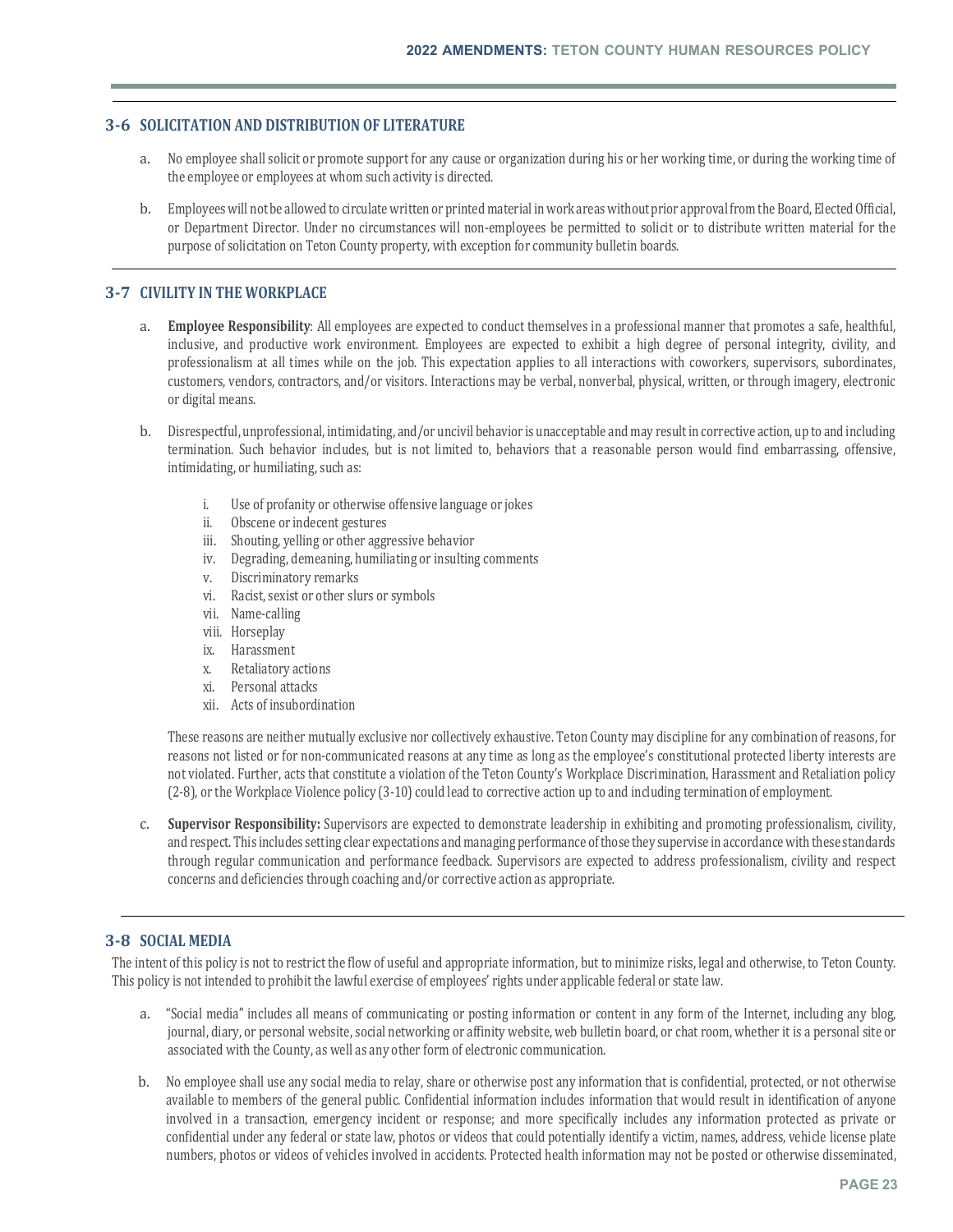including, but not limited to, a patient or victim's name, address, age, race, extent or nature of illness or injury, hospital destination, and response crew members names. Postings related to arrest information, criminal history data, intelligence data, criminal investigation date, or surveillance data shall not be posted to any personal social media.

- c. Use of social media for informing the public regarding an emergency situation or response, or for informing the public regarding county business, public meetings or hearings shall only be undertaken by those with specific authority to do so.
- d. Employees commenting on information or county business that is not confidential should distinguish in their comments between personal opinions and official positions of Teton County.
- e. Employees posting any information regarding county business or information should ensure that the information posted is accurate, and should correct any mistakes, omissions or inaccuracies as quickly as possible once known.
- f. Work-related complaints are more appropriately addressed by speaking directly with co-workers, supervisors or the Human Resources Department than by posting them on social media.
- g. Employees should refrain from using social media during work hours unless it is work-related and authorized by the employee's supervisor.
- h. Violations of this policy may result in discipline up to and including immediate termination of employment.

# **3‐9 PETS IN THE WORKPLACE**

Teton County recognizes the important roles that animals play and bring to people's lives. However, in an effort to promote a clean, healthy and safe environment for County staff and the public, it is necessary to have a policy that can be administered in a fair, equitable and consistent manner. As a result, animals are not permitted inside County facilities. Exceptions to the policy are as follows:

- a. Service Animals are allowed in County facilities. A service animal is any animal individually trained to do work or perform tasks for the benefit of a person with a disability. Such tasks may include guiding a person with impaired vision, alerting a person with impaired hearing to the presence of people or sounds, etc. Service animals may accompany the person they are assisting into any area that person would normally have access to in the course of their business or as part of their employment or participation in County functions.
- b. Law Enforcement K9 Service Dogs are allowed in County facilities.
- c. Animals are permitted in the Teton County Fair and Fairgrounds facilities for Special Events, 4-H Events, County Fair, etc. Animals are not permitted in the kitchen and food preparation areas.
- d. Exceptions may be granted on a temporary basis upon submittal of a signed waiver, approval of the Elected Official or Department Director and BCC Administrator; or in the absence of the BCC Administrator, the Human Resources Director.
- e. Any violation of the pets in the workplace policy could subject the employee to discipline.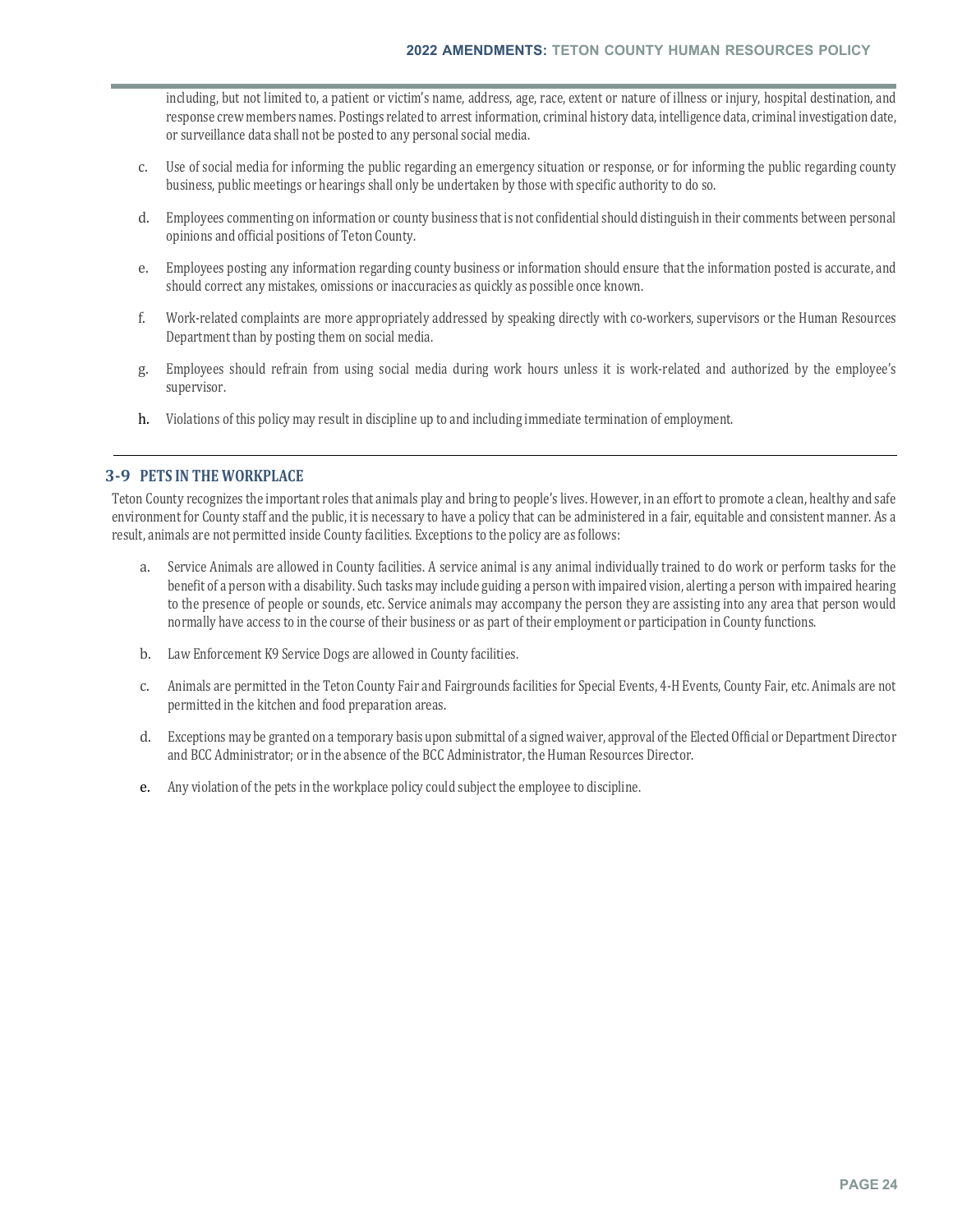# **EMPLOYMENT POLICIES & JOB CLASSIFICATIONS**

# **CHAPTER 4**

# **4‐1 EMPLOYMENT STATUS**

- a. **Regular Status.** Either the employee or Teton County may end the employment relationship at any time, for any reason, with or without advance notice.
	- i. Full-Time Status. Full-time status is designated to an employee who is scheduled to work 40 hours per week. All full-time employees are eligible for the fringe benefits that the County currently offers.
	- ii. Part-time, Benefited Status. Scheduled part-time status is designated as an employee who works 30 – 39 hours per week year-round. Any employee working at least 30 hours per week or at least 1560 hours per year in a regular position is eligible for fringe benefits that the County may offer. Accruals and compensation for absences due to vacation, sick leave, personal leave and holidays will be calculated on a pro-rated basis according to the number of scheduled hours per work week.
	- iii. Part-Time, Non-Benefited Status. Scheduled part-time status is designated to an employee who is scheduled to work a set number of hours per week of fewer than 30 hours per week or 1,560 hours annually. Employees assigned this status are not eligible for group medical, dental, vision and life insurance coverage or other fringe benefits that the County currently offers.
- b. **Temporary Status.** The designation of an employee who is hired in a job established for a temporary period or for a specific assignment. Temporary employees are currently ineligible, except as required by law, for fringe benefits. An employee filling a temporary position, either part time or full time, must work less than 1,000 hours and for no more than a six-month period within a fiscal year.
- c. **Probationary Status.** All sworn persons hired by the County Sheriff's office, unless otherwise provided by contract, shall be considered on probation beginning on the date of employment or a promotion and ending on the date an employment status change is fully authorized. During probation, either the employee or the County Sheriff may end the employment relationship, without notice, cause, or access to the Review or Appeal Process, as outlined in the Sheriff's Office Policies. If the probationary employee is still employed at the end of the first twelve (12) month period, he/she will receive a written evaluation and, if appropriate, a one (1) step salary increase. If the probationary employee is still employed at the end of the first twelve (12) months of probation, a supervisor may either extend the probationary period for up to an additional six (6) month period or authorize a change for the employee to move from probationary status to regular status. If an employee does not successfully complete the probationary period or the extended probationary period, the employment relationship shall be terminated. In the case of a promotion, the employee may be returned to his or her former position and pay at the sole discretion of the Elected Official, provided that a vacancy for that position exists. When appropriate, the supervisor shall process a Personnel Action form stating the action to be taken regarding the probationary period. Until a Personnel Action form has been processed and approved in accordance with these policies, the employee remains on probation.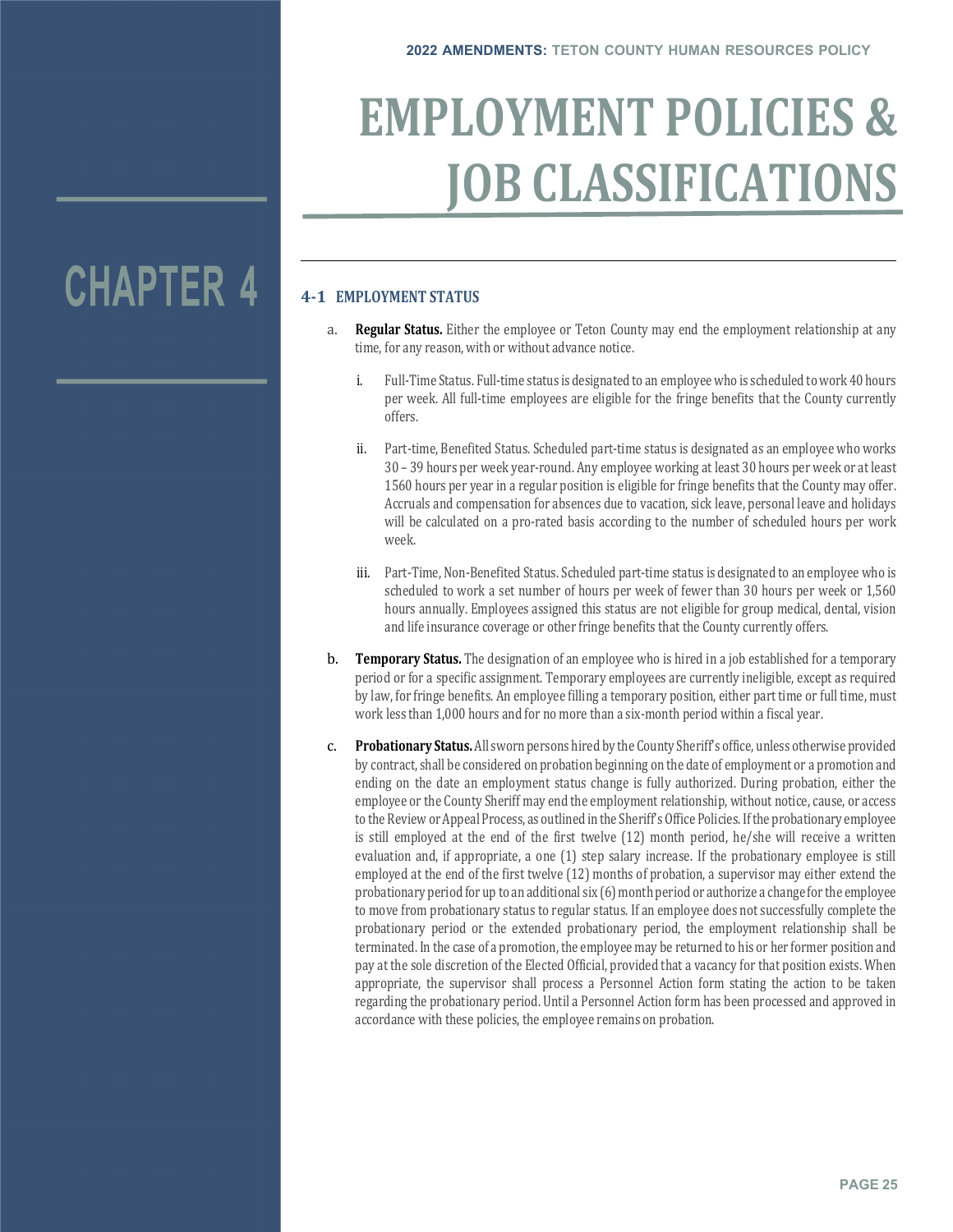# **4‐2 EMPLOYMENT CLASSIFICATIONS**

- a. It is the policy of Teton County to classify County officials and employees as: Elected Officials, full- time, part-time, temporary, or contract employees, and as exempt or non-exempt for the purposes of compensation, administration and compliance with the Fair Labor Standard Act (FLSA).
	- i. Elected Official: includes County Assessor, Clerk of District Court, County Clerk, County and Prosecuting Attorney, County Sheriff, County Treasurer, County Coroner, and County Commissioner.
		- A. Salaries are set by the County Commissioners. (W.S. §18-3-107)
		- B. Elected Officials are eligible for Health, Dental, Life and Retirement benefits and receive the same contribution rate as regular full-time employees who are eligible.
		- C. If subsequently hired into a regular employee status position, individuals will carry all health insurance and retirement benefits, and accrue vacation and sick leave benefits at the rate through their original service date (adjusted for any interrupted county service).
	- ii. Full-Time Employee: an employee occupying a position in which the normal workweek is 40 hours per week and the position is intended to continue ongoing for an undefined period. Full-time employees are eligible for all Teton County benefits set forth in these policies subject to the terms, conditions and limitations of each benefit program.
	- iii. Part-Time Employees:
		- A. Part Time, Benefited Status: Employees hired for part-time work and occupying a position in which the normal workweek is at least 30 hours a week, but less than 40 hours per week and the position is intended to continue ongoing for an undefined period. Part-time employees will be paid on an hourly basis.
		- B. Employees designated as this type of employee are eligible for County Health Insurance benefits at a pro-rated basis and accruals and compensation for absences due to vacation, sick leave and holidays will be calculated at a pro-rated basis according to the number of scheduled hours per work week.
		- C. Part-Time, Non-Benefited Status: Employees hired for part-time work and occupying a position in which the normal workweek is less than 30 hours per week during the calendar year. Employees designated as this type of employee are paid on an hourly basis and do not receive county benefits except for those provided for by law such as workers' compensation, and do not accrue vacation, sick or receive holiday pay.
- b. The County may supplement the regular workforce, as needed, with other forms of flexible staffing, including contract employees, independent contractors, temporary employees, or individuals acquired through staffing agencies.
	- i. Contract Employee means a position or employee hired to temporarily provide additional personnel support, assist in the completion of a specific project, or to work on an intermittent and/or unpredictable basis, and all seasonal positions unless otherwise stated. The hours worked shall be submitted each pay period.
	- ii. Temporary Status Employee may not work more than 1,000 hours within a six-month period of a fiscal year and requires a description of duties submitted to the Human Resources Department. Temporary employees are paid on an hourly basis and are not eligible for County benefits except as otherwise provided by the Affordable Care Act of federal law.
		- A. If a grade and pay range do not exist, the temporary appointment will be assigned a pay rate by Human Resources in consultation with the Department Director or Elected Official. Temporary status employees are considered 'at-will' and may be terminated without notice and without cause.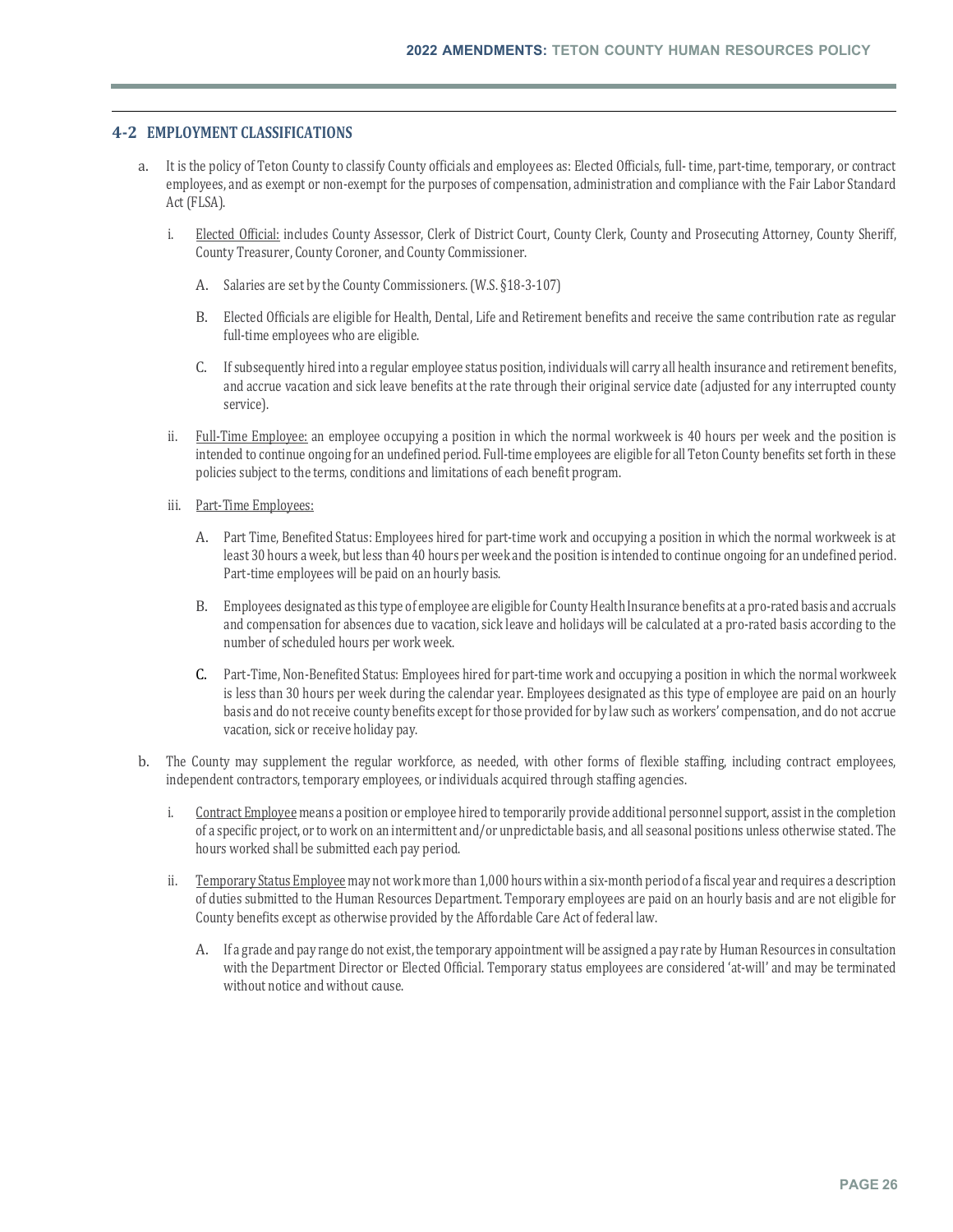# **4‐3 PAYROLL ADMINISTRATION**

- a. In the event there is an error in the amount of pay, including any overpayments made to the employee, the employee should promptly bring the discrepancy to the attention of their supervisor, the payroll clerk in the Clerk's Office, or the Human Resources Department so that corrections can be made as quickly as possible.
- b. Teton County reserves the right to make any and all payroll corrections as deemed necessary and appropriate.
- c. **Recording Time Worked.** Federal and State laws require Teton County to keep accurate payroll records, including but not limited to, actual time worked, leave taken, holiday, compensatory time earned, overtime, etc. All nonexempt employees are required to complete an individual time record showing daily hours worked.
	- i. All hours worked must be recorded on the County's authorized time keeping system. Employees must accurately record all hours worked, not scheduled hours, and any leave time taken on the County's official timesheet. Time worked is all time actually spent on the job performing assigned duties. Time worked does not include lunches or meal periods (with the exception of on-duty Firefighter/EMS and Patrol Deputies), personal appointments, etc. and may be different than what was originally or normally scheduled.
	- ii. Time records shall cover one complete work cycle and shall be completed at the end of each work shift. Employees should accurately record the time they begin and end their work, as well as the beginning and ending time of each meal period. They should also record the beginning and ending time of any split shift or departure from work for personal reasons.
	- iii. Time worked should never be 'averaged' or carried over from one day or pay period to the next. All hours worked must be reported on the date and in the pay period in which they were actually performed.
	- iv. Altering, falsifying, tampering with the records, or recording time on another employee's time record may result in disciplinary action, up to and including termination of employment.
	- v. Unapproved absences shall not be considered as hours worked for pay purposes. The Elected Official or supervisor shall inform the employee if he/she will not be paid for certain hours of absence.
	- vi. It is the employee's responsibility to submit their time records and to certify the accuracy of all time recorded. The supervisor will review and approve the time record before submitting it for payroll processing.
- d. **Time Not Worked.** Paid absences that are considered non-worked time such as jury duty, paid holidays, vacation time or sick leave shall be documented on the time record. These paid hours will not be considered as time worked for purposes of computing overtime compensation.

## e. **Payroll Processing**

- i. All employees are paid bi-weekly. Each paycheck will include earnings for all work performed through the end of the previous payroll period. Time records must be completed, approved and submitted to the respective payroll offices no later than 10:00 AM on the Monday following the close of a pay period. Failure to provide time sheets by the stated deadline may result in a delay in an employee receiving his/her pay or may result in disciplinary action.
- ii. Non-exempt employees are responsible for documenting all scheduled work hours regardless of location and submitting times records to their direct Supervisor at the conclusion of each pay period.
- iii. Exempt employees are not required to fill out hourly time records but must report any full day of vacation or sick leave that is used by submitting a leave request through the online payroll system.
- iv. All employee time records shall be reviewed and submitted to payroll by the supervisor and shall be verified by the Department Director or Elected Official prior to submittal to the respective payroll office.
- v. Elected Officials, Department Directors and Division Managers will not release paychecks or pay statements to anyone other than the employee unless written authorization is given in advance by the employee.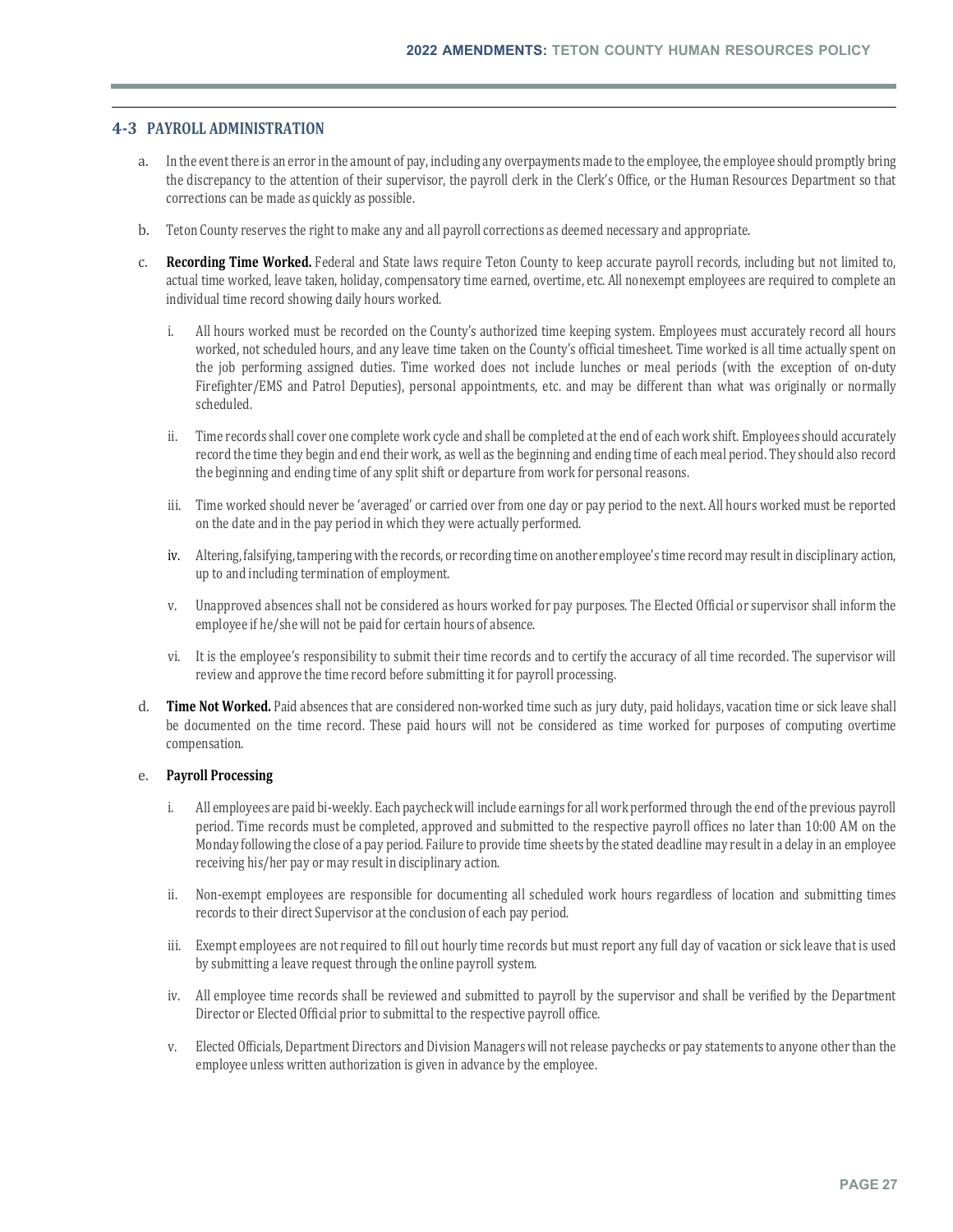## f. **Payroll Deductions**

- i. Employees may voluntarily authorize deductions from their paychecks to cover the costs of participation in County approved benefit programs. Employees should review any discrepancies in payroll deductions with payroll.
- ii. No payroll deductions will be authorized for unsponsored programs such as memberships in professional associations or for charitable gifts or organizations.
- iii. Teton County prohibits improper pay deductions to Fair Labor Standards Act (FLSA) Exempt employees. If an employee in an FLSA Exempt position feels that improper pay deductions have been made in their wage they should contact Human Resources immediately.
- g. **Time Record Retention.** Time records shall be stored in the respective payroll offices and be kept for not less than five years.

# **4‐4 EXEMPT EMPLOYEES AND SALARY DEDUCTIONS**

- a. In accordance with the Fair Labor Standards Act regulations, exempt employees who are required to be paid on a salary basis may not have their pay reduced for variations in the quality or quantity of work performed. Exempt employees normally must receive their full salary for any week in which they perform any work, without regard to the number of days or hours worked. However, exempt employees need not be paid for any workweek in which they perform no work at all for the County.
- b. An exempt employee is paid an established annual salary and is expected to fulfill the duties of their position regardless of hours worked, without regard to overtime. Department Directors, Division Managers, supervisors and other professionals in the exempt classification are expected to work a standard workweek due to the nature of County business and public service expectations. This requires a customary workweek of Monday through Friday. Part-time exempt employees will be compensated proportional to the equivalent percentage of a standard workweek.

## c. **Time Off**

- i. While it is recognized that exempt employees have more flexibility in their work schedules, exempt employees are expected to be present and work a minimum of 40 hours per week during their department's or office's scheduled work times in order to perform work that is essential to the operations of the County.
- ii. Exempt employees should not be allowed to independently set their own schedule. If an exempt employee will not be at work during some hours of a typical workday, it is common courtesy for that employee to coordinate and inform management of the change in work schedule for the day.
- iii. Exempt employees may 'flex' or 'float' a holiday within the pay period that it occurs, given prior authorization from their supervisor.
- iv. Exempt employees are subject to the same sick, vacation and personal day policies as outlined in this Policy Manual.
- v. A Leave Request must be submitted to the supervisor for approval for any full day the employee plans to use vacation or sick leave.

## d. **Deductions**

- i. Deductions from pay cannot be made as a result of absences due to circumstances listed below. Such improper pay deductions are specifically prohibited by Teton County, regardless of the circumstances. Managers or supervisors violating this policy will be subject to investigation of their pay practices and appropriate corrective action in accordance with normal procedures.
	- A. Jury Duty
	- B. Attendance as a witness
	- C. Temporary Military leave
	- D. Absences caused by the employer
	- E. Partial day amounts other than those specifically discussed below
- ii. Deductions of pay may be permissible as long as they are consistent with other County policies and practices and generally include the following:
	- A. Absences of one or more full days for personal reasons may be deducted only when all vacation or paid time off leave is exhausted.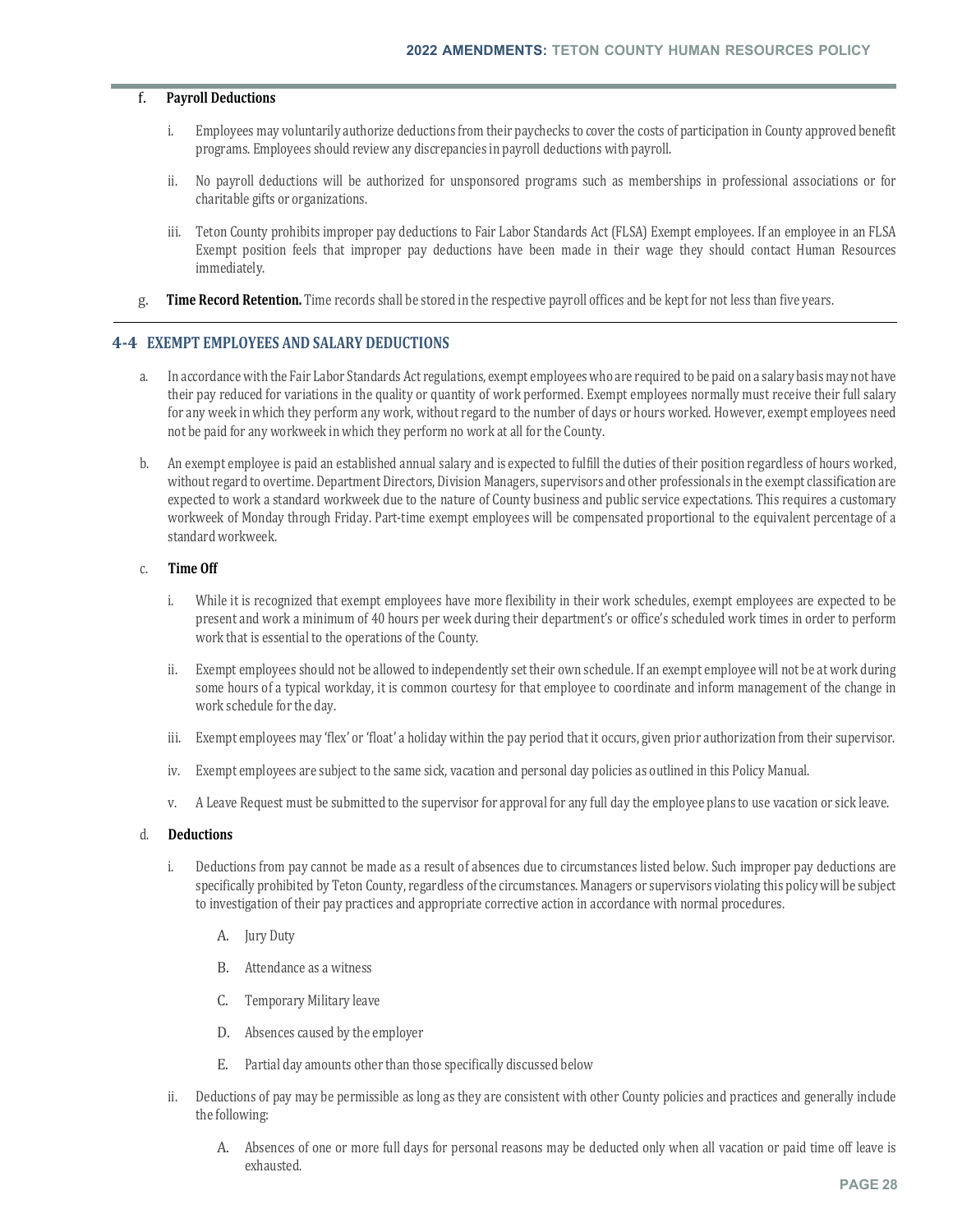- B. Fees received by the employee for jury or witness duty or military leave may be applied to offset the pay otherwise due to the employee for the week.
- C. Unpaid disciplinary suspensions of one or more full days for violation of workplace conduct policies.
- D. Deductions for unpaid leave taken in accordance with a legitimate absence under the Family and Medical Leave Act.
- E. Deductions for the first and last week of employment, when only part of the week is worked by the employee, as long as this practice is consistently applied to all exempt employees in the same circumstances.

### e. **Reductions from Leave Time**

- A. Reductions shall be made from an exempt employee's sick or vacation leave benefits in full day increments according to the County's leave policies.
- B. Exception: Under Family Medical Leave, exempt employee partial day deductions from sick leave are permitted.
- ii. It is the policy of Teton County to prohibit improper deductions from the salary of exempt employees. Exempt employees who believe that they have been subject to an improper deduction should immediately inform their supervisor or contact the Human Resources Department who shall take appropriate steps to investigate and resolve the complaint. Should the County determine that an improper deduction was made, the County will promptly reimburse the employee in the amount of the improper deduction.

# **4‐5 WORK SCHEDULES AND HOURS OF WORK**

- a. General Workweek or Work period: The general workweek shall be defined as the time between 12:01 a.m. Sunday through 11:59 p.m. on the following Saturday. The workweek consists of seven (7) consecutive twenty-four (24) hour periods. Law Enforcement employees and fire protection employees may have separate work periods established from at least seven (7) to twenty-eight (28) consecutive days. The work period will begin at 12:01 a.m. Sunday morning and continue to run for the then most currently established number of days (24-hour periods).
	- i. The 'Work Period' for shift personnel engaged in fire protection activities, as defined in 29 C.F.R. §553.224(a), is a 24-day cycle under the FLSA 7(k) exemption. For payroll purposes, the 24-day work period begins at 7:00am and ends at 7:00am after 24 consecutive days.
- b. The Board of County Commissioners has defined usual business hours as being 8:00 a.m. to 5:00 p.m. Monday through Friday, except County Holidays authorized by the Board. The Department Directors or Elected Officials shall establish the time and duration of working hours as required by the workload, the needs associated with providing efficient service to the public, the efficient management of human resources and any applicable law related to conducting County business.
- c. The Library Board establishes hours of operation for each branch location.

## d. **Non‐Traditional Work Schedules**

- i. For those non-exempt employees normally subject to a traditional work schedule of 8:00 a.m. to 5:00 p.m, Monday through Friday, the following additional schedule options are offered to increase the flexibility afforded to employees:
	- A. Alternative Scheduling
		- 1. Through an Alternative Scheduling Agreement, employees normally subject to a traditional schedule may request approval for a schedule with a regularly scheduled start time between 7:00 a.m. and 9:00 a.m. and a regularly scheduled end time between 4:00 p.m. and 6:00 p.m. All employees working on an Alternative Schedule shall be present in the workplace between 9:00 a.m. and 4:00 p.m. and must be scheduled for eight (8) hours of work and an unpaid meal break of at least thirty (30) minutes each day.
		- 2. Conditions for Approval. Alternative schedules may be approved only when the following conditions are met:
			- a) Alternative Schedules shall meet the business needs of the organization, as well as the business needs of the specific Office, Department, or Division.
			- b) Employees on alternative schedules must work forty (40) hours per week within the County's defined workweek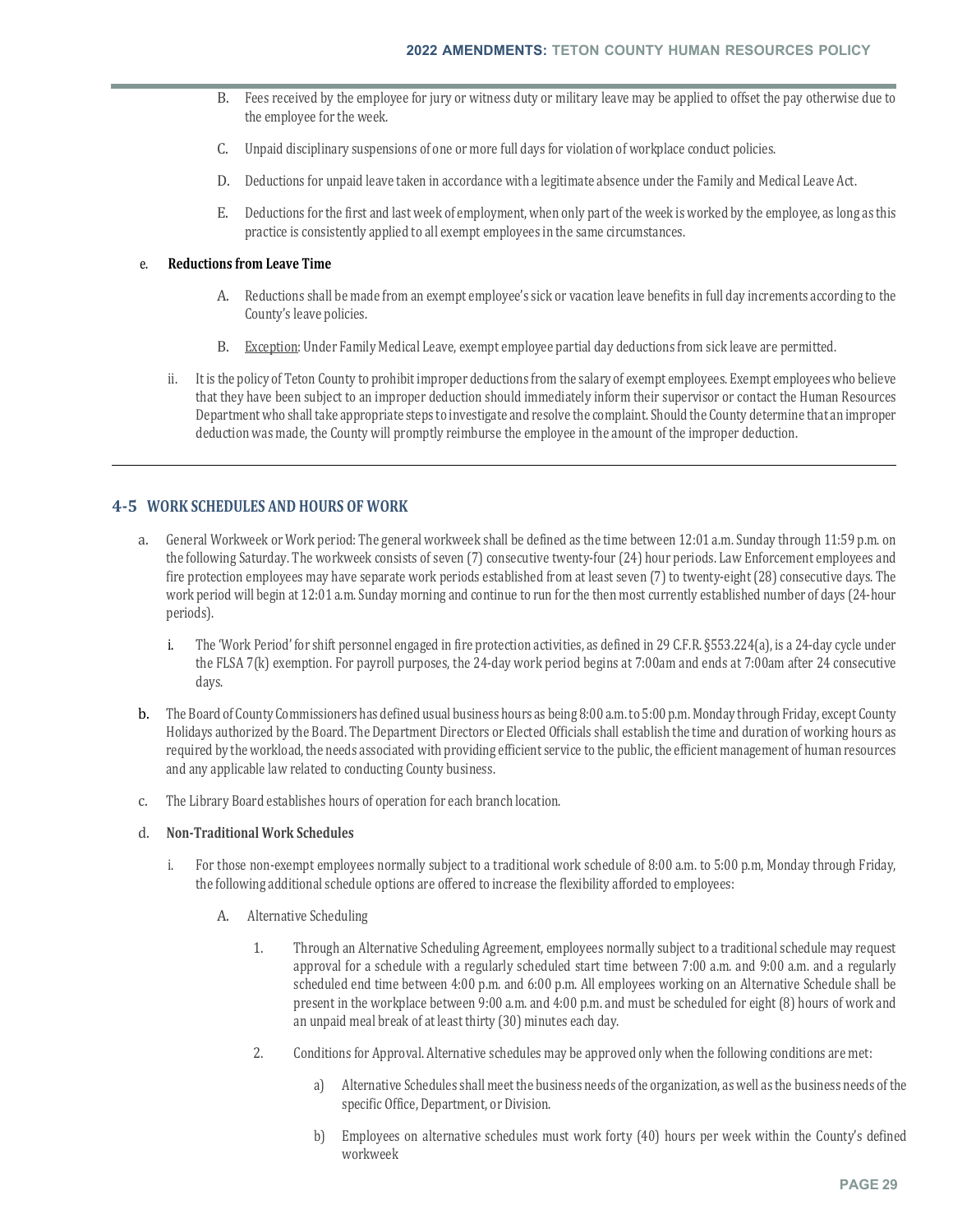- c) Approval of an alternative work schedule or schedules shall not diminish a department, division, or elected office's level of service to the public. Sufficient staffing shall be scheduled to serve the public at all times during regular business hours.
- d) Employees on alternative work schedules are responsible for maintaining satisfactory work performance. Declining or unsatisfactory work performance may result in cancellation of the Alternative Scheduling Agreement or disciplinary action.
- e) Alternative Scheduling Agreements shall be approved by the Department Director or Elected Official. Department Director approvals shall be forwarded to the BCC Administrator for review. All alternative work schedules shall be forwarded to the Director of General Services for planning and support purposes (e.g., planned availability of IT and Facilities-related services)
- f) Employees on an Alternative Scheduling Agreement shall be scheduled for a minimum of eight and one-half (8.5) hours per day, to include a lunch period of no less than 30 minutes per day, per Teton County policy guidelines. Alternative work schedule hours will be specified as a part of the Alternative Scheduling Agreement.
- g) Alternative Scheduling Agreements may be combined with telework agreements.
- h) The Alternative Scheduling Agreement is not an employment contract and may be cancelled by Teton County at any time. Teton County has the right to instruct the employee to resume traditional work hours at any time.
- i) At a minimum, Alternative Scheduling Agreements shall be reviewed annually as a part of an employee's performance review.
- 3. Compressed Workweek
	- a) Through a Compressed Workweek Agreement, employees normally subject to a traditional schedule may request approval for a compressed workweek, in which scheduled work hours are completed in fewer than five days by increasing the number of hours worked per day.
	- b) Compressed workweek options include a four-day workweek of ten and a half to eleven (10.5-11) hour days or a five-day workweek of four, nine and a half to ten (9.5-10) hour days and one, four and a half to five (4.5- 5) hour day. Compressed workweek schedules must include a meal period of at least 30 minutes per day per Teton County policies.
	- c) Holidays. For employees on a Compressed Workweek Agreement, eight (8) hours is the maximum number of hours allowed for holiday leave and employees shall be required to use accrued vacation, compensatory time leave, or other available paid leave to make up the difference in scheduled work hours (e.g., regularly scheduled to work 10 hours on the holiday, employee would receive eight hours holiday leave and use two hours vacation leave to equal the 10 hours). Alternatively, if approved by their supervisor, employees may flex the time and make up the missing holiday hours on another regularly scheduled day, so long as total hours scheduled in a single day do not exceed twelve. Employees shall float the holiday within the same workweek if it falls on their day off.
	- d) For employees on a Compressed Workweek Agreement, use of leave shall require charging a like number of hours as the employee is regularly scheduled to work.
	- e) Conditions for Approval. Compressed workweek schedules may be approved only when the following conditions are met:
		- i. Compressed workweek schedules shall meet the business needs of the organization, as well as the business needs of the specific Office, Department, or Division.
		- ii. Employees on compressed workweek schedules must work forty (40) hours per week within the County's defined workweek
		- iii. Employees on a compressed workweek schedule must be scheduled to work during the core hours of 9:00 a.m. to 4:00 p.m.
		- iv. Approval of a compressed workweek schedule or schedules shall not diminish a department,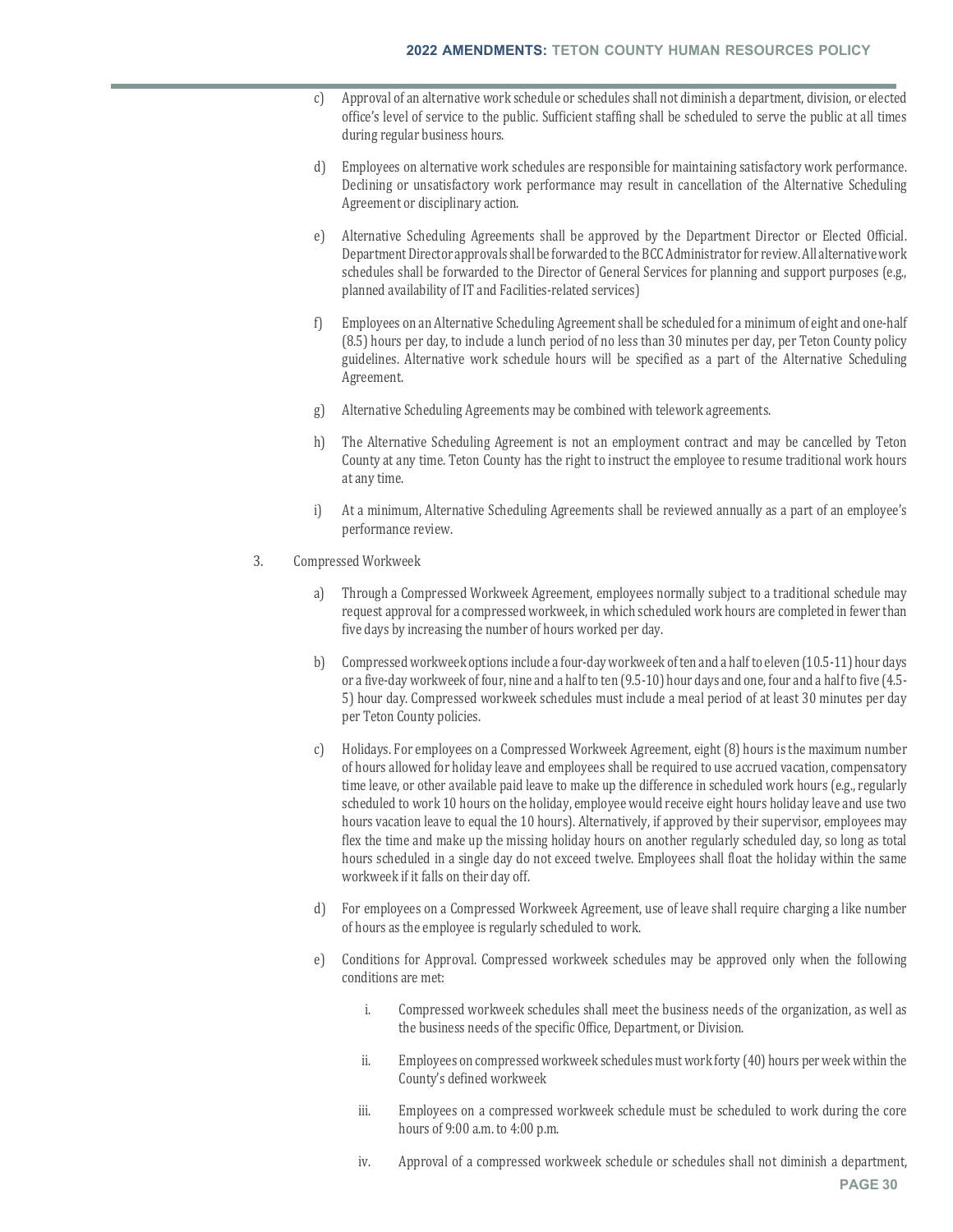division, or elected office's level of service to the public. Sufficient staffing shall be scheduled to serve the public at all times during regular business hours.

- v. Employees on compressed workweek schedules are responsible for maintaining satisfactory work performance. Declining or unsatisfactory work performance may result in cancellation of the Compressed Workweek Agreement or disciplinary action.
- vi. Compressed Workweek Agreements shall be approved by the Department Director or Elected Official. Department Director approvals shall be forwarded to the BCC Administrator for review. All compressed workweek schedules shall be forwarded to the Director of General Services for planning and support purposes (e.g., planned availability of IT and Facilities-related services)
- vii. Compressed workweek schedule hours will be specified as a part of the Compressed Workweek Agreement.
- viii. Compressed Workweek Agreements may not be combined with telework agreements.
- ix. The Compressed Workweek Agreement is not an employment contract and may be cancelled by Teton County at any time. Teton County has the right to instruct the employee to resume traditional work hours at any time.
- x. At a minimum, Compressed Workweek Agreements shall be reviewed annually as a part of an employee's performance review.

# **4‐6 FLEX TIME**

- a. Employer. For the purpose of managing overtime, an Elected Official or Department Director or Manager may direct an employee to work a prescribed forty-hour work week at times other than the employee's regular work schedule.
- b. Employee. So as to accommodate unexpected personal issues or emergencies that arise within the work week, an employee may request, within the work week, to work a prescribed forty-hour work week at times other than the employee's regular work schedule.
	- i. Personal flex time may be approved by an Elected Official, Department Director, or Manager under the following conditions:
		- A. Approval does not negatively impact the business needs of the organization or the business needs of the specific Office, Department, or Division
		- B. Request and approval may only be made within the work week in question (i.e., no pre-approvals, personal flex time is intended for unexpected issues or emergencies only)
		- C. Personal Flex time may not exceed four hours within a single work week

# **4‐7 OVERTIME**

a. Elected Officials and Department Directors are responsible for monitoring, approving, and budgeting overtime pay. Employees who work unauthorized overtime may be subject to disciplinary action. In the event the department's overtime exceeds the amount budgeted, further use of overtime must be authorized in advance by the Board of County Commissioners.

Note: Employees subject to the §207(k) exemption of the Fair Labor Standards Act (law enforcement and fire protection employees) fall under a different formula for calculating overtime and compensatory time. Fire/ EMS shift personnel's hourly rate is based on annualized hours of 2912.

- b. **Overtime Work**. Nonexempt employees are permitted to work overtime only when expressly authorized by the appropriate authority. Any 'actual' hours worked in excess of forty (40) hours during the workweek shall be compensated at time and one half as overtime.
	- i. For shift personnel, overtime is invoked only after the employee's actual work hours exceed the maximum hours defined by the FLSA work period. Vacation, holiday, and sick time do not count towards the calculation of overtime. Following this requirement, overtime pay would apply in the following:
		- A. For Fire shift personnel, overtime pay would apply when actual hours worked exceed the applicable FLSA threshold or 182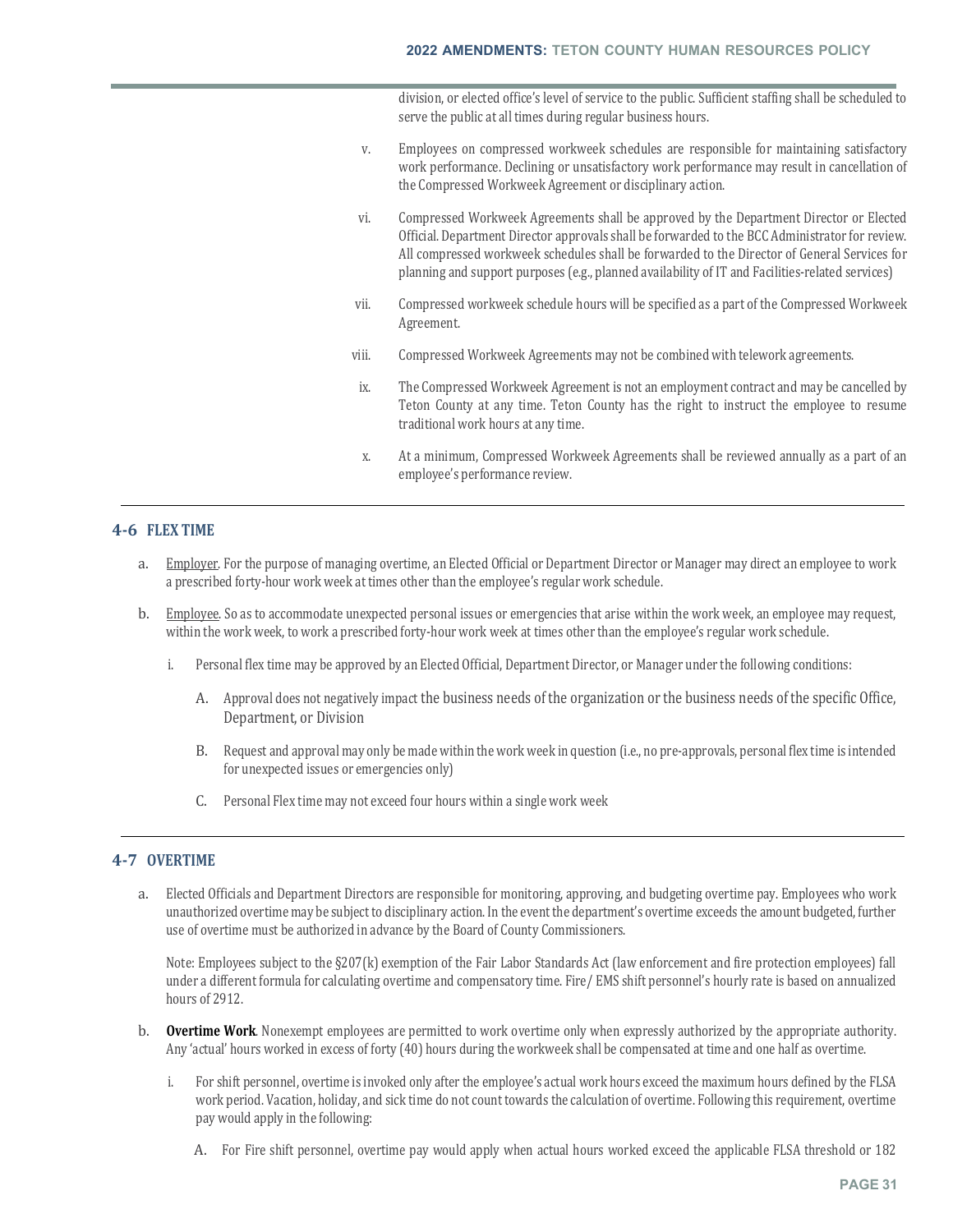hours in a work period of twenty-four consecutive days.

- B. For Sheriff's Deputies, overtime may be calculated on a daily basis rather than the workweek.
- c. **Overtime Compensation.** Overtime pay is based on actual hours worked. Time taken for sick leave, vacation, holiday, or any other leave of absence will not count towards hours worked when overtime is calculated. When it is necessary for a Director, Manager, or Elected Official to require nonexempt employees to work overtime, the supervisor will direct the method of compensation by choosing one of the following options:
	- i. Nonexempt employees shall be paid at the rate of one and one-half (1.5) times their normal hourly rate of pay for each (1) hour worked in excess of 40 hours in any one workweek; or
	- ii. Nonexempt employees shall be given compensatory time off at the rate of one and one half (1.5) hours of compensatory time off for each one (1) hour worked in excess of 40 hours in any one workweek.
	- iii. Fire/EMS Shift Personnel: Personnel subject to the  $\S207(k)$  exemption of the Fair Labor Standards Act shall be paid overtime compensation at the rate of one and one-half (1.5) times their regular hourly rate only after the employee's actual work hours exceed the maximum hours defined by the FLSA work cycle.
	- iv. Sheriff's Office Deputies may receive overtime pay for hours worked over their regular daily shift.
	- v. All overtime must be reported during the pay period in which it is earned, using the approved time record currently in use by Teton County.
	- vi. Premium pay is not used in the calculation of overtime wages. This includes special event pay, holiday pay, or pool employee premium pay.
	- vii. Employees who are not covered by, or who are classified exempt from the Fair Labor Standards Act (FSLA), are not allowed to earn or accrue overtime or compensatory time.

# **4‐8 COMPENSATORY TIME‐OFF**

- a. In accordance with the Fair Labor Standards Act, the County may give non-exempt employees who are required to work overtime the choice of receiving monetary compensation for overtime work or compensatory time off in lieu of monetary overtime compensation. No employee shall be permitted to work and receive compensatory time in lieu of monetary overtime compensation, unless the employee has first read and executed the Teton County FLSA Compensatory Time Acknowledgement Form for Non- Exempt Employees and submitted the executed form to the County Clerk's Office.
- b. Non-exempt employees may be required, at the discretion of the Elected Official or Department Director, to accrue compensatory time off in lieu of overtime pay for hours worked (including job-related travel time) in excess of 40 hours per week. Such time off shall be on the basis of one and one-half (1.5) hours of compensatory time for each one hour of overtime worked.
- c. Unless otherwise approved by the Department Director or Elected Official, employees will be required to take time off, or 'flex hours', within the established work week if it appears that the employee will accumulate more than the maximum allowable hours in the same work week.
- d. **Accrued Compensatory Time.** Employees may not carry more than eighty (80) hours of compensatory time notwithstanding the number of overtime hours worked. Compensatory hours worked in excess of 80 hours shall be paid at one and one-half times the regular compensation. Fire/EMS employees shall not carry more than one-hundred and twelve hours (112) of compensatory time.
	- i. When an employee has both accrued vacation time and compensatory time available to use, compensatory time shall be used before vacation time.
	- ii. At the end of the fiscal year, at the discretion of the Board or Elected Official, all nonexempt employees who have comp time remaining may be required to be paid out for their accrued comp time, at the employee's current hourly rate, thereby creating a zero balance in compensatory time accruals at the beginning of the next fiscal year.
	- iii. At the end of the fiscal year, employees who have comp time remaining may request payment for their accrued comp time, at the employee's current hourly rate, thereby creating a zero balance in compensatory time accruals at the beginning of the next fiscal year. If budgeted funds are not available, Teton County reserves the right to deny an employee's request for compensatory time payout.
	- iv. An employee may only use compensatory time after it is earned, not before.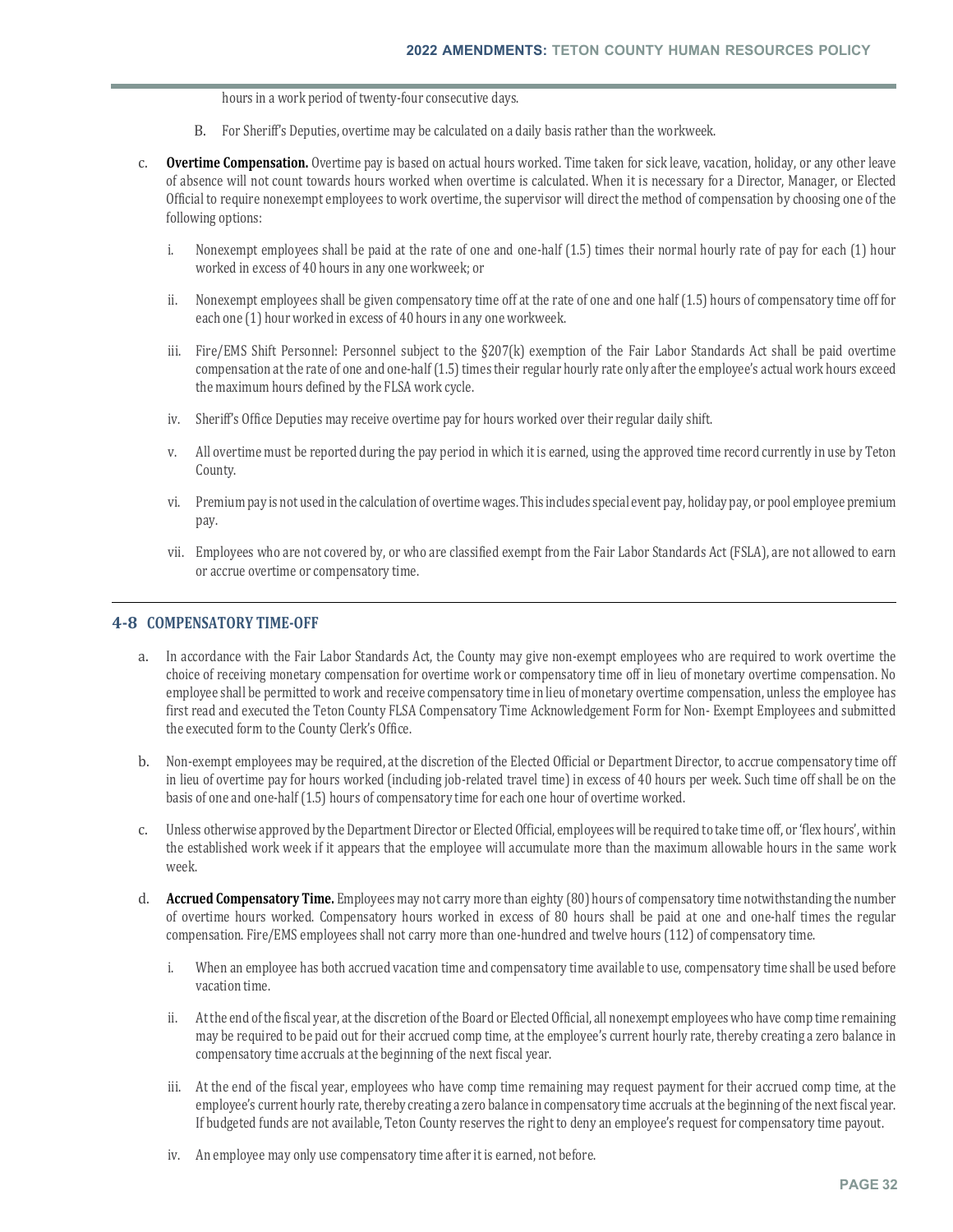- v. If an employee is promoted to a new position or transfers to a new department, whether exempt or non-exempt status, all accrued comp time will be paid at the employee's current hourly rate, thereby creating a zero balance in compensatory time accruals.
- vi. In the event an employee leaves the employment of Teton County, either voluntarily or involuntarily, including layoff, the employee shall receive compensatory pay for all accrued and unused compensatory time, to be paid at the rate for the classification that he or she was assigned at the time of departure from Teton County.

# **4‐9 SPECIAL EVENT PAY**

- a. The community has many special events that require JH Fire/EMS and the Sheriff's Office to provide medical care, safety and protection. Qualified shift personnel who work 'special events' will receive special event pay of 'double time' for hours worked for the events.
- b. Working an event that occurs during normally scheduled hours does not qualify for special event pay.
- c. Special events will be defined and approved by the Fire Chief and Sheriff prior to their occurrence.
- d. JH Fire/EMS 'pool' employees who work a special event will not receive additional premium pay for time worked.

## **4‐10 BREAKS AND MEAL PERIODS**

- a. Meal periods are scheduled by supervisors to ensure proper staff coverage during the workday. For non-exempt employees, meal periods must be at least thirty (30) minutes long and employees must be completely relieved of all work duties during the period.
- b. Meal periods may not be scheduled during the first or last hours of a workday or combined with break periods to shorten an employee's work day or work week.
- c. Emergency personnel within the Sheriff's Office and JH Fire/EMS, assigned to 10, 12 or 24 hour shifts shall be paid for their meal periods within their shifts as these meal periods may be interrupted to respond to emergencies.
- d. Unless extenuating circumstances exist, Teton County will not require an employee to work more than six

(6) hours without an interval of at least thirty (30) minutes for a meal.

- e. Employees may take a paid fifteen-minute break for every four (4) hours of work, if approved by the appropriate Department Director or Elected Official. The Department Director or Elected Official will determine when the rest periods are taken. In compliance with state and federal rules, rest periods will be paid if it is less than 20 minutes; and will be unpaid if longer than 20 minutes.
- f. Specific internal policies or practices concerning lunch and rest periods are to be established by the Department Director or Elected Official in accordance with the provisions set within this policy. Any such policies must be reviewed by the Human Resources Director prior to implementing.

# **4‐11 INCLEMENT WEATHER**

- a. County offices shall remain open for the full scheduled workday unless authorization for early closing or other deviation is received from The Board. All employees will be given, when possible, advance notice of any authorized early closing.
	- i. Employees who, of their own volition, leave work before an official early closing time has been announced or report to work more than one hour after the scheduled start of their shift, will be required

to use vacation time or compensatory time for all time taken.

- ii. If an employee chooses to not come to work due to concerns of inclement weather affecting road conditions, the employee must notify their supervisor within 30 minutes of the start of their shift, and must use vacation, compensatory time, or personal time for all time taken.
- iii. If an employee's primary commuting route is impacted by a road closure and the employee chooses not to come to work, the employee may choose to use vacation time, compensatory time, a personal day, or unpaid time.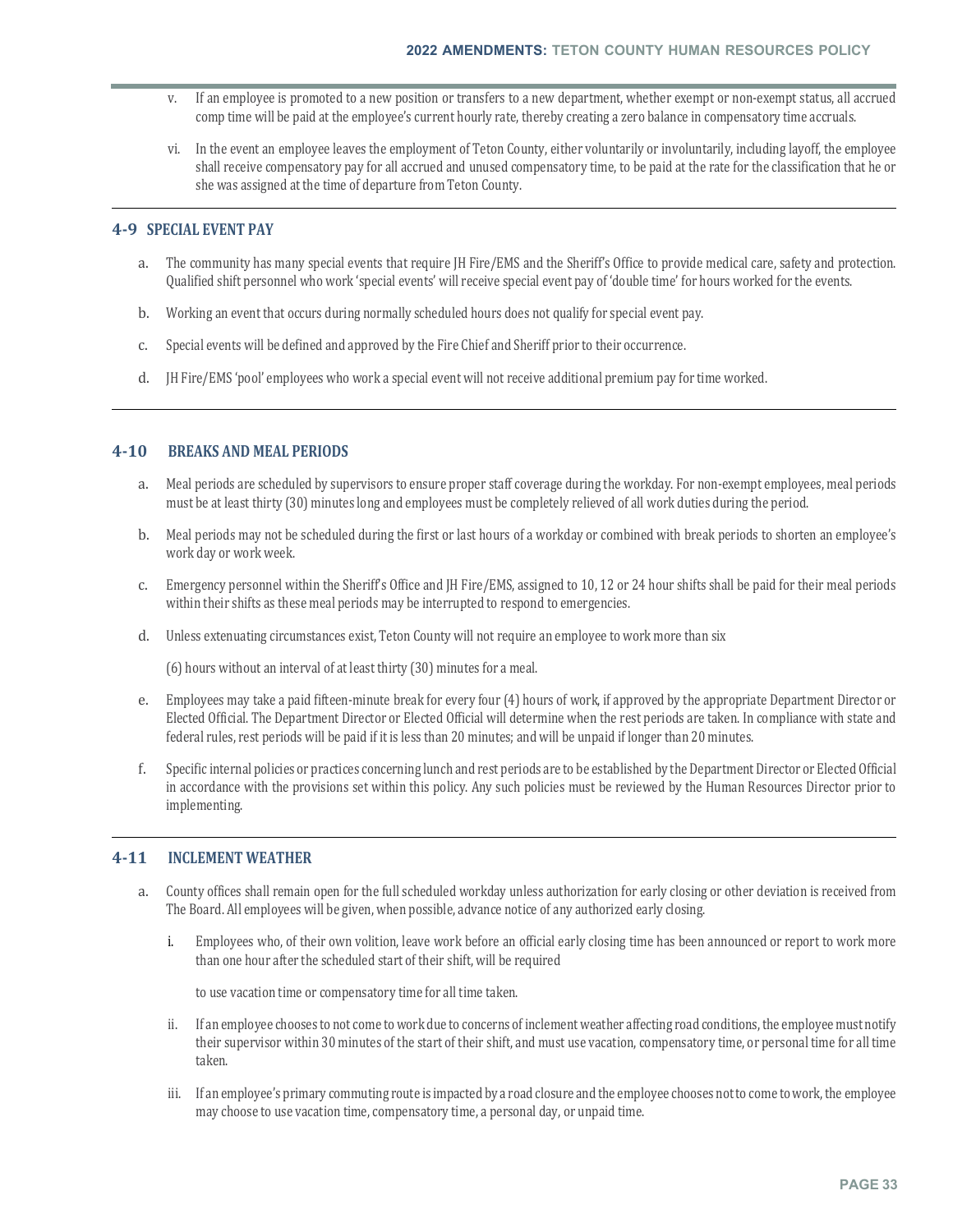iv. Elected Officials and Department Directors have the option of allowing employees to make up missed work time, if done within the same pay period. If that is not the decision of the Elected

Official or Department Director, and if an employee does not have accumulated vacation, compensatory leave, or personal days, then leave without pay must be taken.

v. Unless official notification has been broadcast or published that the County has closed its offices or operations, employees are expected to be at their work sites for normally scheduled hours. Absence from work without prior approval will be treated as an unauthorized absence and may lead to disciplinary action. Benefited employees who were previously approved to be absent when the County facilities are open for business will be required to use the leave that was previously approved.

# **4‐12 PERSONNEL ACTIONS & EMPLOYEE RECORDS**

- a. **Payroll Changes Forms.** Employment, salary, job classification, terminations and other related human resource matters shall be established and memorialized by individual Payroll Change forms maintained as a part of each employee's personnel file. The Human Resources Department shall make available standardized forms which shall be used by all County Offices and Departments in personnel administration, i.e,, FMLA notification and requests, ADA request for accommodation, and related personnel change forms. Any change in an employee's personnel status or salary shall be made by a Payroll Change form.
- b. **Approval.** Payroll Change forms shall be approved by the appropriate Department Director, Elected Official, or designated representative. The Payroll Change form shall then be submitted to the Human Resources Department for verification that salary, title and grade are in agreement according to the current Classification and Salary Plan and for review of compliance with Human Resource Policies and other policies and processes as established. No Payroll Change change shall be reflected on the payroll until approved by the appropriate supervisor and Department Director or Elected Official. If the supervisor is the Department Director, then the form must be counter signed by the BCC Administrator, pursuant to the review procedure established.
- c. **Personnel Records.** The County Clerk's Office maintains the official personnel files. The personnel file contains formal documentation on employees' employment and salary history.
	- i. The County shall maintain personnel files on each employee. All records in an employee's personnel file shall remain confidential in accordance with the Wyoming Public Records Act, and are available for examination by the employee, by an attorney representing an employee, or by the employee's supervisor, department director or elected official, or BCC Administrator, or by the County Attorney and the Human Resources Department who have an employment-related need for information about another employee.
	- ii. Contents of Personnel File. Employee personnel records should include the following (but may be filed separately):
		- Original Employment Application
		- I-9 Form (filed separately)
		- **•** Performance Evaluations
		- Disciplinary action
		- Special Commendations
		- Education Achievement
		- Status changes affecting employee's work and salary history
		- Employee's resume
		- Other relevant documents as determined by management
	- iii. Employees have a responsibility to make sure their official personnel records are up to date and should notify the Human Resources Department in writing of any changes in:
		- Name
		- Address
		- Telephone/Cell number
		- Marital status
		- Number of dependents, address and telephone numbers of dependents and spouse or former spouse, beneficiary designations for any of the County's insurance, disability, pension plans
		- Persons to be notified in case of emergency
		- Authorized payroll deductions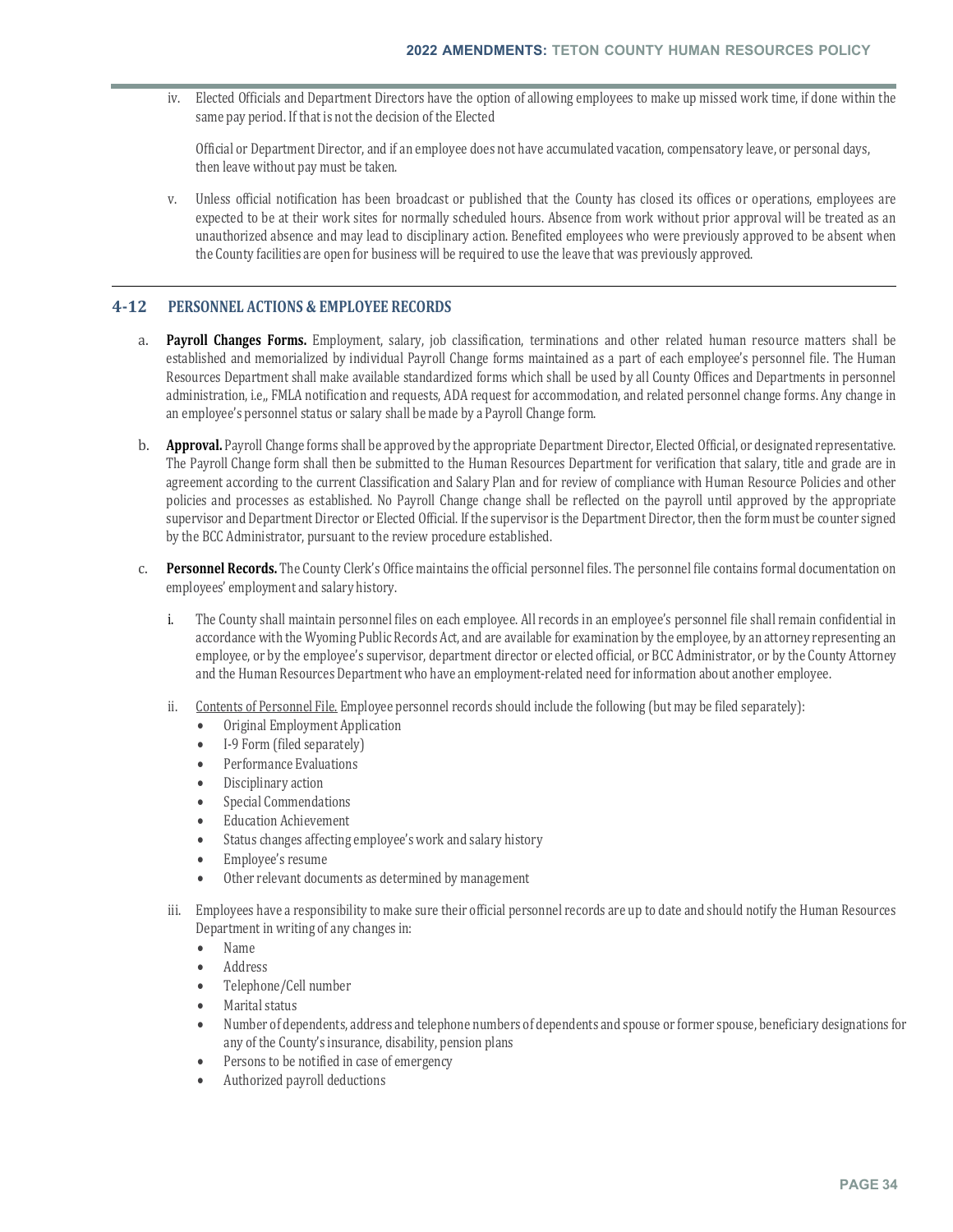- iv. Employees may inspect their own official personnel file and may copy, but not remove, documents in the file. Such an inspection must be requested in writing to the Human Resources Department and will be scheduled at a mutually convenient time. All inspections must be conducted in the presence of a designated member of the Human Resources Department and written record of the request will be placed in the file inspected.
- v. Employees may not solicit or place any document in their file without authorization from their supervisor. Documents must be relevant and appropriate, as deemed by the employee's supervisor.
- vi. Confidential employee medical files and/or documents shall be maintained in a separate locked file in the County Clerk's office or Library Administration.
- d. **Timesheets and Leave Records.** Department Directors and Elected Officials shall maintain and provide (on forms approved by the County Clerk's Office or Library Administration) timesheets, vacation and other leave records for all employees as required. The County Clerk's payroll representative shall maintain records on all employees showing time worked, vacation, personal days, leaves and accumulated compensatory time earned and taken as appropriate. These records shall also be deemed to be a portion of the employee's central personnel file.
- e. **Investigation Files.** All materials and documents that are produced in the course of internal investigations of employees shall remain confidential in separate files designed for such matters. The Director of Human Resources shall be the custodian of all investigation files not involving law enforcement personnel. The designated Personnel Investigations Coordinator of the Sheriff's Department shall be the custodian of all investigation files involving law enforcement personnel.

# **4‐13 EMPLOYEE REFERENCE AND BACKGROUND CHECKS**

## a. **Reference Checks.**

- i. All offers of employment at Teton County are contingent upon a job reference check. A reference check is conducted to obtain information from a current or former employer about a candidate's job knowledge, work habits (attendance, dependability), integrity, ability to work with others, quality and quantity of work, and other factors relevant to specific jobs.
- ii. In conducting reference checks, hiring managers may ask only those questions that are related to a candidate's ability to perform the responsibilities of the position. Questions about an individual's race, sex, age, color, religion, national origin, sexual orientation, disability, or any other matter not directly related to the position are prohibited.

## b. **Background Checks.**

- i. Types of Background Checks: Certain offers of employment are contingent upon clear results of a thorough background check due to the nature of the duties performed by the position. There are different types of background checks that may be conducted depending upon the position for which the candidate is being screened. Background checks which may be performed include:
	- A. Social Security Used to validate the applicant's social security number matches his/her name. Used to reveal any names and addresses associated with a SSN. Essential to criminal records searches.
	- B. State-wide Criminal Record check (applicable State Attorney General's Criminal Database) Used to help identify past instances of criminal felonies and misdemeanors. Will be compared with the results of the social security search. This will include counties of past residence for a period up to seven years.
	- C. National Criminal History Database Checks for any crimes committed in violation of Federal law and may include State convictions and crimes.
	- D. Wyoming Central Registry Checks for cases involving inappropriate behavior with children or vulnerable adults in the state of Wyoming. Includes active investigations as well as closed.
	- E. National Sex Offender Registry/Database Used to determine if a candidate has been included in any state sexual offender registry, based on address history.
	- F. Motor Vehicle Used to determine candidate's past driving records and/or to ensure candidate is permitted to operate various types of machinery as required by position responsibilities. This search will be run when driving is an essential requirement of the position.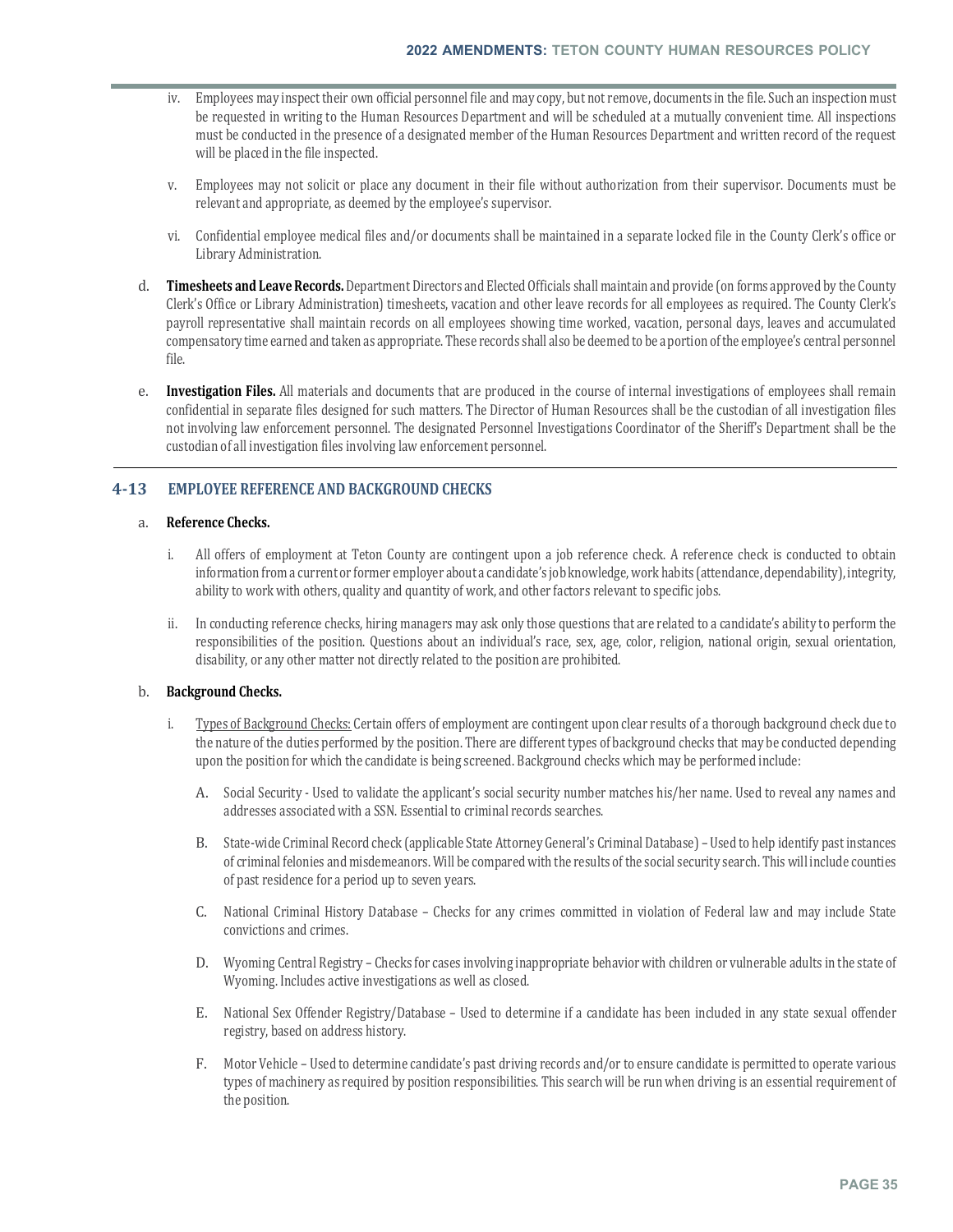- ii. Types of Positions Required to be Background Checked: Employees occupying the certain designated positions requiring a background check will be subject to a background check, pursuant to the following categories:
	- A. All candidates who may have direct or indirect access to criminal history records or restricted levels of information technology systems or data must have a background check prior to an offer of employment. Persons within this category include all candidates for employment with the Information Technology Department;
	- B. All candidates seeking employment, independent contractors, or volunteers, who will have direct or indirect access to children or vulnerable adults;
	- C. All candidates who have been offered employment in the position of Department Director or Division Manager, or Supervisor;
	- D. All candidates seeking employment with the County in positions requiring a valid driver's license or Commercial Driver's License or expected to drive a County vehicle;
	- E. All persons seeking employment with the County in positions where access to private homes or property of citizens is part of the regular and customary duties of the job assignment;
	- F. All persons seeking employment with the County in positions where the regular and customary duties of the job assignment require direct access to or control over cash, checks, and/or credit/ debit card account information on behalf of the County;
	- G. Existing employees being considered for County transfers, demotions and promotional positions within the categories requiring background checks be conducted.
- c. **Offer of Employment.** All offers of employment, independent contractor services, and acceptance of volunteers will be subject to the results of the background check. Repeat background checks may be conducted every three (3) years, or sooner, if deemed appropriate and necessary by the Human Resources Director. MVR checks shall be conducted every two years for employees that drive a County vehicle in any capacity and employees must comply with the Teton County and the Wyoming Association of Risk Management driving record criteria guidelines. Once a candidate has been identified for hire, the hiring manager must inform the candidate that the offer is contingent upon the successful results of the background check. The Human Resource Department then conducts any and all applicable background checks on the final candidate and will notify the hiring department accordingly once the results are received.
- d. **Authorization.** The County must obtain a signed Employment Background Check Authorization form before initiating a background check on a candidate, employee, volunteer, or independent contractor. New authorization forms shall be obtained for each subsequent inquiry on transfer or promotion.
- e. **Verification of Background Check.** The results of the background check reports will be sent to the Human Resources Department. HR will review the report. If any discrepancies or criminal history are noted, the HR Director, in consultation with the County Civil Attorney, will make the final determination and notify the hiring manager. In determining an individual's suitability for employment where the applicant has criminal convictions on his/her record, consideration will be given to the specific duties of the position, the number of offenses, and circumstances of each, the length of time since the convictions(s) and the accuracy of the explanation on the application. If the background check is favorable, the HR Department will notify the hiring manager that the candidate is approved to begin employment. An existing employee that does not agree to submit to a background check may be subject to discipline up to and including termination.
- f. **Barrier Crimes.** An individual with a felony conviction for any of the following offenses will be automatically disqualified from employment with Teton County:
	- **•** Homicide
	- Kidnapping and Related Offenses
	- Child Abuse
- g. **Disqualifying Results.** A reported criminal offense conviction will not necessarily disqualify a candidate from employment. In determining whether or not an individual's criminal background disqualifies the individual from employment with the county, the following factors may be considered:
	- i. The number of convictions in the applicant's/employee's past
	- ii. The nature and seriousness of the offending conduct
	- iii. How the past conduct relates to the particular functions of the job or the ability, capacity, or fitness required to perform the duties of the job
	- iv. The degree of public contact in the job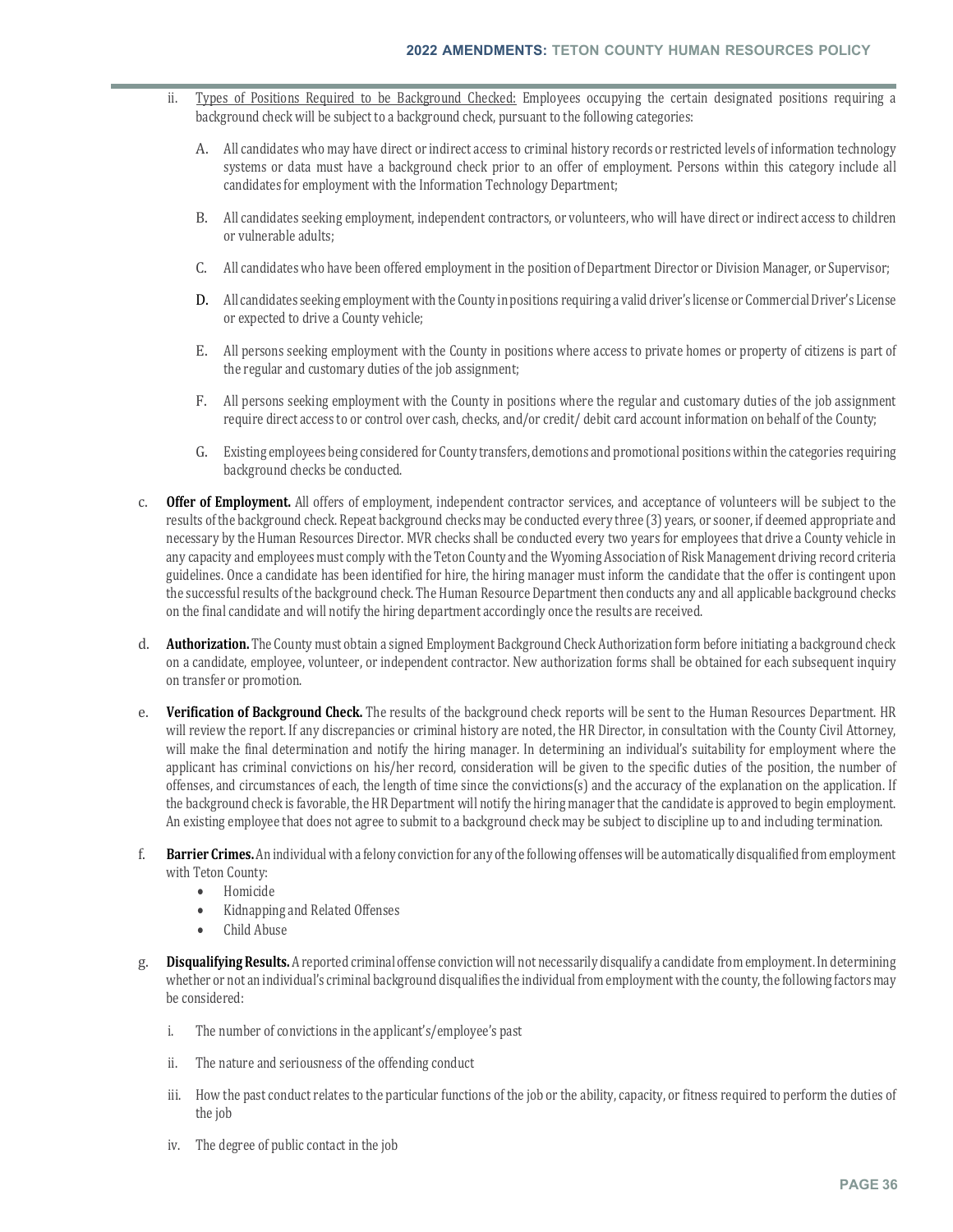- v. The length of time since the conviction
- vi. The circumstances of any convictions
- vii. The applicant's/employee's employment history prior to and since the offending conduct
- viii. Evidence of rehabilitation of the individual
- ix. How such conduct could affect the integrity of the workplace
- x. The age of the individual at the time of conviction
- xi. The extent to which the position applied for might offer an opportunity to engage in further criminal activity of the same type as that in which the person had been involved.
- h. **Notifications to Employer.** Any employee who is convicted of a felony or misdemeanor offense that may disqualify them in their performance of their associated duties and responsibilities or who incurs a citation or charge that may prevent them from driving a County vehicle, is obligated to notify Human Resources within seven (7) calendar days of the conviction date. Failure to notify the County may result in disciplinary action.
- i. **Dissemination of Results.** All background search results shall be accessed solely by the HR Department, in consultation with the County Civil Attorney. If a background check is returned with unfavorable results, the HR representative will notify the hiring manager only that the background check was not completed successfully. No privileged information will be relayed to the hiring manager. The HR Department will contact the candidate to inform him/her that Teton County is rescinding its contingent offer of employment.
- j. **Appeal.** If background check results are unfavorable, the County will give the candidate or employee the opportunity to review a copy of the report and inform him/her of their right to dispute inaccurate information. If an individual disputes the accuracy or completeness of any information reported in a background check (including criminal records) he/she will have five (5) business days to conclusively demonstrate the inaccuracy of the information obtained in a background check, after which time an employment decision may be made without further delays. Once the accuracy of the Background Check is confirmed, individuals have no right of appeal.
- k. **Confidentiality.** The HR Department shall maintain, classify and retain all background check records in a separate, confidential file. The HR Department shall maintain the confidentiality of all records received pursuant to the background search. Departments will not be provided with copies of the background investigation unless needed to defend a grievance or legal action. Records shall be maintained in compliance with all applicable state and local laws and a minimum of one (1) year from date of hiring decision or employment related actions.
- l. **Open Charges.** An applicant or volunteer with open felony charges shall be prohibited from employment or participation in any capacity. It is the responsibility of the individual to notify the hiring manager as to the judgment of the court.
- m. **Expunged Records.** An individual is not required to disclose information regarding criminal charges or convictions that have been expunged by a court of law.

## **4‐14 PERFORMANCE EVALUATIONS**

- a. This section relates to procedures specific to the responsibility of supervisory personnel and elected officials in a supervisory capacity. A performance evaluation for regular, full-time employees shall be conducted annually to clarify job expectations, provide feedback on performance, set goals for further development of skills and performance, provide information to the supervisor on departmental factors which assist or hinder job performance, etc. Regular employees receive merit increases based on Performance Evaluations and according to availability of funds as allocated by the Board of County Commissioners through the budget process. Performance Evaluations are based upon employee performance of his/her specific job class description and demonstration of the County's employee values.
- b. The Director of Human Resources shall provide for and administer policies, procedures and training to be utilized for periodic evaluations of employees and subsequent issuance of annual merit increases, if budgeted.
- c. Employees should understand that their work will be measured not only on quantity but also on the quality of work performed as well as their overall contribution to the success of the department in which they are employed. Performance objectives will be written in such a manner that they are measurable and subject to objective opinion as far as possible, based upon measurement criteria of the department and from the supervisor who is writing the evaluation.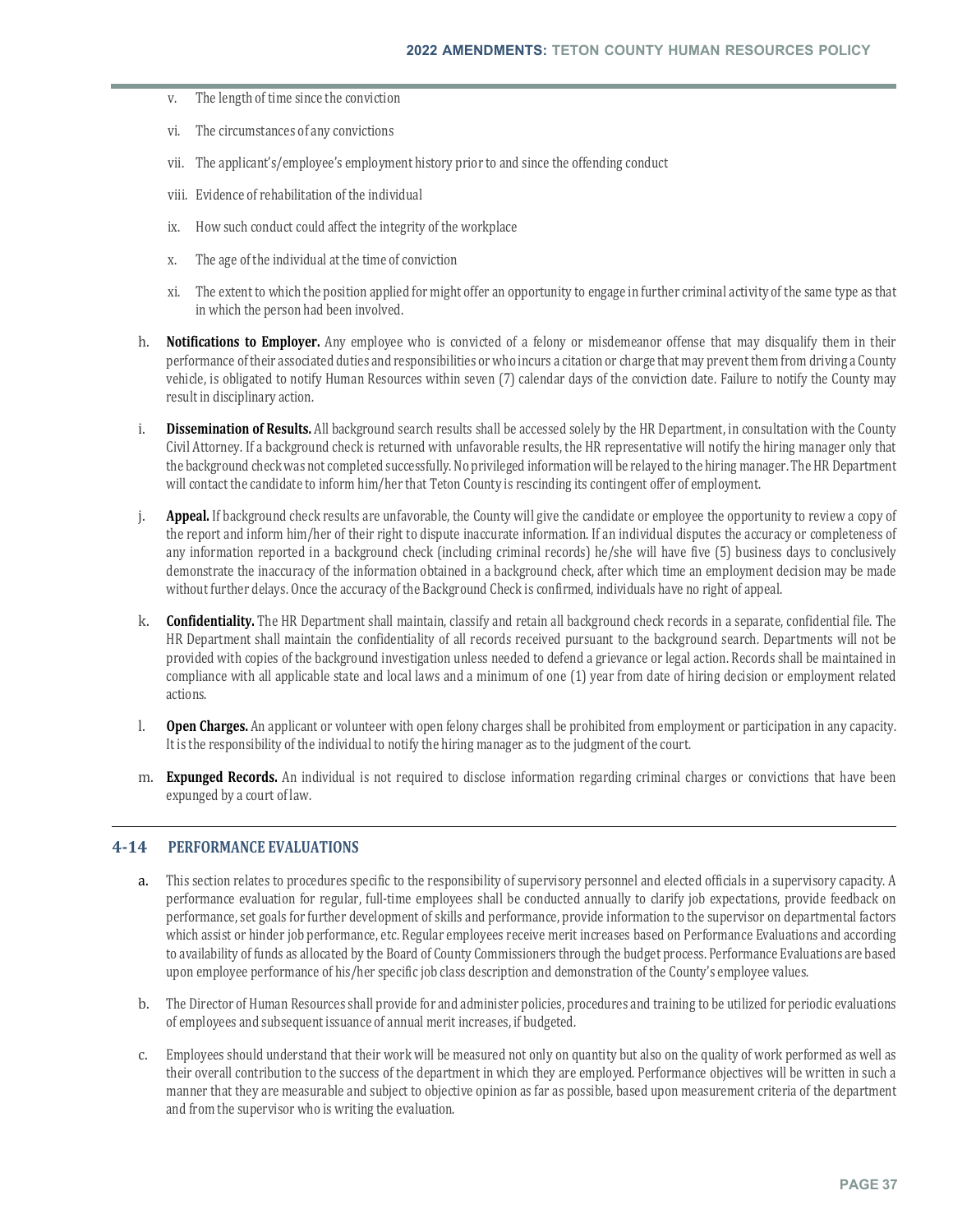- Employees must receive a written performance evaluation annually (no later than thirty days from their anniversary date) from their supervisor or elected official. Additional time may be requested to the Director of Human Resources by the department director or elected official operating in a supervisory capacity. Retroactive payments of salary increases shall be considered an exception and must be approved by the Commissioners' Administrator, Library Director, or Elected Official prior to submitting to payroll for processing.
	- i. Regular part-time employees shall receive a performance evaluation every 18 months or upon working 1040 hours, whichever comes first.
	- ii. Seasonal employees shall receive a performance evaluation at the end of seasonal employment. Seasonal employees who return for subsequent seasons are eligible for a merit increase upon working 500 hours in the previous season, so long as the employee does not receive more than one increase within a 12-month period.
- e. Performance evaluations do not necessarily result in a merit increase. A merit increase is recommended only if a satisfactory performance level has been maintained by the employee and no active performance improvement plan or disciplinary issues are present. Employees in a disciplinary status, such as a Performance Improvement Plan, are not eligible for annual merit increases.
- f. Employees receiving an overall satisfactory performance evaluation are eligible for a step increase on the pay range. Salary increases will be effective on the first day of the pay period in which the employee's anniversary date falls.
	- i. Newly hired employees will have the current compensation guidelines explained to them in detail at their new employee orientation. Existing employees will have any new or revised information explained to them by their department director or elected official upon implementation of change to current compensation guidelines.

## **4‐15 LENGTH OF SERVICE**

- a. An employee's length of service is measured from the original date of employment with the County in a full-time position, as long as there has not been a break in service greater than 30 days. Credit for service represents the number of calendar months during which work was actually performed and which has not been interrupted by separation since his or her most recent date of hire. Employees with a break in service greater than one year will receive credit for service only from their most recent hire date with the County. Length of service criterion applies to all policies including leave accruals and Service Recognition Awards.
- b. Reduced credit will be given for a calendar month in which an employee works less than 86 hours due to leave without pay.

## **4‐16 PERSONAL INFORMATION CHANGES**

a. Employees are required to promptly make appropriate changes online or notify Human Resources if they have changes in personal information such as address, name, marital status, dependents, or benefits status.

### **4‐17 TELEWORK**

Due to the nature of public service, Teton County does not support the use of full-time teleworking. However, Teton County does recognize the value of flexibility for employees and the efficiencies, cost savings, and support for Continuity of Operations (COOP) associated with telework. For these reasons, for eligible positions, telework may be approved for up to one (1) full day in an employee's work week.

Telework Agreements may be approved under the following conditions and permit employees in designated positions to perform their job duties away from their primary work location in accordance with the established Telework Agreement. Eligibility is determined at the sole discretion of the Department Director or Elected Official, with no implied or specific right to participation granted to an employee. As such, telework is a management option and not a universal employee benefit or right. Telework is not suitable for all positions. Selection of eligible positions shall be based on specific, work-related criteria.

- a. Conditions of Approval:
	- i. Telework shall meet the business needs of the organization, as well as the business needs of the specific Office, Department, or Division.
	- ii. Telework Agreements shall be approved by the Department Director or Elected Official. Department Director approvals shall be forwarded to the BCC Administrator for review.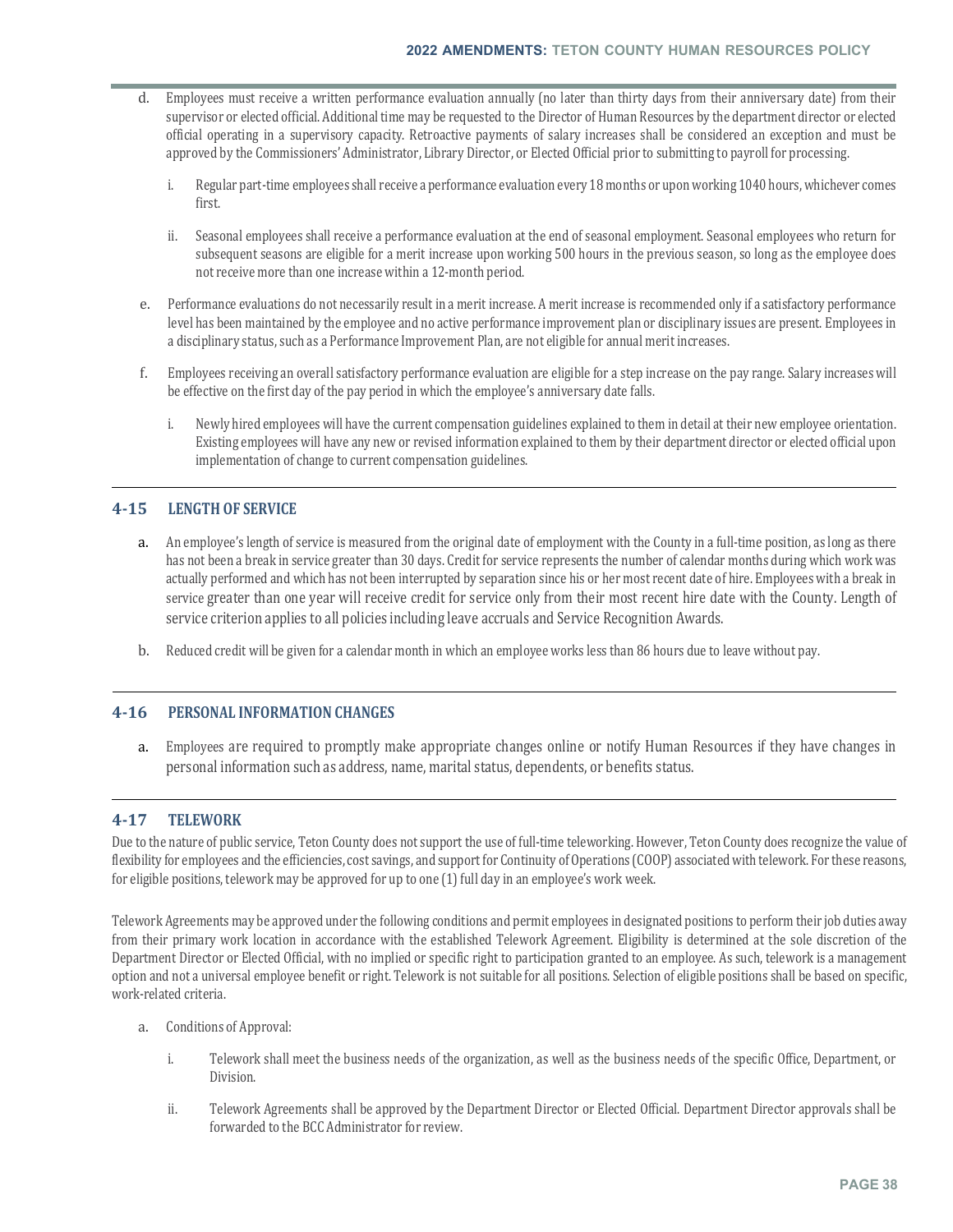- iii. In evaluating the appropriateness of a position for telework, the Department Director or Elected Official shall consider the following:
	- A. The extent to which the position requires in-person contact with the public
	- B. The extent to which the position requires in-person contact with other employees
	- C. The extent to which the position requires in-person attendance at meetings or other on-site events
	- D. The extent to which the position requires in-person access to County-based equipment, resources, materials, or property
	- E. Whether or not the employee has materials, resources, etc. available to support telework
	- F. The extent to which the position requires work in the field
	- G. Whether or not the position is tasked with direct supervisor of other on-site employees
	- H. The extent to which the position requires direct supervision
	- I. The extent to which the position schedule can accommodate a telework opportunity
	- J. Whether or not the confidentiality of work can be maintained in a telework setting
- iv. Telework may be combined with an alternative schedule but may not be combined with a compressed schedule.
- v. In extenuating circumstances or emergency events, short-term telework may be considered by the Department Director or Elected Official for employees not on a telework agreement but who have the materials, resources, etc. available to support telework, are not bound by other obligations related to the extenuating circumstances or emergency event (e.g., childcare obligations), and can be appropriately supervised away from the primary work location.
- vi. Telework may be rescinded on any day when on-site presence is required for meetings, customer service, etc.
- vii. No in-person meetings may be held at the Alternate Work Location
- viii. The Alternate Work Location must be identified and approved as part of the Telework Agreement. Work from alternative work sites, other than the Alternate Work Location, must be pre-approved.
- ix. If a power or internet outage occurs at the remote work location and extends past two hours, the employee must notify their supervisor and may be required to return to their primary work location or use leave for hours not worked
- x. Dependent Care. Teleworking is not designed to be a replacement for appropriate dependent (child or adult) care. Although an individual employee's schedule may be modified to accommodate dependent care needs, the focus of the telework arrangement must remain on job performance and meeting business demands. Employees are encouraged to discuss expectations of teleworking with family members. Appropriate dependent care must be arranged for during periods of telework.
- xi. Employees must provide internet service at the remote location. Internet service must be of sufficient speed to support all workrelated programs, applications, systems, and devices. Potential costs associated with maintaining the remote work location, including telephone and internet connectivity, insurance, etc. must be borne by the employee.
- xii. The Telework Agreement is not an employment contract and may be cancelled by Teton County at any time. Teton County has the right to instruct the employee to resume work at the Primary Work Site at any time.
- xiii. Employees must maintain satisfactory job performance at all times while on a Telework Agreement
- xiv. At a minimum, Telework Agreements shall be reviewed annually as a part of an employee's performance review.
- xv. Conditions of Telework. An employee's duties, responsibilities, schedule, and status of employment while teleworking remain the same as if the employee was working at his or her primary work location. Employee salary and benefits shall not change as a result of telework. The employee shall be responsible for the security and confidentiality of data as well as the protection of Countyprovided equipment used or accessed during telework. The employee shall maintain a clean, safe workstation. The employee shall continue to comply with federal, state, and County laws, policies, and regulations while working at an alternate work location. The employee shall remain subject to all Teton County disciplinary policies and procedures while performing work at the alternate location.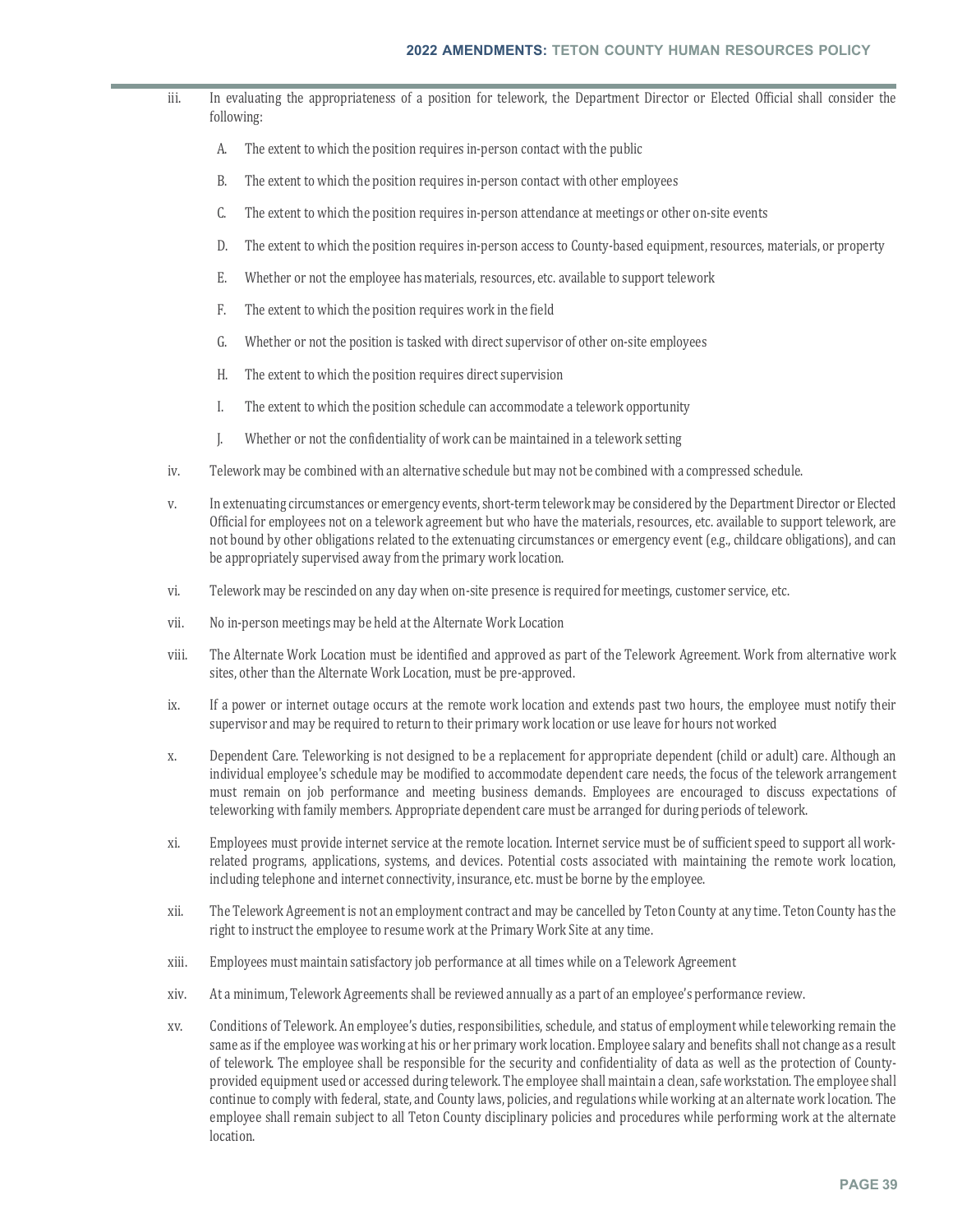- xvi. On-site Visits. An alternate work location visit during scheduled telework hours may be conducted in consultation with the Human Resources Department and County and Prosecuting Attorney's Office. To ensure the safety of all employees, the visit will be conducted by one Human Resources representative and one Department or Elected Office representative. In no instance shall an alternate work location visit be conducted by only one Teton County representative. An alternate work location visit does not require advanced notice to the employee.
- xvii. Meetings. In-person business meetings or any other Teton County business which involves interaction with other people including, but not limited to, employees, co-workers, clients, customers, licensees, providers, or other County employees, may not be conducted at the employee's alternate work location. The supervisor will determine in-person versus virtual meeting attendance requirements.
- xviii. Telework Hours. Telework hours are specified as a part of the Telework Agreement. Employees must be reachable by customers, co-workers, managers, supervisors, and Teton County leadership during agreed-upon hours with standard provisions for allowable breaks.
- xix. Policies. Teleworkers are subject to the same policies as non-teleworking employees. Work Schedule Adjustments. Any changes to the work schedule due to flextime, overtime, or other situations must be pre-approved by the teleworker's supervisor.
- xx. Commute Time. Normal scheduled commute time between an alternate work location and the primary work location is not work time and is not subject to mileage reimbursement. Non-scheduled commute time to the primary work location due to same-day management request is work time, but not subject to mileage reimbursement.
- xxi. Operating Costs. Teton County assumes no responsibility for any operating costs associated with an employee using their personal residence or other location as an alternate work location. This includes, but is not limited to, home maintenance or modification, furniture, telephone and internet connectivity, insurance, or utilities.
- xxii. Injury. Teton County does not assume responsibility for any injuries or property damage to/from family members, animals, visitors, or other guests at the employee's alternate work location.
- xxiii. Workers' Compensation. An employee is covered by Workers' Compensation laws while acting in the course and scope of employment while in telework status. The employee's designated alternate work location is considered an extension of Teton County workspace only during scheduled teleworking hours for purposes of workers' compensation. Any injury that occurs within the course and scope of employment must be reported to the supervisor immediately, using Teton County's standard workplace injury reporting process. If an agency representative visiting the alternate work location on County business is injured, the injury may be covered by Workers' Compensation. If an employee chooses to work from a location other than their specified alternate work location(s) set forth in their Telework Agreement, Teton County Workers' Compensation will not apply to that location and the employee will assume sole responsibility for any and all liabilities and risks associated with working at such location.
- xxiv. Inclement Weather. Any employee with a signed Telework Agreement is expected to work on a day with a delay, early release, or closure due to weather. If an employee is typically able to telework but unable to do so due to closure-related limitations, such as dependent care, the employee is expected to use annual leave.
- xxv. Closure of Teton County Facility. If an agency facility is closed due to a natural, health, or human-caused emergency, any employee with a signed Telework Agreement is expected to telework. If an employee is typically able to telework but unable to do so due to closure-related limitations, such as dependent care, the employee is expected to use annual leave.
- xxvi. Information Technology Security Requirements. Employees must comply with Teton County security procedures and ensure adequate security measures are in place to protect the equipment and information housed or stored on assigned computers at their alternate work location. Failure to comply with security procedures and regulations may be grounds for disciplinary action.
- xxvii. Data Privacy. The teleworker shall be responsible for the security and confidentiality of data as well as the protection of Teton County-provided equipment used or accessed during telework. Any perceived threats, phishing attempts, or other data breaches must be reported to the Information Technology Division. Employee-owned computer equipment is not authorized to be used for teleworking.
- xxviii. Privacy and Security. Employees must arrange with their supervisors regarding any necessary access to confidential or sensitive information while working at an alternate work location. Employees are responsible for protecting the privacy and confidentiality of data and information at their alternate work location, which includes compliance with IT policies.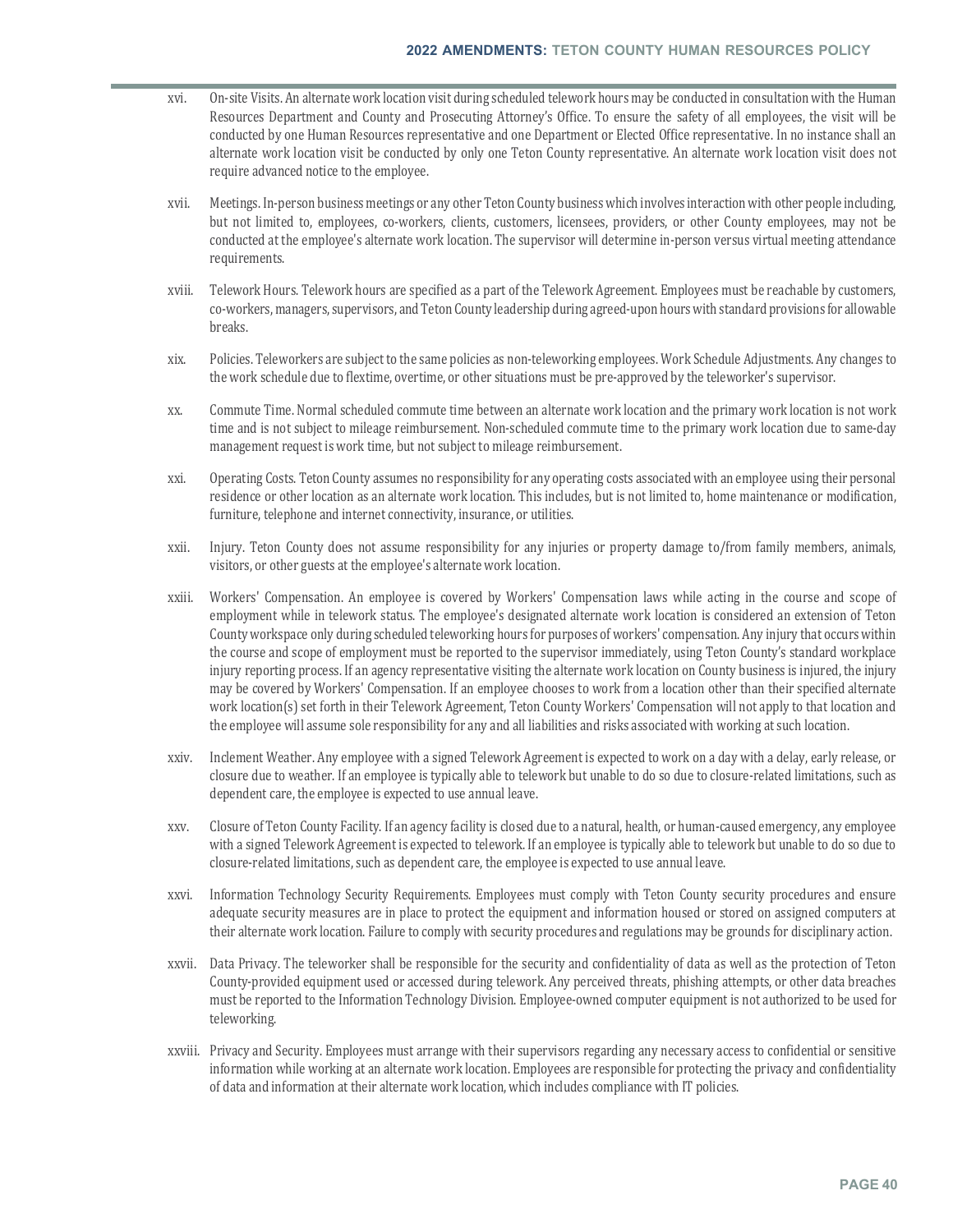#### b. Employee Responsibilities:

- i. Employees are responsible for establishing and providing home internet for the purposes of telework. Internet service must be of sufficient speed to support all work-related applications, systems and devices. Failure to meet this obligation may lead to cancellation of the Telework Agreement.
- ii. Employees are responsible for maintaining satisfactory work performance. Declining or unsatisfactory work performance may result in cancellation of the Telework Agreement or disciplinary action.
- iii. Teton County claims no responsibility for potential personal costs associated with utilizing an alternate work location. Teleworkers are responsible for purchasing personal insurance for the alternate work location, employee-owned furniture, supplies and equipment. Teton County is not responsible for any loss or damage to any employee-owned equipment. Teleworkers must remit any insurance payments received for claims on County-owned items to Teton County. If the teleworker has not purchased sufficient coverage or insurance does not cover any County-owned items, the teleworker will be personally responsible for reimbursing Teton County for the cost of the lost or damaged items.

#### **4‐18 EMPLOYEE HOUSING PROGRAM POLICIES**

- a. Teton County owns multiple rental units used for employee housing, which are managed through the Town/ County Affordable Housing Department. Notice for available units is communicated through the Affordable Housing Department. Employees must complete an application within a 10 working-day timeframe and submit to the Affordable Housing Department.
- b. The manner of selection for employees is through a priority process based on the following criteria:
	- i. All regular, full-time County Employees who have completed at least 90 days of employment and are in good standing.
	- ii. All regular, part-time County Employees who have completed at least 90 days of employment and are in good standing.
	- iii. Town of Jackson, jointly funded department employees (as selected under the Town's employee housing selection criteria.
	- iv. All other Town of Jackson employees (as selected under the Town's employee housing selection criteria). While the default selection criteria above will be used in most cases, the Human Resources Director and the Board of County Commissioners' Administrator may make independent placement decisions as appropriate for certain units and/or positions (e.g., transitional units, executive housing units, Adams Canyon unit, etc.).
- c. **Eligibility.** Employees must not directly have home ownership or own a home through a marriage, partnership, corporation, or other means, any residential housing unit either in the Town limits, in the County limits, or in any outlying community from which an employee could reasonably commute.

#### d. **Terms**

- i. The minimum lease term shall be three (3) months and the maximum lease term shall be one (1) year. After three (3) years if residency in a unit, the County may decide not to renew the lease if competing demand for the County employee unit exists.
- ii. County Transitional Unit(s) will lease for a maximum of three months and then renew month-to-month until it is needed for another County Employee.
- iii. Pets may be allowed under the terms of the Teton County Pets in Employee Housing Rules, which are available through the Affordable Housing Department. Teton County reserves the right to evict tenants or revoke permission to have pet(s) if such pet(s) become a nuisance to the neighbors or the area. Pet owners shall be liable for any damage caused by their pets
- e. Rental rates are set at the US Department of Housing and Urban Development's Fair Market Rents (FMR) and tenant(s) are responsible for the cost of utilities. The rental rate for the Adams Canyon unit is set at 80% of FMR and tenant(s) are responsible for the cost of utilities. Family size shall be consistent with the size of the unit being rented according to the Affordable Housing Department rules and regulations and as determined by the Affordable Housing Department.
- f. If Tenant is an employee whose employment terminates voluntarily, and there is demand for the unit by other County employees, the tenant will be given 30-days notice to vacate, or at lease termination, whichever is sooner. If Tenant is an employee who terminates voluntarily and there is no demand for the unit by County employees, the Tenant may remain in the unit on a month-to-month lease for up to three months from the termination date. If the Tenant is an employee whose employment terminates involuntarily, the employee will be required to vacate within five days of the termination date.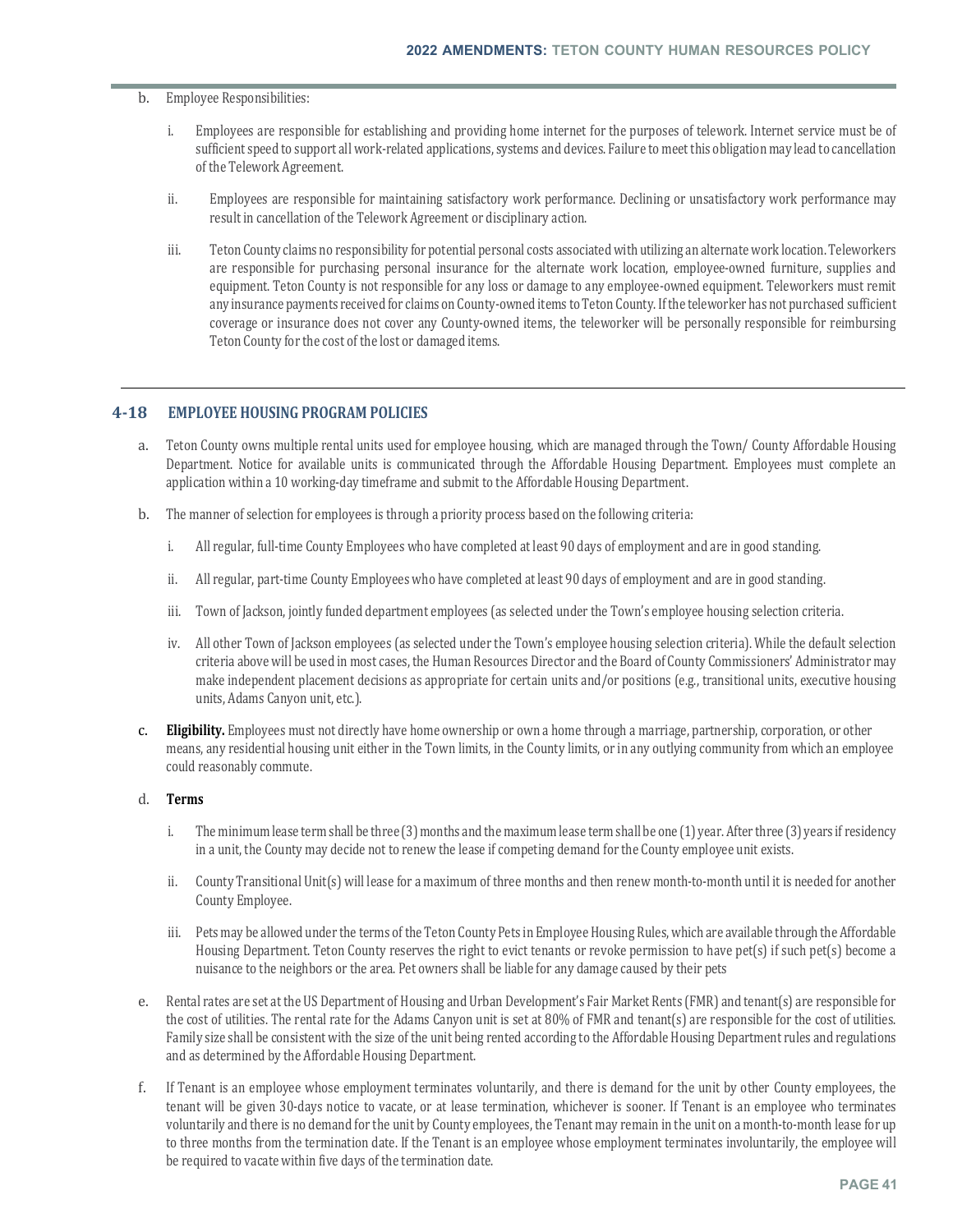g. The County may request a tenant, who is not a full-time employee of the County, to vacate the premises with a minimum of 30-days notice so that a full-time or part-time employee may be housed.

#### **4‐19 MOBILE DEVICE ACCEPTABLE USE**

- a. It is the policy of Teton County to provide employees, where deemed appropriate, mobile devices for the purpose of increasing work performance and responsiveness. Such provision is done pursuant to the discretion of the Elected Official or Department Director and the budget allocation granted by the Board of County Commissioners. Teton County policies pertaining to harassment, discrimination, retaliation, and ethics apply to employee use of personal devices for work-related activities.
- b. The use of camera or other audio/visual recording capable devices on County premises is prohibited without the express prior permission of the person(s) present at the time, including but not limited to, restrooms, locker rooms, and premises involved in personnel matters. As required, employees may use a camera or audio/video recording device in the performance of their duties.
- c. **General Guidelines and Application.** The following criteria shall be used to determine whether the use of a mobile device for workrelated reasons is required and necessary for the performance of the employee's job:
	- i. The employee provides emergency support and back-up from a mobile environment on a frequent basis.
	- ii. A mobile device is needed to ensure the safety of the employee or others who may be at risk.
	- iii. The employee is to be 'on call' outside of normal business hours.
	- iv. The employee must be able to immediately communicate with staff in the department or division, and/ or with other agencies to coordinate programs or to provide adequate customer service, and using a land line would not adequately meet this need.
	- v. The employee spends an extended amount of his/her working time (more than 50%) away from a fixed workstation where landlines and other primary radio or telephone communications are not available.
	- vi. Employee is a director, manager or a critical decision maker.
	- vii. The job requires the County employee to be immediately accessible to receive and/or make frequent business calls outside of normal work hours.

The final decision on whether an employee will be authorized to use a county provided or personally owned mobile device rests with the Elected Official or Department Director.

Users should also be aware that pursuant to the Wyoming Public Records Act, information contained on a County owned mobile device, or on a personally owned mobile device to the extent used for County business or used to access the County network, may be a public record and subject to public inspection.

All information or data that is contained or stored on any County owned mobile device, or personally owned mobile device, to the extent that the device is being used for County business or being used to access the County network, is the property of the County. Such information or data is at all times subject to access, monitoring, review and disclosure by the County and its authorized elected officials, supervisors, employees, agents or other representatives, and there shall be no expectation of privacy.

If a County provided or personally owned mobile device is lost or stolen or if an employee separates from the County, the County's IT Service Desk shall be notified immediately at **tcithelpdesk@tetoncountywy.gov** so that IT can remotely wipe or lock County data and perform password reset and disconnect the device from the County network.

#### d. **Ownership Options**

There are two Ownership Options available that the Elected Officials/Department Directors may approve for individual users to best meet the needs of the office/department and the User. The intent of this policy is to restrict the number of County-owned and allowance-eligible devices (for phone, data, or broadband service) to one device per User. There may need to be exceptions to this guideline based on business need as determined by the User's Elected Official or Department Director.

#### Ownership Option 1: County-Provided Mobile Device

The County shall issue to a User a mobile device to use as a tool to conduct County business. The value of the County-owned mobile device shall not be treated as taxable income to the User as long as all policy provisions are met. The User may use the mobile device for reasonable personal use.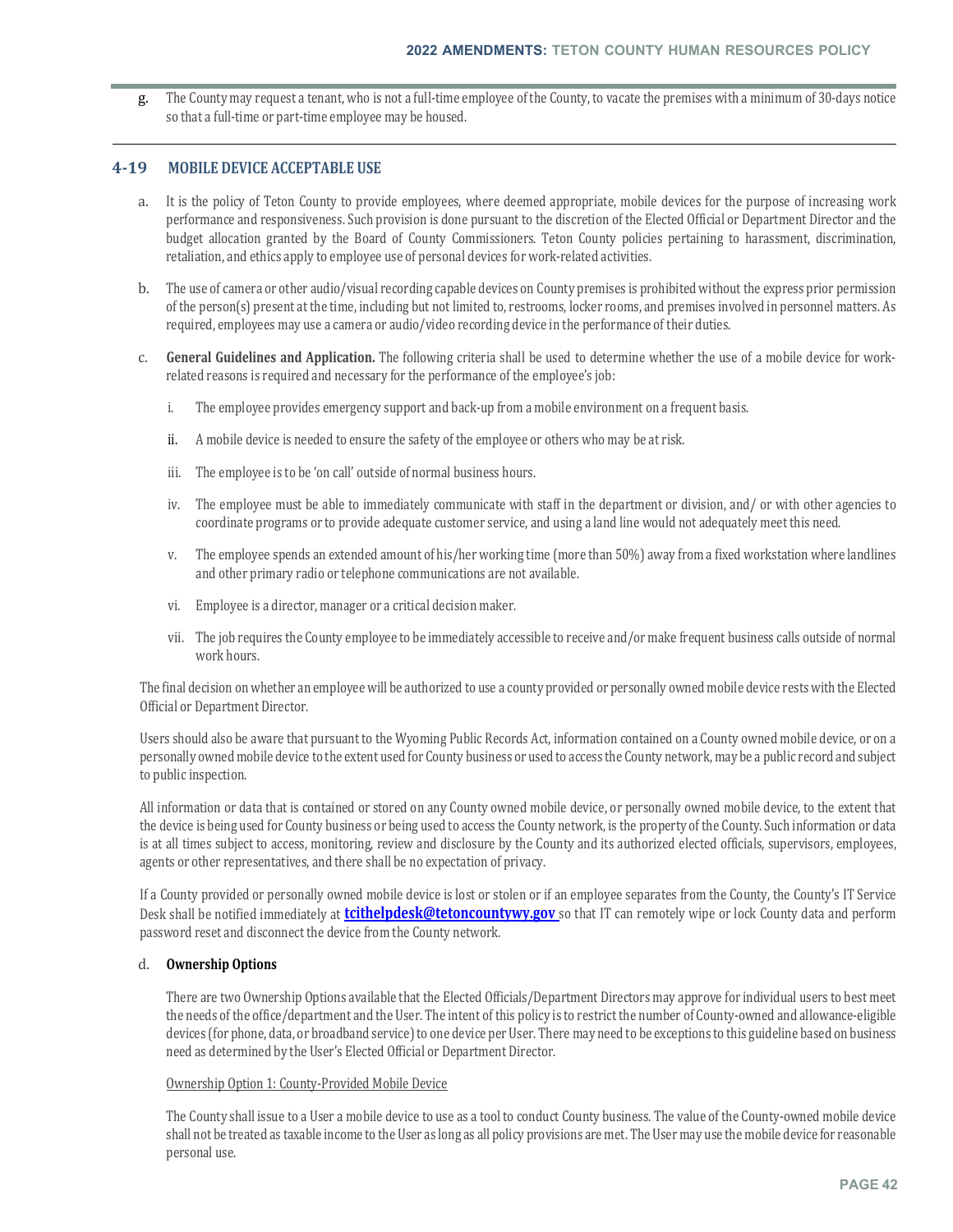#### i. Conditions:

- A. All mobile devices purchased by County departments or divisions must be purchased through the County IT division and in accordance with specifications established by County Contracts and Procurement policies. The Sheriff's office will purchase mobile devices through their own IT division.
- B. Mobile devices purchased by Teton County become the responsibility of the acquiring department or division and the assigned User. Any accessories associated with a County-owned device shall be the responsibility of the department or division. Costs of the service plan will be billed directly to the User's department or division.
- C. Upon receipt of a county-owned mobile device, the User must complete and sign the Receipt and Acknowledgement form, which is then placed in the employee's personnel file.
- D. Employees in possession of County owned equipment, such as cellphones or PDAs, are expected to protect the equipment from loss, damage, or theft. If a County provided device is lost or stolen, the User must notify the County's IT Division immediately.
- E. Employees may not alter the terms of the County's provider agreement without specific authorization of the Department Director or Elected Official and IT Division Manager.
- F. Teton County employees are prohibited from using a County-issued mobile device while operating a motor vehicle, unless the employee is using a hands-free device or is able to safely pull over. Law enforcement employees may use their cell phone, except for texting, in the performance of their duties while operating an emergency vehicle.
- G. Employees are not to use county provided mobile devices for any illegal activity.
- H. Employees may use county provided mobile phones for personal calls on a limited and reasonable basis as per Wyoming Statute  $§6-5-110(c)$  that states that limited use of government property or resources for personal purposes is permitted if the use does not interfere with the performance of a governmental function and either the cost or value related to the use is de minimis or the public servant reimburses the government for the cost of the use.
- I. Mobile devices purchased by the County must be listed on the controlled asset list by the acquiring department or division. The department or division is responsible for tracking which County-owned device, phone numbers, service plans and costs for which it is responsible and shall update the IT division as appropriate.
- J. County-owned devices will remain the property of the County upon separation of the User from the County. The device shall be surrendered to the Information Technology division if the device is not immediately reassigned. This ensures that the mobile device is associated with a County account and that Users are assigned appropriate equipment from an IT approved list.
- K. Upon resignation or termination of employment, or at any time on request, the User may be asked to produce the phone and/or PDA for return or inspection.

Teton County may discipline employees for using these devices in a manner that is not consistent with Teton County business, or for any use or purpose which is improper. Violation of this policy may result in disciplinary action and revocation of mobile device privileges.

#### Ownership Option 2: Personally-Owned Mobile Device with Allowance/Stipend

This option provides a monthly stipend or allowance to the User whose personally-owned mobile device is used to conduct County business. The stipend or allowance is to help defray the cost of a mobile device plan, but not to cover all costs, because it is anticipated that the User will also use the device for personal purposes. With this option, the User purchases the mobile device, and may choose any wireless carrier and service plan. Depending on the business need, employees may qualify for either a voice or data plan payment, commensurate with the requirement for County Business use.

- i. Payment Options:
	- A. Stipend*:* Employees whose documented job duties require frequent use of a mobile device will receive a taxable monthly stipend, commensurate with the level of appropriate usage. There will be two levels of stipends provided:
	- B. No Data/Voice Only: No data or very low usage, set at \$25/month;
- ii. Data: Business need demonstrates higher usage and combined data and voice service, typically a smartphone service. Stipend is set at \$60/month.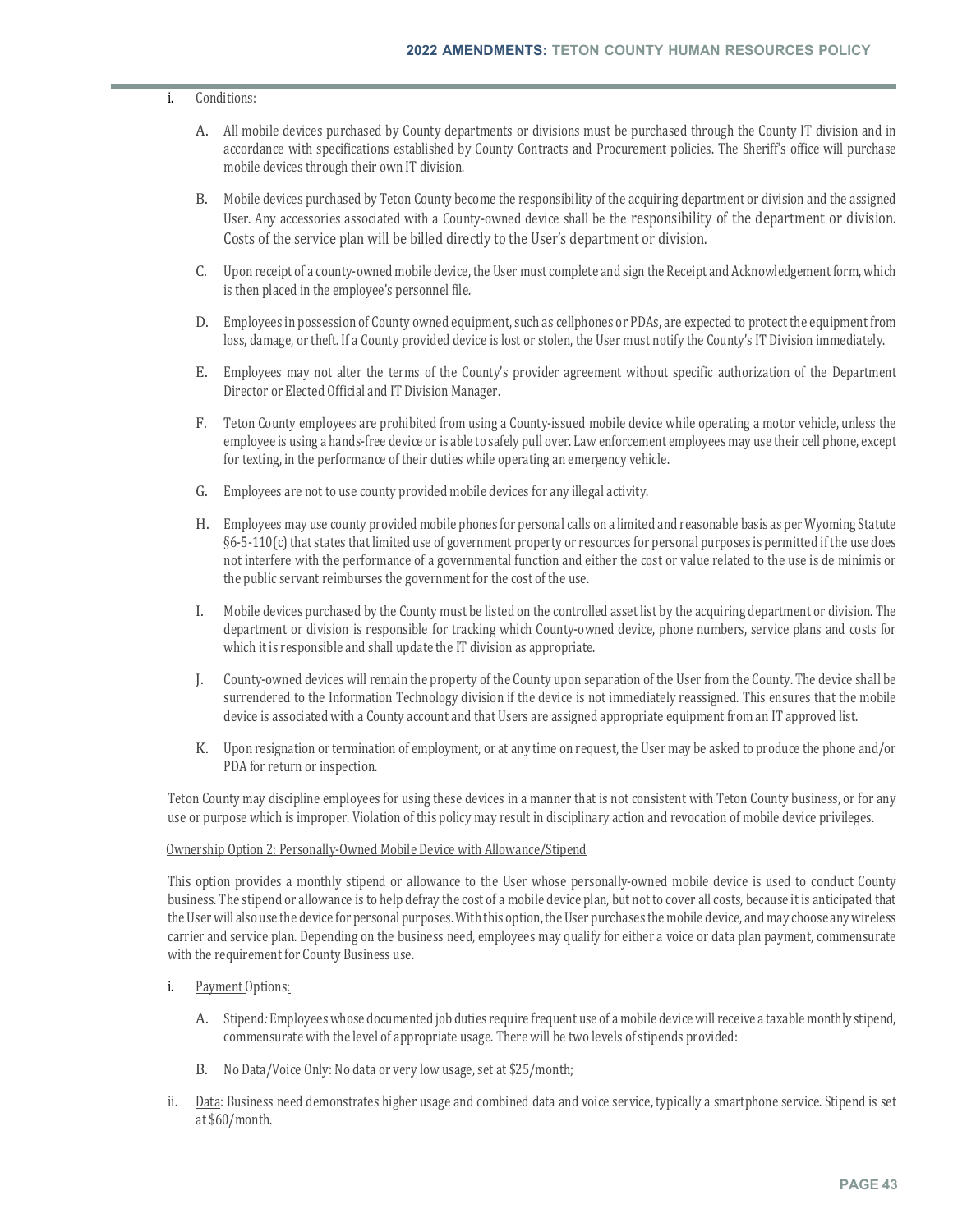Payment will be received through the County payroll system as taxable income upon receipt by the County Clerk's office of an authorized Mobile Device Allowance Agreement.

- A. *Allowance:* Elected Officials will receive a monthly reimbursement for data plan service on one device, in lieu of a stipend. All Elected Officials who receive a mobile device reimbursement will be paid through the County Clerk's office by the voucher system.
- iii. Conditions:
	- A. Personally owned devices are the responsibility of the User. IT will provide best effort support of personally-owned devices which shall be limited to configuration, connectivity to the county's internal network, and recommended business applications. IT will not provide support for data plans, setup, and connectivity to the cellular provider.
	- B. Prior to connectivity to the County's network, the Mobile Device Allowance Agreement must be completed and signed by the User and approved by the County Elected Official or Department Director. The form is then forwarded to the Payroll Clerk for processing. The allowance will be paid starting the first full month of coverage following receipt of the approved Mobile Device Allowance Agreement in the County Clerk's office. No retroactive requests will be processed. The stipend must be based on a bona fide need for business use rather than personal convenience.
	- C. Any service plan allowance/stipend will be charged to the corresponding department or division cell phone stipend account number; the County Elected Official or Department Director must ensure availability of funding. Authorized monthly payments are shown in Exhibit A of this Policy.
	- D. IT shall be notified by the department or division should the User no longer need to use their personally owned mobile device as a business solution. The Payroll Clerk must also be notified immediately upon the cessation of the business need for the device so that the stipend provided to the User will cease.
	- E. The Elected Official, Department Director, or County Commissioners' Administrator may periodically request documentation of business use to determine the appropriateness of eligibility and level of the payment amount. Eligibility and the payment provided is subject to change or cancellation as determined by the Board of County Commissioners.
	- F. The monthly stipend is not considered part of base pay used for calculating percentage salary increases.
	- G. A stipend will not be paid if a County employee remains on paid or unpaid leave status for more than two payroll periods.
	- H. At any time on request, a User may be asked to produce their personal device for inspection. Personal information may be redacted prior to submission. If requested information is not provided, the payment may be discontinued.
	- I. If the User's personally owned mobile device is lost or stolen, the User shall immediately notify the appropriate County IT Division so that IT can log out all existing sessions to email and VPN and reset the user's password.

No other mobile device allowance is allowed except as provided in this policy.

- e. **Supervisor's Responsibility.** As with any policy, elected officials, department directors, and division managers are expected to serve as role models for proper compliance with the provisions outlined in this policy and are encouraged to regularly remind employees of their responsibilities in complying with this policy. Supervisors should work with employees to determine whether a stipend is warranted and if so, what level of payment is appropriate in light of the employee's responsibilities. Thereafter, supervisors are responsible for ensuring that if an employee's job duties change, the Agreement form is updated to reflect that change.
- f. **Employee's Responsibility.** Employees are expected to follow applicable local, state and federal laws and regulations regarding the use of electronic devices at all times. While at work, employees are expected to exercise the same discretion in using their personal devices as is expected for the use of County devices.
	- i. Non-Exempt Employees may not use their personal device for work purposes outside of their normal work schedule without authorization in advance from their Manager or Supervisor, similar to any permission from a Manager or Supervisor to work overtime. This includes reviewing, sending, and responding to e-mails or text messages, responding to phone calls, or making phone calls.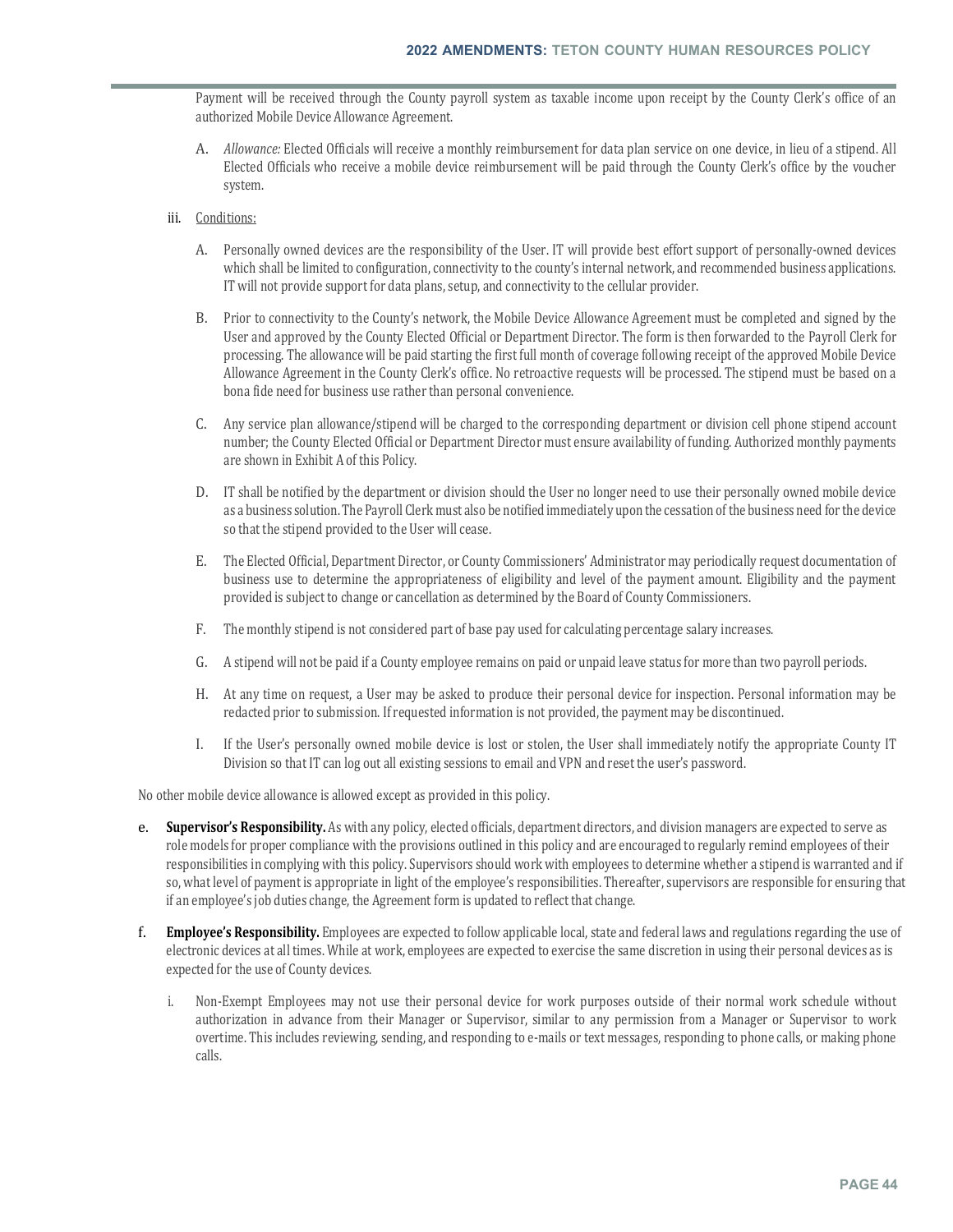#### ii. Personal Cell Phone:

- A. County employees are free to purchase and provide their own accessories at their own cost, without reimbursement.
- B. Inform the County to discontinue the allowance when the mobile device plan is cancelled. If such notification is not submitted within 30 days, the County employee must repay any allowance received during the time in which the employee was not eligible for the stipend.
- C. Employees who are charged with traffic violations resulting from the use of their personal devices while driving will be solely responsible for all liabilities that result from such actions.
- D. Employees using their personal device for business purposes must understand and agree that their service records and/or communications may be subject to Wyoming Public Records requests.
- g. **Violation of Policy**. Any employee issued a mobile device under this policy must comply with the appropriate use provisions of this Policy, and other Teton County policies. Failure to do so will result in loss of use of the mobile device, or a stipend provided to use a personallyowned device, and may be subject to discipline, up to and including termination of employment.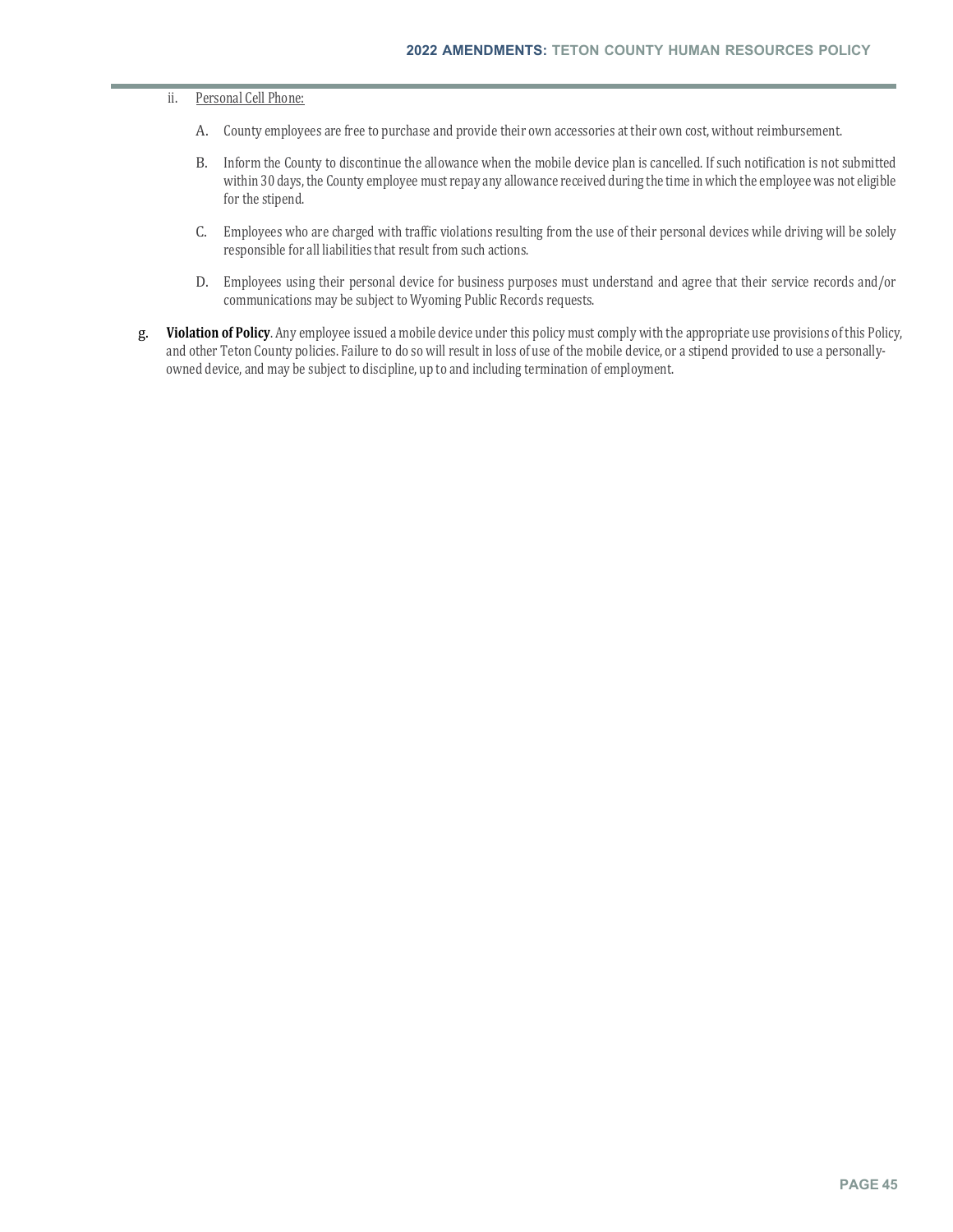## **CHAPTER 5**

# **CLASSIFICATION & PAY POLICIES**

## **5‐1 CLASSIFICATION AND PAY POLICIES**

It is the policy of Teton County to maintain and update a classification and pay plan for all positions in the County government. This is in recognition of the need for a means of orderly identification of specific classes of work, as well as a determination of equitable pay levels for the classes of work identified. Such a pay plan also provides a mechanism for the County Commission to manage a large share of the County's budget dedicated for employee salaries.

- a. **Description of Classification Plan.** The classification plan shall consist of the following:
	- i. A grouping in classes of positions which are approximately equal in responsibility, which require the same range of pay under similar working conditions;
	- ii. Class titles, descriptive of the work of the class, which identify the classes; and
	- iii. Written specifications for each class of positions which will be regularly reviewed.
- b. **Objective.** The objective of a classification and pay plan is to:
	- i. Achieve Internal Equity: Create and maintain fair compensation between positions performing similar work;
	- ii. Achieve External Equity: Create and maintain competitive rates of compensation with like positions in the relevant labor market;
	- iii. Enable the County to retain and, when necessary, recruit competent employees;
	- iv. Establish qualification standards for each job class and to serve as a basis for recruiting, evaluating, and other selection purposes;
	- v. Provide supervisors and employees with a means of analyzing work distribution, areas of responsibility, lines of authority, and other relevant relationships between individuals and groups of positions;
	- vi. Provide a rational and equitable basis for distributing salary dollars amongst the diverse positions within County government;
	- vii. Provide a basis for developing standards of work performance;
	- viii. Establish career paths for promotional opportunity;
	- ix. Assess employee training needs and development potential;
	- x. Provide the fundamental basis of the compensation program and other aspects of the personnel program;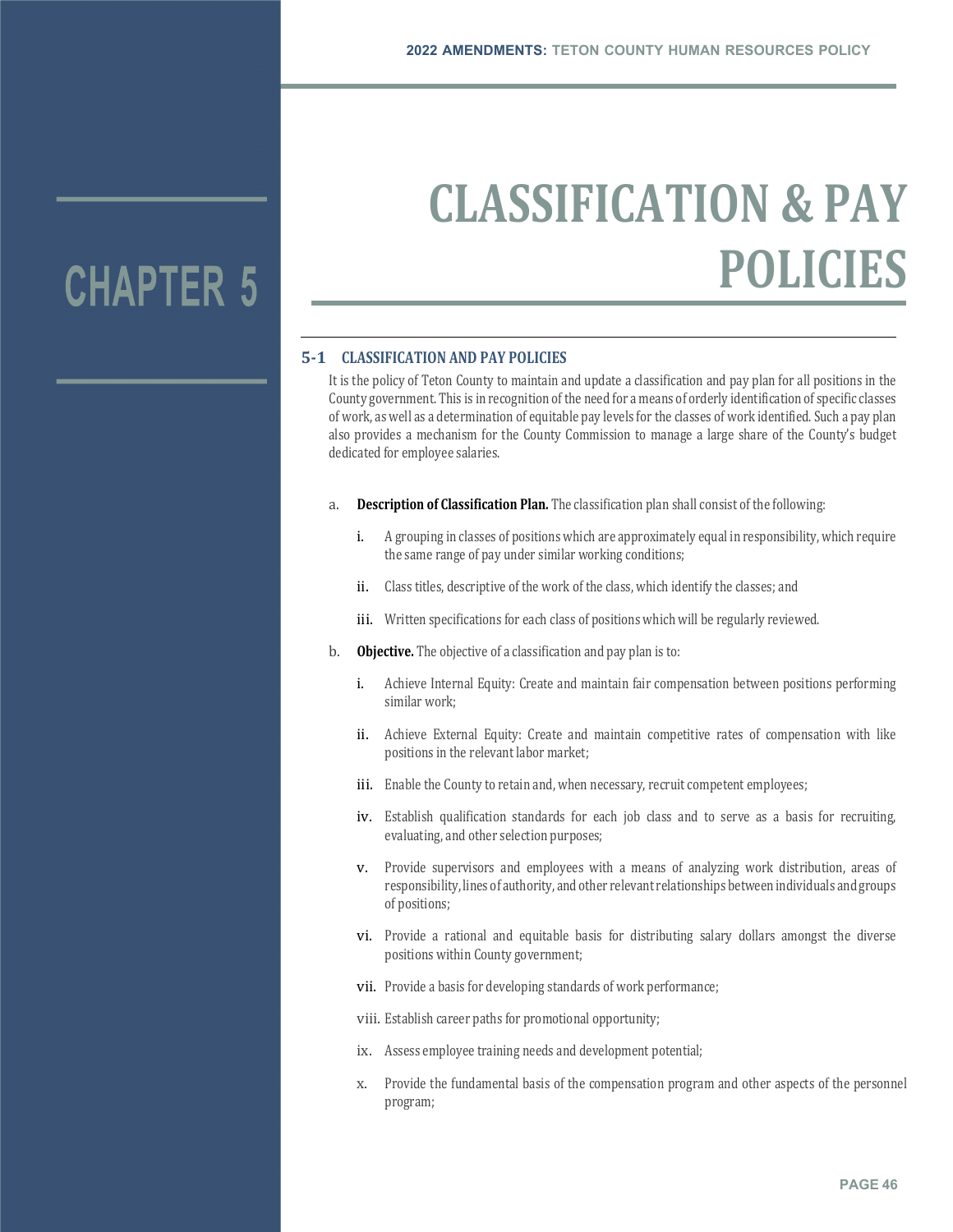- xi. Develop and maintain written job class descriptions, including performance criteria for all classes; and,
- xii. Standardize job class titles such that each indicate a definite range of duties and responsibilities and has the same meaning throughout County employment.
- c. **Position Classification and Job Description.** All positions will be allocated to a classification in accordance with duties, responsibilities, and standards of the job. Teton County employees have Job Descriptions stating the duties, responsibilities, and requirements of each position, or job classification, for which an employee is hired. These descriptions are a component of the Teton County Classification and Compensation Plan. Elected Officials and Department Directors may administrate more detailed job-related tasks on a department basis. Class specifications do not prohibit the assignment of job-related tasks not specifically listed. Revised and new job descriptions shall be prepared when there are substantial and permanent changes in tasks performed by the incumbent, or when required by a department restructure.
- d. **Class Title.** The job class title will be the title of each position in the job description and will be used in all personnel records, payroll, and personnel transactions. The Elected Official or Department Director may approve working titles to be used within a department and for recruitment purposes and which may be used in parentheses on business cards. Work titles will not be deemed official titles and cannot imply licenses or certifications not required in the job class specification.
- e. **Reclassification.** Requests for reclassification of a position shall be done by a Department Director or Elected Official and submitted to Human Resources for the purposes of salary and job classification when significant changes occur in a position's responsibilities, duties, and/or qualifications. This request must be based on a significant change in job content, not on increase/decrease in work volume and pace, or the addition/deletion of minor duties. Elected Officials and/or Department Directors should consult with the Human Resources Department for the appropriate procedure for requesting a change in classification.
- f. **Temporary Assignment Pay Adjustments.** A regular employee who assumes a temporary assignment to a different position requiring higher-level duties for more than thirty (30) days due to another employee's prolonged absence, a position vacancy, or an emergency, will be temporarily promoted. The assignment must be in writing and the employee will be paid an additional five percent of his or her present salary, or the first step of the salary range into which temporarily promoted; whichever is greater, not to exceed 10%. Such a pay adjustment ends when the temporary assignment ends. At that time, the employee's pay reverts to his or her previous base pay.
	- i. Ending date of pay adjustment: The ending date of the temporary assignment pay adjustment shall be the date upon which the assignment duties end.
	- ii. Pay adjustment limits: If an employee is temporarily assigned under this policy, such temporary assignment shall be reviewed every three (3) months with the Human Resources Department to evaluate the ongoing need for such a temporary arrangement.
- g. **Promotion.** A regular employee, after six months of employment, who is promoted to a classification having a greater maximum salary due to a promotion or hire into a vacant position, will be placed on the lowest step of the new range that results in an increase of 5% to 7.5%, unless Step 1 of the new range exceeds these parameters; in which case the employee shall be placed on Step 1 of the new range. Internal equity must be considered when determining any increases.
- h. **Demotion.** A demotion is a change in duty assignment from a position in one classification to a position in another classification in a lower pay grade which involves a lower level of responsibility or requires lower qualifications. In the event of an involuntary demotion, the employee will be placed within the salary range of the classification to which reclassified at the step which represents a minimum of a 5% decrease, unless the decrease is outside the salary range, in which case, the employee will land on Step 15 of the range.
- i. **Transfer.** When a regular employee who has been employed longer than six months is transferred to a position in the same classification or within the same salary range, the salary will not change.
- j. **Salary Placement for Temporary Employees.** An employee hired in a temporary status, extra hire, special appointment, or emergency, will be paid an hourly rate based upon the first, second or third step of the range of the classification into which the employee is hired. All exceptions shall be brought to the Board of County Commissioners for review and approval.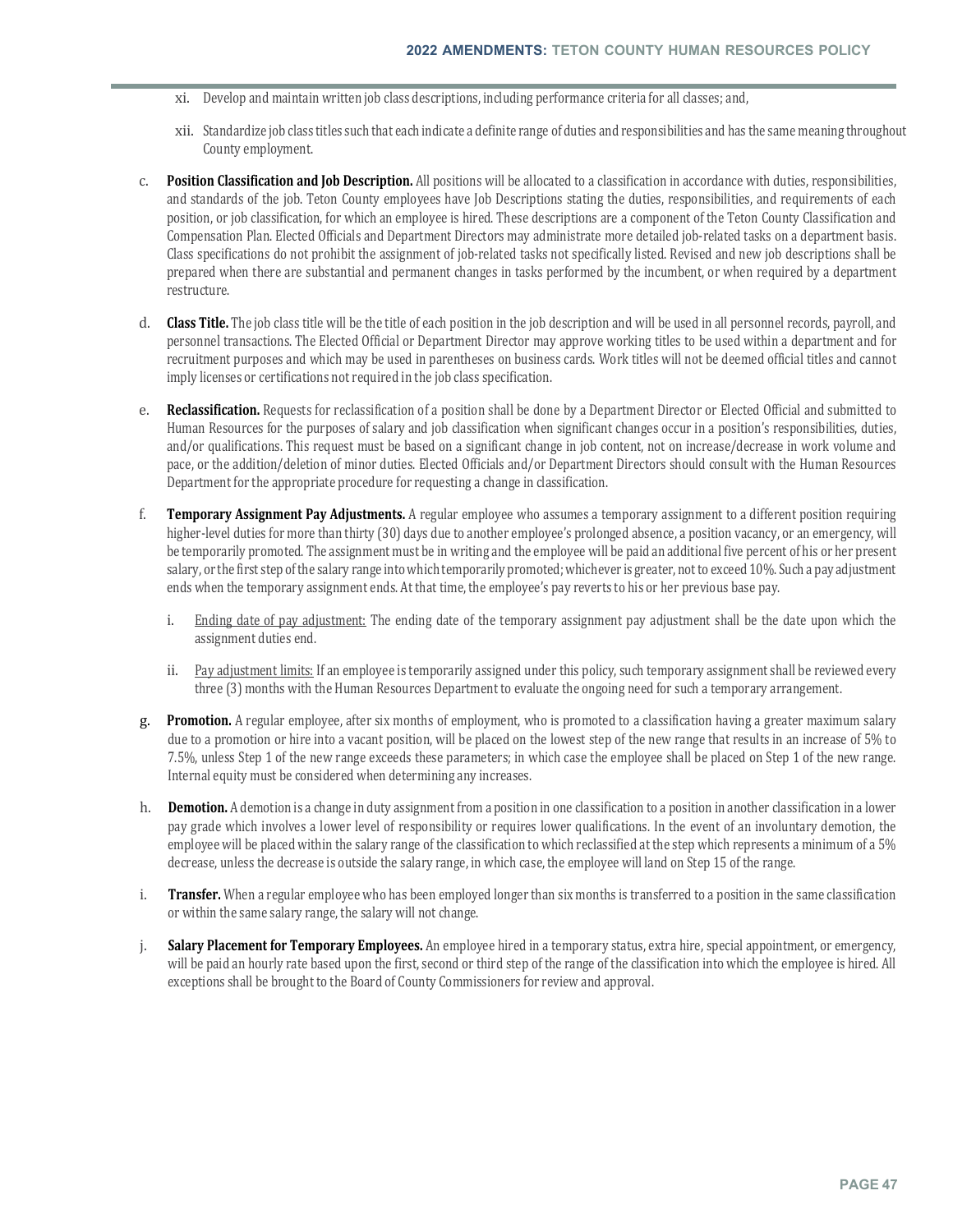#### **5‐2 SALARY AND PAY ADMINISTRATION**

- a. It is the policy of the County to compensate employees fairly and competitively within the financial capabilities of the County. All employee positions and merit increases are subject to available funding. In the adopted budget, the Board of County Commissioners approves the number and type of funded positions and a list of classifications by salary range. The Board of County Commissioners adopts a Salary Plan (Step and Grade System) and approves the salaries to be paid as part of the annual budget process. The Salary and Classification Plan is maintained by the Human Resources Department.
- b. The on-going administration of the plan is conducted by the Human Resources Department. Adjustments to pay ranges may be made in response to market analysis results with budget approval. Surveys and comparable external salary information are reviewed regularly by the Human Resources Department. This information is used to make appropriate salary adjustments to positions that are not in line with the information. A professional Human Resources Consultant is retained to make classification decisions on an as-needed basis. This occurs if a new position is created which is currently not classified or if it is determined by Human Resources that the responsibilities of an existing position have changed to the point that the classification needs to be amended. For existing position changes, the actual job evaluation process involves the incumbent completing a Position Analysis Questionnaire form, which is also reviewed and signed by the supervisor and approved by the department director or elected official. Factors used in the evaluation include knowledge required for the position; decision making; complexity; scope and effect; significance and purpose of personal contacts; physical demands; work environment; and kind, degree and character of supervision exercised.
- c. **Human Resources Responsibility.** The Human Resources Department is responsible for coordinating the continuing internal review of all compensation and for making sure that each job is evaluated and assigned a job grade and salary range. This review should determine whether compensation accurately and fairly reflects the responsibilities and duties outlined in the job class description.
- d. **Compensation Surveys.** All market research is conducted under the direction of the Human Resources Department. The data from this research is used to assist in determining hiring practices and pay policies; the relative competitive position of the County's pay structure; and to establish occupational classification and salary range assignments.
- e. **Supervisor's Responsibility.** Department Directors and Elected Officials are responsible for informing the Human Resources Department of any substantive changes in job duties for each employee at least annually to ensure an employee's compensation is in accordance with the pay plan and each employee's responsibilities.
- f. **Employee Concerns.** Employees who are not satisfied with the results of the compensation review or who have questions about the County's salary administration and benefits program should direct their concerns to their supervisor, Elected Official, or Department Director.
- g. **Merit Step Increases**. Salary increases within a pay range, other than those received for promotion, shall be based upon the employee's annual performance. An employee who fails to achieve an overall satisfactory rating on their annual performance evaluation shall not be eligible for a step increase. Employees receiving a satisfactory annual performance evaluation are eligible for a step increase on the first day of the pay period in which their anniversary date falls, until they have reached the last step on their assigned pay range.
	- i. Merit Step Increases at End of Salary Range:
		- 1. Employees who have reached the end of the salary range for their job classification assignment and are eligible for a merit increase based on satisfactory job performance will receive a one-time lump sum payment based upon consecutive years of service with Teton County as follows:
			- A.  $5-10$  years = 1.5% of annual salary.
			- **B.** 10-15 years =  $2\%$  of annual salary.
			- C.  $15 + 2.5\%$  of annual salary.
	- ii. Merit Step Increases after Demotion, Promotion, or Reclassification: Step increases following these actions will be calculated based on the time in the new classification rather than on the employee's original date of hire.
	- iii. Merit Step Increase for Part-Time Employees: A part-time employee will receive a merit step increase after completion of employment equivalent to the duration of a full-time equivalent employee.
- h. **Merit Step Increased Not Granted.** If an employee receives two or more unsatisfactory ratings on their annual performance evaluation, employee shall be placed on a performance improvement plan for up to 90 days and shall not be eligible for any step increases until successful completion of the Performance Improvement Plan.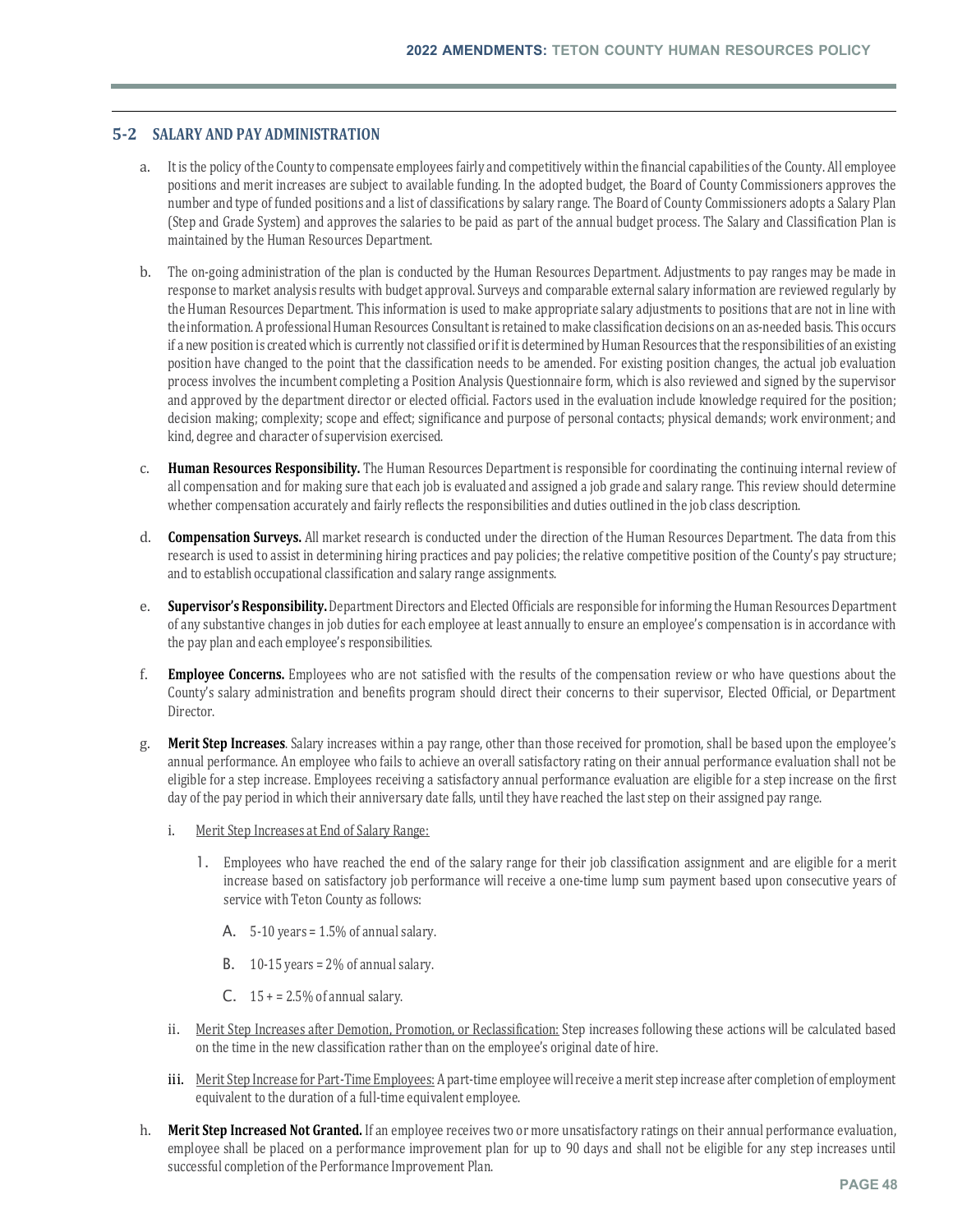- i. **Hiring Salary.** New employees are generally hired between salary step 1 and 3 in the pay range. With the approval of the department director or elected official, employees may be hired up to Step 6 in the pay range when experience, training, or proven capabilities warrant initial compensation above the minimum hiring range.
	- i. Job offers above Step 6 must be approved by the Board of County Commissioners. This range represents a premium on market pay and typically is reserved for candidates with exceptional expertise. For a candidate to qualify for this pay range, they must be highly seasoned and proficient; demonstrate deep knowledge and significant experience in the job and possess job knowledge and skills beyond that which is required.
	- ii. Upon reinstatement of a regular employee, job offers above the employee's pay range and step assignment at time of separation must be approved by the Board of County Commissioners.
- j. **Market Pay Grade Adjustments.** The Human Resources Department shall, on an on-going basis, or may, at the specific request of the BCC Administrator or Elected Official, conduct a market survey of position(s) similar to County positions to ascertain if such position(s) are paid on a comparable basis and are properly graded. The Human Resources Director shall determine if adjustments should be made and, if necessary, authorize and re-assign job class and grade assignments.
- k. **Regrade.** If an individual position's pay grade is changed, due to market indicators, it will be placed in a new grade subject to the following limitations:
	- i. When a position is raised to a higher pay grade, the incumbents' salaries will increase at least to the minimum step in the new grade.
	- ii. When a position is placed in a lower pay grade, the incumbent employees' salaries shall not decrease and shall be placed where they fall within the approved range for the lower pay grade. If an employee's salary is higher than the highest step in the new grade, the rate of pay will be frozen until it falls back within the range.
- l. **Salary Plan Adjustments**. The Board of County Commissioners will determine if and when adjustments will be made to the County's Salary Plan structure, based on recommendations and findings provided by the Human Resources Department, and subject to available funding. Salary adjustments for Elected Officials are determined according to Wyoming statutes.

### **5‐3 COMPENSATION FOR TEMPORARY WORK ASSIGNMENTS**

- a. Teton County recognizes that circumstances may exist when supervisors are unavailable for work due to serious illness, injury or family emergencies or other events requiring an extended absence from work. In these situations it may be necessary for a subordinate employee to be temporarily appointed to fill this vacancy to ensure adequate levels of supervision and work safety for subordinate employees, and/ or to maintain continuity of operations within the department. As such, it is the policy of Teton County to compensate employees promoted to these temporary positions in accordance with the following policies. In general, supervisors should try to fill-in for a subordinate supervisor when circumstances demand that said supervisors are absent from work. However, while this is a practical solution for short term absences, it is recognized that longer periods of leave may make it impractical to provide adequate levels of supervision without temporary replacement of the absent supervisor.
- b. **Short Term Absence.** When supervisors are absent for short periods, such as vacation, illness, training, etc. the department director or elected official should try to first assess whether or not replacement supervision is necessary, considering safety, training, workflow and other relevant issues. If replacement supervision is deemed necessary by the Department Director or Elected Official, the DD/EO, at his/her discretion, may assign a subordinate staff member to temporarily act in place of the absent supervisor. Working out of the job class on a short-term basis shall not result in additional compensation unless the assignment is greater than 30 days, in which case compensation shall follow policy under Temporary Assignment Pay Adjustments.
- c. **Supervisor Training**. No person shall be given supervisory responsibilities temporarily or otherwise without adequate training. Any requisite supervisor training shall be filed in the employee's official personnel file prior to being promoted to any supervisory position. The Human Resources Department can assist in designing, providing or implementing a supervisory training program.
- d. **Fairness.** Promotion of temporary supervisors under this policy shall provide equal opportunity to all employees and occur without favoritism.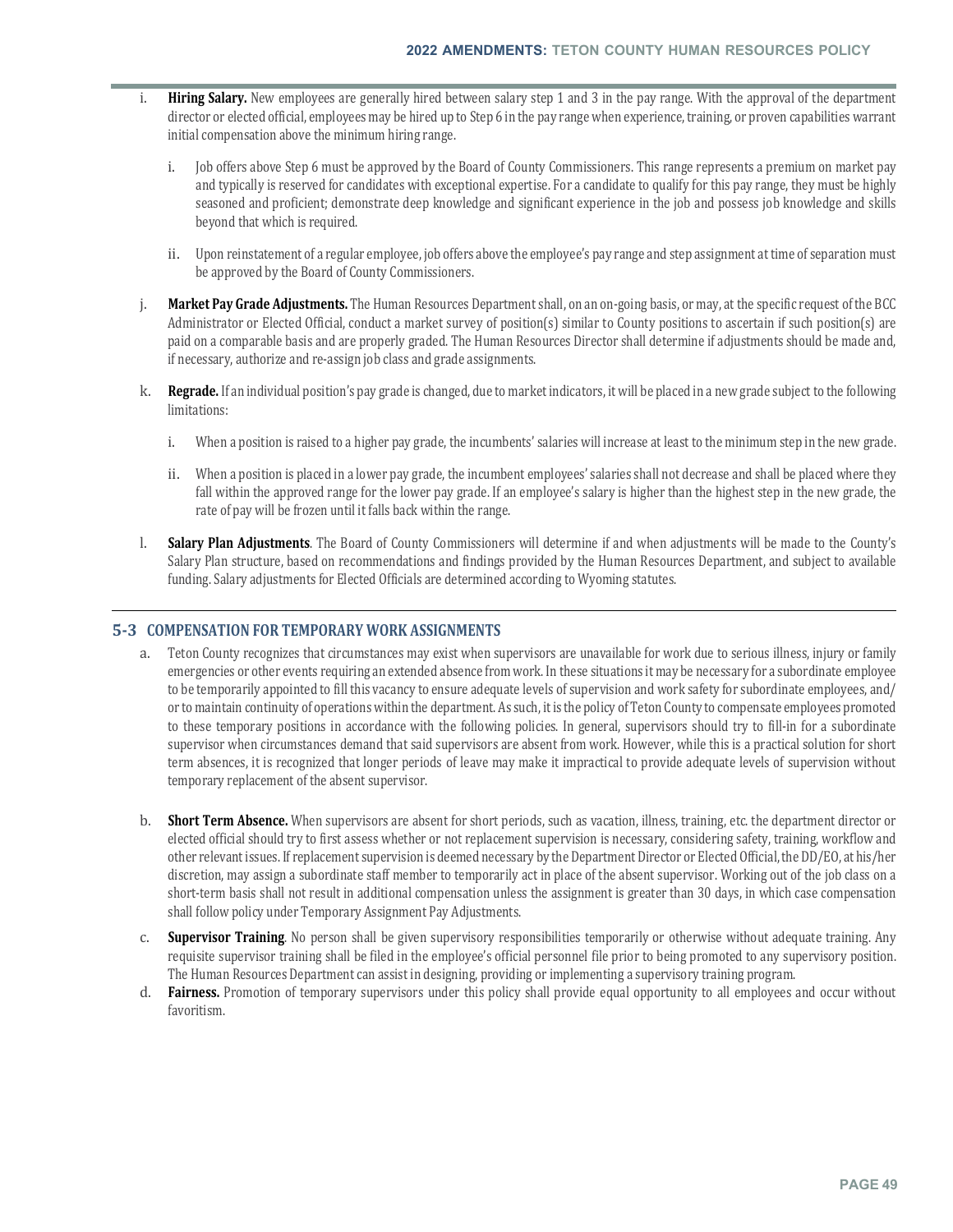## **5‐4 TRAVEL TIME**

## a. **Non‐Paid Travel Time:**

- i. Normal travel time from home to work is not work time, whether a nonexempt employee works at a fixed location or at a different job site. (29 CFR 785.35)
- ii. Travel away from home outside of regular working hours as a passenger on an airplane, train, boat, bus, or automobile is not compensable, unless the employee performs work while traveling, as authorized by the County. (29 CFR 785.39)

#### b. **Paid Travel Time:**

- i. Travel all in a day's work: Time spent by an employee in travel as part of the employee's principal activity, such as travel from job site to job site during the workday, will be counted as hours worked. (29 CFR 785.38)
- ii. Home to Work special assignment: A non-exempt employee will be paid for time spent traveling to a seminar, training session or work assignment that lasts for a day. Additionally, they will be paid for all time spent at the seminar or training session, or while working on assignment. However, the employee's normal commute time to work and any meal periods not spent performing work will be deducted. (29 CFR 785.37)
- iii. Overnight Travel: Travel which keeps an employee away from home overnight is hours worked when it coincides or cuts across the employee's normal work hours. Overnight travel time outside the regular daily work hours is not considered compensable. However, time spent traveling during an employee's normal work hours is counted even if on a non-working day like Saturday or Sunday. (29 CFR 785.39)
- iv. Personal Car Use for Travel Away from Home: If an employee requests permission to drive their personal car instead of other economical means of public transportation, the County may count as hours worked either the time spent driving the car or the time the employee would have had to count as hours worked for hours that cut across the employee regular working hours; whichever is more economical for the County. (29 CFR 785.40)
- v. Work Performed while Traveling: Employees will be compensated for travel time outside the normal work hours if during that travel time they are operating a motor vehicle. (29 CFR 785.41)

### **5‐5 TRAVEL EXPENSES**

- a. County Elected Officials or employees required to travel on overnight trips for official County business are eligible to receive reimbursement for transportation expenses, lodging, expenses, meal and incidental expenses submitted according to procedures for payment pursuant to W.S. §18-3-110 and W.S. §18-3-304.
- b. A Pre-Travel Authorization form shall be completed and approved by the Department Director or Elected Official prior to making any travel arrangements. This form shall be submitted with the voucher(s) and itemized receipts when submitting expenses for travel reimbursement(s).
- c. Reimbursement for travel related expenditures shall not allow payment for travel expenses unless there are itemized receipts for all monies expended. Travel reimbursement limits for lodging, meals and incidentals shall be determined using the U.S. General Services Administration rates. (www.gsa.gov)

#### d. **Definitions:**

- i. "Destination" means the location of the employee at midnight, or if still traveling at midnight, the location where the lodging is secured.
- ii. "Incidental Expense" means fees and tips given to drivers, baggage carriers, hotel maids, and other hotel servants.
- iii. Meal" means expenses for breakfast, lunch, dinner and related tips and taxes, but does not include expense incurred for alcoholic beverages, entertainment, or any expenses incurred for other persons.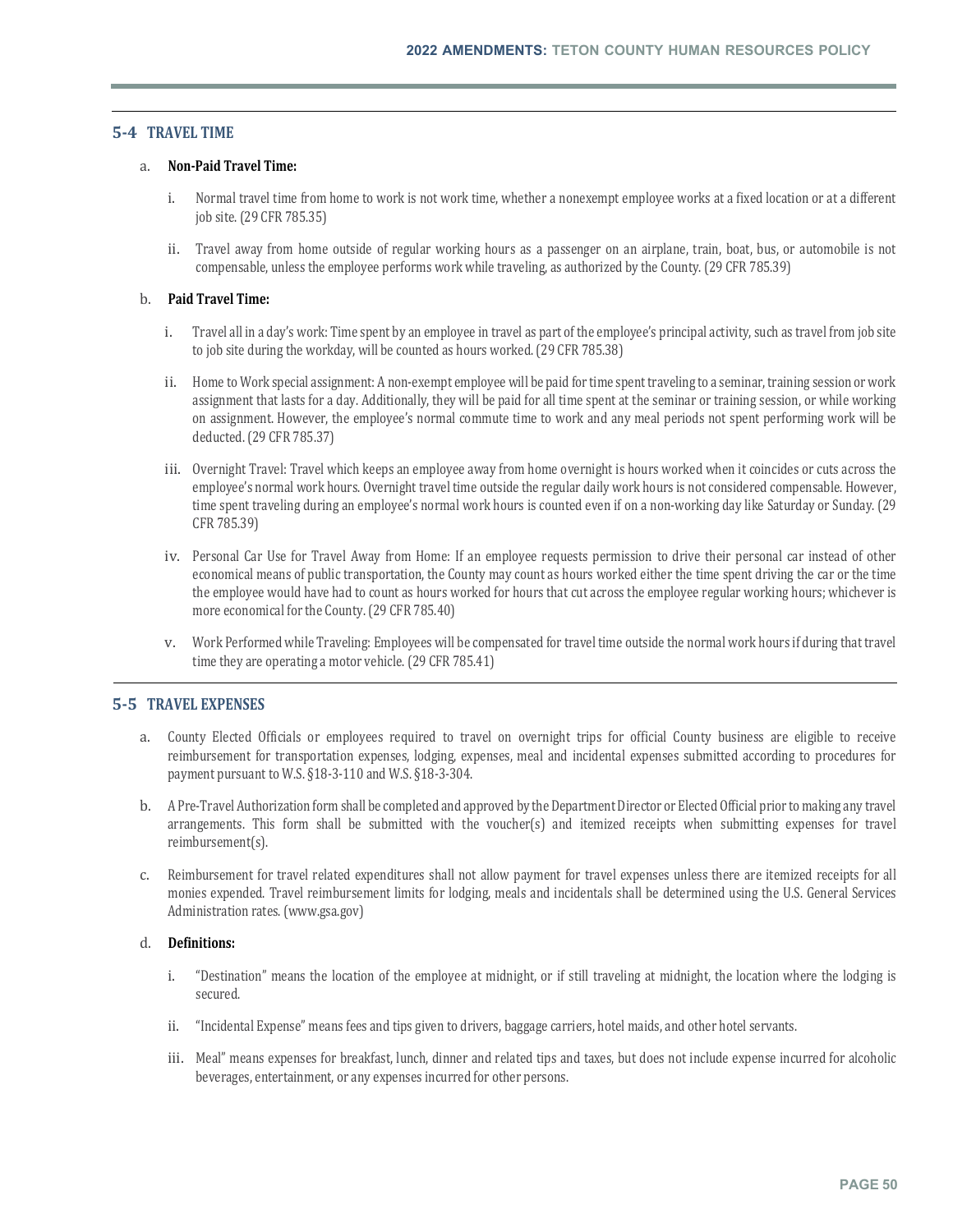#### e. **IRS Criteria:**

- i. The amount, date, time, place and business purpose must be given.
- ii. Reimbursements must be based on what was actually spent as proven by itemized receipts.
- iii. Expenses must not be lavish but reasonable based on circumstances.
- iv. The expense must be both ordinary and necessary.

#### f. **Meal Expenses:**

- i. Meals included in registration, seminar and conference fees paid by the County on behalf of the official or employee are considered part of the meal and incidental expense reimbursement and no duplicate meal reimbursement will be allowed.
- ii. Meal expenses incurred when travel does not include an overnight stay or does not meet the IRS standards for 'substantial rest or sleep" will not be reimbursed.
- iii. Travel for a one-day meeting, seminar, or conference not in excess of a 150-mile radius of Jackson does not meet the IRS standards requiring an overnight stay or "substantial rest or sleep" and any cost for meals incurred under such travel will not be reimbursed.
- iv. No meal reimbursement for meals benefiting a non-county employee shall be allowed, unless authorized pursuant to specific grant funding guidelines.
- v. No reimbursements shall be approved for a County employee not on approved County business.

#### g. **Transportation Expenses:**

- i. If common carrier transportation is used, the actual expense not to exceed economy fare charged the general public is reimbursable.
- ii. Employees should use a County vehicle for travel, if available. The mileage rates for reimbursing county employees for use of personal vehicles upon county business will be determined pursuant to the current published IRS rates when no county vehicle is available. A reduced rate, consistent with the current allowable reimbursement rates determined by the State of Wyoming, will be reimbursed when the use of a personal vehicle is for the preference of the employee.
- iii. If rented, chartered or contracted vehicle transportation is used; reimbursement is limited to reasonable rates for necessary use with official receipts submitted for audit and payment. Shuttle service or public transportation is to be used when available. Reimbursement for rental cars will be made only with justification, only for business use, and only with prior approval by the Department Director or Elected Official. Rental car insurance is not a reimbursable expense.
- iv. If a County-owned vehicle is used, the driver must hold a valid driver's license and be authorized to use County vehicles for official County business. Reimbursement is limited to actual expense of fuel purchased and parking costs, if any. Fines for traffic or parking violations against a County vehicle are the responsibility of the employee to whom the vehicle is assigned and all violations must be reported to the Elected Official, Department Director or Manager, and then to the Human Resources Director.
- v. All mileage is based on the nearest practical highway route as indicated on official state maps, from the point of business origin (Jackson, Wyoming) to the city of destination. A copy of the mileage calculator (MapQuest, State of Wyoming Mileage Chart, etc.) is required with the voucher for reimbursement. The total mileage reimbursement shall not exceed commercial economy air fare.
- vi. If a private vehicle is used on County business, it is the responsibility of the employee to maintain insurance on the vehicle. Mileage reimbursement is for all expenses in using a personal vehicle.

#### h. **Lodging Expenses:**

- i. Lodging will be reimbursed or paid directly to the vendor on the basis of a single occupancy rate unless two or more County employees share accommodations.
- ii. Employees are responsible for requesting tax exemption for all lodging prior to payment.
- iii. If a non-county employee travels with an employee, any amount over the single occupancy rate shall be the responsibility of the employee.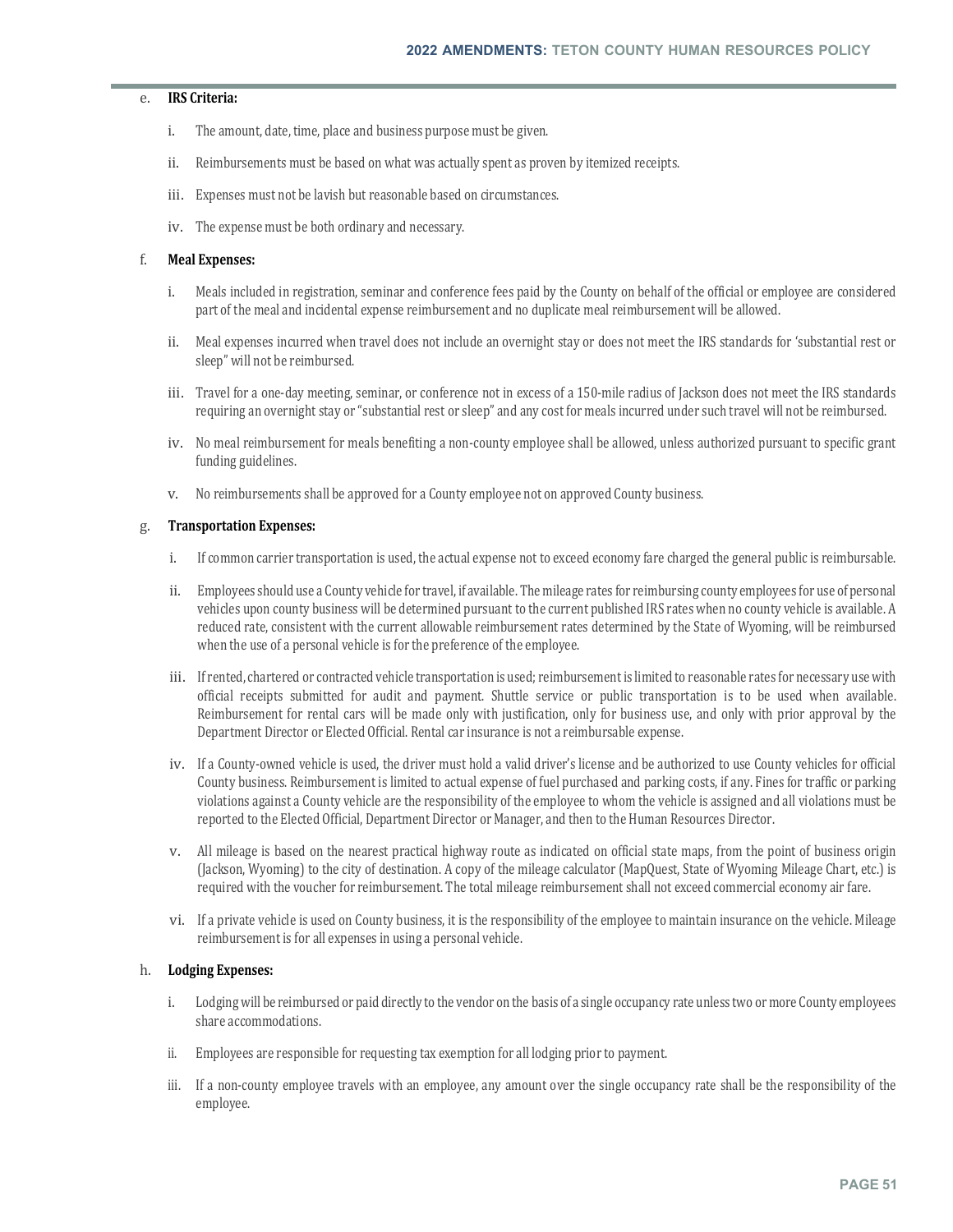- iv. Lodging reimbursements are limited to the night preceding, the night(s) of, and in some cases, upon approval, the night following the seminar, meeting or conference. No reimbursement will be made for additional stays preceding the start or following the conclusion of the seminar, meeting or conference.
- v. If the meeting, seminar or conference is held at a facility which includes lodging or recommends other lodging facilities, lodging reimbursement will not exceed the negotiated reduced conference room rates at such facilities. If the negotiated conference room rates exceed the G.S.A. rates, pre-approval from the Department Director or Elected Official is required.

### i. **Procedure for Payment:**

- i. All payments made under this Section will require vouchers pursuant to the requirements of W.S. §18- 3-510 signed by an authorized Elected Official, Department Director or Manager under the conditions of W.S. §6-5-303(b).
- ii. Registration fees required to be paid prior to the start of the class, seminar, conference or meeting will be reimbursed to the County employee or paid directly to the vendor. If the employee who is approved for the expense fails to attend, he/she is responsible for reimbursing the County for the fee unless the class, seminar, conference or meeting is cancelled by the vendor or an approved, substitute County employee attends.
- iii. Transportation costs such as airfare will be reimbursed to the County employee or paid directly to the vendor upon submission to the Clerk's Office with an official fare receipt. Any payment or reimbursement made in advance of travel will require employee reimbursement to the County in the event the employee fails to travel in accordance with the pre-approval unless a reason for the failure is documented, substantiated, and approved.
- iv. Lodging costs will be paid to the vendor or reimbursed to the County employee upon submission of an itemized billing from the lodging facility. Costs for meals charged to the room must be substantiated by itemized meal receipts attached to the billing invoice.
- v. Meal costs will be reimbursed to the County employee upon submission of itemized receipts to the Clerk's Office attached to a voucher form prescribed by the Clerk's Office.
- vi. Mileage reimbursement for use of personal vehicles will be made upon submission of a voucher form prescribed by the Clerk's Office.
- vii. Reimbursement for fuel purchased for County-owned vehicles will be made upon submission of original receipts to the Clerk's Office attached to a voucher form prescribed by the Clerk's Office.

### **5‐6 COURT COMPENSATION FOR SHERIFF'S OFFICE SWORN EMPLOYEES**

- a. Employees will receive their regular rate of pay for a court appearance as a juror/witness subpoenaed by a government agency when the appearance is required during the employees regular scheduled working hours. Employees are not entitled to the witness/jury fee while receiving their regular rate of pay.
- b. Employees will receive compensation for court or official hearing appearances as a witness, subpoenaed by a government agency while off-duty, using the following criteria:
	- i. Off-duty appearances are considered time worked and will be documented on the employee's timecard.
	- ii. The employee will be compensated from the time of the required appearance until the time released by the prosecutor or other authority.
	- iii. Minimum compensation is three hours. If an employee is required to stay past three hours, the actual time worked will be paid. Travel time to and from appearances is not time worked.
- c. When an employee is required to appear on two or more separate appearances in one day, the employee will receive the minimum three (3) hours pay for each appearance only if the time lapse between subpoenas is at least three hours.
	- i. If the employee is required to appear on a subpoena before a regular shift the subpoena must reflect the employee's appearance was required at least three hours before the regular shift to receive the minimum three hours pay. Otherwise, the employee will be compensated for the time actually worked.
	- ii. If an employee is required to remain in court past the end of the regular shift, the employee will be paid for actual time worked.
- d. Court preparation time for cases arising out of the employee's official duties will be considered time worked. Supervisors will determine whether court preparation will be completed on-duty or off-duty.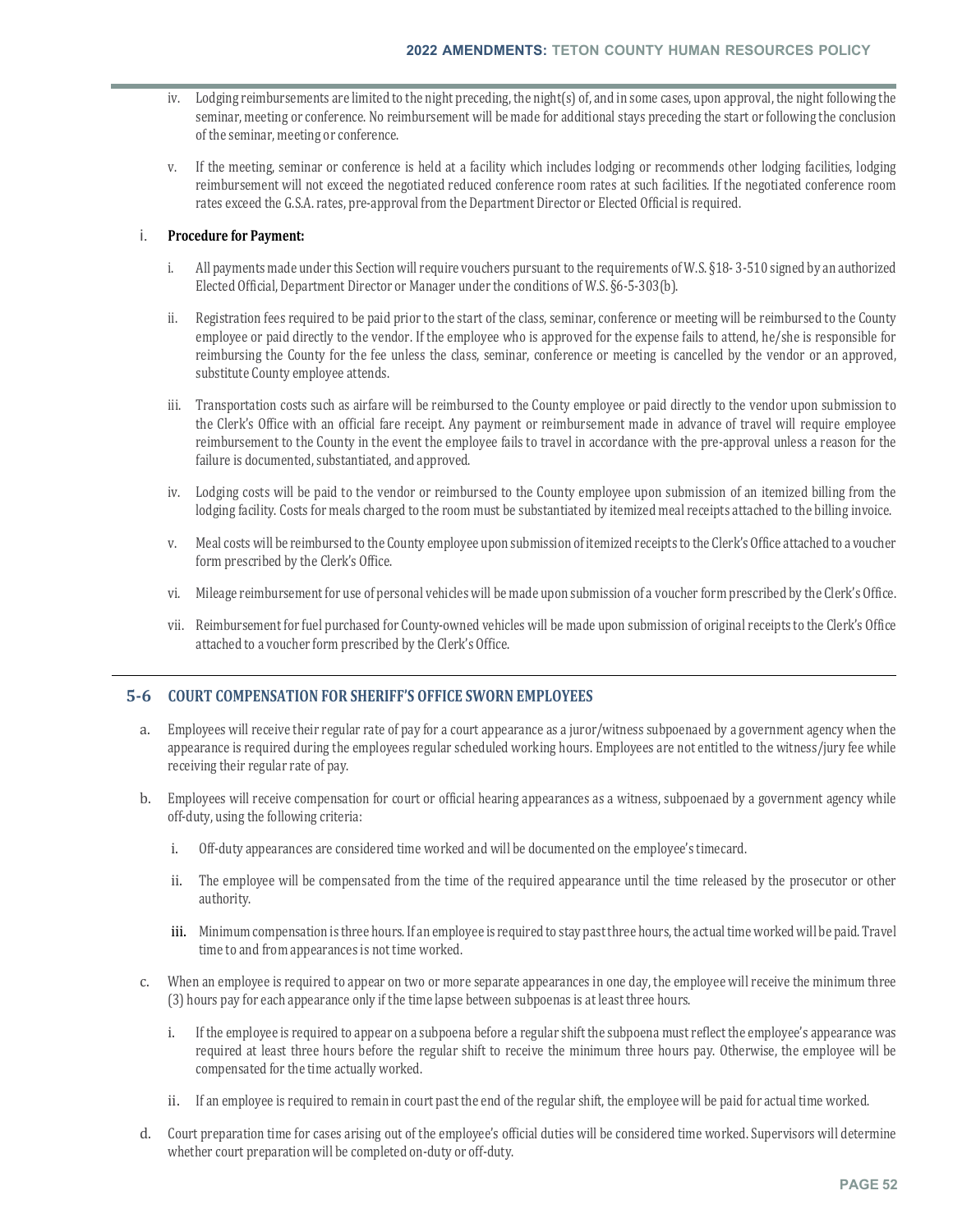- e. Compensation requests for off-duty court appearance and off-duty court preparation time for cases arising out of the employee's official duties will be recorded on the timecard.
	- i. A copy of the subpoena showing the beginning time, release time, and signature of prosecutor or other authority, and the witness fee check must be submitted to the Payroll Clerk in the Clerk's Office.
	- ii. Employees reporting to Teton County District or Circuit Court on a subpoena while off- duty will be required to sign the Justice Court log to verify their appearance.
	- iii. To receive compensation, employees must submit the required signed subpoena, witness fee check (if applicable), and timecard.

## **5‐7 CALL BACK PAY**

a. Non-Exempt employees required by their supervisor to report back to the work site after returning to their residence at the end of their regularly scheduled shift, or to report to the work site on a day off, shall be paid a minimum of three hours in compensation. If an employee is required to stay past three hours, the actual time worked will be paid. For the purpose of call backs only, commute time to and from the employee's residence to the work site will be considered in the total of hours worked.

## **5‐8 BILINGUAL SERVICES STIPEND**

- a. An employee may be eligible for a bilingual services stipend if the following conditions are met:
	- i. The employee's Elected Official or Department Director has determined that the employee's position requires that the employee use bilingual skills (oral or written) frequently to perform their work; and
	- ii. The classification specification and job description do not require bilingual skills for all incumbents; and
	- iii. The employee demonstrates a proficiency in the second language according to procedures established by the Human Resources Department
		- A. Only employees who successfully test at or above the equivalent of an "Intermediate Mid" proficiency per the standards established by the American Council on the Teaching of Foreign Language (ACTFL) are eligible for a bilingual services stipend
		- B. Recertification is required every two years
		- C. Employees bear the cost for all initial certification exams. The cost for biennial recertification exams is split equally between Teton County and the employee.
- b. Eligible employees may receive up to a maximum of \$150 per month for a bilingual services stiped
	- i. Employees may receive up to \$100 per month for demonstrated oral proficiency and up to \$100 per month for demonstrated written proficiency, with a total stipend not to exceed \$150 per month.
- c. The effective date of the bilingual services stipend shall be at the beginning of the pay period following the employee's demonstration of proficiency in a second language
- d. When an employee changes positions and the language skills are not required frequently to perform the work of the new position, the bilingual services stipend shall cease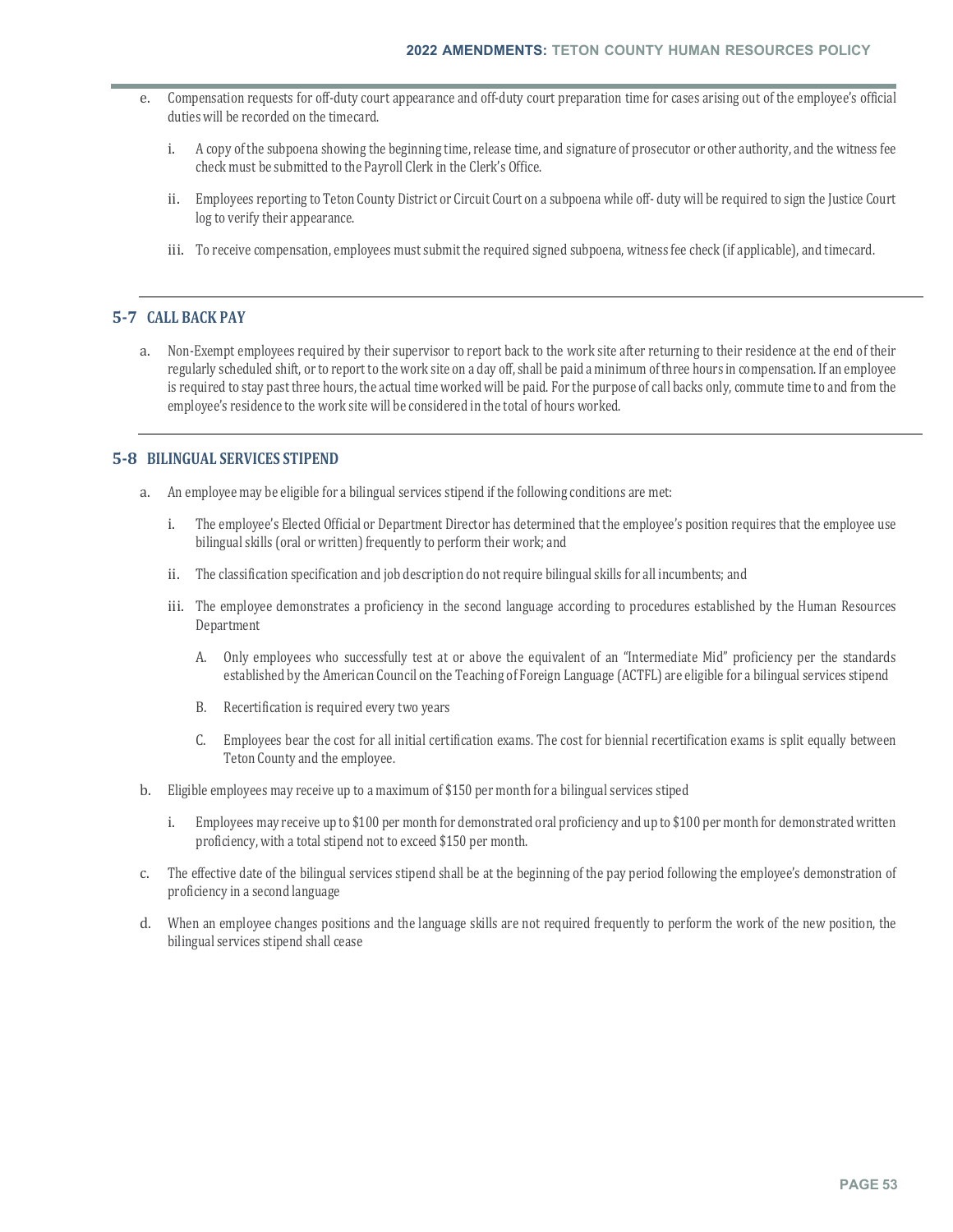## **BENEFITS**

## **CHAPTER 6**

Benefits provided by Teton County are designed to increase the employee's total compensation package beyond the salary component, to create an attractive employment package, and to help achieve a high level of employee satisfaction. This policy is intended to describe how the County will conduct benefits administration and related issues, and serve to inform employees and guide them in the area of benefits provided to them by the County.

The following elective benefits are provided to eligible County employees.

- Medical Healthcare Coverage
- Dependent Health Care Coverage
- Dental & Vision Coverage
- Group Supplemental Life Insurance
- Supplemental Accidental Death & Dismemberment Insurance
- Voluntary Ancillary Group Insurance Policies (125 Cafeteria Plans)

Information regarding the above is available separately through the County Human Resources Department. Should you have any questions regarding your benefits plan, contact the Human Resources Department.

This policy applies to all regular, full-time and part-time benefited employees of Teton County.

## **6-1 DEFINITIONS**

- a. **Regular Employees.** These employees are eligible for all benefit coverages and all forms of paid leave, except as specifically exempted.
	- i. Regular Full-Time: Employees with standard hours of 40 per week.
	- ii. Regular Benefited Part-Time: Employees with standard hours from 30 to 39. Insurance premiums, Teton County contributions to employees Health Savings Accounts, and leave accrual rates are pro-rated.
- b. **Elected Officials.** All elected officials who are on the County payroll are considered employees for the purpose of group insurance benefits. (reference Chapter 1-4)
- c. **Limited Term Employees.** Reference Chapter 1-4.
- d. **Reinstated Employees**. If a Benefited Employee separates employment with the County and is rehired, accrual of benefits starts over as a newly hired employee and as legally mandated. The only benefits reinstated are the vesting status in the mandatory retirement plan and the vacation leave accrual rates pursuant to length of service policy. An exception is made for employees reinstated after layoff under certain circumstances.
- e. **Temporary Employees.** Temporary employees are not eligible for benefits coverages or paid leave except those benefits that are legally mandated.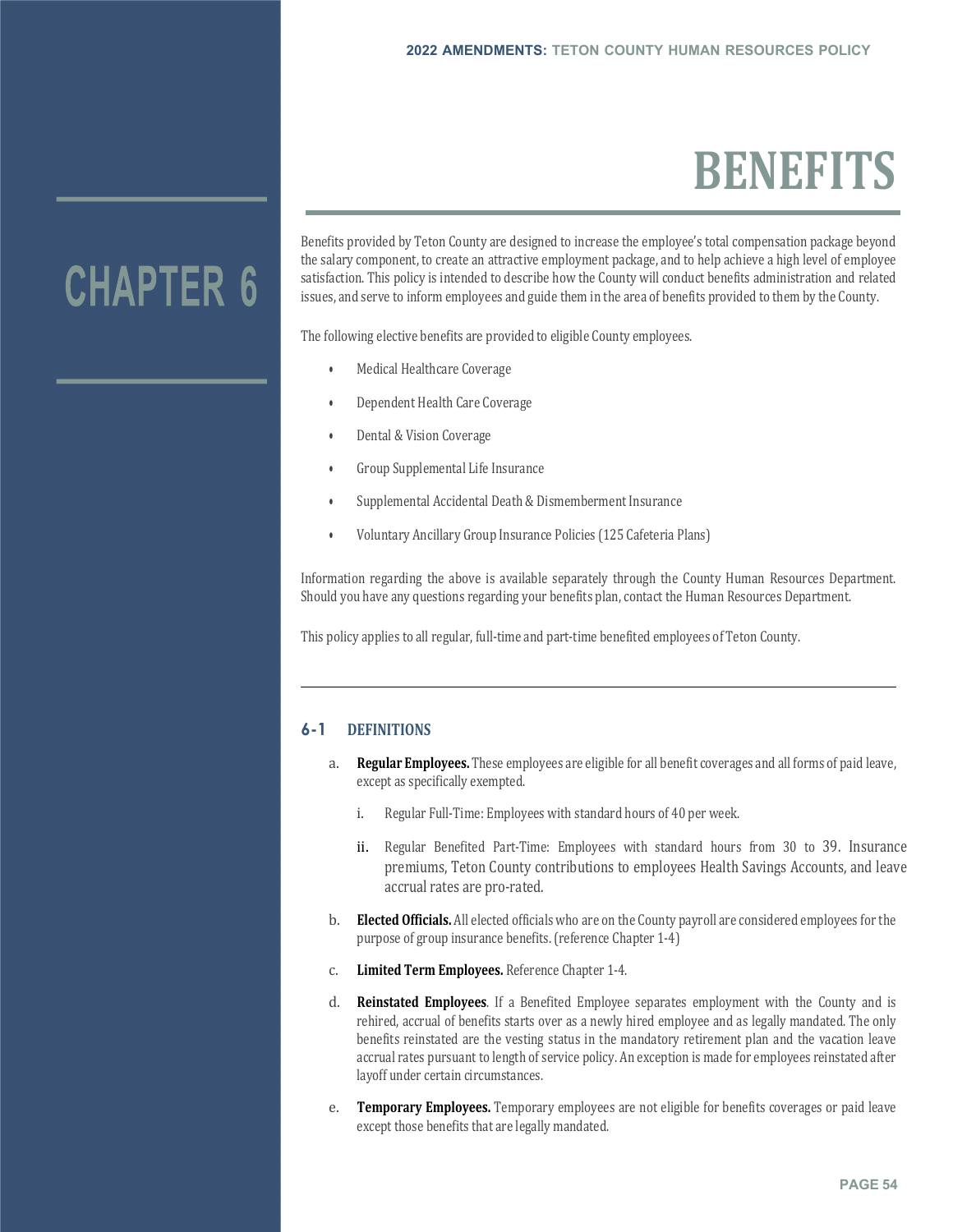## **6-2 EFFECTIVE DATE OF BENEFITS**

a. An employee's coverage begins on the 1st day of the month following date of hire. If the employee's start date is on the first day of the month, coverage begins on that date. The employee must be actively employed on a continuous and regular basis for coverage under our health benefits.

*Example:* If employment starts March 2-31, insurance coverage is effective April 1; if employment starts March 1, coverage is effective March 1.

b. Elected Officials coverage begins the day of official service.

## **6-3 CHANGES IN EMPLOYMENT STATUS**

- a. Employees must be actively employed on a 'continuous and regular basis' and average 130 hours per month to maintain all benefits and meet the eligibility rules for coverage under our Group Health Insurance Plan. Benefits include County H.S.A. contributions, leave accruals, holiday pay, and insurance benefits. Should a regular, full-time or benefited part-time employee be on an unpaid leave status, he/she may be responsible to reimburse the County for insurance premiums at the current COBRA rate. Employees shall not accrue vacation or sick leave or receive holiday pay for periods in which they are on an unpaid leave of absence. For more information, contact the Human Resources Department.
- b. Should the employee have a qualified change of life status during the benefits year, he/she may change his/her enrollment elections. Notice must be made to the Human Resources Department within 30 days of the event. Failure to do so may result in the employee incurring liability for all or part of the insurance premium. See the Summary Plan Description for a complete list of qualifying events.

#### **6-4 BENEFIT DEDUCTIONS**

- a. Payroll deductions for insurance products will only be permitted for employee benefit plans sponsored by Teton County. Teton County Commissioners approve the list of providers which may be reviewed and evaluated from time to time.
- b. Teton County shall not deduct from an employee's paycheck any fees or dues for personal or professional clubs or associations.

## **6-5 TYPES OF BENEFITS**

Teton County retains full discretionary authority to interpret the terms of the plans, as well as full discretionary authority with regard to administrative matters arising in connection with the plans and all issues concerning benefit terms, eligibility and entitlement. While the County intends to maintain these employee benefits and asserts its commitment to do all it can to that end, it reserves the right to modify, amend or terminate these benefits as necessary.

Teton County maintains a comprehensive insurance program which provides Basic Life, Accidental Death & Dismemberment, Long-Term Disability, and Dental, Vision, and Health coverage for the benefit and protection of all eligible employees. Complete details of these benefits are provided in your insurance booklets and Plan Documents.

- a. EMPLOYEE GROUP INSURANCE POLICIES: The County may provide employee and family coverage in a variety of group insurance policies to Benefited Employees. The terms and conditions of each separate group policy are governed by the specific contract for each policy. The Summary Plan Description details Teton County's medical, dental and vision plans. Employees are strongly encouraged to refer to this document for specifics on health care coverage and contact information.
- b. RETIREMENT PLAN: Terms and conditions of the County's retirement plan are governed by the Retirement Plan Document, as adopted by the Teton County Board of County Commissioners. The County offers two types of retirement benefits: A Pension Plan and a Deferred Compensation 457(b) Plan.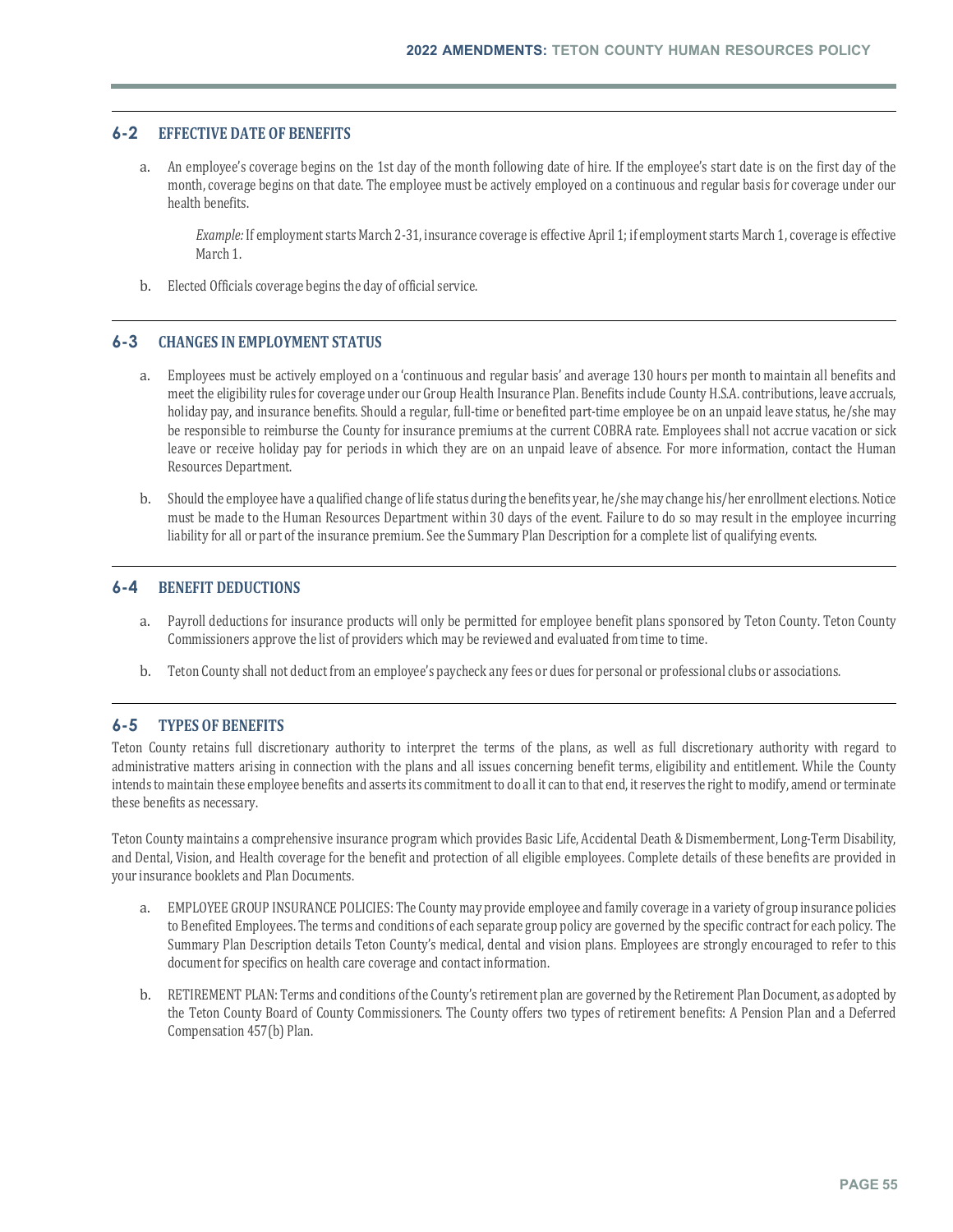- i. **Pension Plan.** The County offers three Pension Plans: Public Employees' Pension Plan; Law Enforcement; and Paid Fire B Plans.
	- A. Condition of Employment: As a condition of employment, all Benefited Employees must participate in the Pension Plan upon hire.
	- B. Eligibility: Employees become eligible for a lifetime monthly retirement benefit upon vesting and meeting the age and service requirements of the particular plan. Employees become 'vested' after contributing for 48 months.
	- C. Contributions: Mandatory employer and employee contribution rates for each plan are set by state statute. Employee and Employer contributions may vary pursuant to changes made by the Wyoming legislature.
- ii. **Deferred Compensation 457(b) Plan.** Benefited employees are eligible to enroll in the Wyoming Retirement System 457(b) Plan. Employees can invest pre-tax contributions through payroll deductions into the Plan at any time during their employment. Employees participating in the Plan shall receive a matching contribution from the County in an amount not to exceed 50% of the employee's contributions. Teton County's contribution shall not exceed \$10 per pay period. Refer to the Plan document for details specific to the benefits provided.
- c. WORKERS' COMPENSATION: All Teton County employees are covered by the State Workers' Compensation Act for injuries or illnesses sustained while working on County premises, traveling on official County business, or attending any activity officially sponsored by the County. If an employee becomes ill or injured, the employee shall seek medical attention at once and must also report the details to their Elected Official, Department Director, or designee immediately. An employee must complete a report for every injury, no matter how small, to keep the coverage in force and to receive any benefits or other compensation to which the employee may be entitled. (Reference Workers' Compensation Policy and Procedures Appendix for details.)
- d. HEALTH INSURANCE FOR RETIREES: Upon retirement, an employee at age fifty-five (55) years or older, but not over sixty-five (65) years of age, and with nine (9) or more years of continuous, full-time service, may elect to continue health insurance coverage for one year under the County's current group Retiree Health Plan. The employee shall pay the monthly insurance premiums.
	- i. Coverage is open to employees and any spouse or dependent covered under the County Health Plan at time of separation of employment from Teton County.
	- ii. Employees who have worked for Teton County for more than nine (9) years are eligible for one additional year for each two (2) years over nine they have been employed in a full-time capacity. This additional time shall be granted in one-year increments.
	- iii. Regardless of age at retirement, employees may not elect to continue health insurance coverage under the County's current group Retiree Health Plan once they have reached 65 years of age.

Detailed information and forms for Teton County Retiree Health Plan may be obtained in the Human Resources Department.

- e. EMPLOYEE RECOGNITION PROGRAMS: The County provides Benefited Employees with Employee Recognition Programs in recognition of length of service and/or outstanding accomplishments throughout the year. The County's program is multi-tiered, allowing for recognition for various types of accomplishments.
	- i. **Service Awards.** Seniority shall be based upon the employee's regular, full-time hire date. Only continuous full-time service in segments of ninety days or more count toward the employee's seniority date.
		- A. If the employee has a break in service that is unpaid, the service time for the purpose of determining a service award shall be adjusted to include paid time only.
		- B. Should the employee be re-hired within one year of termination, the employee's previous time of service with the County shall be used for purposed of calculating his/her seniority date.
		- C. Military Leave and/or FMLA leave shall not constitute a break in service.
	- ii. **Employee Recognition Program.** Awards are designed to recognize outstanding achievements at every level and to make receiving an award an event of which to be proud. Recognition may be awarded under a departmental or county-wide program for significant individual and team accomplishments in the course of normal work; performance that contributes to the success of the County or highlights the County's values; outstanding contributions to the County; and county-wide employee-based recognition and appreciation events on an annual basis. Funding is appropriated through the Human Resources Department to ensure fair application and distribution across all County departments.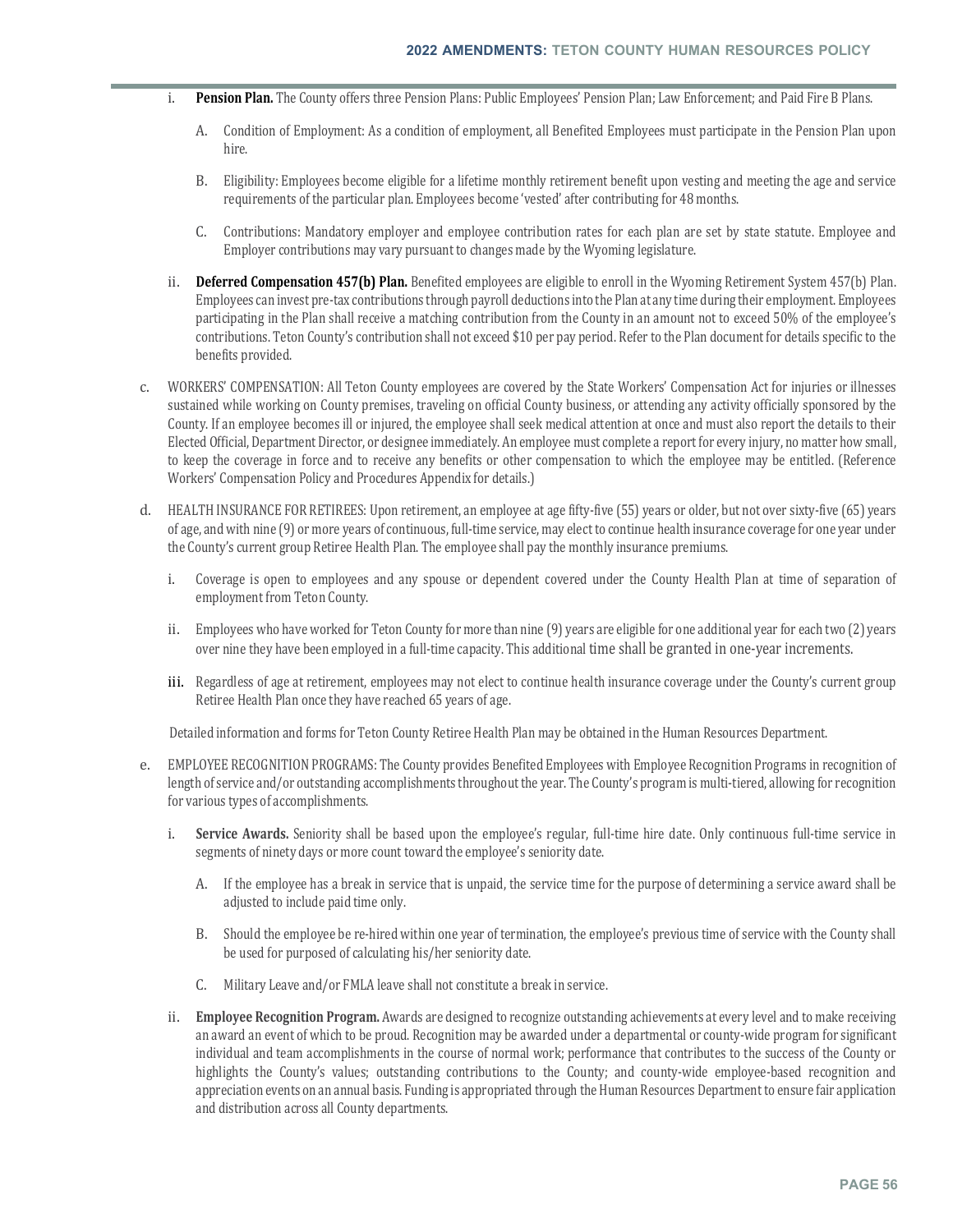## **6-6 TYPES OF LEAVE**

The County provides various approved leave benefits to all Benefited Employees except as specifically exempted.

The following types of leave are described in this policy:

- Administrative Leave
- Bereavement Leave
- Volunteer Emergency Response Leave
- Victim/Survivor Protection Leave
- Holiday Leave
- Jury Leave
- Military Leave
- Personal Leave Without Pay
- Sick Leave
- Vacation Leave
- Personal Days
- Paid Family Leave
- Voting Time Off

#### a. **ADMINISTRATIVE LEAVE**

Administrative leave may be granted to any regular full-time employee with or without pay. An Elected Official or the Board of County Commissioners' Administrator, as appropriate on an individual basis, may grant a reasonable amount of 'paid' administrative leave for good and sufficient cause. Administrative leave may be initiated by the County for the follow reasons:

- i. Time away for a County-sponsored event
- ii. To recognize an exempt employee for working at an unusually high level and/or working an unusually high number of hours above their normal work schedule, not to exceed three days in a calendar year
- iii. Pending completion of an investigation -- In cases where no viable alternatives are available, an employee may be placed on administrative leave pending a review, investigation or disciplinary proceeding surrounding the situation that resulted in the employee being placed on leave.
- iv. Questions of fitness for duty
- v. Preventing contact with certain employee groups or access to sensitive resources
- vi. To remove an employee who may be behaving disruptively and/or inappropriately pending assessment of a situation (e.g. harassment, bullying, discrimination, retaliation, theft, threats, etc.)
- vii. Unusual and extenuating situations that arise that does not fall under any of the other leave policies

An employee's status as paid or unpaid while on Administrative leave will be based on the circumstances and the employee's status with the County. Contact the County's Human Resources Department for guidance.

- i. Leave of more than three days per incident, must be approved in advance by The Board or Elected Official, and the Human Resource Director must be notified. Approved Administrative Leave will be recorded as such on the employee's timesheet.
- ii. During administrative leave, the employee will remain an active participant in all benefit plans and programs that they participated in prior to Administrative Leave. During a period of unpaid Administrative Leave, the employee will be responsible for benefit payments that would ordinarily be paid through paycheck withholdings.
- iii. Vacation and sick time accruals will continue during paid administrative leave only.
- iv. The Supervisor is responsible for submitting time to payroll noting the proper pay status (paid or unpaid) for the time the employee is on leave.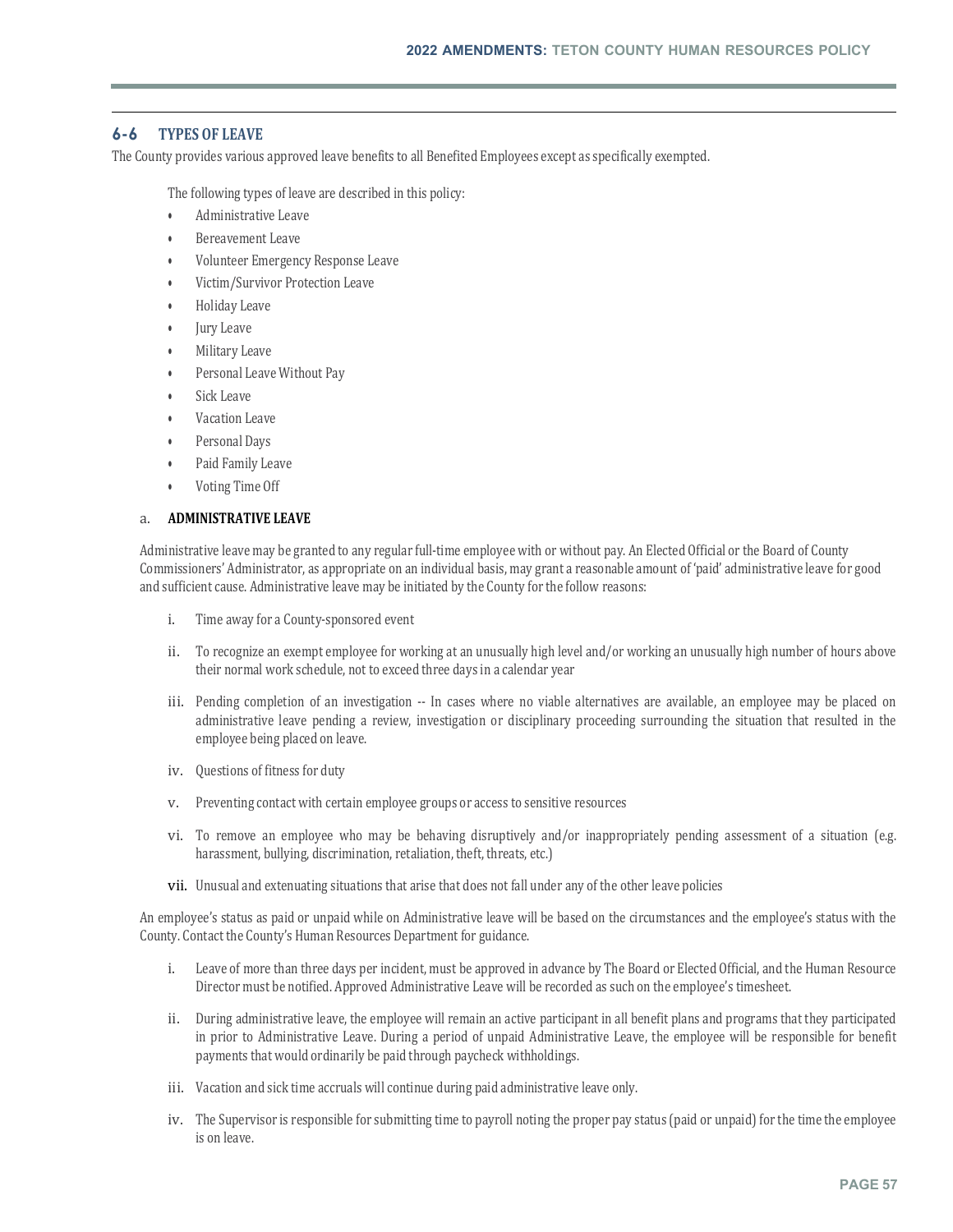#### b. **BEREAVEMENT LEAVE**

A supervisor or manager may grant an employee up to five (5) business days of paid bereavement leave per occurrence in the event of the death of an employee's immediate family member. JH Fire/EMS shift personnel are entitled to three (3) 24-hour shifts.

- i. For the purposes of this bereavement policy, Immediate family member is defined as: Spouse, parents, legal guardians, children (born or unborn), siblings, grandparents, grandchildren, (including step and in-law relationships). Aunts, uncles, cousins, nieces, and nephews are not considered 'immediate family members'.
- ii. The employee must request the leave from their supervisor or manager. The employee may use leave without pay or other appropriate forms of paid leave if the employee requests additional time off beyond the initial leave allowance.
- iii. If a legal holiday falls within a bereavement leave, the employee shall receive regular 'holiday pay' for the holiday up to eight hours.

#### c. **VOLUNTEER EMERGENCY RESPONSE LEAVE**

County employees shall have Elected Official or Department Director approval prior to accepting a position for a life-safety volunteer organization or board that will require his or her time during normal work hours.

To be considered for Emergency Response Leave, the employee must be part of an Emergency Response Organization.

Employees may be granted leave from work by Elected Official or Department Director in order to participate as an unpaid member of an approved emergency response organization or for training necessary in order to participate in emergency responses as part of such organization. Time off for emergency responses or training shall be without loss of pay or benefits. The Elected Official or Department Director shall determine to what extent the employee can participate utilizing County time and/or personal time as workload allows. In no event shall County time be granted in excess of one shift per incident. Thereafter, vacation time may be used, or the employee may be considered for leave without pay. Within a calendar year, no employee may be authorized for more than 40 hours of County paid time. Examples of this kind of emergency volunteer work include civil air patrol duty, search and rescue duty, participation as a member of a volunteer fire department, CERT duty, and other similar activities that are unpaid.

### d. **VICTIMS/SURVIVORS PROTECTION LEAVE**

- i. Employees are eligible for up to three days of emergency leave in any 12-month period, if the employee, or a member of the employee's household has been the victim of domestic violence or abuse. This form of emergency leave may be used only for the following purposes which arise from: domestic violence or abuse and may be necessary for the following:
	- A. Seeking a civil restraining order to prevent domestic abuse;
	- B. Obtaining medical care or mental health counseling or both for the employee or the employee's children to address physical or psychological injuries resulting from the act of domestic abuse, stalking, sexual assault or other crime involving domestic violence;
	- C. Making the employee's home secure from the perpetrator of the act of domestic abuse, stalking or sexual assault or other crime involving domestic violence or seeking new housing to escape said perpetrator; or
	- D. Seeking legal assistance to address issues arising from the act of domestic abuse, stalking or sexual assault or other crime involving domestic violence; and/or attending and preparing for court-related proceedings arising from the act or crime.
	- E. Or any other protections provided under the Domestic Violence Protection Act (W.S. §35-21-101 et seq.)
- ii. Employees may use up to three days of paid Victim/Survivor Protection Leave first and then make use of other appropriate forms of leave as may be necessary and appropriate. A supervisor or manager, as appropriate, may limit an employee's absence to the three (3) days of Victim Protection leave, but may grant more time using other types of leave if it is requested by the employee and, in the judgment of the supervisor or manager, the additional time is reasonable or necessary.
- iii. Except in cases of imminent danger to the health or safety of an employee or an employee's children, an employee seeking to leave work for any of the reasons provided for in this policy must provide the supervisor or manager with advance notice of the need to be absent. The advance notice should be provided as soon as the employee knows or reasonably expects that he or she will need to be absent.
- iv. Information related to an employee's use of this type of leave shall be kept confidential.
- v. Any County managerial or supervisory employee who receives a request for time off from work for the purpose of engaging in any of the activities described in this section should contact the Human Resources Department immediately.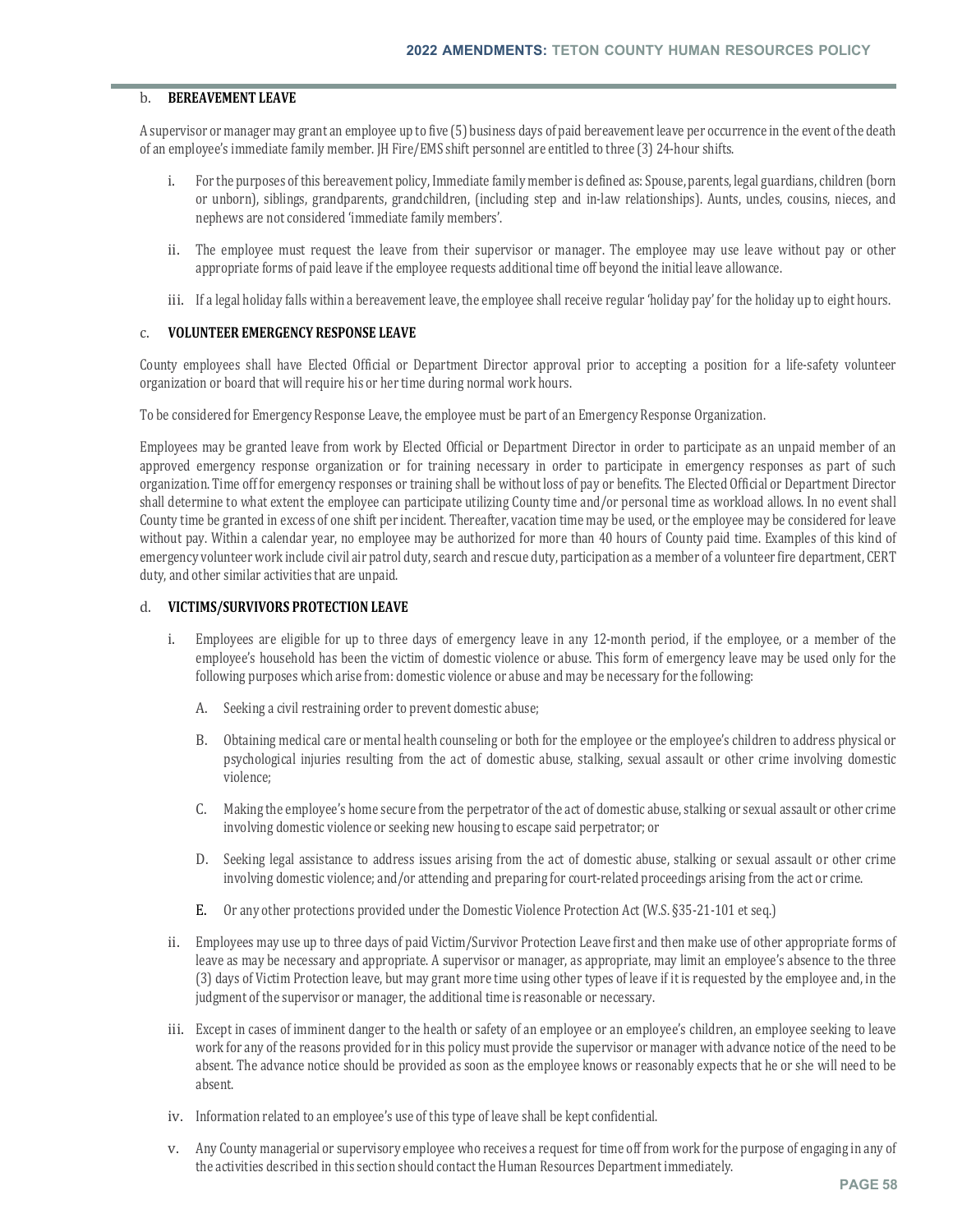#### e. **HOLIDAY LEAVE**

Benefited Employees receive 11 paid holidays per calendar year. For payroll purposes a holiday is considered an eight-hour workday for full time employees and prorated for Benefited Employees working less than 40 hours as indicated below. The Board reserves the right to proclaim other holidays not listed.

- i. Sheriff's Office employees who perform work on a designated County Holiday will receive holiday premium pay based on the employee's regular scheduled shift. When a holiday falls on an unscheduled day, compensation for the holiday shall be at the normal rate of pay (straight time) for eight (8) hours.
- ii. Fire/EMS Shift personnel who perform work on a designated County Holiday are entitled to holiday pay of up to 12 hours at a rate based upon the employee's normal rate of pay. When a holiday falls on a day off, compensation for the holiday shall be at the normal rate of pay (straight time) for eight (8) hours.

| <b>EMPLOYMENT STATUS</b> | <b>EMPLOYMENT STATUS</b> |
|--------------------------|--------------------------|
| Full-Time (40 hours)     |                          |
| 35 - 39 Hours            |                          |
| 30 - 34 Hours            |                          |

- iii. Holiday(s) When on Other Paid Leave: Holiday leave will be received when an employee is in a paid status for at least half of the regularly scheduled work hours in the pay period in which a recognized County holiday occurs, except when the employee is on an approved leave under FMLA. Employees on an approved FMLA leave will receive holiday leave.
- iv. Schedule of Holidays: Most County offices are closed on the designated holidays. When a holiday falls on Saturday, it will be observed on the preceding Friday. When a holiday falls on Sunday, it will be observed on the following Monday. The following 10 days have been designated as County holidays:
- v. Christmas Eve: When Christmas Eve falls on an employee's regularly scheduled workday, with the exception of Friday, employees shall be granted four (4) hours of Holiday leave.

| <b>HOLIDAY</b>         | <b>OBSERVED</b>                       |
|------------------------|---------------------------------------|
| New Year's Day         | January 1                             |
| MLK/Equality Day       | 3rd Monday in January                 |
| President's Day        | 3rd Monday in February                |
| Memorial Day           | Last Monday in May                    |
| Juneteenth             | June 19                               |
| Independence Day       | July 4                                |
| Labor Day              | 1st Monday in September               |
| Veteran's Day          | November 11                           |
| Thanksgiving Day       | 4th Thursday in November              |
| Day after Thanksgiving | Friday after 4th Thursday in November |
| Christmas Day          | December 25                           |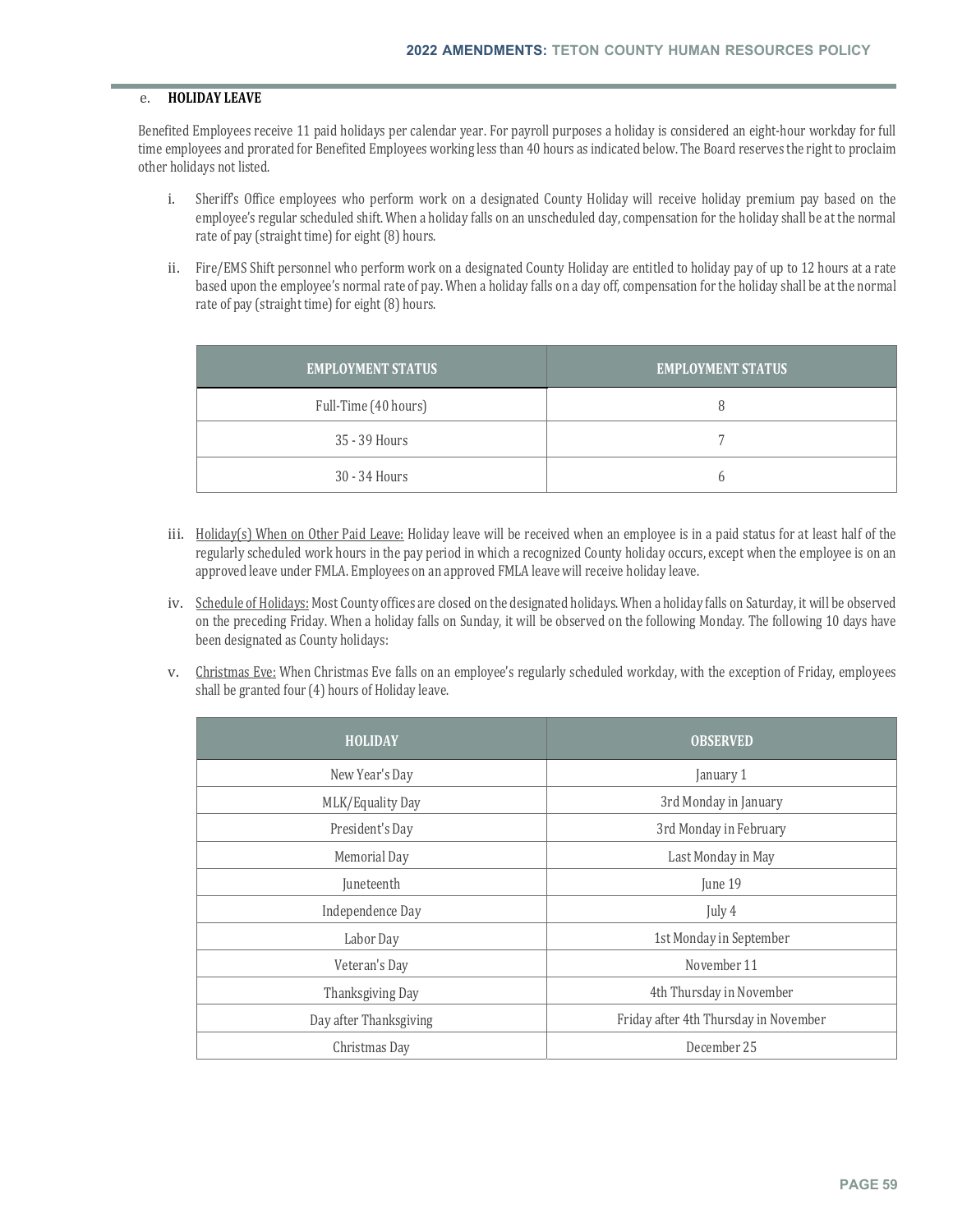- vi. Alternate Holiday: If a supervisor or manager must continue operations on any of the fixed County holidays, the supervisor or manager must either:
	- A. Grant an alternate day off (deferred holiday) to observe the holiday to any eligible employee who is required to work on the observed holiday, or
	- B. Pay any eligible employee who is required to work on the holiday for the hours actually worked and the hours of the observed holiday.
- vii. 'Floating' a Holiday. An employee may be allowed to defer an observed holiday on which they did not work if the employee has enough 'actual' hours worked to make their scheduled work week whole.
- viii. If an employee requests to 'float' their holiday leave, it must be used during the pay period in which the observed holiday falls or within the following pay period.
- ix. Religious Holiday Leave: If an employee's religious beliefs require observance of a holiday not included in the basic holiday schedule, the employee may, with their Department Director or Elected Officials approval, take the day off using vacation leave, compensatory time or leave without pay.

#### f. **JURY LEAVE**

- i. Benefited Employees are entitled to paid jury leave not to exceed 10 business days during a calendar year. For Jury Leave purposes, a "business day" is defined as the number of hours an employee was or would have been scheduled to work on a day missed due to jury duty. Employees may use leave accruals or Leave Without Pay following the initial 10 business days of paid jury leave. All monies received by the employee from the court shall be reimbursed to the County.
- ii. Temporary employees who were scheduled to work during the first three (3) days of a period of jury duty will receive the pay they would have earned if they had not been called to jury duty. After the first three days of jury duty, temporary employees may be granted necessary time off to serve, but such time is unpaid by the County.
- iii. The County will not deprive an employee called to jury duty their right to employment or benefits; nor harass, threaten, or coerce an employee because the employee receives a juror summons, responds to, or performs any obligation or election of juror service. (W.S. §1-11-401)

### g. **MILITARY LEAVE**

Teton County complies with applicable state and federal regulations in granting paid military leave to Benefited Employees.

- i. Giving Notice: Service members are required to provide advance written or verbal notice to their supervisor for all military duty unless giving notice is impossible, unreasonable, or precluded by military necessity.
- ii. Amount of Paid Military Leave: Any Benefited Employee who is a member of an organized military reserve unit of the United States Government and on active military duty or training will be granted, per calendar year, a maximum of 15 business days of County paid leave, which includes necessary travel time. For Military Leave purposes, a "business day" is defined as the number of hours an employee was or would have been scheduled to work on a day missed due to active military duty or training. The employee may keep their regular County pay and their military pay.
- iii. Military Leave Without Pay: If an employee's period of uniformed service exceeds the period of available County paid Military Leave and/or any accrued leave the employee chooses to use, the employee will be eligible for Military Leave Without Pay during the period of uniformed service. An employee's eligibility for Military Leave Without Pay will end upon their return to work or the exhaustion of the applicable reporting period.
- iv. Benefit Coverages: If an employee is absent from work due to military service, benefits will continue as follows:
	- A. Employees performing federal active military duty of more than 30 days may elect to continue County sponsored group health plan insurance for up to 24 months at 102% of the overall premium rate. Prior to departure for service, the employee should coordinate their coverage under Tri-Care with their military unit.
	- B. The group basic life/AD&D insurance provided by the County will terminate the day the employee becomes active military.
	- C. The group long term disability insurance will terminate the day the employee becomes active military.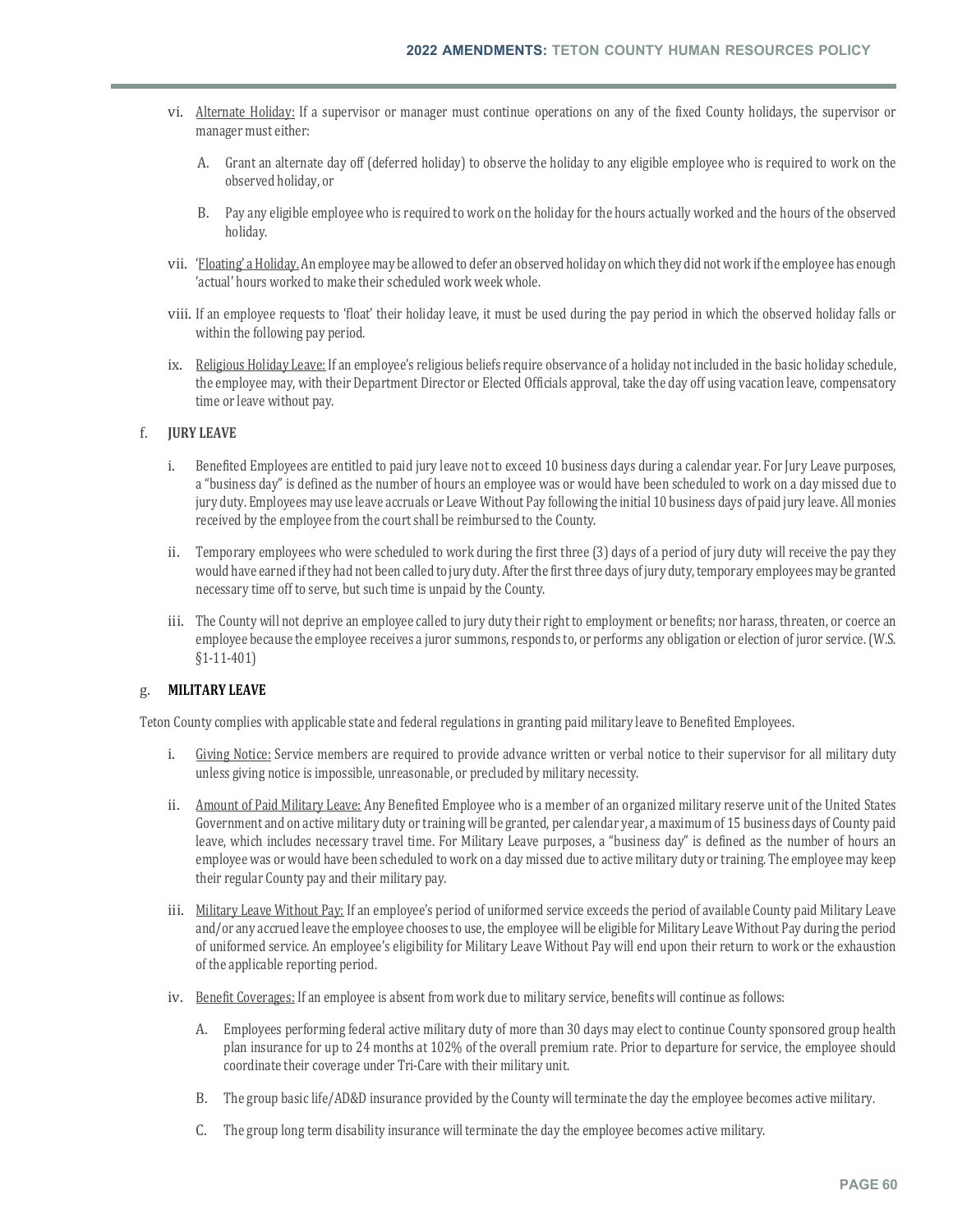- D. Voluntary supplemental life/AD&D insurance will terminate the day the employee becomes active military. Converting to an individual policy may continue voluntary life insurance coverage.
- E. Holiday pay is not provided while an employee is on unpaid military leave.
- v. Retirement Benefits: The County must report the employee who is on extended leave without pay on a 'service break' with the Wyoming Retirement System until they return from duty. This allows the employee to be treated as if they had been continuously employed for retirement purposes and applies to determining vesting and the amount of monthly contributions. Upon return from duty, the employee is required to pay the County for his or her share of missed contributions, and the County is required to pay both the employer and employee contributions.
- vi. Vacation/Sick Leave Use and Accrual: Service members are able, but are not required, to use accrued vacation leave and comp-time while performing military service. Vacation and sick leave will continue to accrue during the employee's County-paid leave for uniformed service. Employees do not accrue vacation, personal, or sick leave while on unpaid military leave status. Upon return, an employee on leave for uniformed service will receive seniority credit for their scheduled vacation accrual rate increase while on active duty.
- vii. Family and Medical Leave Act: Federal active military duty time counts toward hours worked for eligibility.
- viii. Pay: The returning service member is entitled to their pre-service rate, adjusted by merit increases and/or market adjustments added during their absence.
- ix. Probationary Status: A probationary employee called to military service is eligible for reemployment under County policy. When a probationary employee is reemployed, he or she will return to the same status as existed prior to the military service. For example, if a six-month probationary employee is called to active military service after completing four months of probationary employment, upon return to work status, the employee will be in a probationary status for the remaining two months.
- x. Reemployment Rights: Returning service members must meet the following conditions or eligibility criteria:
	- A. Must hold a County job (jobs held for a brief, nonrecurring period with no reasonable expectation of continuing for a significant period do not qualify).
	- B. Must have given written or verbal notice to supervisor prior to leaving the job for military training or service except when precluded by military necessity.
	- C. Must not have exceeded the 5-year cumulative limit on periods of service.
	- D. Must have been released from active service under conditions other than dishonorable.
	- E. Must report back to the County in a timely manner or submit a timely application for reemployment. Time limits are:
		- 1. Military Service Less Than 31 Days: Employees must report for reemployment "at the beginning of the first full regularly scheduled working period on the first full calendar day following completion of service and expiration of eight (8) hours after time for safe transportation back to their residence."
		- 2. Military Service More Than 30 Days but Less Than 181 Days: Employees must submit an application for reemployment (written or verbal) no later than 30 days after completion of service (reference W.S. §19-11-108).
		- 3. Military Service over 180 Days: Employees must submit an application for reemployment (written or verbal) no later than 90 days after completion of service.
- xi. If an employee is hospitalized for, or convalescing from, an illness or injury incurred in, or aggravated during, the performance of service, they must report to or submit an application for reemployment at the end of the period necessary for recovering from the illness or injury. This period may not exceed two (2) years from the date of the completion of service. In addition, the two-year period could be further extended by the "minimum time required to accommodate the employee's disabilities."
- xii. Five-Year Limit Defined: An employee is not entitled to reemployment or other benefits if their cumulative period of absence for military service, from one employer, exceeds five years. Eight categories of service are exempt from the five-year limitation. These include:
	- A. Service required beyond five years to complete an initial period of obligated service;
	- B. Service from which the employee, through no fault of the employee, is unable to obtain a release within the five-year limit;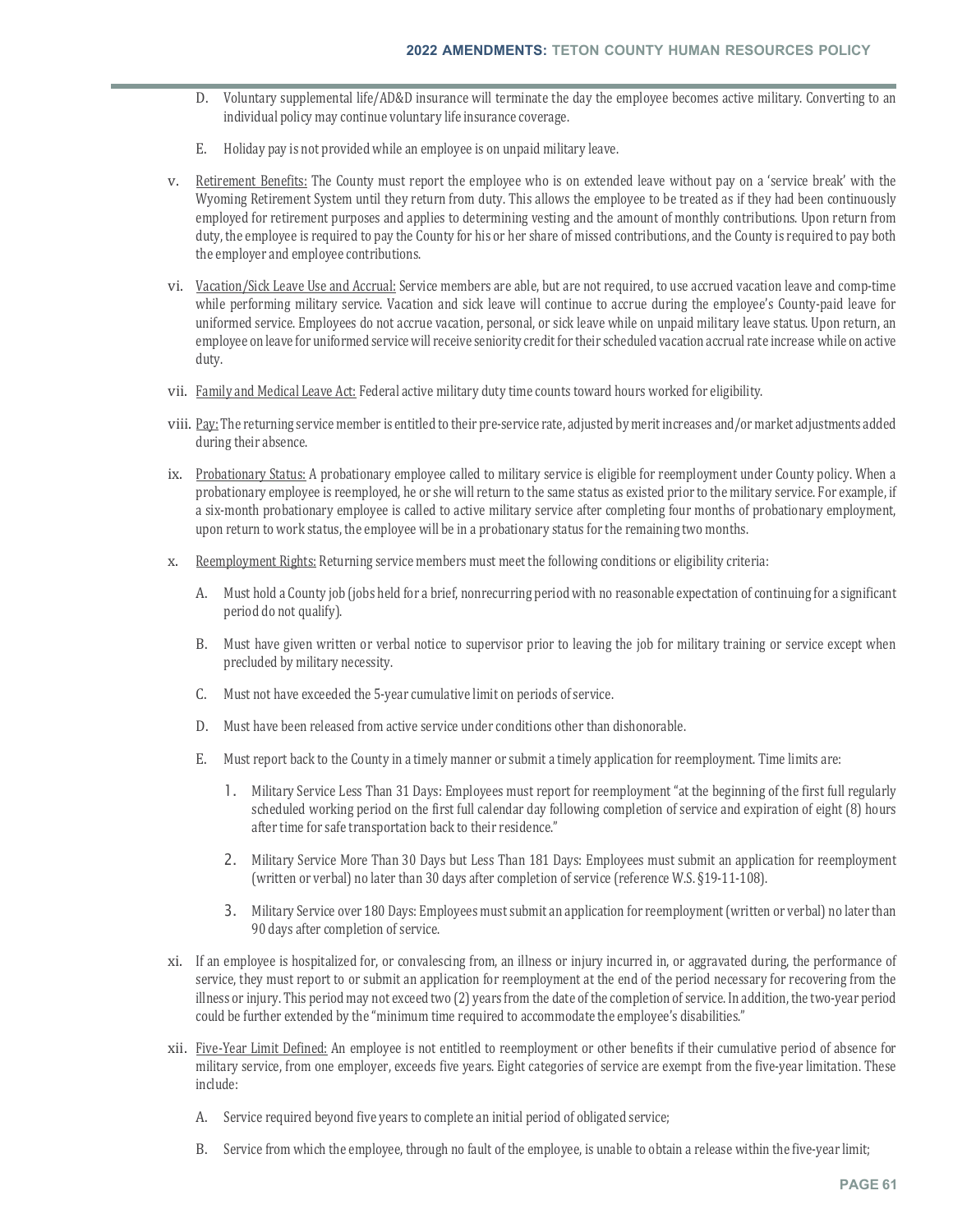- C. Required training for reservists and National Guard members;
- D. Service under an involuntary order to, or to be retained on, active duty during domestic emergency or national security related situations;
- E. Service under an order to, or to remain on, active duty (other than for training) because of a war or national emergency declared by the President or Congress;
- F. Active duty (other than for training) by volunteers supporting "operational missions" for which Selected Reservists have been ordered to active duty without their consent;
- G. Service by volunteers who are ordered to active duty in support of a "critical mission or requirement" in times other than war or national emergency and when no involuntary call up is in effect;
- H. Federal service by members of the National Guard called into action by the President to suppress an insurrection, repel an invasion, or to execute the laws of the United States.

#### h. **PERSONAL LEAVE WITHOUT PAY**

- i. Personal Leave Without Pay (LWOP) is unpaid leave that can be approved for full day absences for which another form of Leave Without Pay is not appropriate.
- ii. Personal Leave Without Pay is not intended to be used for absences related to sick leave.
- iii. When requested by a Benefited Employee, an Elected Official or Department Director may grant LWOP upon review of the following considerations:
	- A. Does the request create any undue burden to staffing needs and/or workload;
	- B. Is the request during peak season of business;
	- C. Are there current performance issues;
	- D. Frequency of LWOP requests; and/or
	- E. Is there a valid or exceptional cause for the request.
- iv. The County assumes no contractual obligation and the employee has no contractual right to extend leave time beyond that required by applicable law. The Elected Official or Department Director will base any decision to grant or deny LWOP on staffing needs and other appropriate considerations, including the requesting employee's duties and responsibilities, the impact on the department or office, etc.
- v. Employee's requesting LWOP must submit their request in writing to their Elected Official or Department Director or designee using the Leave Request form. The requesting employee must indicate the basis for the leave. Prior to granting LWOP, the Elected Official or Department Director must consult with the Human Resources Director and provide a copy of the Leave Without Pay Notification.
- vi. If an employee is on LWOP for 50% or more of their regularly scheduled work hours in a pay period, the employee will not accrue vacation, sick, or holiday leave.
- vii. Employees are required to exhaust accrued leave prior to using LWOP.
- viii. LWOP constitutes a 'break in service' for determining the employee's benefit accrual rates or the employee's vesting in the County's retirement plan.
- ix. Should a Benefited Employee be on LWOP and work less than 130 hours in any month, he or she shall be responsible to reimburse the County for insurance premiums at the current COBRA rate.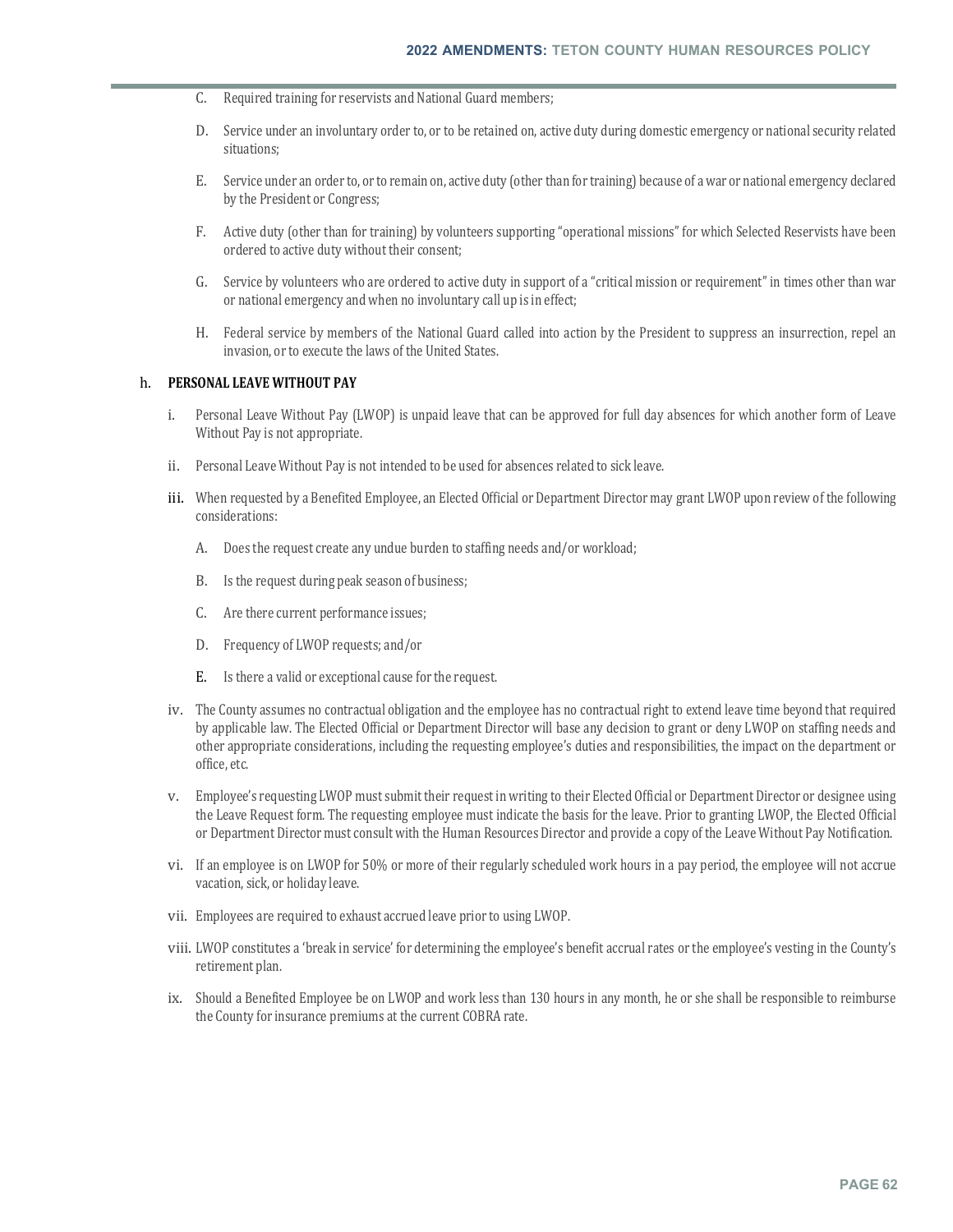#### i. **SICK LEAVE**

Teton County recognizes that employees need days off from work from time to time to address medical needs. Sick leave with pay is granted to all Benefited Employees.

- i. Accrual of Sick Leave:
	- A. Sick leave shall be accumulated and earned according to the number of hours worked on a proportional tier basis. Employees must be in paid status for more than 50% of their regularly scheduled work hours in a pay period to accrue sick leave.

#### Monthly Accrual Rates

| <b>EMPLOYMENT STATUS</b> | <b>SICK LEAVE EARNED EACH MONTH</b> |
|--------------------------|-------------------------------------|
| Full-Time (40 hours)     |                                     |
| 35 - 39 Hours            |                                     |
| 30 - 34 Hours            | h                                   |

- B. Newly hired Benefited Employees will begin accruing sick leave with the first full pay period of employment.
- C. The maximum accrual limit for Benefited Employees is proportional to their employment status:
	- 1. Full-time employees (100% FTE) may accrue up to 480 hours of sick leave. Any accrued sick leave in excess of 480 hours shall be forfeited.
	- 2. 35-39 hour employees may accrue up to 420 hours of sick leave. Any accrued sick leave in excess of 420 hours shall be forfeited.
	- 3. 30-34 hour employees may accrue up to 360 hours of sick leave. Any accrued sick leave in excess of 360 hours shall be forfeited.
- ii. Employees on FMLA qualifying leave in an unpaid status or who are absent from work due to a work- related injury or illness will not continue to accrue vacation or sick leave or receive holiday pay during the leave time.
- iii. Sick Leave Conversion:
	- A. Full-time status employees with 480 hours of sick leave recorded after the last pay period in October may choose to cash out up to 40 hours of sick leave at a rate of 40%.
	- B. 35-39 hour employees with 420 hours of sick leave may choose to cash out up to 35 hours of sick leave at a rate of 40%.
	- C. 30-34 hour employees with 360 hours of sick leave may choose to cash out up to 30 hours of sick leave at a rate of 40%.
	- D. Sick Leave payout is processed in the first pay period in January, using the accrual balance as of November
- iv. Sick Leave Donation:
	- A. In certain circumstances, eligible employees may donate sick leave to another employee who is or will be on approved FMLA leave and does not have sufficient paid leave available to cover their anticipated absence(s). Donated sick leave will be credited to the receiving employee as sick leave. Employees in need of and willing to accept donated leave should contact the HR Director. The amount of donated leave an employee is eligible to receive is limited to the amount needed to supplement unpaid FMLA and may not in any case push the employee's accrued sick leave balance beyond the maximum accruals allowed by current policy.
	- B. Eligible employees may donate sick leave in one-hour increments to the affected employee, except that the donors may not transfer more hours than they have available to them in their accruals. Once donated, hours will not be transferred back to the donor. All of the receiving employee's own accrued leave must be utilized prior to receiving and utilizing donated leave.
	- C. Donated leave shall be converted to a dollar value and then converted to hours based on the recipient's hourly rate. The Human Resources and Payroll Departments will establish an audit track for the approved leave transfers.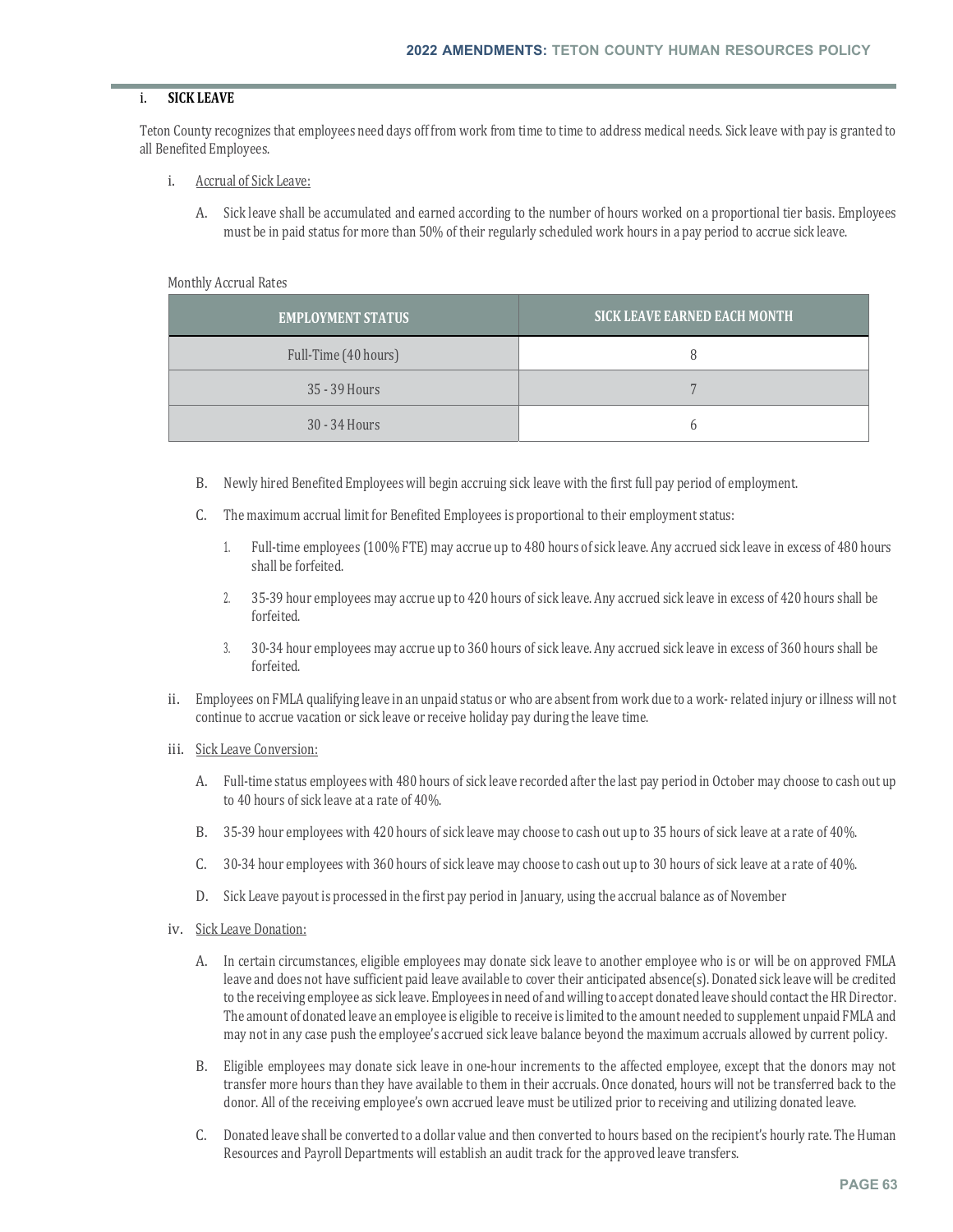- D. For the purposes of sick leave donation, employees eligible to donate and approved donation rates are as follows:
	- 1. Full-time status employees with 480 hours of sick leave recorded may choose, no more than once per calendar year, to donate up to 40 hours of sick leave at a rate of 40%.
	- 2. 35-39 hour employees with 420 hours of sick leave recorded may choose, no more than once per calendar year, to donate up to 35 hours of sick leave at a rate of 40%
	- 3. 30-34 hour employees with 360 hours of sick leave recorded may choose, no more than once per calendar year, to donate up to 30 hours of sick leave at a rate of 40%
- E. Eligible employees who choose to donate leave may not also convert sick leave under the provisions of policy 6-6 i. iii. in the same calendar year.

#### v. Use of Accrued Sick Leave:

- A. Sick leave may be used for an employee's personal illness, injury, or other medical conditions, including pregnancy and complications thereof, and to attend to their health care related appointments.
- B. Employees may also use sick leave to attend to sick family members. For purposes of this sick leave policy, family members include the employee's spouse, parents, children, (including step relationships), and those who are in the legal guardianship of the employee.
- C. Employees may use sick leave to attend the birth of their child, to care for the child after birth (within one year after birth); and for placement of a child with the employee for adoption or foster care (within one year after placement).
- D. A manager or supervisor may require an eligible employee to leave work and be placed on appropriate leave when they reasonably believe that the employee is unable to satisfactorily perform their job duties and/or may endanger the health of other employees or the public due to sickness, injury, and/or a risk of spreading infection.
- E. Before returning to work, the employee may be required to provide documentation from a health care provider of the employee's ability to satisfactorily perform their job duties without endangering the health or safety of other employees or the public.
- F. Employees must state the reason for the sick leave request so that the Elected Official or Department Director, as appropriate, can determine if the requested leave is covered under the Family and Medical Leave Act (reference Chapter 7).
- G. For any sick leave absence of any length, the Elected Official or Department Director or designee, as appropriate, may require an employee to provide a healthcare provider's statement confirming the medical necessity of the absence.
- H. Sick leave may not be used prior to accrual. If sick leave is exhausted, other leave accruals will be used in its place.
- I. Paid sick leave used cannot exceed the employee's accrued sick leave balance as of the end of the current pay period.

#### vi. Sick Leave Without Pay:

- A. An employee who is not eligible for FMLA, who does not wish or is not required to use their paid leave balances and/or has exhausted their paid leave balances needed for a medical absence, may be eligible for Sick Leave Without Pay (SLWOP). For Sick Leave Without Pay situations involving FMLA qualifying leave, see FMLA policy.
- B. When requested by a Benefited Employee, an Elected Official or Department Director may grant SLWOP as appropriate, such as by the hour or workday. The Elected Official or Department Director will base any decision to grant or deny SLWOP on the nature of the medical condition(s), staffing needs and other appropriate considerations, including the requesting employee's duties and responsibilities, the impact on the department or office, etc. SLWOP shall be limited to no more than 10 days in a calendar year.
- C. If an employee is on SLWOP and their paid time is less than 30 hours in a workweek, the employee will not accrue vacation or sick leave. If an employee is on SLWOP and their paid time is less than 30 hours in a work week in which a recognized County holiday occurs, the employee will not receive holiday pay. Employees will be required to use enough accrued leave each pay period to cover the cost of any insurance premiums, or other appropriate deductions.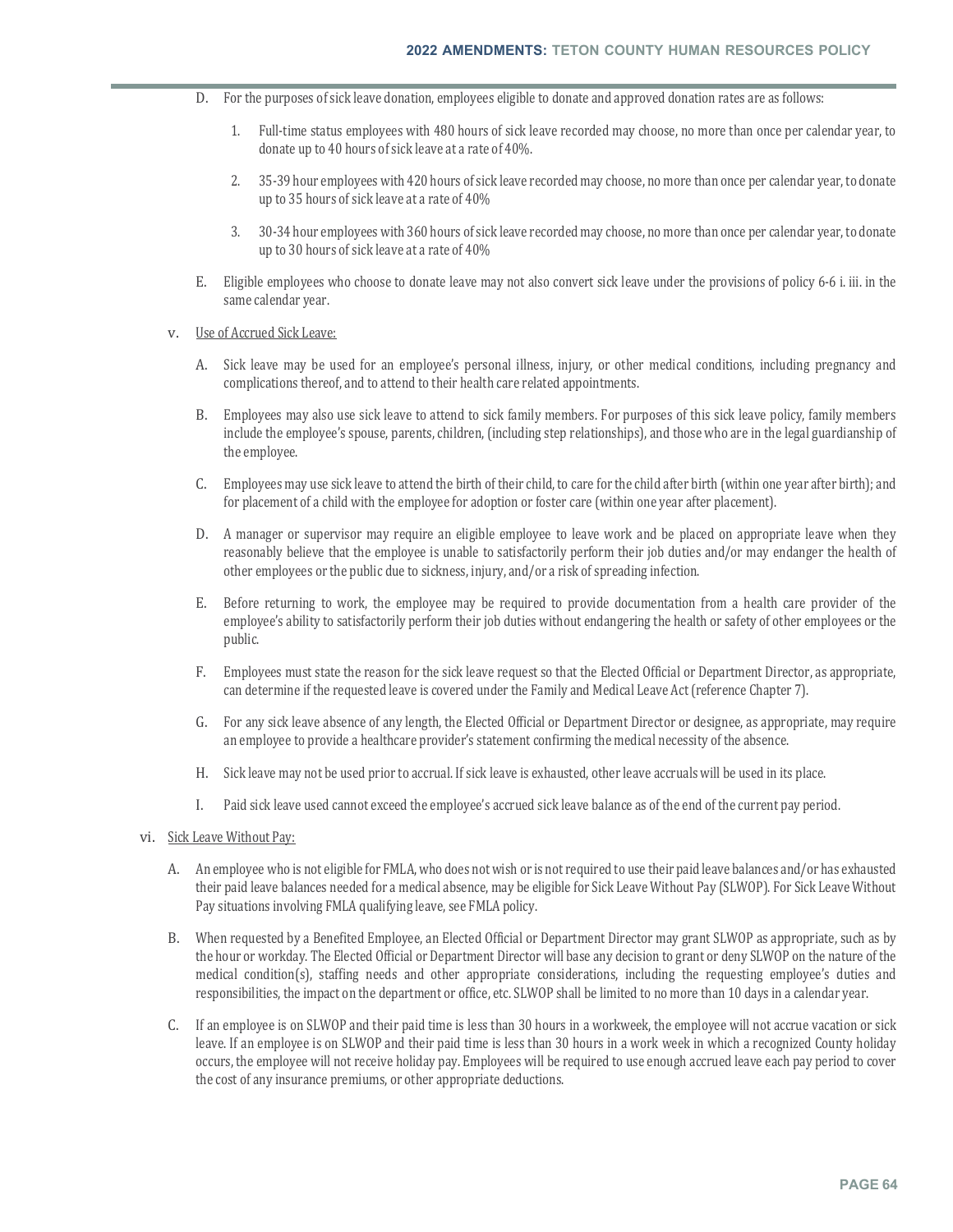- D. Should a Benefited Employee be on SLWOP and work less than 130 hours in any month, he or she will be required to pay the employee-paid portion of their monthly insurance premiums while on SLWOP or make health insurance payments under the Consolidated Omnibus Reconciliation Act (COBRA) at the current COBRA rate. If premiums are not paid, the coverage will lapse. The employee will be required to use enough accrued leave each pay period to cover the cost of any insurance premiums, or other appropriate deductions.
- E. The Elected Official or Department Director will base any decision to grant or deny SLWOP on the department/office's staffing needs and other appropriate considerations, including the requesting employee's duties and responsibilities, the impact on the department or office, etc.
- F. If leave balances have been exhausted, an employee must submit their request in writing to their Elected Official or Department Director using the County's Extended Sick Leave Without Pay Request form. The requesting employee must indicate the medical basis for the leave and present documentation by the appropriate health care provider of the inability to work due to medical reasons. Subsequently, additional documentation may be required, for example on a monthly basis, but no less than on a quarterly basis.
- G. SLWOP that extend beyond a pay period will constitute a break in service for determining the employee's benefits accrual rates or the employee's vesting in the County's retirement plan.
- vii. Disbursement of Accrued Sick Leave at Separation: Upon separation with less than ten years of continuous service as measured from the employee's current service date, an employee's accrued sick leave balance is lost. Upon separation with ten or more years of continuous service as measured from the employee's current service date, employees receive the monetary value of a certain portion of their accrued Sick Leave as follows:
	- A. With the exceptions noted below, upon termination of employment, employees with 10 or more years of continuous service shall receive pay for the monetary value of 40% of the number of hours remaining in their accrued sick leave balance.
	- B. The monetary value will be calculated using the employee's current pay rate at the time of separation.
	- C. Exception: Upon death of an employee (while still employed), the employee's estate will receive a cash payout for the monetary value of the applicable percentage as noted above of the number of hours remaining in their accrued sick leave balance.
- viii. Exceptions to Sick Leave Accrual:
	- A. In accordance with State Statute, Elected Officials cannot receive compensation in addition to salaries and do not accrue sick leave balances.
	- B. Sick Leave for employees engaged in fire protection activities, covered under the FLSA §207(k) exemption, accrue at a rate of 11.2 hours per calendar month, or 134.4 hours per year. Any accrued sick leave in excess of 672 hours shall be forfeited. (Reference Appendix C

### j. **VACATION LEAVE**

All Benefited Employees receive paid vacation.

- i. Accrual of Vacation Leave for Non-Exempt Employees:
	- A. Benefited Non-Exempt Employees accrue vacation leave with pay on the basis of continuous accumulative service in accordance with the following schedules.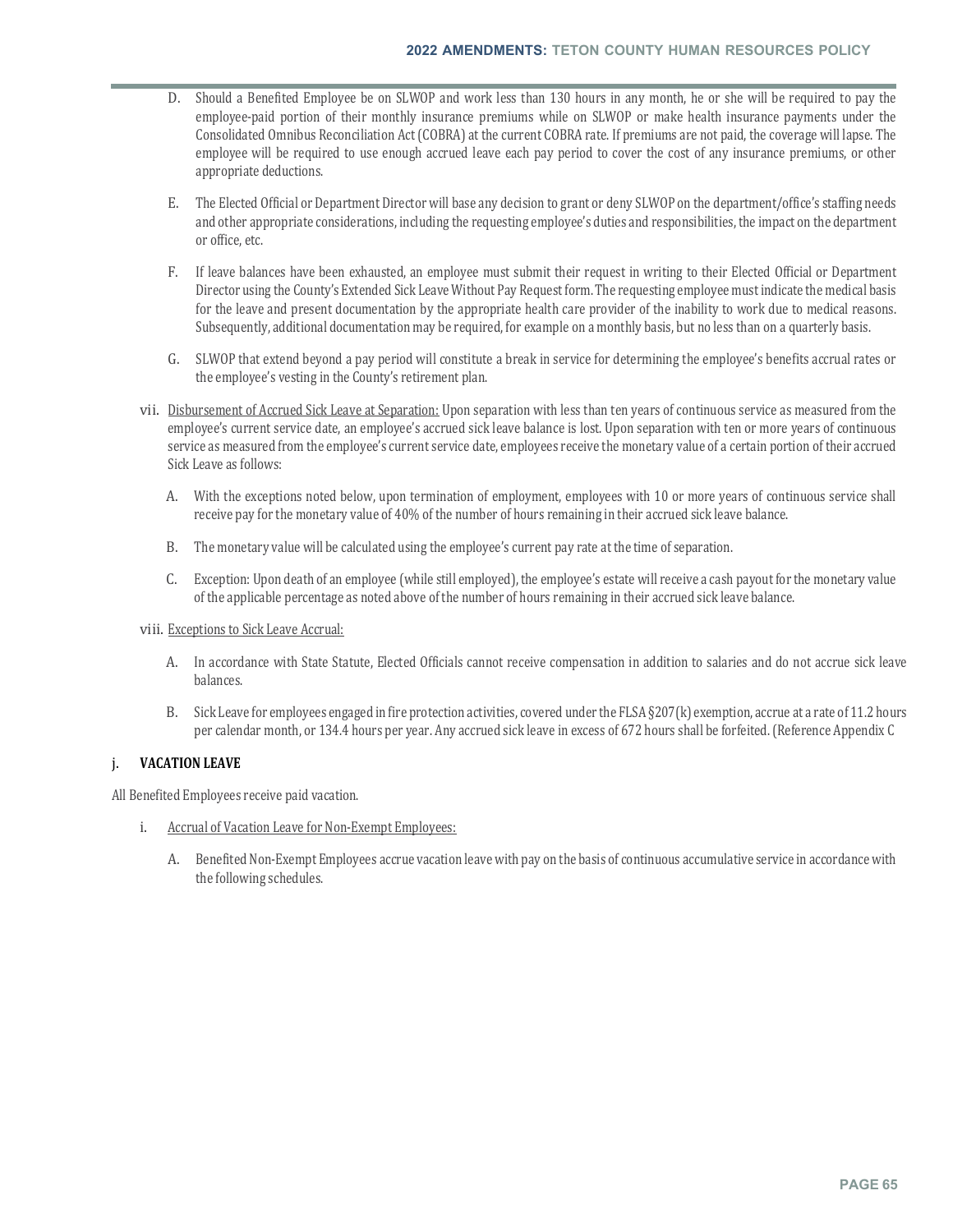| <b>Hours Worked</b><br>Per Week | <b>Regular &amp; Limited-Term Employees</b><br>Vacation Leave Hours Accrued (per<br>Biweekly Pay Period & annual equivalent) |             | Fire/EMS - 207 (k) Shifts Vacation<br>Leave Hours Accrued (per Biweekly Pay<br>Period) |               |             |          |
|---------------------------------|------------------------------------------------------------------------------------------------------------------------------|-------------|----------------------------------------------------------------------------------------|---------------|-------------|----------|
|                                 | $0 - 2$ Years                                                                                                                | 3 - 7 Years | 8 + Years                                                                              | $0 - 2$ Years | 3 - 7 Years | 8+ Years |
| 40                              | 3.08                                                                                                                         | 4.62        | 6.15                                                                                   | 4.31          | 6.47        | 8.61     |
|                                 | 80                                                                                                                           | 120         | 160                                                                                    | 112           | 168         | 224      |
| $35 - 39$                       | 2.70                                                                                                                         | 4.04        | 5.38                                                                                   |               |             |          |
|                                 | 70                                                                                                                           | 105         | 140                                                                                    |               |             |          |
| $30 - 34$                       | 2.31                                                                                                                         | 3.47        | 4.62                                                                                   |               |             |          |
|                                 | 60                                                                                                                           | 90          | 120                                                                                    |               |             |          |

| <b>Hours Worked Per Week</b> | <b>Maximum Vacation Accruals</b>            |                        |  |
|------------------------------|---------------------------------------------|------------------------|--|
|                              | <b>Regular &amp; Limited Term Employees</b> | Fire/EMS 207(k) Shifts |  |
| <b>Full-Time (40 hours)</b>  | 240                                         | 336                    |  |
| $35 - 39$ Hours              | 210                                         |                        |  |
| $30 - 34$ Hours              | 180                                         |                        |  |

## ii. Accrual of Vacation Leave for Exempt Employees:

A. Exempt Employees accrue vacation leave with pay on the basis of continuous accumulative service in accordance with the following schedules.

| <b>Exempt</b><br><b>Full-Time Employees</b> | <b>Vacation Accruals</b> |                         |  |
|---------------------------------------------|--------------------------|-------------------------|--|
|                                             | <b>Accruals</b>          | <b>Maximum Accruals</b> |  |
| $0 - 4$ years                               | 4.62 hrs (15 Days)       | 240 hrs                 |  |
| 5+ years                                    | 6.15 hrs (20 Days)       | $240$ hrs               |  |

## iii. Eligibility:

- A. Newly hired eligible employees will begin accruing vacation leave with the first full pay period of employment.
- B. Eligible non-exempt employees must be in a paid status for at least 30 hours in a work week to accrue vacation leave.
- C. Employees on unpaid FMLA qualifying leave or who are absent due to a work-related injury or illness will not accrue vacation leave during the unpaid leave time.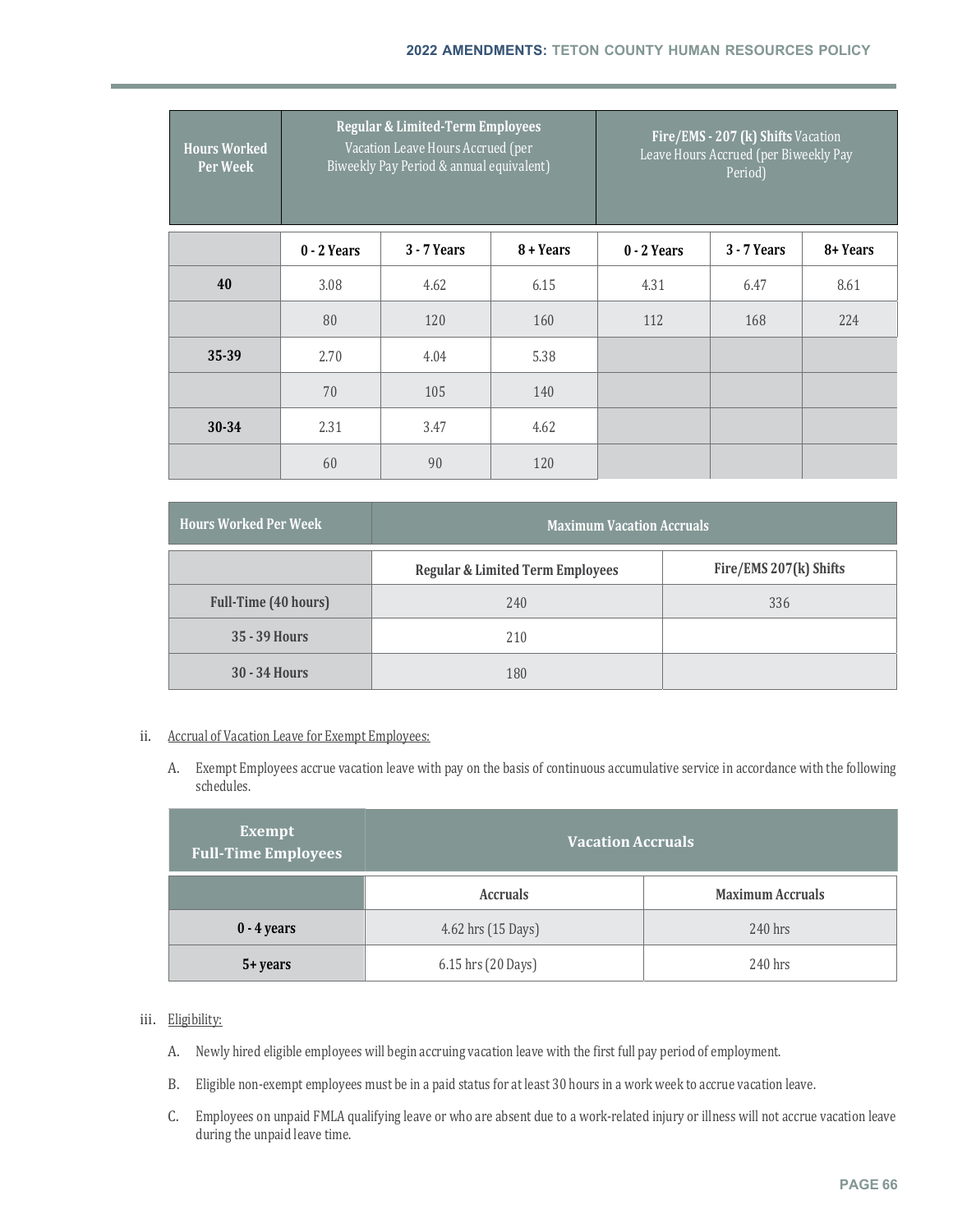#### iv. Use of Accrued Vacation Leave:

- A. Vacations must be scheduled in advance, generally at least two weeks, and with prior written approval of the employee's supervisor. Employees typically can use vacation leave on dates of their choice however, the County must ensure adequate staffing levels are maintained at all times.
- B. No more than two-weeks of vacation shall be taken at one time without prior approval by the Elected Official or Department Director.
- C. Vacation leave used cannot exceed the employee's accrued vacation leave balance, as of the end of the current pay period.
- D. The employee must use their accrued vacation leave balances concurrently with any designated "non- Workers Compensation" FMLA Leave; see the FMLA policy (reference Chapter 7).
- E. Vacation leave can be used during a medical absence if an employee's accrued sick leave has been exhausted.
- F. If an employee is on vacation and becomes sick or injured, the vacation leave cannot be changed to sick leave.
- G. Vacation is accrued according to seniority, and the employee can accrue up to the appropriate accrual limits (see table above). Any accrued vacation in excess of the accrual limit shall be forfeited.
- v. Vacation Leave Conversion:
	- A. Benefit eligible employees who have reached the maximum accrual of 240 hours of vacation leave may choose to cash out up to 40 hours of vacation leave annually, at their current pay rate.
	- B. Vacation Leave payout is processed in the first pay period in January, using the accrual balance as of November 1.
- vi. Vacation Leave Donation:
	- A. Vacation leave may be donated to another employee who is or will be on approved FMLA leave and does not have sufficient paid leave available to cover their anticipated absence(s). Donated vacation leave will be credited to the receiving employee as sick leave. Employees in need of and willing to accept donated leave should contact the HR Director. The amount of donated leave an employee is eligible to receive is limited to the amount needed to supplement unpaid FMLA and may not in any case push the employee's accrued sick leave balance beyond the maximum accruals allowed by current policy.
	- B. Employees may donate vacation leave in one-hour increments to the affected employee, except that the donors may not transfer more hours than they have available to them in their accruals. Once donated, hours will not be transferred back to the donor. All of the receiving employee's own accrued leave must be utilized prior to receiving and utilizing donated leave.
	- C. Donated leave shall be converted to a dollar value and then converted to hours based on the recipient's hourly rate. The Human Resources and Payroll Departments will establish an audit track for the approved leave transfers.
- vii. Payment of Accrued Vacation Leave at Separation: Upon separation, employees are paid for all unused, accrued vacation leave. Employees will be paid using their current pay rate at the time of separation.

#### viii. Exceptions to Vacation Leave Accrual:

- A. In accordance with State Statute, Elected Officials cannot receive compensation in addition to salaries and do not accrue vacation leave balances.
- B. Vacation accruals for employees engaged in fire protection activities, covered under the FLSA §207(k) exemption, can accrue up to 336 hours. Any accrued vacation in excess of 336 hours shall be forfeited.

## k. **PERSONAL DAYS**

Teton County provides personal days to eligible employees to encourage time off to be used at the discretion of the employee. This policy applies to all full-time and part-time, benefit-eligible employees.

- i. Accrual timing and usage:
	- A. Regular, full-time employees, or the equivalent of 1 FTE, will be granted two personal days each calendar year.
	- B. Part-time benefit-eligible employees who are scheduled 30-39 hours a week, are granted one personal day per calendar year.
	- C. Personal days will be allocated to eligible employees on January 1, each calendar year. If hired between January 2 and September 30,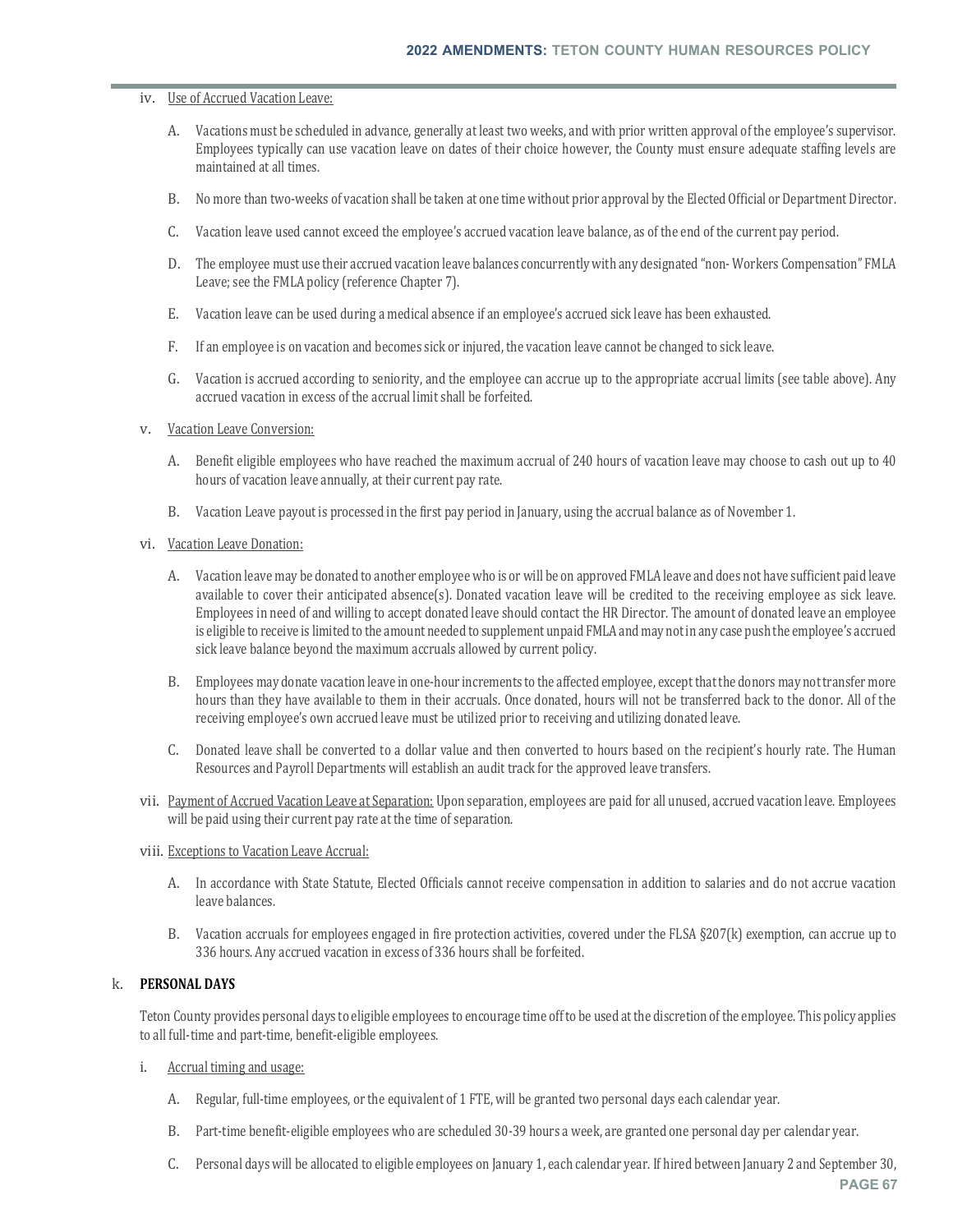eligible employees will be allocated 1 Personal Day on date of hire. Eligible employees hired during the fourth quarter of the calendar year will not receive personal days until January 1, the following calendar year.

- D. Personal days may not be taken in units of less than one full day.
- E. Personal days are to be used at the employee's discretion, subject to supervisor review and approval.
- F. Accumulation beyond the calendar year is not permitted. All unused personal days are lost at the end of the calendar year, even if the employee is on leave.
- ii. Separation of Employment. Upon separation from the County, the employee shall not be entitled to any payment for personal leave.
- iii. Recording of Time.
	- A. Personal days must be recorded on the employee's timecard as part of the regular payroll processing cycle.
	- B. Any balance of unused personal days is transferred with an employee transferring from one department to another.

#### l. **PAID FAMILY LEAVE**

The purpose of this policy is to provide employees additional flexibility and time to bond with their new child or to care for an aging parent or immediate family member with a serious illness and balance these personal obligations. Paid Family Leave may be used only after the employee's paid sick leave is exhausted. This policy supplements the FMLA benefits but does not supersede the need for a separate FMLA policy for covered employees. Paid Family Leave (PFL) is to be used in conjunction with FMLA for those employees who qualify for FMLA. Paid Family Leave (PFL) is not charged against the employee's other paid leave credits and the amount of paid days received is provided proportional to the employees regularly scheduled hours per week.

- i. Annual Limits: The maximum annual limit for Benefited Employees is proportional to their employment status:
	- A. Full-time employees (100% FTE) may use up to 40 hours of PFL in a calendar year.
	- B. Fire/EMS employees are limited to two consecutive, 24-hour shifts in a calendar year.
	- C. 35-39 hour employees are limited to 36 hours of PFL in a calendar year.
	- D. 30-34 hour employees limited to 30 hours of PFL in a calendar year.
- ii. Eligibility: Eligible employees will be granted Paid Family Leave for a maximum of one (1) week on a pro-rated basis during a single 12month calendar period for the following reasons:
	- A. Maternity/paternity/adoption leave under this policy is associated with the birth of an employee's own child or the placement of a child with the employee in connection with adoption or foster care.
	- B. To care for the employee's spouse, son or daughter, or aging parent who has a serious medical condition or illness.

## iii. Definitions.

- A. A parent is defined as a person identified on a child(ren)'s birth certificate, adoption certificate, or other legal document certifying an adoption.
- B. A qualifying event under this policy, is defined as
	- 1. Time off for the live birth or adoption of a child, or
	- 2. an employee who needs to take time off work to care for a seriously ill spouse, child of any age, or parent with a serious illness, injury, impairment, or physical or mental condition that involves inpatient care in a hospital, hospice, or residential medical facility, or inability to perform regular daily activities.
- iv. To be eligible, employees must have continuous, regular Benefited Employees for at least six months from hire date.
- v. Eligible employees must provide timely documentation of the upcoming event at least 30 days in advance from the anticipated date of absence. Forms of documentation include: healthcare provider certificate, or a certified copy of an adoption order listing the eligible employee as a parent.
- vi. The start date of the employee's PFL is the first day of absence due to a qualifying event under this policy. Employees may only be approved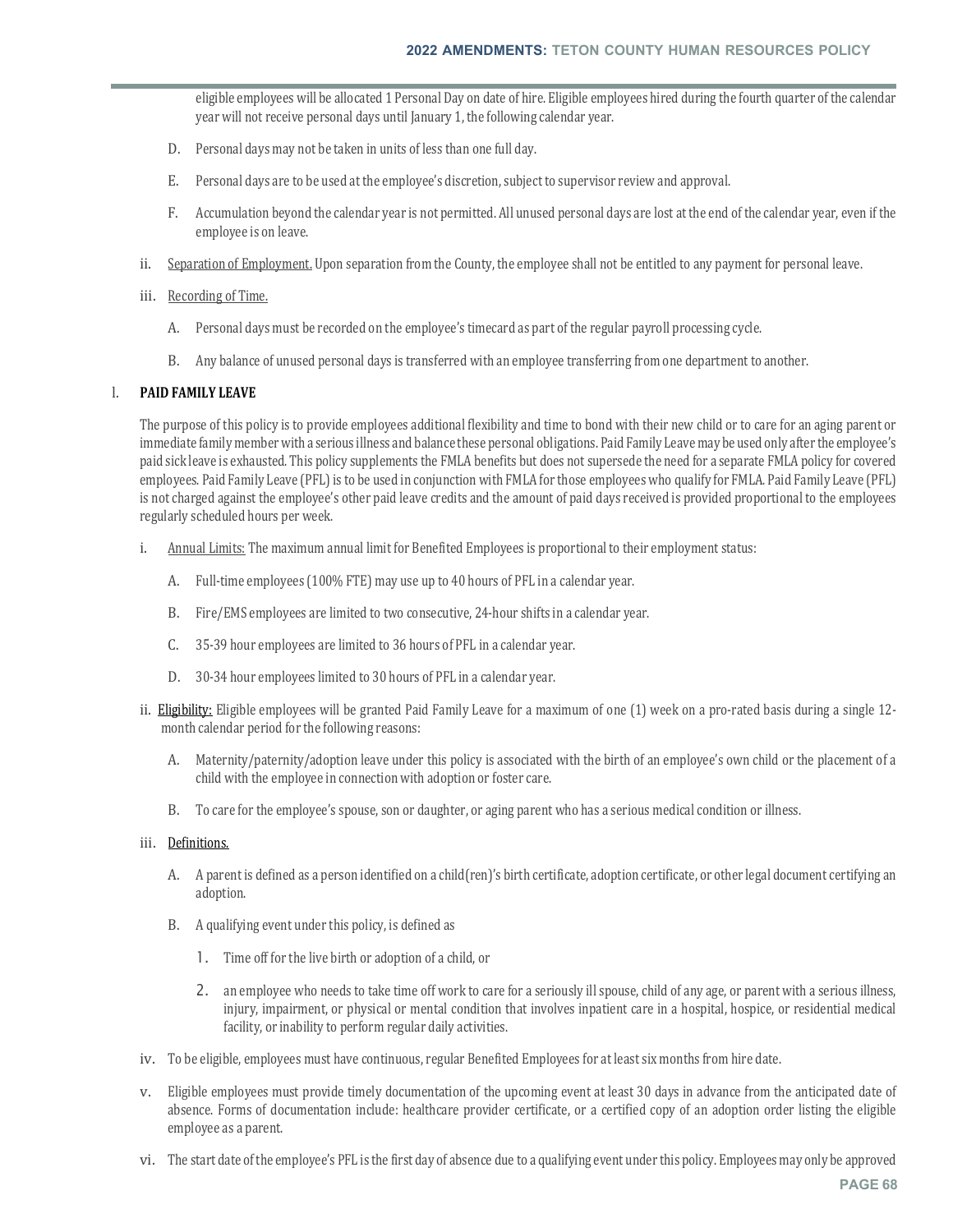for PFL once during a calendar year.

- vii. Employees shall provide documentation to verify absences greater than three consecutive days.
- viii. Paid Family Leave may only be used once sick leave is exhausted.
- ix. If an employee is eligible for FMLA, Paid Family Leave shall run concurrently with leave provided under the Family Medical Leave Act. Employees not eligible for FMLA shall apply for leave of absence under the provisions of this Policy Manual.
- x. Spouses who are both employed by the county are jointly entitled to a combined Paid Family Leave Benefit.
- xi. Employees may not use PFL benefits intermittently and PFL may not be taken in units of less than one full day.
- xii. If an official holiday occurs while the individual is on an approved PFL, the employee will receive holiday pay and will not count against the PFL.
- xiii. Accumulation beyond the calendar year is not permitted. All unused PFL days are lost at the end of the calendar year.
- xiv. Employees who are rehired within 12 months, regardless of the reason they separated, shall have all unused PFL leave reinstated.
- xv. Failure to return to work at the end of the approved leave period will be considered to have voluntarily resigned, effective as of the day following the last day of the authorized leave period.

## m. **TIME OFF TO VOTE**

Employees are encouraged to vote outside of working hours. When this is not possible, full-time employees shall be granted paid leave not to exceed one hour in order to vote; such leave shall also be granted to part-time employees scheduled to work eight hours on that day unless the employee has three (3) or more consecutive nonworking hours during the time the polls are open.

### **6-7 LEAVE ADMINISTRATION**

- a. Notice/Request: Employees requesting any leave, paid or without pay, must provide their Elected Official or Department Director or designee with as much advance notice as possible and must follow all County and departmental policies and practices regarding the requesting of leave.
- b. Recording: Non-exempt employees must record the use of any and all leave time, paid or without pay, on their timesheet. The supervisor is required to review all timesheets for accuracy.
- c. Misuse: Abuse or inappropriate use of any leave is cause for corrective or disciplinary action. Supervisors are responsible for reasonably monitoring their employees' leave usage and leave recording to ensure appropriate use.
- d. Limitation on Use: Unless precluded or restricted by law, a manager or supervisor may limit or deny the ability of an employee to take certain types of leave, including accrued Vacation and Sick leave, in cases of emergency or in situations where the absence of the employee would result in a halt of service or production or impose a business hardship.
- e. Failure to Return from Leave: If an employee does not return at the end of an approved leave, it may be cause for disciplinary action up to and including separation.
- f. Workers' Compensation and Leave Use: An employee who is off work and receiving workers' compensation in place of regular pay may not use their accrued leave (vacation, sick, holiday, personal days, or comp time) for the same hours for which they are receiving wage continuation payments. (Reference the Workers' Compensation Policy and Procedure document for details.)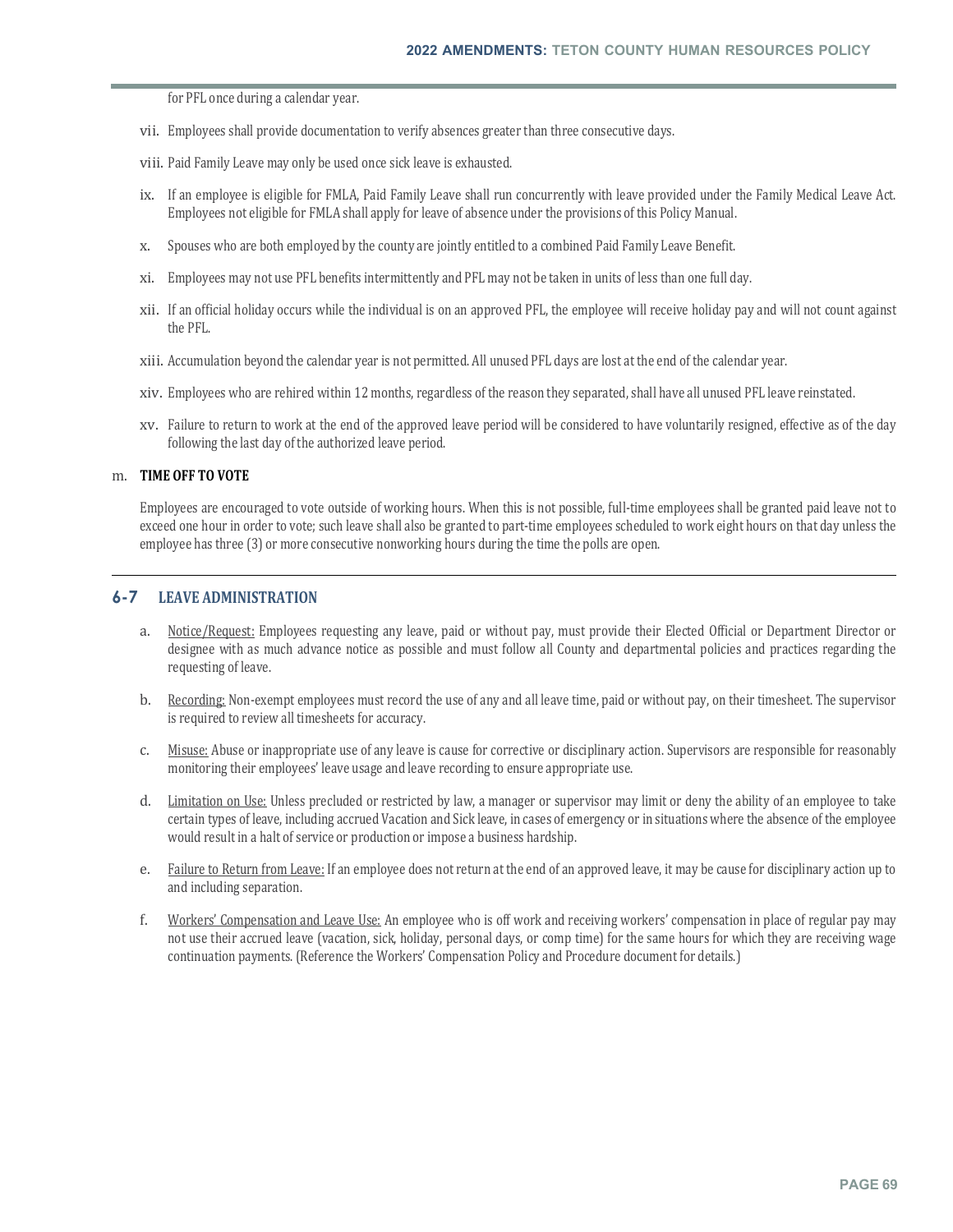## **FAMILY AND MEDICAL LEAVE**

## **CHAPTER 7**

## **7‐1 ELIGIBILITY REQUIREMENTS**

An employee who has been employed for at least one (1) year and for at least 1250 hours during the preceding twelve (12) weeks during a single 12-month period is eligible for Family Medical Leave Act leave.

## **7‐2 ACCEPTABLE USES OF FAMILY MEDICAL LEAVE**

- a. Eligible employees will be granted Family Medical Leave for a maximum of twelve (12) weeks during a single 12-month period for the following reasons:
	- i. Incapacity due to pregnancy, prenatal medical care, childbirth;
	- ii. To care for the employee's child after birth, or placement for adoption or foster care;
	- iii. To care for the employee's spouse, son or daughter, or parent, who has a serious health condition; or
	- iv. Serious health condition that makes the employee unable to perform the employee's essential job duties.
- b. Definition of Serious Health Condition. A serious health condition is an illness, injury, impairment, or physical or mental condition that involves either an overnight stay in a medical care facility, or continuing treatment by a health care provider for a condition that either prevents the employee from performing the functions of the employee's job, or prevents a qualified family member from participating in school or other daily activities.
- c. Continuing Treatment. Subject to certain conditions, the continuing treatment requirement may be met by a period of incapacity of more than three consecutive full calendar days combined with at least two visits to a health care provider or one visit and a regimen of continuing treatment, or incapacity due to pregnancy, or incapacity due to a chronic condition. Other conditions may meet the definition of continuing treatment.

## **7‐3 ACCEPTABLE USES OF MILITARY FAMILY LEAVE**

The Family and Medical Leave Act (FMLA) entitles eligible employees to take up to 12 workweeks of unpaid, jobprotected leave in a 12-month period for a "qualifying exigency" and 26 workweeks of unpaid leave during a "single 12-month period" to provide care for a servicemember.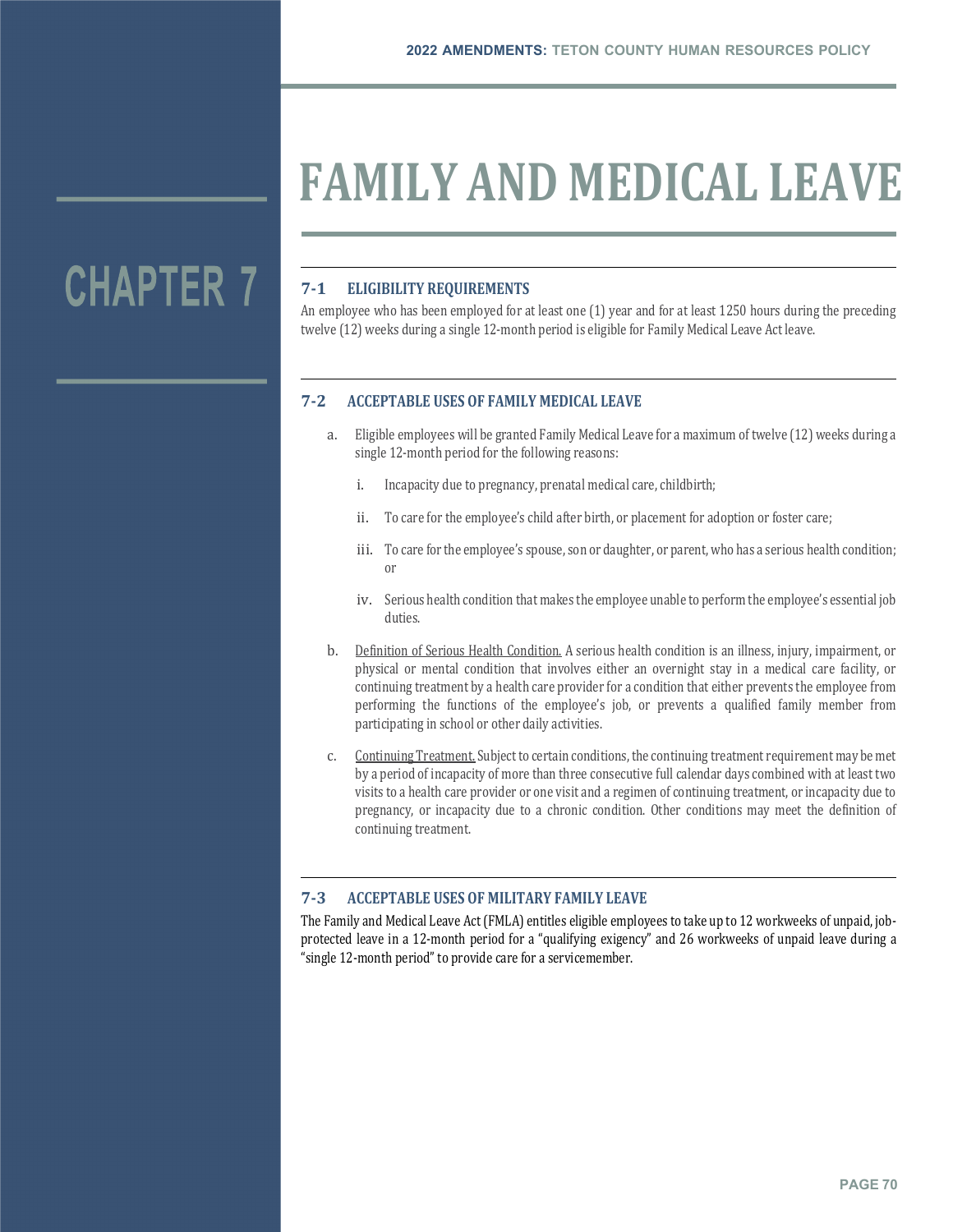Eligible employees on active duty or called to active duty status in the Armed Forces, National Guard, or Reserves may take up to:

- a. Exigency Leave is 12 workweeks of unpaid, job-protected leave during any 12-month period for eligible employees whose spouse, son, daughter, or parent is on covered active duty or has been notified of an impending call or order to covered active duty in the Armed Forces, National Guard, or Reserves. Foreign deployment of the employee's Deployment to a foreign country means deployment to areas outside of the United States, the District of Columbia, or any Territory or possession of the United States. It also includes deployment to international waters. Qualifying exigencies. Qualifying exigencies may include:
	- Attending certain military events;
	- Arranging for alternative childcare;
	- Addressing certain financial and legal arrangements;
	- Attending certain counseling sessions;
	- Attending post-deployment reintegration briefings.
- b. Military Caregiver Leave is up to a total of 26 workweeks of unpaid, job-protected leave during a "single12-month period" to care for a covered servicemember with a serious injury or illness. The employee must be the spouse, son, daughter, parent, or next of kin of the covered servicemember. Qualifying caregiver leave may include:
	- i. a current member of the Armed Forces (including a member of the National Guard or Reserves) who is undergoing medical treatment, recuperation, or therapy, is in outpatient status, or is on the temporary disability retired list, for a serious injury or illness, or
	- ii. a veteran of the Armed Forces (including the National Guard or Reserves) discharged within the five-year period before the family member first takes military caregiver leave to care for the veteran and who is undergoing medical treatment, recuperation, or therapy for a qualifying serious injury or illness. A veteran who was dishonorably discharged does not meet the FMLA definition of a covered servicemember.

### **7‐4 LEAVE GRANTED**

Family Medical Leave (FMLA) and Military Family Leave will use the same measurement for a single 12-month period. The 12-month period is measured forward from the first day of the approved leave. Teton County will not delay the designation of FMLA qualifying leave or designate more than 12 weeks of leave (or 26 weeks of military caregiver leave) as FMLA leave, regardless of the preference by the employee. An employee cannot use non-FMLA leave for a FMLA qualifying reason and cannot decline to use FMLA leave.

- a. Manner of taking leave:
	- i. Continuous- a number of consecutive days up to twelve workweeks, or up to twenty-six (26) weeks for Military Caregiver Leave;
	- ii. Intermittent or Reduced Schedule Leaves- based only on planned medical treatment or when medically necessary.
		- A. For the birth or adoption, intermittent leave can only be taken if the employee and the appropriate Department Director or Elected Official agrees to such an arrangement.
		- B. Employees are expected to consult with their supervisor before scheduling treatment and must make reasonable efforts to schedule leave so as not to unduly disrupt the County's operations.
		- C. Employees taking intermittent or reduced schedule leave based on medical necessity may be required to temporarily transfer to another job with equivalent pay and benefits that better accommodates that type of leave.
- b. When Teton County employs both spouses
	- i. Spouses who are both employed by the County are jointly entitled to a combined leave of twelve

(12) weeks for the birth or placement for adoption or foster care family leave or to take care of a sick parent. However, each spouse is eligible for a separate entitlement of leave to care for each other, their children or themselves.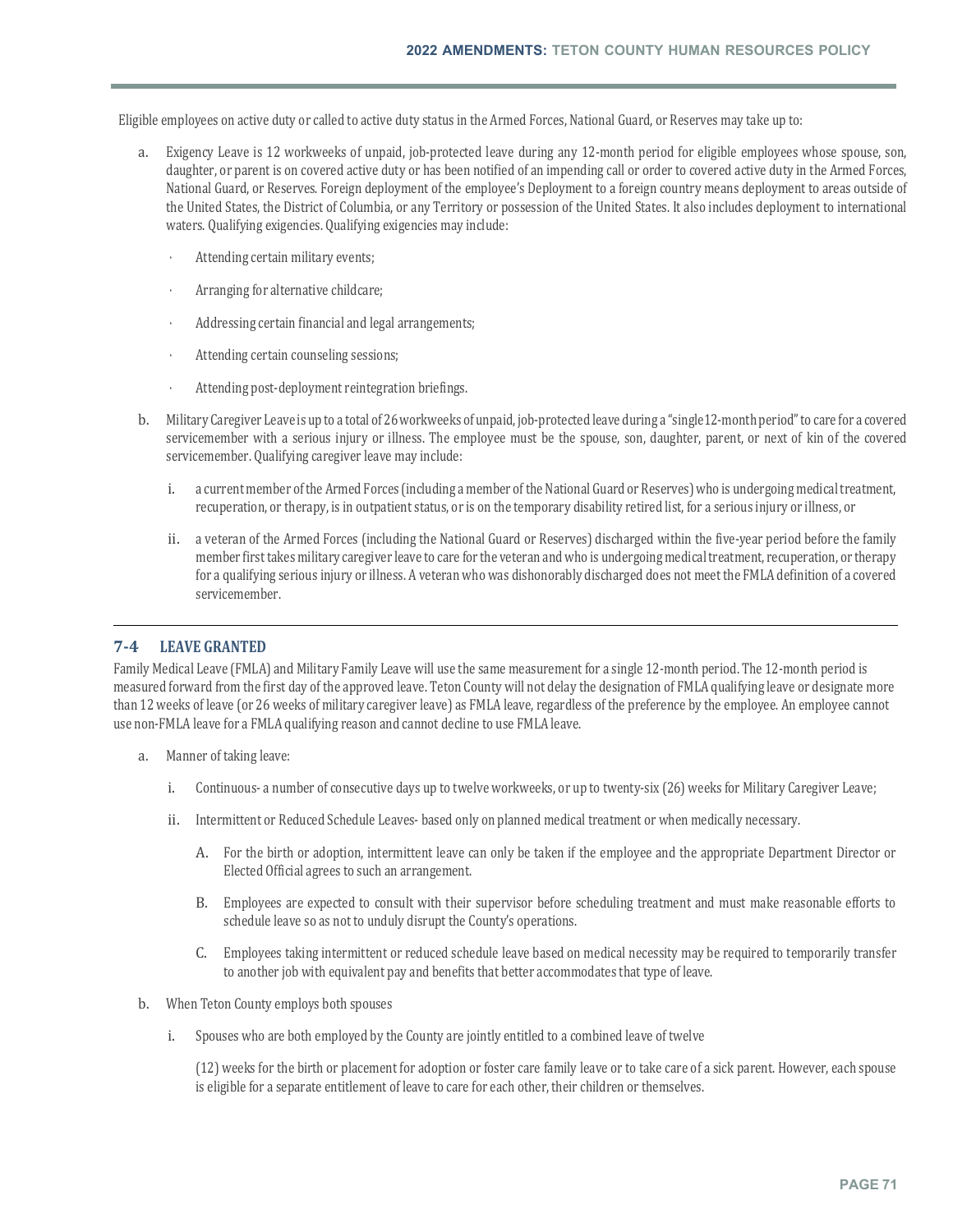## **7‐5 SUBSTITUTION OF PAID LEAVE**

While on Family Medical Leave or Military Family Leave, the County requires employees to use accrued paid leave, unless collecting Teton County Workers' Compensation benefits. FMLA leave is without pay when paid leave benefits are exhausted.

## **7‐6 BENEFITS AND PROTECTIONS**

During FMLA leave, the County maintains the employee's health coverage under any group health plan on the same terms as if the employee had continued to work. Employees must continue to pay their portion of any insurance premium while on leave. If the employee is able but does not return to work after the expiration of the leave, the employee will be required to reimburse the County for payment of insurance premiums during leave.

Upon return from FMLA leave, most employees are restored to their original or equivalent positions with equivalent pay, benefits, and other employment terms. Certain highly compensated employees (key employees) may have limited reinstatement rights.

Use of FMLA leave cannot result in the loss of any employment benefit that accrued prior to the start of an employee's leave. As with other types of unpaid leaves, vacation and sick leave will not continue to accrue during any unpaid leave. When on unpaid leave, holidays, jury duty and personal leave are not granted and no contributions are made to the employee's retirement plan or health savings account. The employee will not receive accumulation of seniority or any other employment benefits during leave without pay.

Employees who have exhausted paid leave and are working intermittently or on a reduced schedule may be entitled to accrued leave on a pro rata basis, as long as they work a minimum of 30 hours per week.

### **7‐7 EMPLOYEE RESPONSIBILITIES**

Employees must provide to the Human Resources Department thirty (30) days advance notice of the need to take FMLA leave when the need is foreseeable. When thirty (30) days' notice is not possible, the employee must provide notice as soon as practicable and generally at a minimum must comply with their Supervisor's normal notification requirements for unexpected leave.

Employees must provide sufficient information for the County to determine if the leave may qualify for FMLA protection and the anticipated timing and duration of the leave. Sufficient information may include that the employee is unable to perform job functions; the family member is unable to perform daily activities; the need for hospitalization or continuing treatment by a health care provider, or circumstances supporting the need for military family leave. Employees also must inform the Human Resources Department if the requested leave is for a reason for which FMLA leave was previously taken or certified.

Employees also may be required to provide a certification and periodic recertification supporting the need for leave. Request for certification will be made by the Human Resources Department if, in the opinion of management, it is necessary. The County may require second and third medical opinions at the County's expense. Documentation confirming family relationship, adoption, or foster care may be required. If notification and appropriate certification are not provided in a timely manner, approval for leave may be denied. Continued absence after denial of leave may result in disciplinary action.

The County reserves the right to designate leave as Family & Medical Leave Act leave if an employee on leave has not followed the above procedures.

## **7‐8 THE EMPLOYER'S RESPONSIBILITY**

The County will provide up to twelve (12) weeks, or up to twenty-six (26) weeks for Military Caregiver Leave, of unpaid, job-protected leave to employees who meet the eligibility requirements above.

The County will inform employees requesting leave whether they are eligible under FMLA. If they are, the notice will specify any additional information required as well as the employees' rights and responsibilities. If they are not eligible, the County will provide a reason for the ineligibility.

The County will inform employees taking leave if the leave will be designated as FMLA-protected and the amount of leave counted against the employee's leave entitlement. If the County determines that the leave requested is not FMLA-protected, the Human Resources Department will notify the employee.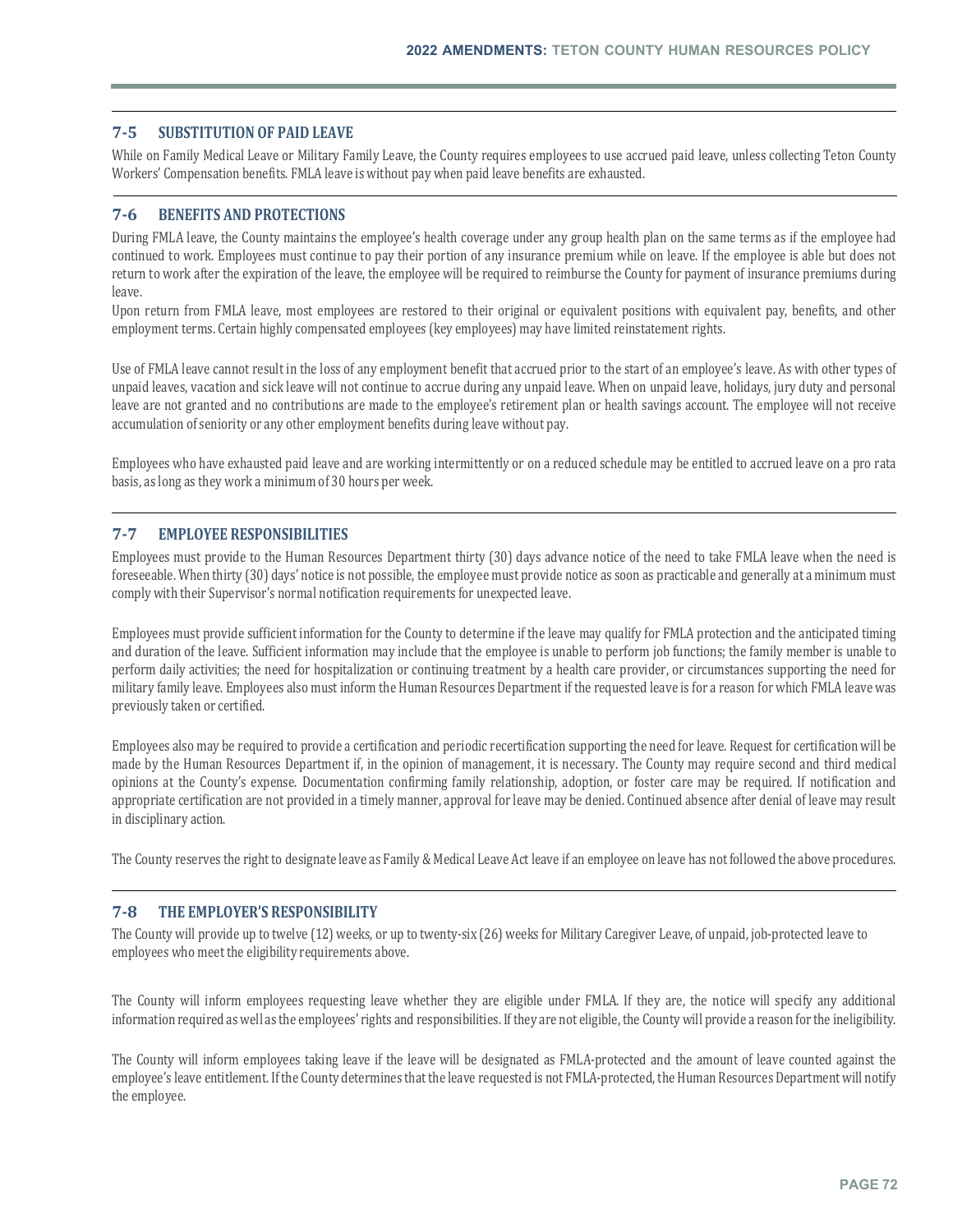### **7‐9 RETURN TO WORK FOLLOWING LEAVE**

Before returning to work, an employee who has taken medical leave for a personal medical condition must present proof that they are physically able to return. This should be done by presenting a "Fitness for Duty" form or any equivalent, completed by the attending physician. Fitness for Duty forms may be obtained from the Human Resources Department. The Fitness for Duty form must state that the employee can return to his/her regular work schedule and resume performance of all the essential duties required in the employee's position; or can return to his/ her position on a restricted or modified duty basis, as defined by the attending physician, resuming performance of all the essential duties required in the employee's position with reasonable accommodation. Teton County reserves the right to deny modified or restricted duty. Employees on leave must contact the Human Resources Department at least two days before their planned return to work.

### **7‐10 FAILURE TO RETURN FROM LEAVE**

The failure of an employee to return to work upon the expiration of an FMLA leave of absence will subject the employee to possible termination unless an extension is granted prior to the return date. An employee should refer to Section 6-4 TYPES OF LEAVE for information on requesting additional leave.

### **7‐11 UNLAWFUL ACTS**

FMLA makes it unlawful for the County to:

- a. Interfere with, restrain, or deny the exercise of any right provided under FMLA;
- b. Discharge or discriminate against any person for opposing any practice made unlawful by FMLA or for involvement in any proceeding under or relating to FMLA.

### **7‐12 ENFORCEMENT**

An employee may file a complaint with the U.S. Department of Labor or may bring a private lawsuit against the Organization.

FMLA does not affect any federal or state law prohibiting discrimination or supersede any state or local law which provides greater family or medical leave rights.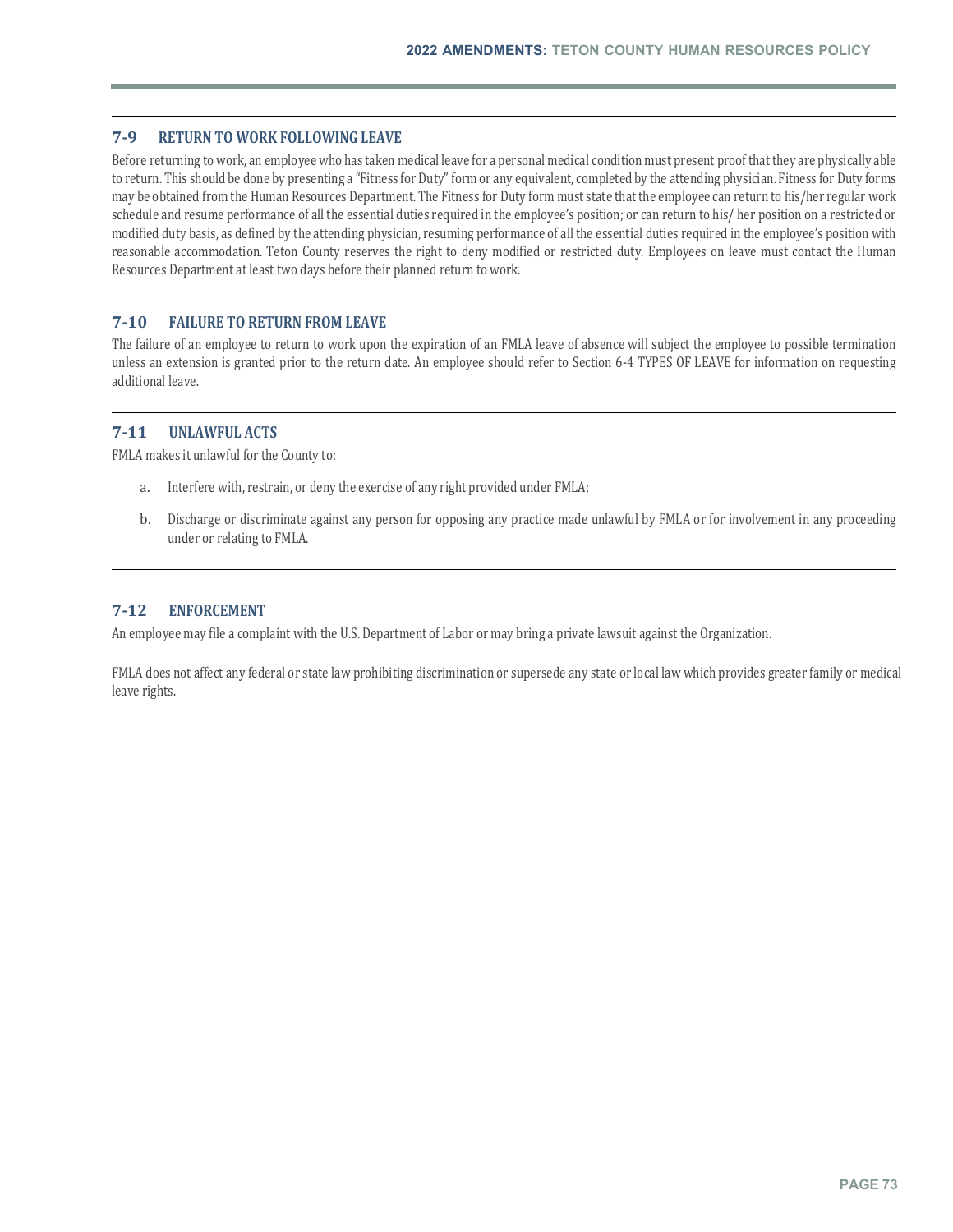# **LEGAL COMPLIANCE**

# **CHAPTER 8**

# **8‐1 EQUAL EMPLOYMENT OPPORTUNITY**

- a. Teton County is dedicated to the principles of equal employment opportunity in any term, condition or privilege of employment. The County does not discriminate against applicants or employees on the basis of age (40 and over), race, sex, color, religion, national origin or ancestry, disability, genetic information, sexual orientation, veteran status, political affiliation, or any other status protected by federal, state or local law. Teton County is an equal employment opportunity employer.
- b. The Human Resources Director shall have overall responsibility for compliance with all federal and state equal employment opportunity laws and regulations for the implementation of the policy of equal employment opportunity. All questions, complaints and suggestions concerning the equal employment opportunity policy shall be directed to the Human Resources Director.
- c. All employees are to cooperate in the implementation of the County's equal employment opportunity policy and work with it in mind. All personnel with responsibilities for employment and personnel decisions are to exercise their responsibilities under the guidance of this policy.

## **8‐2 AMERICANS WITH DISABILITIES ACT (ADA)**

- a. The County will make reasonable accommodation for qualified individuals with known disabilities and employees whose work requirements interfere with a religious belief unless doing so would result in an undue hardship to the County. This policy governs all aspects of employment including selection, job assignment, compensation, discipline, termination and access to benefits. Employees needing such accommodation are instructed to contact their supervisor or the Human Resources Director immediately.
- b. The County is required to provide reasonable unpaid break time or permit an employee to use paid break time, meal time, or both, each day to allow an employee to express breast milk for her nursing child. The requirement continues for up to one year after the child's birth. The County must make reasonable efforts to provide a room or other location in close proximity to the work area, other than a toilet stall, where the employee can express breast milk in private.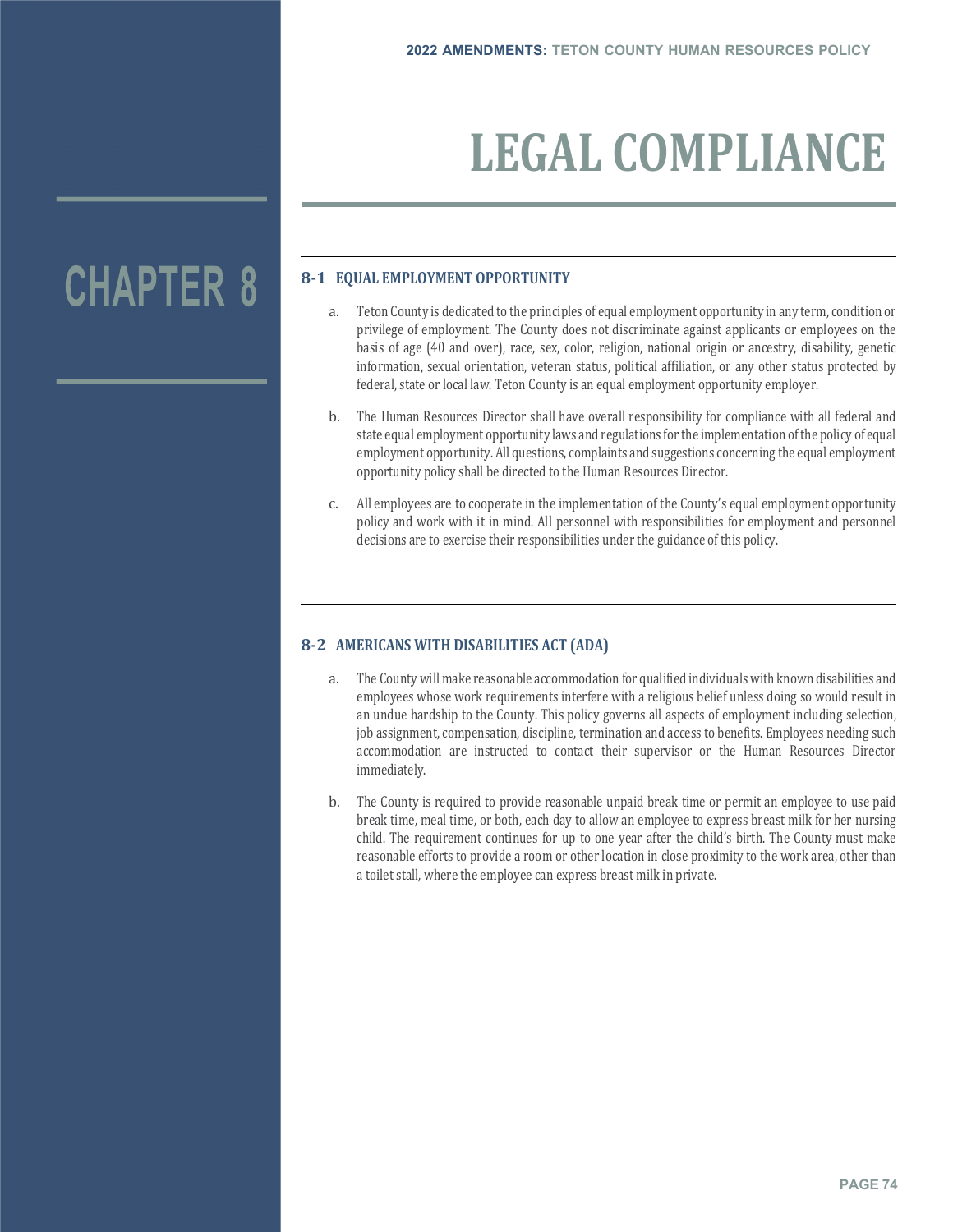## **8‐3 IMMIGRATION REFORM AND CONTROL ACT (I‐9)**

- a. Teton County shall comply with the Immigration and Naturalization Act of 1986 and shall have on file, for all employees hired after November 7, 1986, a copy of INS Form I-9 along with a photocopy of the documents used to prove identity and authorization to work in the United States.
- b. The Human Resources Department, with the assistance and cooperation of supervising Elected Officials and hiring managers, shall complete the form for each and every newly hired individual, regardless of status. The provision of documentation to provide identity and authorization to work in the United States shall be a condition of employment with the County.
- c. In the event that a new employee is unable to produce the required documentation within three business days, the hiring department or office will be notified immediately. The employee may not continue to perform further work for the County until the employee is able to produce the required documents and
- d. The County Clerk's Office shall maintain each employee's I-9's and photocopies of the employee's eligibility documentation in separate files. These files will be kept confidential and used only for the purpose of compliance with applicable law. Hiring departments or offices will not maintain duplicate copies of the I-9 forms and substantiating documents.

### **8‐4 WORKPLACE DISCRIMINATION, HARASSMENT AND RETALIATION**

- a. Teton County is committed to providing a work environment that is fair, civil, and respective of each person's dignity and is free from all forms of discrimination, harassment, or retaliation on the basis of race, religion, color, national origin or ancestry, disability, genetic information, pregnancy, sexual orientation, sex, including gender or gender identity, or age. It shall be a violation of this policy for any employee to engage in any form of discrimination or harassment, whether verbal or physical, arising out of the work environment. Discrimination, harassment, and/or retaliation are not only inappropriate but also violate state and federal law. Violations of these policies not only constitute serious workplace misconduct but may also violate federal and state law. In addition to the regular worksite, this policy specifically applies to work assignments that are off-site or at Teton County sponsored functions. In addition, any actions or efforts by a supervisor to use authority or position granted by the County to engage in discriminatory/ harassing/retaliatory acts outside the workplace are also prohibited. Any violation of this policy may result in discipline, up to and including termination.
- b. **Sexual and Gender Discrimination/Harassment:** For purposes of this policy gender and sexual discrimination/ harassment is defined as discrimination in the terms and conditions of employment on the basis of sex or gender, unwelcome or unwanted sexual advances, requests for sexual favors, and other verbal, non-verbal, or physical conduct of a sexual nature, language or actions which ridicule, demean or degrade others on the basis of their gender and either (1) submission to or rejection of this conduct by an individual is used explicitly or implicitly as a factor in decisions affecting hiring, evaluation, promotion, or other aspects of employment or (2) the conduct substantially interferes with an individual's employment or creates a pervasively intimidating, hostile, or offensive work environment.
	- i. Examples of sexual harassment include, but are not limited to: unwanted sexual advances, demands for sexual favors in exchange for favorable treatment or continued employment; repeated sexual jokes, flirtations, advances, or propositions; verbal abuse of a sexual nature, graphic commentary about an individual's body, sexual prowess, or sexual deficiencies; jokes or comments which ridicule, demean or degrade on the basis of gender; leering; whistling; touching; assault; coerced sexual acts; suggestive insulting; obscene comments, gestures, and emails; and display in the work place of sexually suggestive objects or pictures.
- c. **Pregnancy Discrimination:** Discrimination on the basis of pregnancy constitutes a form of sex discrimination and is contrary to federal law. Teton County will not discriminate against persons who are pregnant in the terms and conditions of employment. Pregnancy will generally be treated as any other health condition. The employee may utilize sick leave, Family and Medical Leave, or other benefits on the same basis as is permitted for other health conditions. The length of an employee's absence for childbirth, and related health conditions, shall be determined on the basis of the period of time the employee is disabled, as verified by appropriate medical personnel. In addition, pregnancy leave is a circumstance qualifying under the Family and Medical Leave Act, and pregnant employees shall be entitled to applicable benefits or protections of FMLA, if otherwise eligible for FMLA benefits. Employees who are pregnant and are exposed to toxic or dangerous substances, or perform duties where performing the job while pregnant may present a danger to the employee, an unborn child or others, shall inform the supervisor as soon as possible for purposes of determining what actions need to be taken in the interests of safety. Nothing in this policy authorizes paternity leave, and the rights of any other person other than the pregnant individual shall be limited to those circumstances set forth in the federal Family and Medical Leave Act.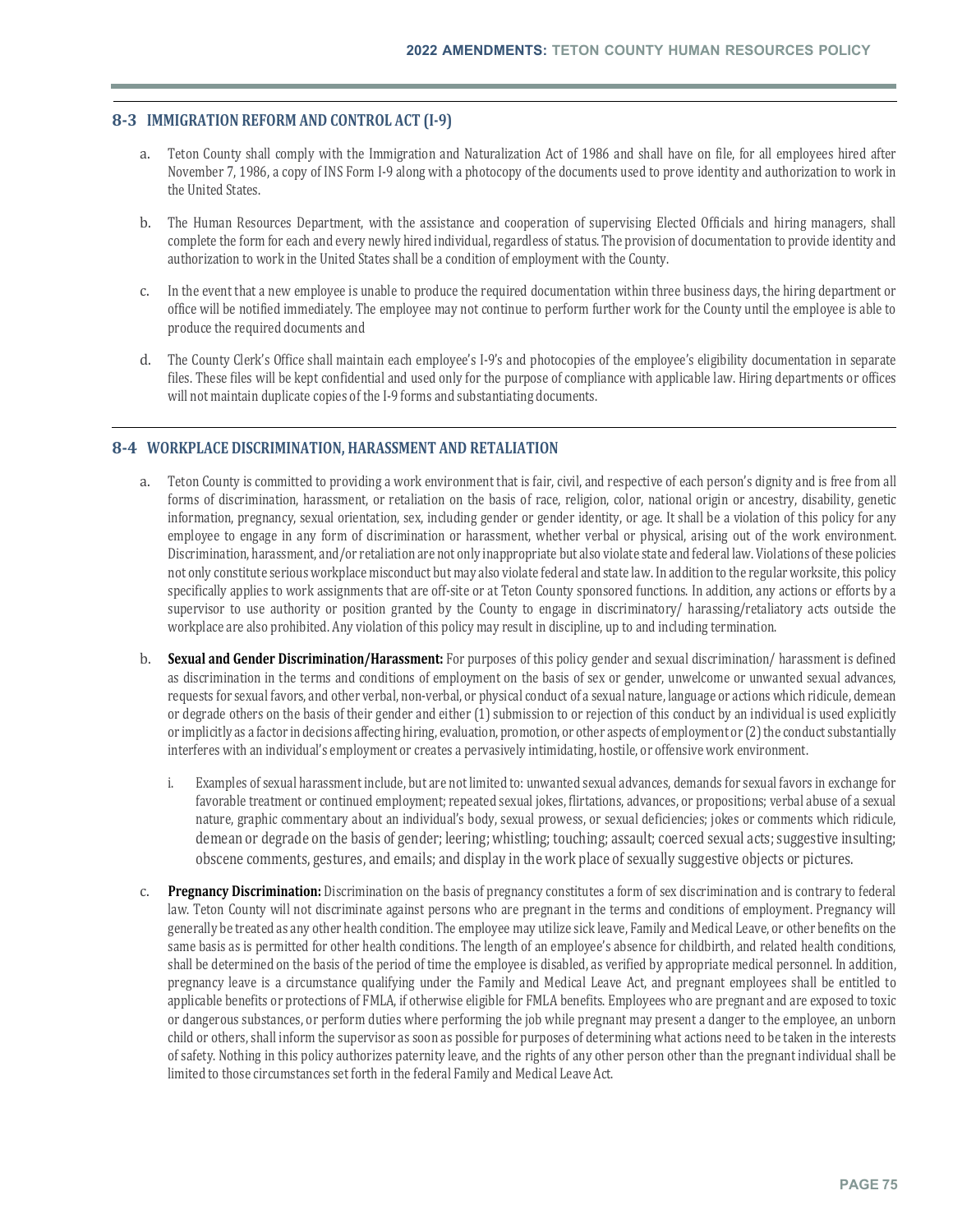- d. **Racial/Ethnicity/National Origin Discrimination and Harassment:** For purposes of this policy, discrimination in the terms and conditions of employment on the basis of race, ethnicity, or national origin is prohibited. All inappropriate conduct and activity taken against an individual because of his or her race/ ethnicity/national origin shall constitute unlawful harassment under circumstances where submission or rejection of this conduct is used explicitly or implicitly as a factor in decisions affecting hiring, evaluation, promotion, or other aspects of employment or where the conduct substantially interferes with an individual's employment or pervasively creates an intimidating, hostile or offensive work environment.
	- i. Examples include, but are not limited to, racial/ethnic comments, racial/ethnic jokes through any medium; degrading, insulting or demeaning comments based on race/ethnicity; racial or ethnic stereotyping and similar conduct which tends to demean or degrade or deny equal treatment on the basis of race or ethnicity.
- e. **Age Discrimination/Harassment:** The federal Age Discrimination in Employment Act (ADEA) prohibits discrimination against workers who are age 40 or older. For purposes of this policy, all inappropriate conduct and activity taken against an individual because of his or her age (over 40) shall constitute unlawful discrimination or harassment where submission or rejection of this conduct is used explicitly or implicitly as a factor in decisions affecting hiring, evaluation, promotion, or other aspects of employment or where the conduct substantially interferes with an individual's employment or pervasively creates an intimidating, hostile or offensive work environment.
	- i. Examples include but are not limited to jokes or comments communicated through any medium; degrading, insulting or demeaning comments based on age, suggestions or implications that employees should retire, comments employees are too old to work, should give younger people a chance at job, are too old to learn new things; stereotyping on the basis of age and any similar conduct which tends to demean, degrade or deny equal employment opportunity on the basis of age.
- f. **Disability Discrimination/Harassment:** The federal Americans with Disabilities Act (ADA) prohibits discrimination against persons who have disabilities and requires employers to make reasonable accommodations for those employees with disabilities. For purposes of this policy, all inappropriate conduct and activity taken against an individual because of a disability where submission or rejection of this conduct is used explicitly or implicitly as a factor in decisions affecting hiring, evaluation, promotion, or other aspects of employment where the conduct substantially interferes with the individual's employment or pervasively creates an intimidating, hostile or offensive work environment. Decisions may be made on the basis of disability where permitted under applicable federal law, such as requiring an employee to fulfill all the essential functions of a job or declining to provide unreasonable requests for accommodation.
	- i. Examples include but are not limited to jokes or negative comments communicated through any medium; degrading, insulting or demeaning comments based on disability, suggestions or implications that a disabled employee should not work or is incapable of working.
- g. **Religious Discrimination/Harassment:** As a governmental body, Teton County does not endorse or oppose any religious belief or affiliation. An employee's membership, participation, or adherence to any religious organization or belief or non-belief/nonadherence shall not be a consideration in any decision regarding the terms and conditions of employment. Supervisors and employees shall refrain from religious proselytizing at the workplace. For purposes of this policy, all conduct and activity taken against an individual because of the individual's affiliation, or lack of affiliation with any religious denomination, or the employee's belief or religious practices or lack of such belief or practices shall be prohibited.
	- i. For example, conduct or actions which seek to demean or ridicule an employee's religious beliefs or activity, or to intimidate the employee where the conduct interferes with the individual's employment or pervasively creates an intimidating hostile or offensive work environment are prohibited. If an employee requires an accommodation in regard to a particular religious belief or practice, the employee should make the request to the immediate supervisor. Supervisors shall consult with the Human Resources Department regarding any requests received for religious accommodation.
- h. **No retaliation:** Employees who make a complaint of discrimination shall not be subjected to retaliation or reprisal because of the filing or processing of such a complaint under these policies. Whether as a party or a witness, employees shall not be retaliated against for opposition to any unlawful employment practice. Retaliation constitutes an unlawful act and is a violation of County policy in and of itself regardless of whether or not the original complaint of discrimination/harassment was found to be valid. An employee who engages in retaliation is subject to appropriate disciplinary action, up to and including termination.
- i. Misconduct in relation to a discrimination complaint: An employee who makes a malicious or knowingly false complaint of discrimination/harassment/retaliation, where there is no good faith basis for the complaint, is subject to disciplinary action. All employees are expected to cooperate with any investigation conducted under this policy. Any employee who intentionally provides false information, intentionally withholds relevant information during an investigation, or attempts to obstruct or interfere with the ability to investigate a complaint of discrimination/ harassment/ retaliation, shall be subject to discipline.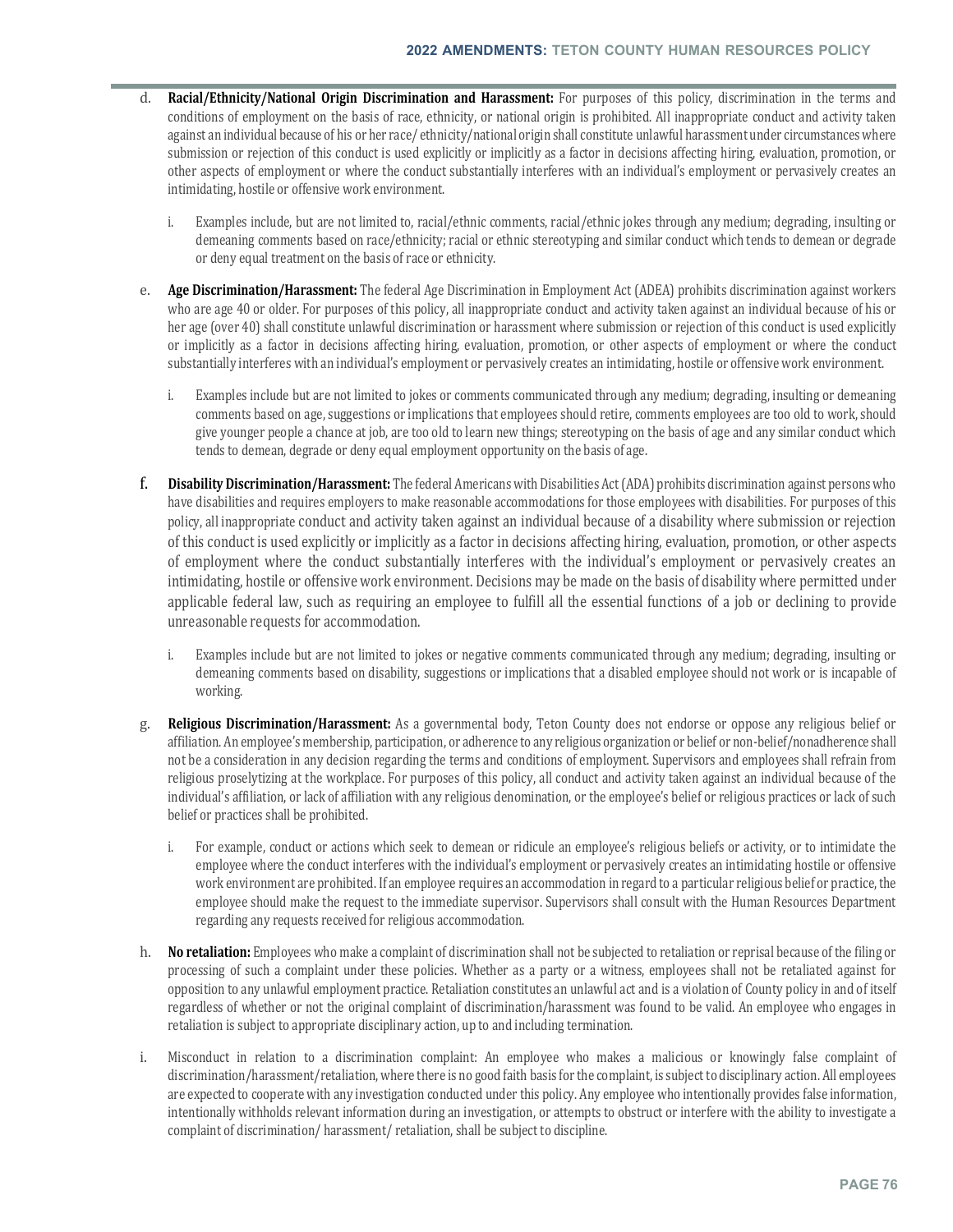### **8‐5 WORKPLACE VIOLENCE**

### a. **Workplace Violence**

Teton County has zero tolerance for workplace violence. Employees must not engage in any intimidation, threats, or hostile behaviors, physical/verbal abuse, vandalism, sabotage, bullying or any other act considered inappropriate to the workplace or causes an employee to reasonably fear for their own safety. Bizarre or offensive comments or jokes regarding violent events and/or behavior are not tolerated.

### b. **Weapons at Work**

- i. Definitions: For the purpose of this Policy, the following are defined:
	- A. County Property: Any land, buildings, and/or other facilities or structures owned by, leased to, or occupied by Teton County, and any vehicles owned or leased by Teton County.
	- B. Handgun: A pistol, revolver, or other firearm of any description, loaded or unloaded, from which any shot, bullet, or other missile can be discharged, the length of the barrel of which, not including any revolving, detachable, or magazine breech, does not exceed twelve inches. Handgun does not include a machine gun.
	- C. Weapons: Any object that has as its primary purpose the infliction of physical injury such as, but not limited to, firearms, knives, or explosives. If employees have questions as to whether an item is a weapon subject to this policy, they are to contact their supervisor or Human Resources Director for a determination.
- ii. Possession and Use of Weapons on County Property
	- A. Unconcealed weapons: Teton County prohibits employees' possession or use of unconcealed weapons on County Property, except where there is a work requirement to do so.
	- B. Concealed weapons: Teton County prohibits employees' possession or use of concealed weapons on County Property, except (i) where there is a work requirement to do so; or (ii) the weapon is a handgun and the employee holds a valid permit for the handgun and possesses or uses the handgun consistent with the terms and conditions of the permit.

### iii. Weapons authorized to be possessed on County Property

Employees who hold a valid permit for a handgun or are legally authorized to possess or use an unconcealed or concealed weapon on County Property are subject to the following conditions:

- A. Such weapons must be kept on the person holding the permit or authorization. Weapons may not be stored in desks, in personal belongings or other employee storage areas.
- B. The employee is requested to report to the Elected Official or Department Director that they are allowed to possess and use a weapon on County Property and show the Elected Official or Department Director the permit allowing such possession and use. The County may take additional reasonable precautions relative to the weapon depending upon the circumstances.
- C. A permit that allows an employee to possess a concealed handgun pursuant to W.S. §6-8-104(t) does not authorize the employee to carry the concealed handgun into a public building (i) used primarily for law enforcement operations or administration without written consent of the BCC Administrator; (ii) any detention facility, prison or jail; (iii) any courtroom; (iv) any meeting of a governmental entity; and (v) any place where the carrying of firearms is prohibited by federal law or regulation or state law.
- D. A permit to possess or use an unconcealed or concealed weapon does not authorize an employee to use that weapon in a manner that would violate any provision of State law.
- iv. Personal Vehicles

Employees may keep a legal weapon in their personal vehicle when the vehicle is parked or driven on County Property provided the employee keeps the weapon securely locked within the vehicle at all times.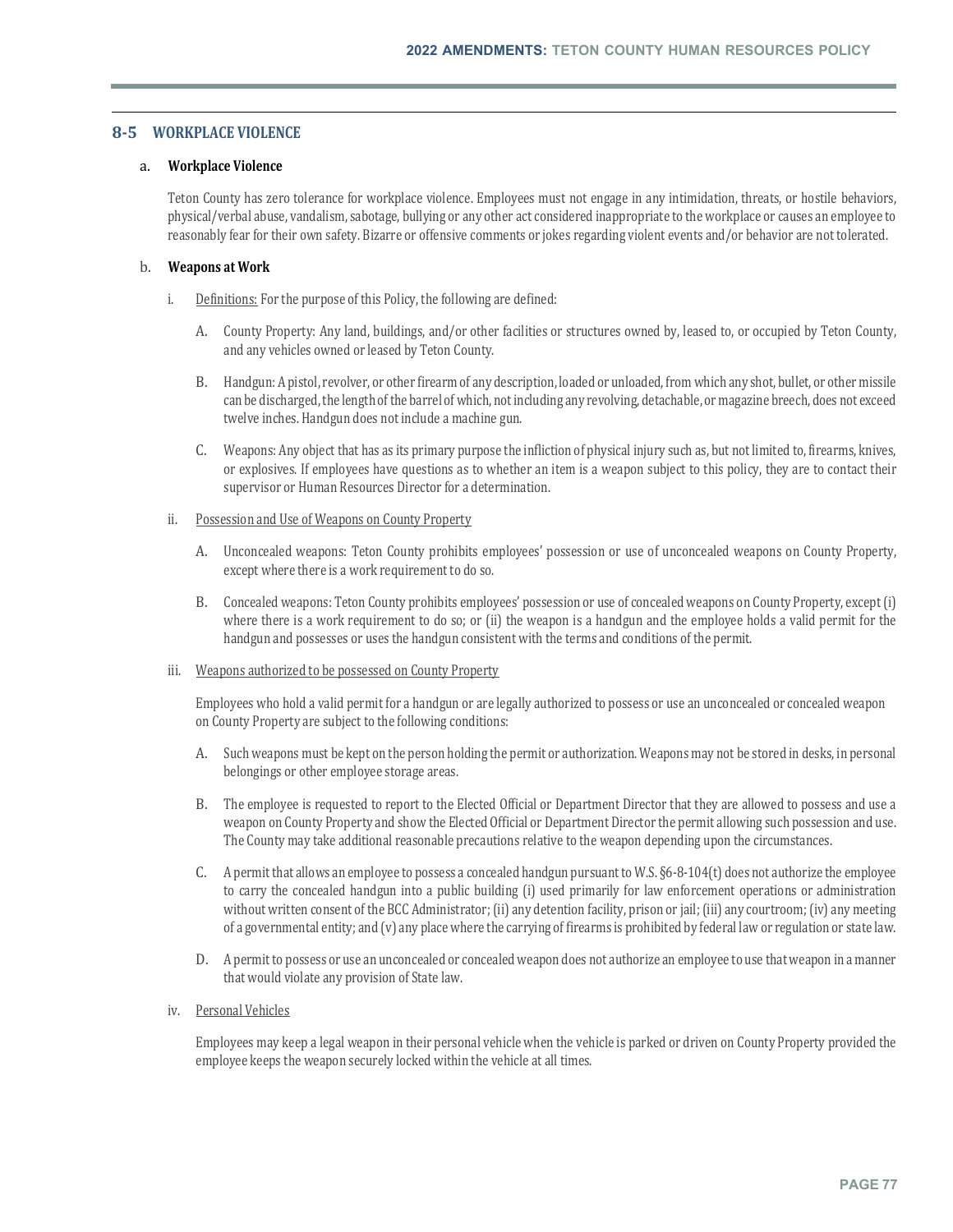### v. Weapons possessed as a requirement of the job

This policy does not apply to employees who are required to carry weapons in order to carry out the duties of their jobs. Elected Officials and Department Directors, in consultation with the County Attorney's office, will approve authorized possession and use of weapons in accordance with the law.

vi. Required Reporting

Employees are required to immediately report any behavior or acts believed to be in violation of this policy to a supervisor, Human Resources Director, or Elected Official. Employees should directly contact law enforcement personnel if they believe there is an imminent threat to the safety and health of the employees or property.

The Human Resources Department will investigate all reports of workplace violence promptly. Based on the results of the investigation, action will be taken as appropriate. If applicable, the Teton County Sheriff's Office and the issuer of a Weapons permit will be notified of any violation or inappropriate behavior or acts by the Weapons Permit holder.

Teton County may report violence or threats of violence to the appropriate law enforcement agency. All Teton County employees are expected to cooperate fully in any law enforcement investigation consistent with the employee's constitutional rights.

### **8‐6 ETHICAL STANDARDS**

Holding public office or employment is a public trust. In order to ensure that the confidence of the public in Teton County is not harmed by the perception that official decisions are inappropriately influenced by gifts or compensation from organizations and individuals with which the County does business or serves, County officials and employees must comply with the following policy provisions.

- a. A County official or employee will not acquire or hold an interest in any business or undertaking that he or she has reason to believe may be directly and substantially affected to its economic benefit by official action to be taken by an agency over which he or she has substantive authority.
- b. A County official or employee will not perform an official act directly or substantially affecting a business or other undertaking to its economic detriment when he or she has a substantial interest in a competing firm or undertaking.
- c. **Rules of Conduct:** A County official or employee shall not:
	- i. Disclose or use confidential information acquired in the course of his or her official duties in order to further substantiate his or her personal financial interests.
	- ii. Accept a gift or gifts of substantial value or an economic benefit that amount to a gift of substantial value:
		- that total more than \$250.00 [with exceptions as listed in W.S. §9-13-102(a)(vi)]; or
		- which would tend to improperly influence a reasonable person in his or her position to depart from the faithful and impartial discharge of his or her public duties; or
		- which he or she knows or which a reasonable person in his or her position should know under the circumstances is primarily for the purpose of rewarding him or her for official action he or she has taken; or
		- which the activity brings discredit to the County.

It shall not be a breach of fiduciary duty and the public trust for a County official or employee to use County facilities or equipment to communicate or correspond with the County official's or employee's constituents, family members, or business associates.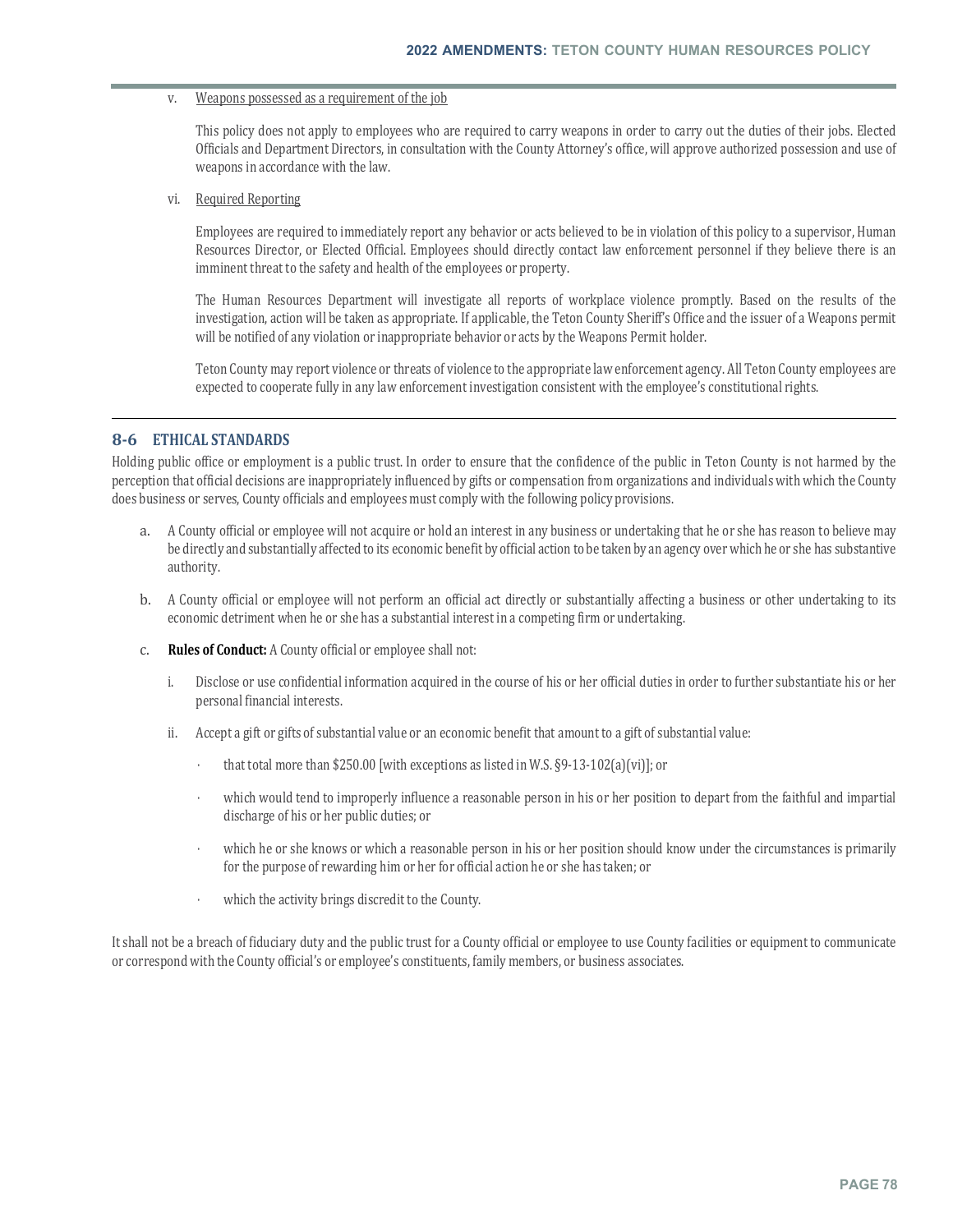### **8‐7 USE OF COUNTY FUNDS**

County employees are directed by Wyoming Statutes §9-13-105(a) regarding appropriate use of county funds. The use of Teton County funds for anything other than official expenditures as outlined in these policies is strictly prohibited. The following expenditures are not allowed using County funds, including but not limited to:

- Birthday cakes, gifts or cards
- Going away cakes, gifts or cards
- Get Well cakes, gifts or cards
- Gifts of any kind
- Flowers
- Alcohol
- Personal long-distance calls
- **Entertainment**
- Personal postage
- Finance charges or late fees
- Food Meals, other than those authorized in the Travel Policy or if part of an official County business meeting.

### **8‐8 POLITICAL ACTIVITY**

- a. The County encourages an employee to exercise his/her responsibility in supporting good government by voting for those issues and candidates of his/her choice. Teton County will not interfere with the conduct of County employees engaged in political activities as long as such activities:
	- i. Are in compliance with state and federal laws;
	- ii. Are confined to hours when the employee is not on duty; and
	- iii. Do not impair the employee's job performance.

### b. **Employees may not:**

- i. Campaign in their official County uniforms, County Logo attire or while wearing County identification badges or name tags.
- ii. Use their official capacity or influence to interfere with or affect the result of elections or nomination for office.
- iii. Identify themselves as County employees, for example by identifying their job title, while engaging in campaign activities.
- iv. Use their official capacity or influence to interfere with or affect the result of elections or nominations for office.
- c. **Campaigning:** Public Officials and employees may, on their own time and without reimbursement of expenses, publicly state an opinion for or against a referred measure.

### **8‐9 SEARCHES AND WORKPLACE PRIVACY**

Employees of Teton County have no reasonable expectation of privacy concerning County property. County work areas such as offices, cubicles, lockers, computer files, and other equipment and/or vehicles belonging to the County are considered areas for limited personal use and are subject to search at any time.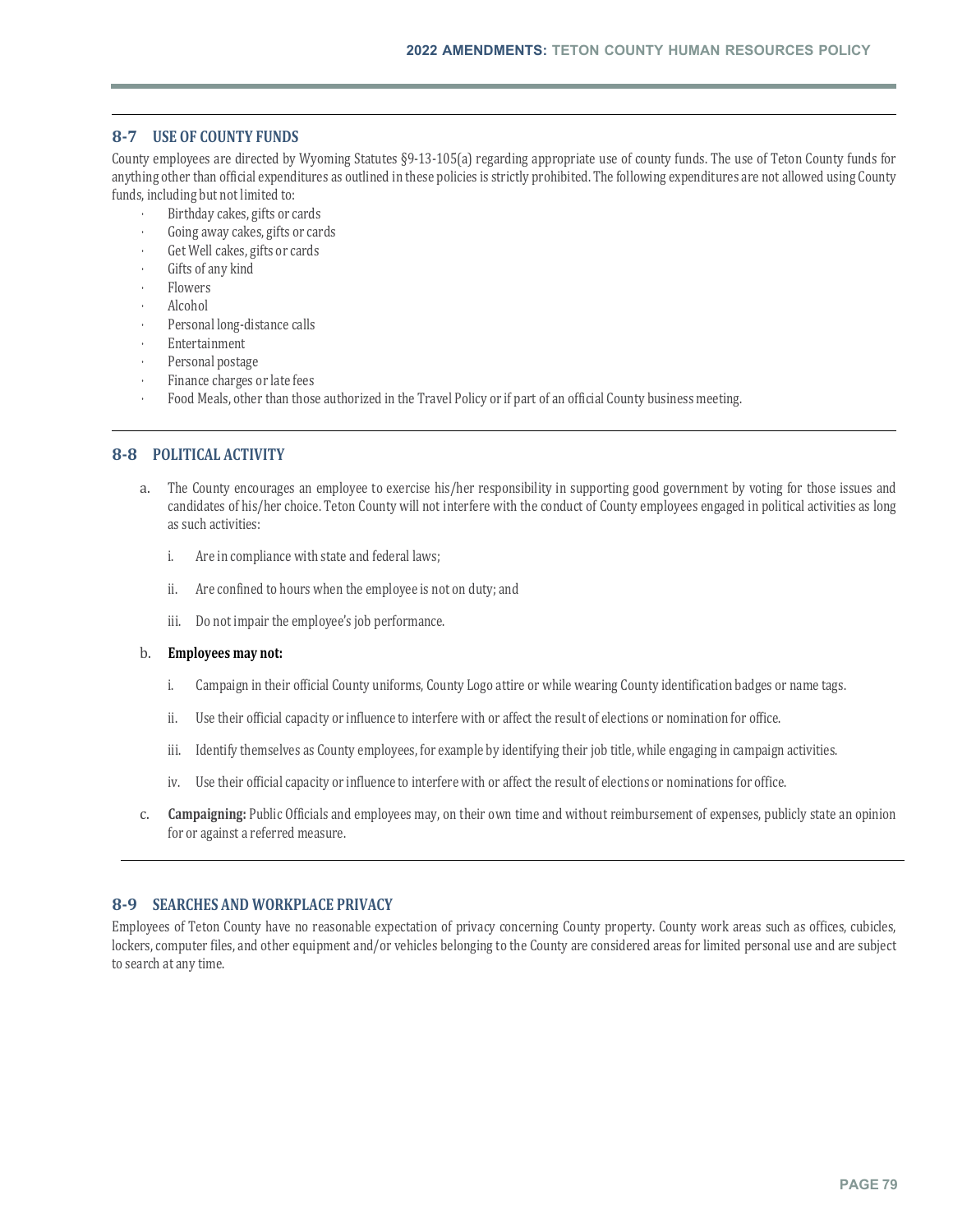### **8‐10 NURSING MOTHERS**

- a. Recognizing that breastfeeding is important for many women and their babies, the County will provide a clean, comfortable private area within a designated County Building or Department to express breast milk. This will be a nonsmoking area. The area will be shielded from view and free from intrusion from coworkers and the public.
- b. A nursing mother who returns to work full-time may take breaks for lactation purposes for her nursing child for one year after the child's birth. Generally, the amount of time for breaks will be the same as under the break policy. The timing of the break can be altered to best accommodate the nursing mother and her work schedule.
- c. A nursing mother may request a flexible work schedule that better accommodates breastfeeding her child.
- d. A nursing mother may request a part-time work schedule that better accommodates breastfeeding her child. The part-time work schedule may affect other policies and will be used to determine whether other criteria for such a schedule are met.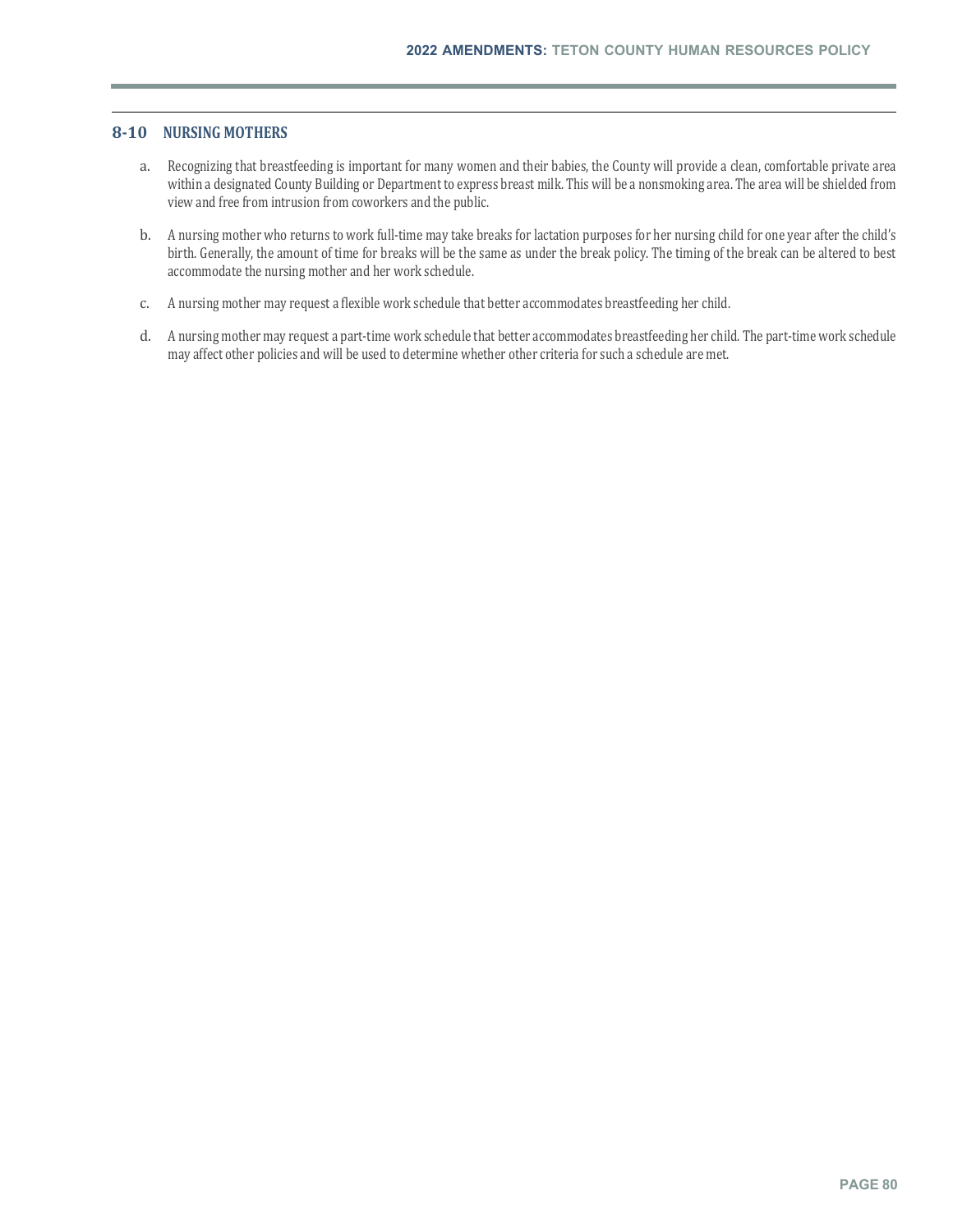# **SEPARATION OF EMPLOYMENT**

### **9‐1 VOLUNTARY TERMINATIONS**

A termination is the ending of an individual's employment relationship with the County. Terminations can be voluntary or involuntary. An employee's decision to leave employment is defined as a voluntary termination. Resignation, retirement, leaving by mutual agreement, job abandonment, and failure to return from a leave of absence all constitute voluntary terminations.

a. **Resignation:** The employee should provide their supervisor with a resignation letter at least two weeks before the planned effective date of resignation.

### **9‐2 INVOLUNTARY TERMINATIONS**

- a. **Employment 'At‐Will':** Employees who do not have a written employment contract or are not sworn law enforcement officers are employees 'At-Will' of the County. Misconduct described in these Policies which may lead to discipline or termination is by no means an exclusive list. Notwithstanding any statement in these Policies describing specific misconduct which may lead to discipline or termination, the County reserves the right to terminate the employment of an employee any time, with or without cause or reason. In order to dismiss an employee 'At-Will', Teton County is not required to give the employee any prior disciplinary warning, verbal or written or to otherwise provide any advance notice of dismissal.
- b. **Reduction in Force (RIF):** Occasionally, changes in public policy, business strategy, technology, operating procedures, or organizational structure may result in the elimination of certain positions. If a transfer is not feasible, these changes may result in an involuntary termination. This policy addresses two

(2) "reduction in force" (RIF) options an Elected Official or Department Director may consider in response to changes in funding and/or work needs.

- i. Layoff: The separation of an employee filling a position that has been eliminated due to (1) a need to promote more effective and efficient operations, (2) a lack of funds, and/or (3) a lack of work.
	- A. The following order of layoff will be considered when eliminating one or more employees:
		- 1. Temporary employees and limited-term employees in the identified positions would be separated first.
		- 2. Employees with the least favorable performance evaluations, corrective actions and/or disciplinary actions issued within five (5) years prior to the proposed effective date will be considered.
		- 3. If the evaluated performance of two or more employees is considered equal, the employee with the lowest number of years of current consecutive County service would be laid off before the employee(s) with greater seniority. Periods of employment as a Temporary employee cannot be counted in determining years of service.

# **CHAPTER 9**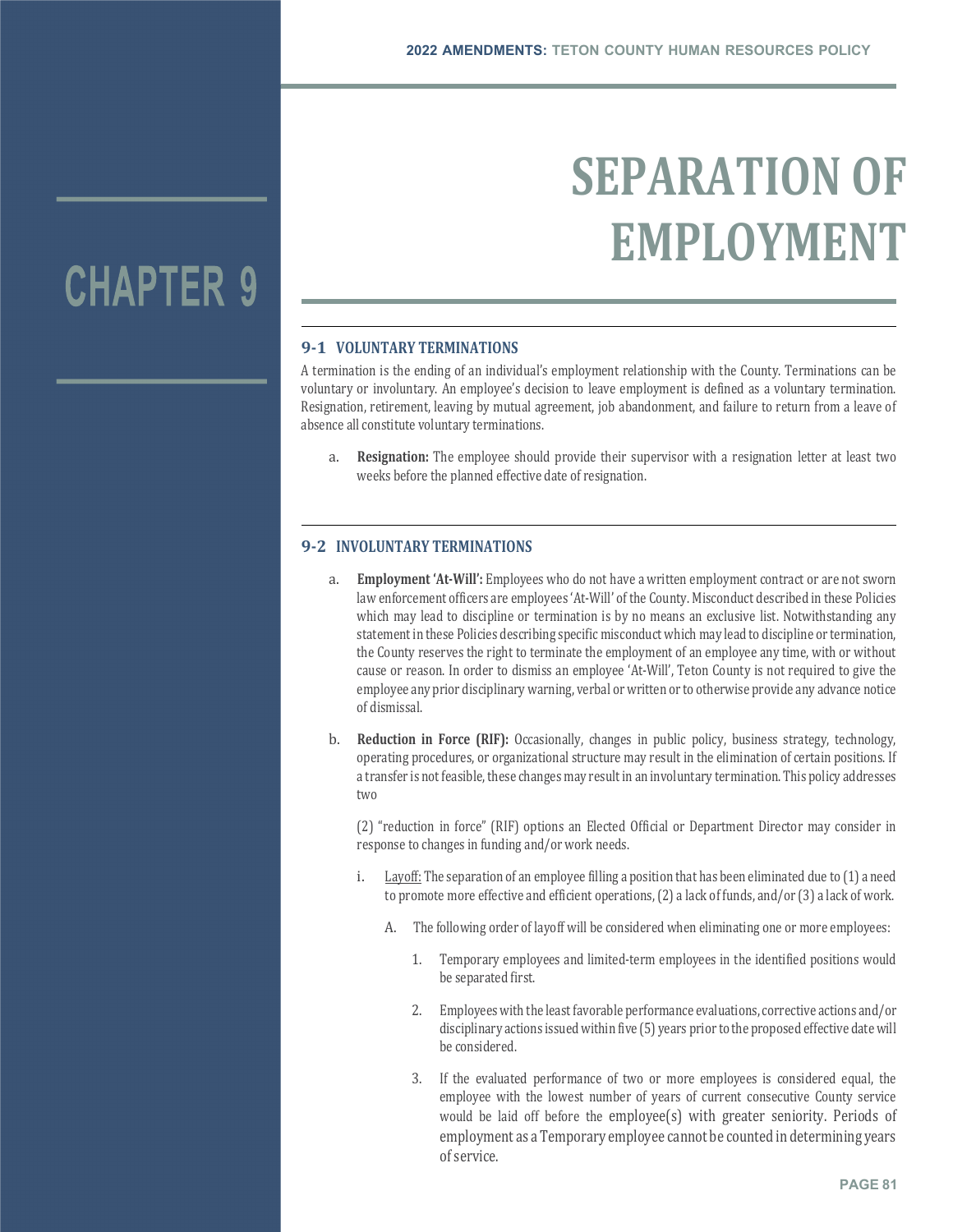- ii. Full-time Equivalent (FTE) Reduction: The permanent reduction of an employee's work hours as a result of a reduction in the authorized FTE allocation of the position due to (1) a need to promote more effective and efficient operations, (2) a lack of work and/or (3) a lack of funds.
	- A. An FTE reduction will not result in an employee's work hours being reduced to less than 20 hours per week. When FTE reduction leads to a decrease in an employee's work hours, it may result in a change in the affected employee's insurance premiums and leave accruals.
- iii. Procedure: The specific circumstances will determine whether a layoff or FTE reduction is most appropriate and the timing and order of an action. A plan for the layoff or reduction of an FTE should include a general description of the proposed action, current and proposed organizational chart, the reasons for the proposed action, the anticipated benefits and results of the proposed action, the anticipated impacts of the proposed action on the department's employees and any other information deemed helpful for the review and approval process. Department Directors must present their request to the BCC Administrator for approval. The Library Director shall seek approval from the Library Board.
- iv. The Human Resources Director, in concert with the County Attorney's Office, will review any proposal before it is implemented and work with the department director or elected official to ensure compliance with County policies and applicable laws as well as provide support services to any affected employees.
- v. The final payment of wages and benefits to employees separated by a reduction in force will comply with all County policies, plan provisions, and applicable law.

### **9‐3 COMPENSATION UPON TERMINATION**

Pursuant to Wyoming Statute §27-4-104, an employee will be issued a final paycheck no later than the employer's usual practice on the next regularly scheduled payroll date.

- a. **Vacation Leave:** A separated regular status employee shall receive payment for the current balance of unused vacation leave, computed on the employee's hourly compensation rate at the time of separation.
- b. **Sick Leave:** Upon separation with less than ten years of continuous service as measured from the employee's current service date, an employee's accrued sick leave balance is lost. Upon separation with ten or more years of continuous service as measured from the employee's current service date, employees receive the monetary value of a certain portion of their accrued Sick Leave as follows:
	- i. With the exceptions noted below, upon termination of employment, employees with 10 or more years of continuous service shall receive pay for the monetary value of 40% of the number of hours remaining in their accrued sick leave balance.
	- ii. The monetary value will be calculated using the employee's current pay rate at the time of separation.
	- iii. Exception: Upon death of an employee (while still employed), the employee's estate will receive a cash payout for the monetary value of the applicable percentage as noted above of the number of hours remaining in their accrued sick leave balance.
	- iv. If separation occurs before ten continuous years of employment, the employee is not eligible to receive payment for any accrued sick leave hours.
- c. **Compensatory Time:** A separated employee shall receive payment for the current balance of unused compensatory time, computed using the employee's hourly compensation rate at the time of separation.

### **9‐4 TERMINATION DATE**

The termination date may not be advanced because of earned and unused vacation or other forms of leave. An employee leaving the employment of Teton County will be paid for hours worked through the final day of active work in which he/she is physically present at the work location, which will be established as the last day of employment at Teton County. Any applicable accrued and unpaid leave shall be paid based on the effective termination date. (Reference Chapter 9, Section 3 for details)

Upon notice of a termination, an employee is not eligible for sick leave. If extenuating circumstances occur, vacation and compensatory leave will be used in lieu of sick leave.

In cases where an individual does not return to work at the end of a medical, military or personal leave, the date of termination is the date of the end of the leave, not the last day of work.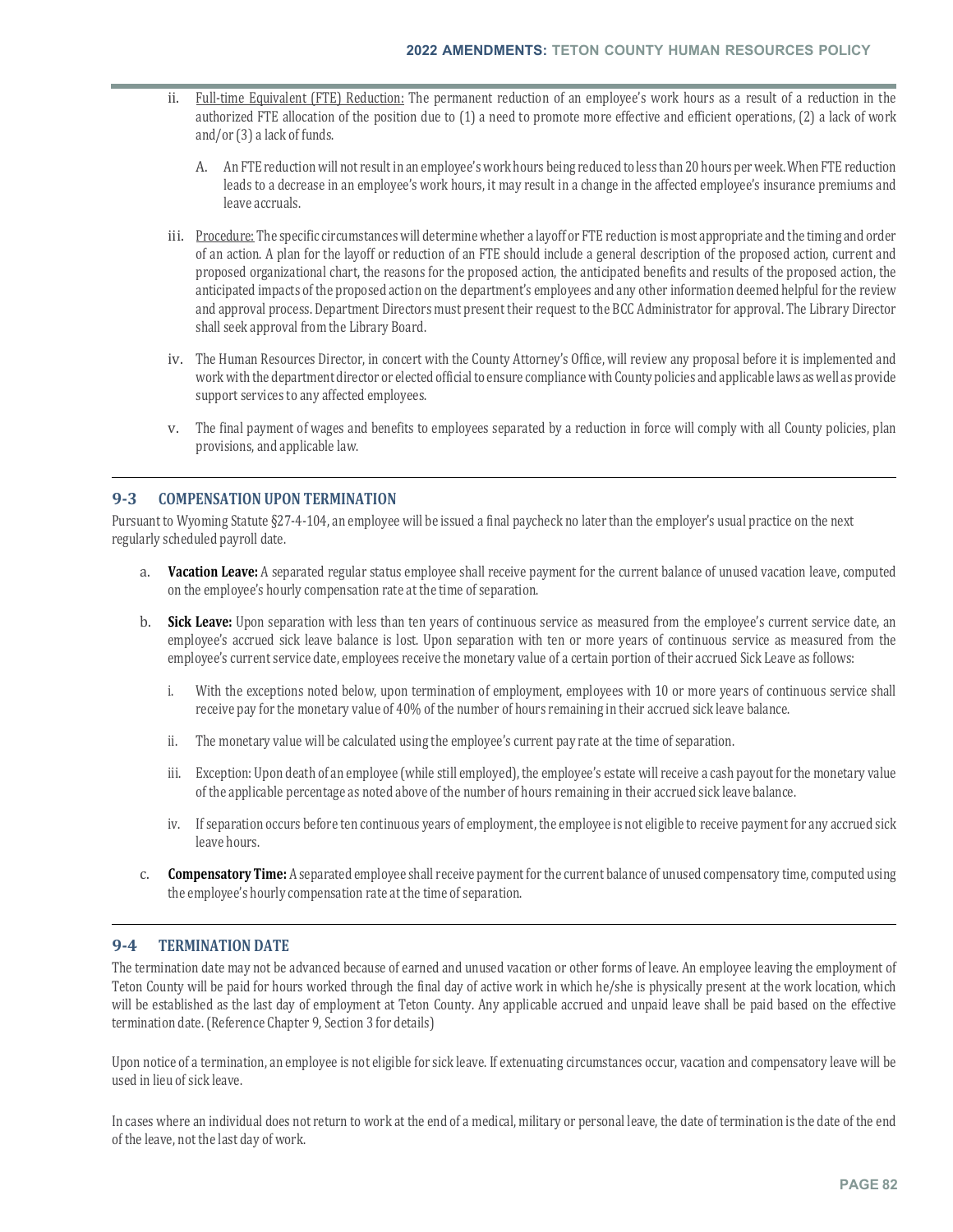### **9‐5 EXIT INTERVIEWS**

When an employee voluntarily leaves the County's employ, the Human Resources Department may conduct an exit interview either before or soon after termination. This interview allows the employee to provide information about the reason(s) for leaving the County's employment and allows the County to obtain information that might improve policies and working conditions. The Human Resources Department, in turn, provides information to the employee about the disposition of benefits and final compensation arrangements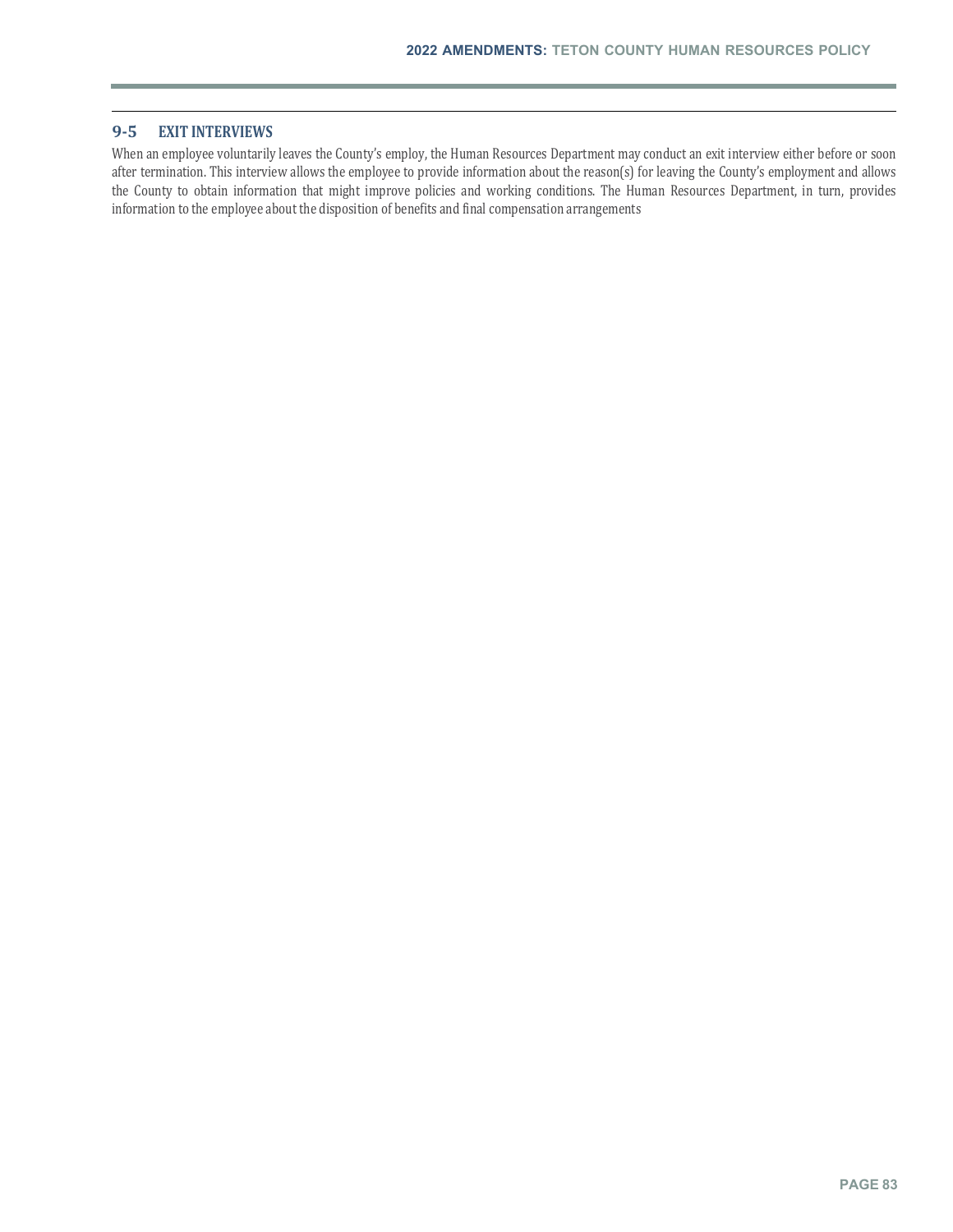# **COMMUNICATIONS**

### **10-1 GENERAL COMMUNICATIONS**

- a. **Purpose:** The purpose of this policy is to create and manage consistent, open lines of communication with taxpayers, community groups and organizations and the local media (newspapers, radio, television) in the best interests of the County taxpayers and residents.
- b. This policy is not intended to prohibit communication, but is designed to ensure that information shared is legal, necessary, accurate, current and appropriate. This policy does not apply to the Sheriff's Office, to legal notices, or other routine and prescribed communications required by statute or by function, e.g. County Clerk, Clerk of the Court.

### c. **Goals:**

- i. To inform County residents about issues.
- ii. To encourage taxpayers to participate in County government.
- iii. To provide accurate and reliable information to counteract rumors and other misinformation.
- iv. To create a mutually trusting environment with media.

### d. **General:**

- i. Public Records, as defined by Wyoming State Statute, will be provided by the designated public records person, to any requestor within seven (7) business days of acknowledgement of receipt of the request. If the records are not readily available, the requestor will be notified within the same seven (7) business day timeframe as to when the records will be available and records shall be released within 30 days of the acknowledgement of receipt of the request.
- ii. The designated public records person means the person designated by the Board of Commissioners as required by Wyoming State Statute.
- iii. Generally, public records do not include personnel files, criminal reports on juveniles and sex offenders, and internal, and privileged memos. If in doubt about whether a document is a public record or not, consult with the County Attorney and Prosecutors Office.
- iv. Employees shall refer all media requests to their Department Director or Public Information Specialist, or appropriate Elected Official.
- v. Employees shall inform their Department Director or Elected Official of any contact with the media.
- vi. Elected Officials and Department Directors shall comment only about issues related to their specific areas of responsibility.
- vii. Where an issue may be controversial, or potentially damaging to the County, a Department Director should discuss with the BCC Administrator prior to any interview, comment or release.
- viii. Any person talking with the media should make a clear distinction between a personal opinion and an official comment.
- ix. Wherever possible, specific names should not be used in interviews or any media discussions; job title or department name should be used instead.

# **CHAPTER 10**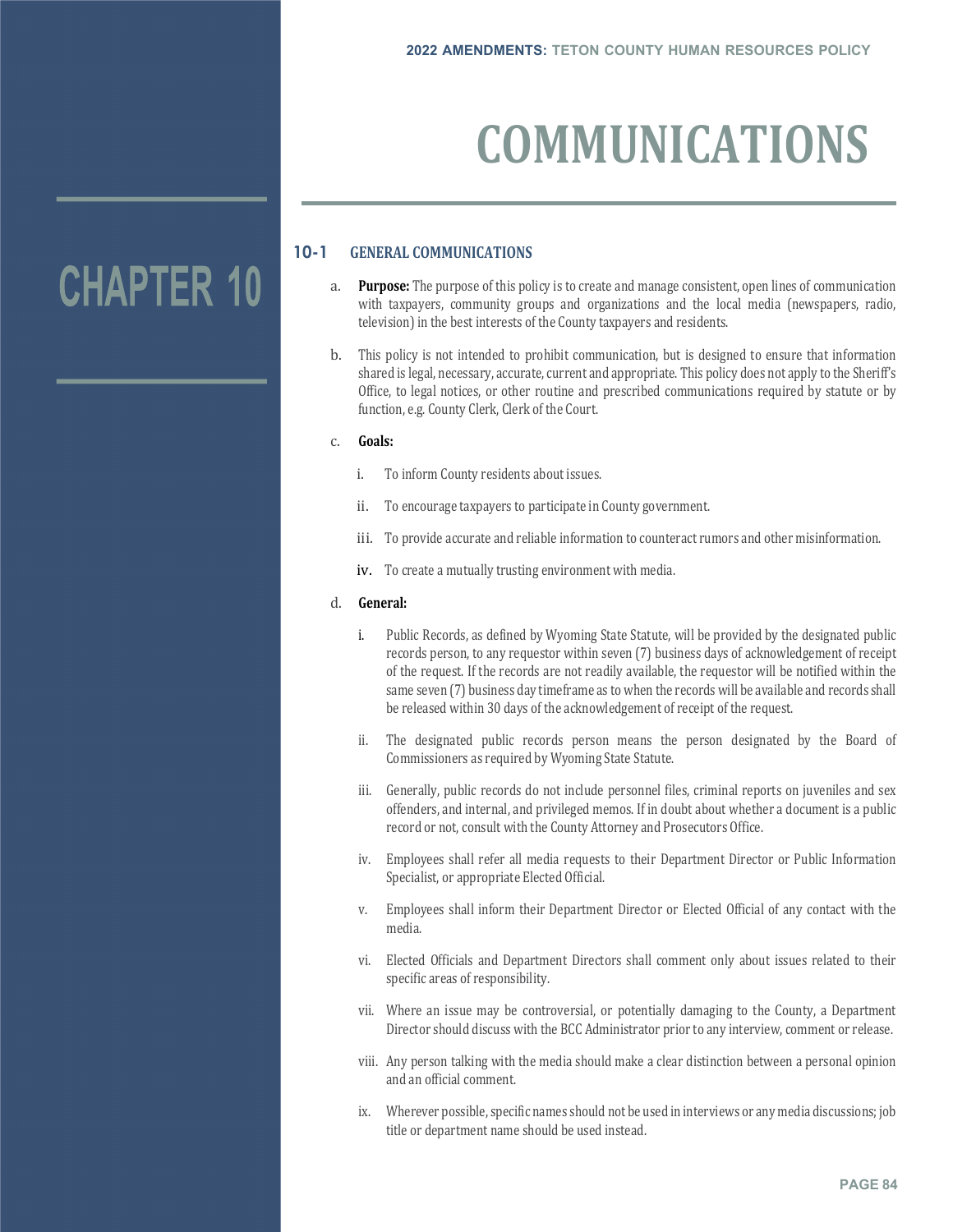- x. Specific care should be taken when distributing or forwarding e-mails. E-mails should be distributed only to those departments and individuals affected by the content of the message.
- xi. Unless required by other departments or offices, information within a department is confidential, and should not be shared or discussed outside the originating department, e.g. Payroll, Human Resources, or legal matters.

### **10-2 ELECTRONIC COMMUNICATIONS**

a. **Purpose:** The purpose of this policy is to define the proper use of, and access to, electronic communications either created, sent, or received by Teton County employees and Elected Officials using the County's electronic communications systems. This includes Electronic Mail, Social Networking, Internet, File Transfer, or any other electronic communication between two (2) or more pieces of equipment, whether or not the message is converted to hard copy format after receipt and whether or not the message is viewed upon transmission or stored for later retrieval.

The electronic communications systems are purchased and maintained by Teton County and provided to employees and Elected Officials to assist them in the conduct of Teton County business. The electronic communications systems permit employees and Elected Officials to communicate with each other internally and with outside individuals and agencies. The policies governing the use of the electronic communications systems are as follows:

- b. **County Property:** The electronic communications systems hardware and software are County property. Additionally, all messages composed, sent, or received on the electronic communications systems are and remain the property of the County. Employees and Elected Officials do not have a personal property right in any matter created, received or sent from the electronic communications systems.
- c. **Records:** Record retention of public records shall be managed in accordance with the Wyoming State Archives Retention Schedules. All records, including those of elected officials, may be subject to public disclosure.
- d. **Use:** To ensure the appropriate use of electronic communications systems, all employees should use the County's software and hardware for County approved purposes only.
	- i. Software. The County will allow only County authorized software to be stored or executed on its computers. Recognition is given to the unique needs of particular departments and programs; however, the software must be approved for compatibility by the IT Division prior to installation.

Software installed with the intention of protecting devices and peripherals, such as anti-virus software, shall not be removed or disabled unless authorized by the IT Division. All software license agreements and copyright laws shall be adhered to and copies of license agreements provided to the IT Division.

- ii. Electronic Mail, Social Networking and Internet. Electronic mail, Social Networking and Internet access must be used in a manner that maintains public trust and confidence in the County organization. Electronic mail and Internet access are provided for the County's official public business. Examples of appropriate use of the e-mail, social networking and Internet are as follows:
	- A. Facilitating Communications. Facilitating communications and transfers of documents between employees, citizens and others concerned with County business.
	- B. Assessing Databases. Assessing databases and files to obtain work-related referenced material or to conduct work related research.
	- C. Expediting Administrative Duties. Expediting administrative duties in direct support of work-related functions.
	- D. Professional Development. Communicating with individuals or professional organizations regarding professional and career development.
	- E. Personal Use. As with telephones, electronic mail and Internet access are intended for fast and efficient communications. However, personal use of electronic mail, social networking and Internet should be limited, or de minimis, so as not to interfere with the employee's duties. Any opinions stated on personal emails or social networking sites will be clearly marked as personal opinions and not the opinion of Teton County. Personal use allowed on electronic communications systems will be determined by the appropriate Department Director or Elected Official.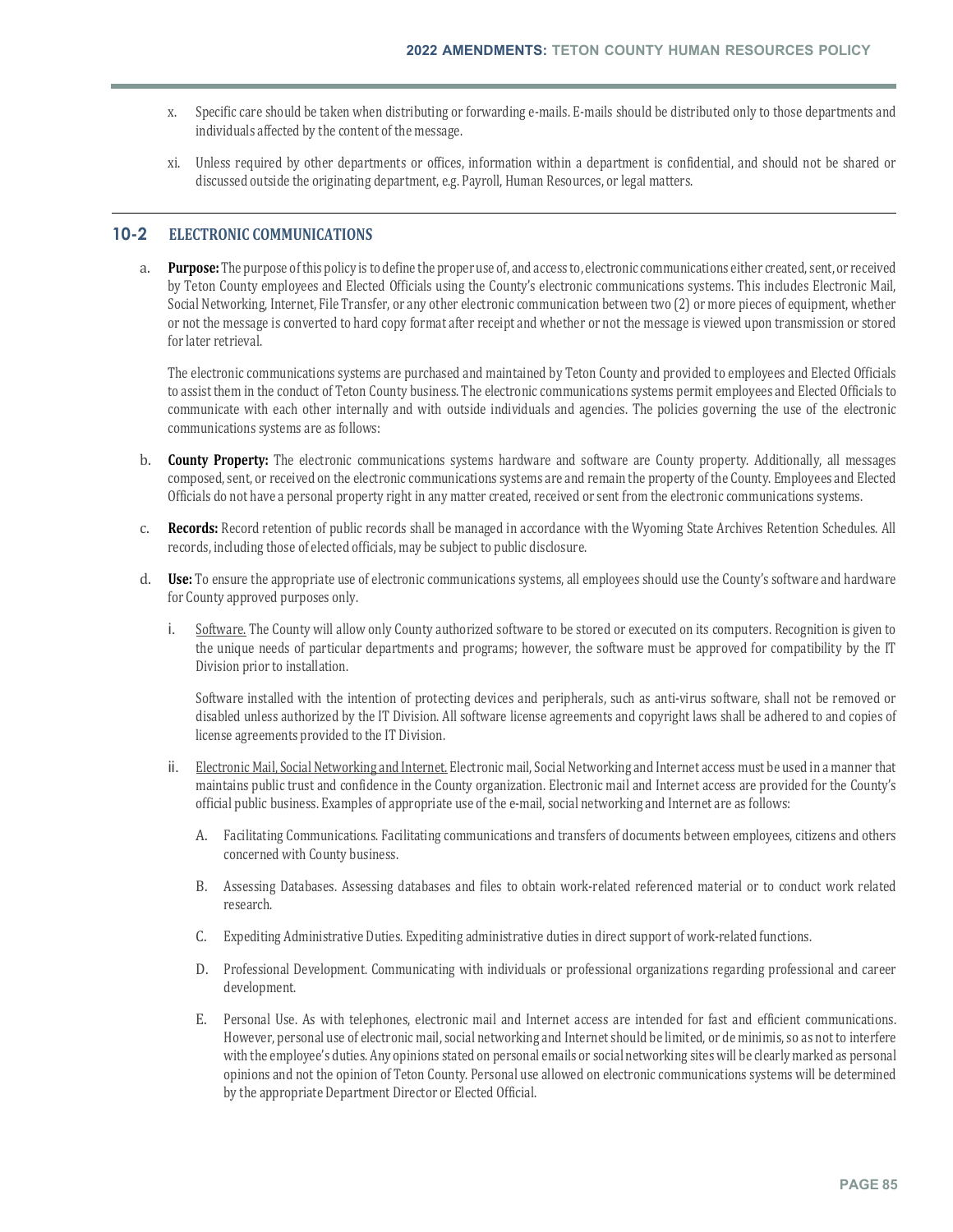- iii. Use Violations. No person shall use County communications systems to:
	- A. Violate any municipal, county, state or federal law or regulation.
	- B. Promote any commercial venture, political campaign, or personal purpose.
	- C. Raise funds or engage in public relations activities that are not directly related to County business.
	- D. Intentionally disrupt network or system use by others, either by introducing worms or viruses or by other means.
	- E. Engage in any activities that could cause congestion and disruption of networks and systems, such as sending and forwarding chain letters, and joining news subscription services not directly related to county business.
	- F. Download copyrighted music, send or receive copyrighted materials, trade secrets, proprietary financial information or similar materials without prior consent.
	- G. Transmit or, with foreknowledge, receive pornographic, racist, sexist or harassing material.
- iv. Privacy and Security. Employees should have no expectation of privacy regarding the use of electronic media. Any information or data contained in any electronic system owned by the County is available to the County at all times and may be subject to audit, intercept, access and disclosure for reasonable purposes, including discipline by the County.
	- A. Public Record. Correspondence of an employee in the form of electronic mail and/or social networking may be a public record under the public records law, and may be subject to public inspection under W.S. §16-4-201 through §16-4-205, and the policies of Teton County.
	- B. Access. The County reserves the right to implement the use of electronic tools that monitor and/or restrict the transmission of email and use of the Internet. Further, the use of passwords for security does not guarantee confidentiality. Notwithstanding the County's right to retrieve and read any electronic communication messages, such messages should be treated as confidential by other employees and accessed only by the intended recipient. Employees may not retrieve or read any electronic communication messages that are not sent to them unless authorized to do so. Employees shall not use a code, address a file, or retrieve any stored information of other users, unless authorized to do so.
- v. Disciplinary Action. Violation of these policies will be reason for discipline up to and including termination.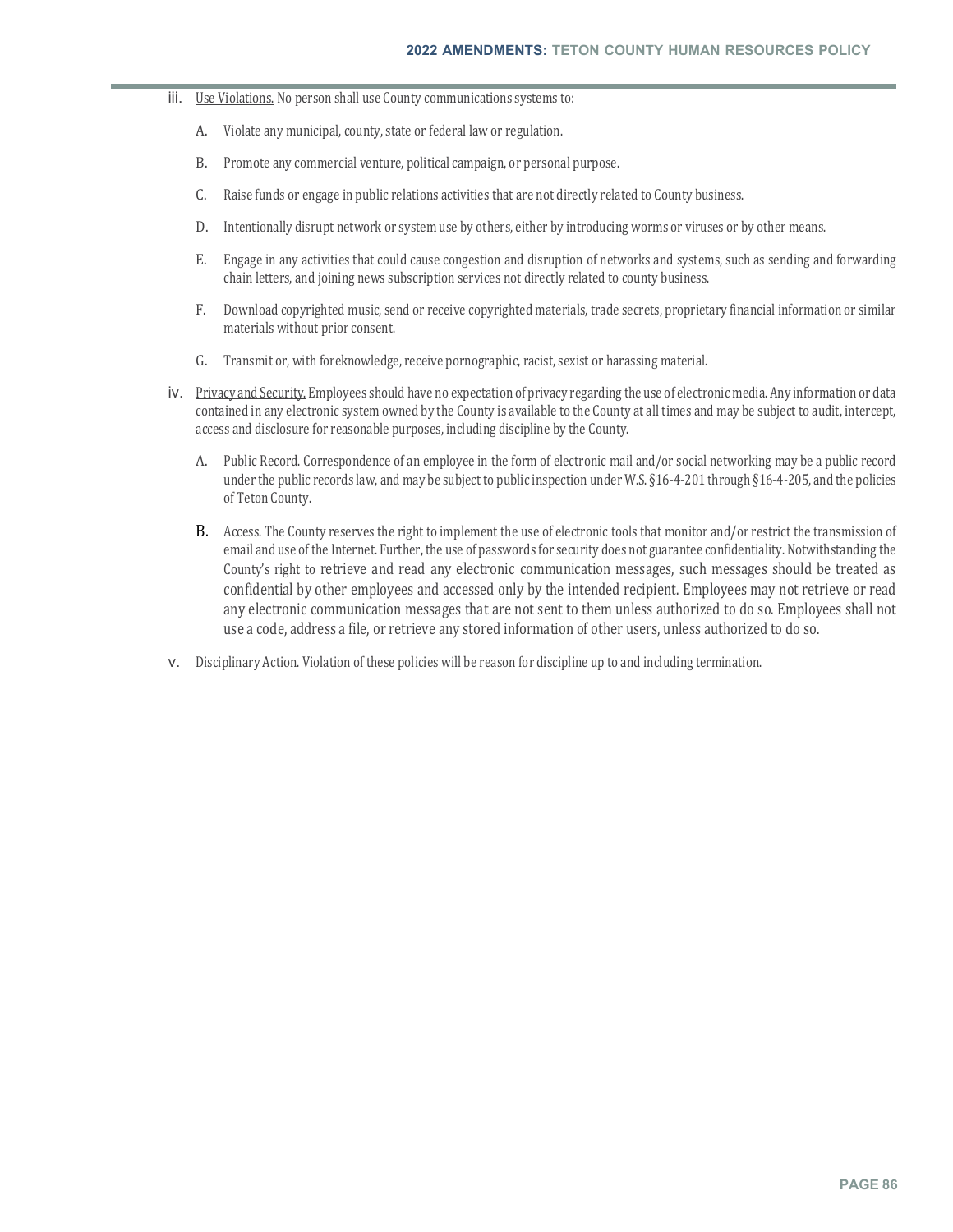# **SAFETY**

## **11‐1 GENERAL PRACTICES**

- a. All County employees are required to work in accordance with good safety practices ensuring activities are performed in a safe manner and to continually be aware of situations where liability to the County may be reduced. The objectives of the safety program are to:
	- i. Provide a physically safe environment to County employees;
	- ii. Increase employees' level of awareness concerning safety and safe working habits, and;
	- iii. Record and monitor the County's incidents for the purpose of designing and maintaining an incident prevention program.

All new employees will be presented with general and departmental safety rules. Department Directors, Elected Officials, and supervisors shall be responsible for providing safe and suitable working conditions within their means and for making recommendations to the Elected Official or BCC Administrator for alleviation of unsafe or unsuitable conditions not within their means of correction. Employees have the responsibility to safely perform their duties, to practice safe working habits, and to bring to the attention of their supervisor any unsafe working conditions or practice.

- b. The Department shall supply whatever safety equipment or specialized clothing it deems necessary to allow an employee to safely perform the employee's duties and responsibilities.
- c. Incidents involving possible County liability are to be reported immediately to the employee's Elected Official, Department Director or Manager, the County Human Resources Department, and the County Attorney & Prosecuting Office.
- d. In accordance with W.S. §1-39-104(b), when liability is alleged against any Teton County employee, if Teton County determines that he or she was acting within the scope of his or her duty, whether or not alleged to have been committed maliciously or fraudulently, Teton County shall provide a defense at its expense.

### **11‐2 SMOKE & TOBACCO‐FREE ENVIRONMENT**

- a. Due to the acknowledged hazards from exposure to nicotine and environmental tobacco smoke, it shall be the goal of Teton County to provide a safe and tobacco free work environment for all employees and visitors. The use of tobacco and nicotine products, including but not limited to cigarettes, e-cigarettes, pipes, smokeless and chewing tobacco, etc., is prohibited throughout the workplace including all County buildings, vehicles, and equipment.
- i. **Buildings and Facilities.** There will be no smoking within a County building or common work areas, or within 25 feet of the perimeter of any County building.
- ii. **Vehicles and Equipment.** There will be no smoking or tobacco use in any County vehicle or while operating County equipment.

Violations of this policy will be cause for disciplinary action up to and including termination.

# **CHAPTER 11**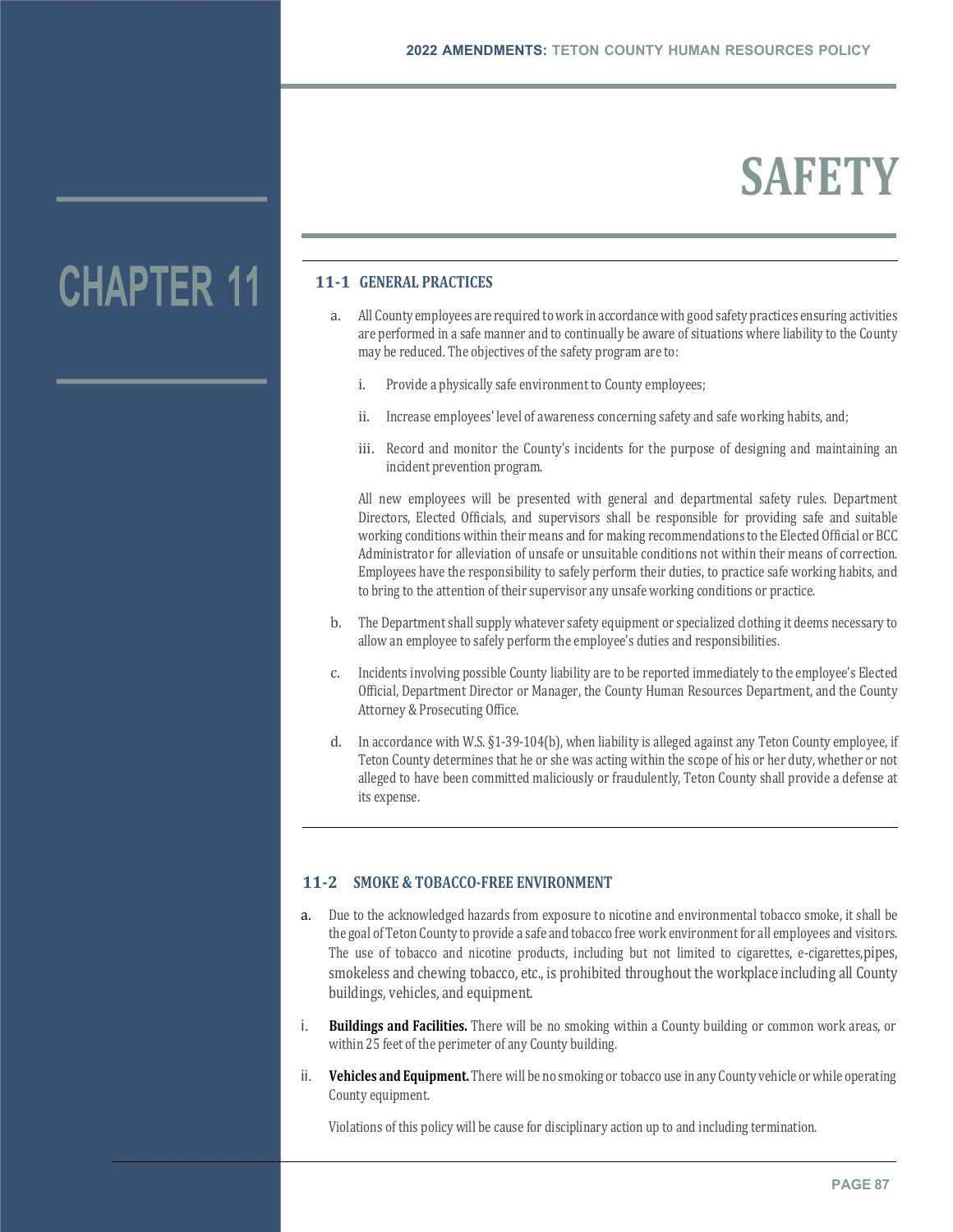### **11‐3 SUBSTANCE ABUSE AND DRUG TESTING**

It is the policy of Teton County to maintain a workplace that is free from the effects of drug and alcohol abuse. To maintain this standard, Teton County will comply with the W.S. § 27-14-201 Workers' Compensation Drug and Alcohol testing program protocols. This policy will apply to all County employees, including workers compensation covered volunteers.

- a. **Purpose:** The purpose of this policy is to:
	- i. Establish and maintain a healthy, safe, and productive work environment.
	- ii. Prevent personal injury, property damage, absenteeism, tardiness, unsatisfactory work performance, and criminal activity, which are the results of the use of controlled substances or alcohol to the degree that the employee is impaired at work.
	- iii. Comply with all state and federal laws, rules, regulations as they pertain to Teton County and its designation of employee and volunteer positions.
	- iv. Provide rehabilitation assistance for any employee who seeks the County's help in overcoming controlled substance or alcohol use, dependency or addition.

### b. **Prohibited Conduct**

- i. County Premises. Teton County prohibits the use, sale, dispensing, manufacture, distribution or possession of alcohol or drugs on any Teton County premises, worksites or while conducting County business, unless otherwise allowed under the Teton County Rules and Regulations.
- ii. Operation of Vehicles & Equipment. At no time will an employee operate a County owned vehicle, a personal vehicle being used for County business or parked on County property, or County equipment if the employee is or is reasonably suspected of being impaired by drugs and/or alcohol.
- iii. Reporting to Work. All employees are expected to report to work in a fit mental and physical condition to perform their assigned duties. No employee may report for work or remain on duty if there is reasonable suspicion that the employee is under the influence of drugs and/or alcohol.
- iv. Prescribed Drugs. Drugs are defined as illegal drugs or legal controlled substances not prescribed to the employee or not used as prescribed. When drugs are prescribed by a health care professional, the employee will inquire of the prescribing professional whether the drug prescribed has any side effects which may impair the employee's ability to safely perform the employee's job duties. If the answer from the health care professional is yes, the employee will obtain a statement from the health care professional indicating any work restrictions and the duration. The employee will present that statement to their supervisor prior to going on duty. The supervisor need not be told what the drug is, only how it may affect the employee's work performance.
- v. Apparent Drug/Alcohol Influence. No employee will report to work or be at work with alcohol or any detectable amount of prohibited drugs in the employee's system. A detectable amount refers to the standards generally used in workplace drug and alcohol testing or a positive alcohol or drug screen. If an employee appears to be affected by or under the apparent influence of drugs/alcohol while on duty or in the workplace, the employee may be required to submit to drug/alcohol testing.
- vi. Off Duty Abuse. The County prohibits the off-premises abuse of alcohol or illegal use of drugs when those activities adversely affect job performance or job safety. Departments or Offices may require employees to report convictions or pleas of guilty or no contest to illegal use of drugs or alcohol off duty to the County.
- c. **Categories of Substance Testing:** All drug and alcohol testing protocols shall comply with the Wyoming Workers' Compensation Rules, Chapter 10, Section 2. Human Resources shall be responsible for managing the substance testing program. The applicable County Department/Office will pay the costs of specimen collection and testing for alcohol and drugs. The testing program applies to all Regular, Limited Term, and Temporary positions except as described below.
	- i. Reasonable Suspicion/Impairment Testing**:** Any employee may be asked to submit to tests for alcohol and/or drugs when the employee is reasonably suspected of being impaired in the performance of their job. Reasonable suspicion testing may result from one of the following examples, but is not limited to the following:
		- A. Specific personal and articulable observations concerning the appearance, behavior, speech or performance of the employee; or
		- B. Violation of a safety rule, or other unsafe work incident which, after further investigation of the employee's behavior, leads the supervisor(s)/manager(s) to believe the employee's functioning is impaired;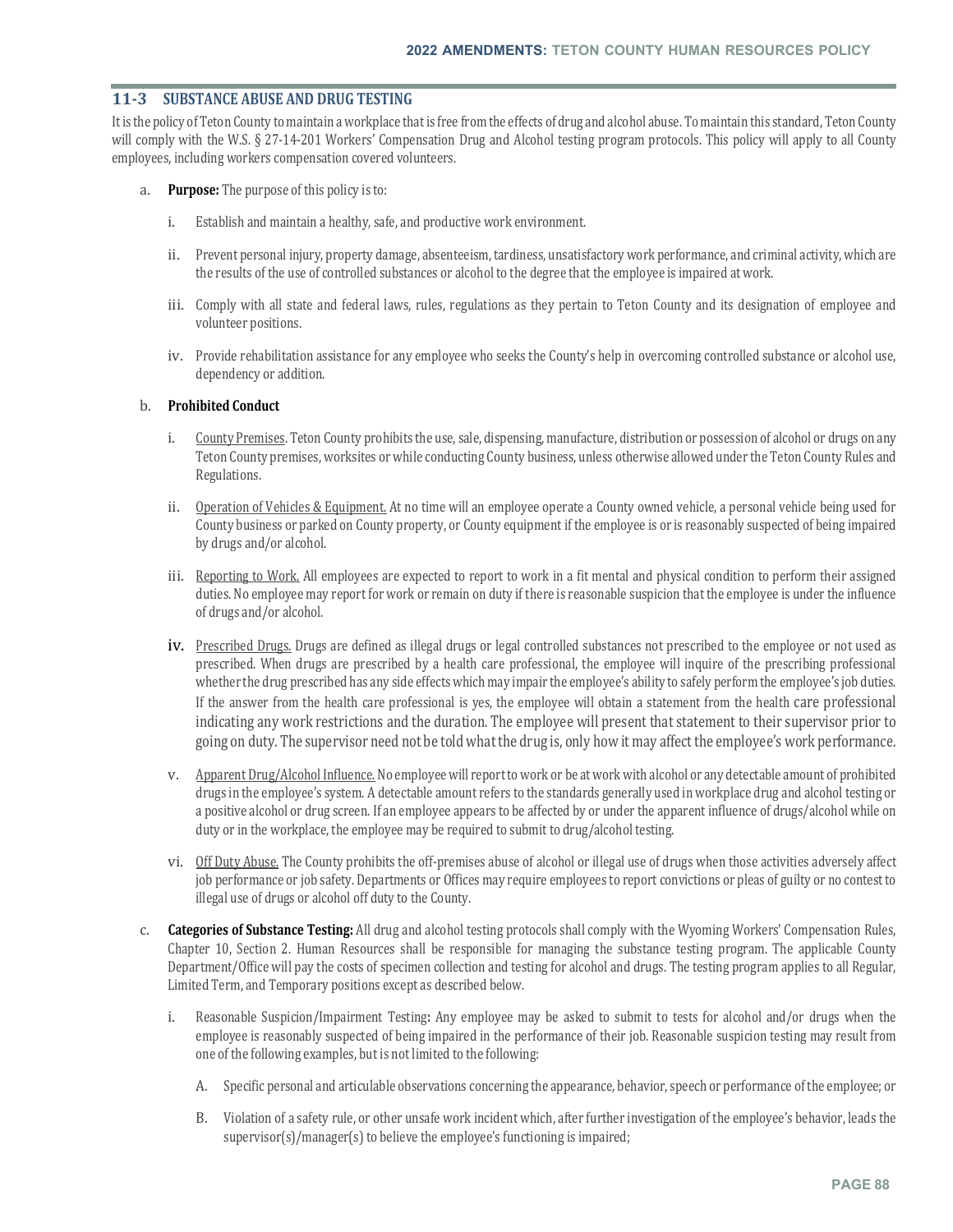- C. Admission of use of alcohol and/or drugs;
- D. Observation or reports of observation of the employee using alcohol or drugs; or
- E. Other physical, circumstantial, or contemporaneous indicators of impairment.

When a supervisor/manager has reasonable suspicion to request testing, the supervisor/manager will contact the Human Resources Director and follow the steps outlined in the Reasonable Suspicion Checklist. The employee will be placed on paid administrative leave pending the receipt of drug testing results by Teton County.

- ii. Post-Accident Alcohol and Drug Testing All Employees and Volunteers: All employees and volunteers who operate a vehicle or motorized equipment for the purpose of conducting County business will be tested for alcohol and drugs under when one or more of the following occur:
	- A. The employee/volunteer is involved in an accident resulting in major physical injury (immediately receives medical treatment away from the scene of the accident) or loss of human life;
	- B. The employee/volunteer is involved in an accident resulting in a citation;
	- C. The employee/volunteer is involved in an accident more than once in a 90-day period; or
	- D. There is reasonable suspicion that the employee is under the influence of alcohol or drugs.

Following a vehicle accident, the supervisor or designee will inform the employee involved in an accident of the requirement for alcohol and drug testing as outlined in this Manual.

Any employee or volunteer subject to post-accident testing who leaves the scene of an accident or fails to remain readily available for testing may be deemed to have refused to submit to testing and is subject to discipline.

- iii. Return to Duty/Follow-up Testing. If Teton County elects to allow an employee to return to work following a positive test result, it is mandatory that the employee must first pass a drug test and subsequently submit to a program of unannounced testing for a period of not more than twelve (12) months from the date of return to duty.
- iv. Law Enforcement Drug Testing Policy. The Sheriff's Office has a separate drug use and drug testing policy which has been communicated to those affected by the policy.
- d. **Refusalto Test.** Refusal to submit to drug/alcohol testing, or adulterating, tampering or otherwise hindering the testing process or results, shall constitute an admission of guilt and will be cause for disciplinary action up to and including termination of employment.

### e. **Testing Procedure**

- i. Pursuant to 49 CFR Part 40, testing will include the following substances or their metabolites:
	- Amphetamines (including methamphetamines)
	- Marijuana (cannabinoids)
	- Cocaine (benzodiazepines)
	- Opiates (codeine, morphine, heroin)
	- Phencyclidine (PCP)
	- Alcohol and/or
	- Any other 'controlled substance' as defined by the Wyoming Controlled Substances Act of 1971,

W.S. §35-7-1001 et seq., as amended.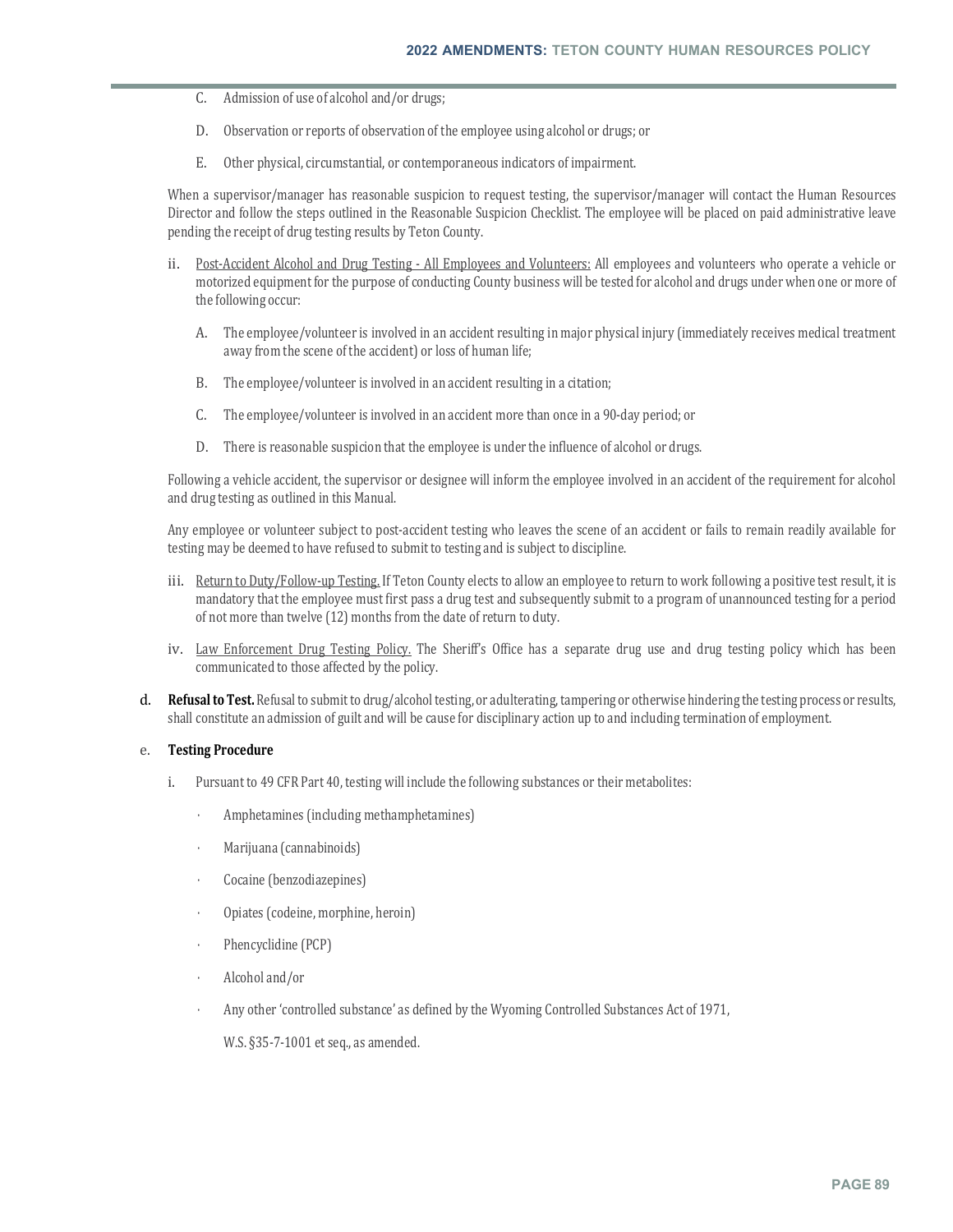### ii. Safeguards and Confidentiality

- A. A test for drug or alcohol use will be conducted by a trained and certified technician from a County-contracted independent laboratory using an accepted and recognized testing method. The drug screen analysis is accomplished through urinalysis testing. Alcohol testing may be through breath testing. A Medical Review Officer (MRO) must review and verify all positive drug tests.
- B. Test results under this Policy shall be handled to reasonably ensure privacy, minimize intrusion, establish proper chain of custody, and maintain confidentiality. All test results provided to Teton County Human Resources shall be treated with confidentiality and will generally be released only to the employee's Elected Official, Department Director, supervisor, the County Commissioners' Administrator, and the Teton County Attorney's Office.

### **f. Review of Results**

- i. The accepted laboratory standards will be utilized in determining when an employee tests positive for substance abuse. The employee is prohibited from performing any duties while the testing is being performed.
- ii. Positive: A positive result for controlled substances of alcohol shall be considered a per se, (in and of itself), violation of this policy. An employee who does not pass a drug test may request that the original sample be analyzed again at the individual's expense by a government certified laboratory.
- iii. An employee who receives a positive test result may contest or explain the result within five (5) calendar days of notification of a confirmed positive test result. All requests for an independent analysis must be made in writing to the testing facility and Human Resources Director within the five (5) calendar day period.
- iv. The MRO will contact the employee personally, in the case of a positive result. The MRO has the responsibility of reporting to Teton County whether the test results are positive or negative.
- g. **Negative Results.** If the results of the initial test are negative, the testing laboratory will report the results to the MRO retained by the testing facility. The MRO or the testing laboratory reports the negative results to Teton County Human Resources Director. In this instance, no additional tests on the specimen will be done.
- h. **Violations.** If Teton County determines that an employee's behavior is in violation of this policy, disciplinary action will be taken, up to and including termination of employment. Please contact the Human Resources Director if you have any questions.

The following are violations of this policy:

- i. Testing Positive. A positive drug test for alcohol or drugs constitutes a violation of Teton County's drug and alcohol policy and may lead to termination of employment.
- ii. Refusal to comply with testing.
- iii. Interference with testing. Employees and volunteers who adulterate, tamper or otherwise interfere with accurate testing are in violation of this policy.
- i. **Assistance.** Teton County provides a resource file of programs and organizations designed to assist employees seeking assistance for drug or alcohol addiction, abuse or concerns.
	- i. In the case of a positive and confirmed test for controlled substances or alcohol addiction, Teton County may require an evaluation by a Substance Abuse Professional (SAP) and that the employee successfully complete all recommendations of the evaluation at the employee's expense as a condition of continued employment. Failure to comply with the requirements of an approved SAP evaluation shall result in disciplinary action, up to and including termination of employment.
	- ii. No employee will be disciplined or discriminated against in any way because he or she has undertaken a rehabilitation plan. However, participation in counseling or rehabilitation shall not exempt an employee from compliance with the provisions of this policy and all other terms and conditions of his or her employment.
	- iii. Upon completion of all recommendations of the SAP evaluation, the employee may be required to agree to random drug/alcohol testing for a specified time period or to comply with other requirements intended to assure that the employee has not relapsed.
	- iv. An employee who enters an inpatient rehabilitation program shall not be permitted to return to work until the director or other authorized representative of the program provides certification to the Human Resources Department that the employee is capable of performing his or her job in a safe and satisfactory manner without limitation.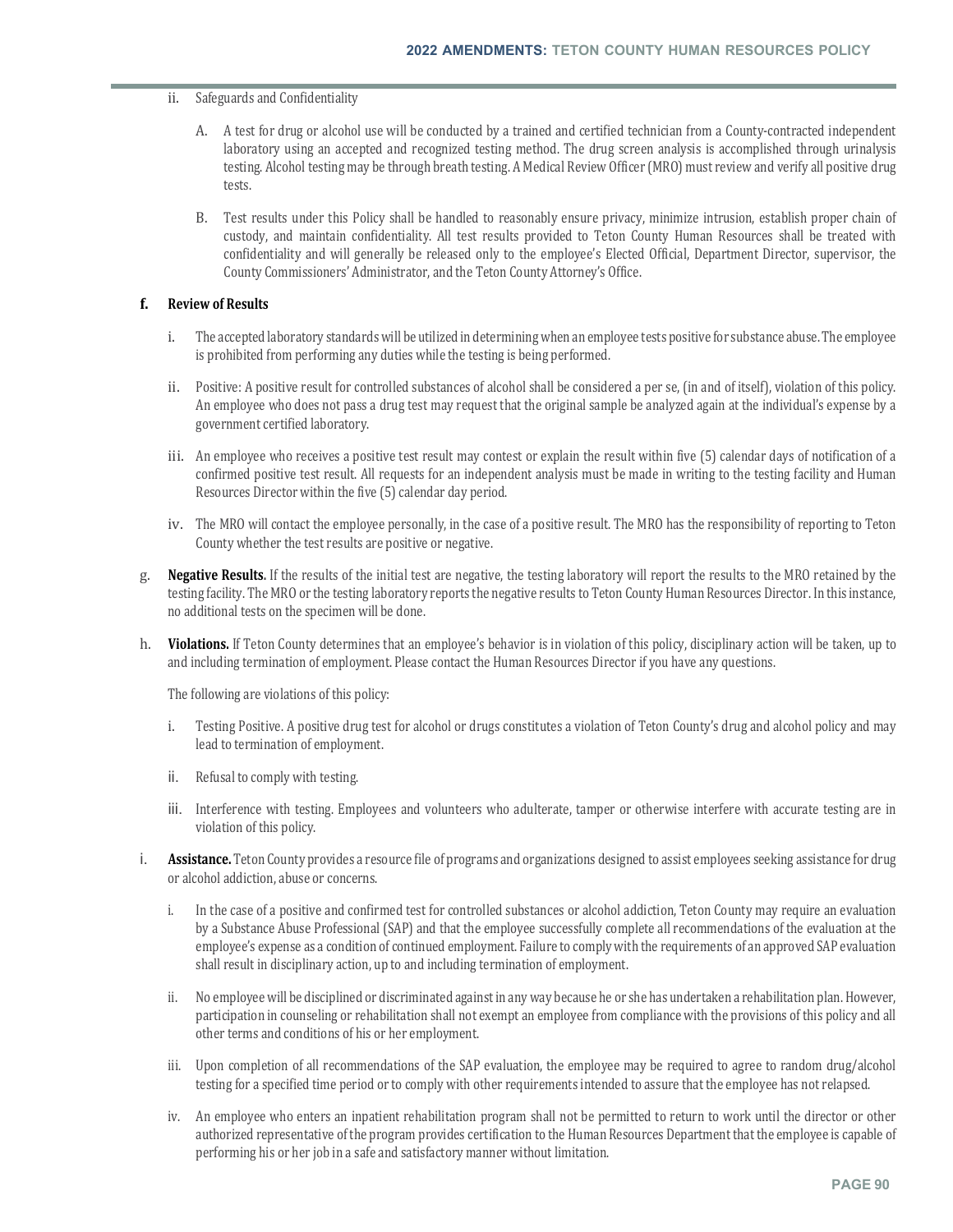- v. If the employee again tests positive for alcohol or substance abuse following return to the workplace, he/she shall be immediately discharged.
- j. **Voluntary Rehabilitation:** Any Teton County employee who considers him/herself to have a problem with substance abuse either in or out of the workplace may approach his/her Elected Official or Department Director/Division Manager, or Human Resources, and request voluntary entrance into a rehabilitation program. Voluntary participation does not preclude discipline or termination if the employee is subsequently found to be in violation of the Substance Abuse Policy.
- k. **Criminal Conviction.** An employee who is convicted or who pleads guilty or no contest to a Drug or Alcohol related offense, shall notify the Elected Official or Department Director/Division Manager within five (5) calendar days, whether such offense took place in or out of the workplace. Such convictions may result in disciplinary action or termination of employment. The Human Resource Director should be notified immediately by the Elected Official or Department Director/Manager.
- l. **Employees Driving County Vehicles.** Those employees chosen for employment (or employed) in County positions for which driving a County vehicle or County equipment is required, may be subject to drug and alcohol testing under: Reasonable Suspicion, Random, and Post-Accident testing. Those positions requiring a Class A Commercial Drivers' License (CDL) are subject to provisions of the regulations of the United States Department of Transportation. Compliance with the minimum requirements of the U.S. Department of Transportation and its minimum consequences does not guarantee an employee will be returned to work following a violation of Teton County Policy. Employees driving county vehicles are required to maintain an acceptable driving record and a valid driver's license. Employees' driving records are reviewed bi-annually. Any county driver whose status is in violation of the Teton County driving record criteria guidelines, the Wyoming Association of Risk Management unacceptable driving record criteria, and/or whose driver's license becomes suspended or revoked, may not drive any vehicle on County business, and may be subject to duty reassignments, discipline or termination.
- m. **Supervisor Reporting Guidelines.** Any supervisor who believes he or she has reasonable suspicion that an employee is impaired or under the influence of a controlled substance or alcohol, shall immediately consult with the Human Resources Department and shall determine whether the employee shall be examined by a physician; or tested for a controlled substance and/or alcohol. Employees believed to be under the influence of controlled substances or alcohol will be required to leave the premises as soon as safe transit can be arranged.

### **11‐4 ACCIDENTS AND INJURIES**

### a. **County Vehicle Accidents**

If an employee is involved in an accident while acting within the scope of his or her duties as a Teton County employee and/or while driving a Teton County vehicle, the employee shall follow the instructions in the Safety Manual.

- i. Employees are required to submit to a post-accident drug test and will be directed to report to the collection site so that a drug test may be performed. The employee involved may not consume alcohol for eight (8) hours after the accident, or until he/she has taken an alcohol test, whichever comes first. The employee must remain readily available for such testing and may not take any action to interfere with the testing or the results of testing.
- ii. Definition of an Accident. An unplanned, undesired event, not necessarily resulting in injury, but damaging property and/or interrupting the activity in process, to the point where it is judged to be more than a minor incident.
- b. In all cases where there is injury or death, or significant property damage, a post-accident test shall be done.
	- i. Report the accident as soon as possible to your Supervisor, Elected Official, or Department Director.
	- ii. Observe and record all information in a written accident report to the Human Resources Department, attaching a copy of the police report. If the damage is estimated to be \$1,000 or more, or in case of death or bodily injury, a Wyoming Traffic Accident Report SR21 must be submitted to the Wyoming Department of Transportation and the County's liability insurance carrier within ten (10) days of the incident.
- c. **Medical Emergency or Injury/Public/Employee:** If an employee or member of the public experiences a medical emergency or injury on County property, the employee witness should call 911 and request an ambulance, and notify the County Clerk's Office (for liability insurance purposes) as soon as possible. If an employee is injured on the job, his/her supervisor, director or manager should be informed and a Workers Compensation and injury report filed with Human Resources.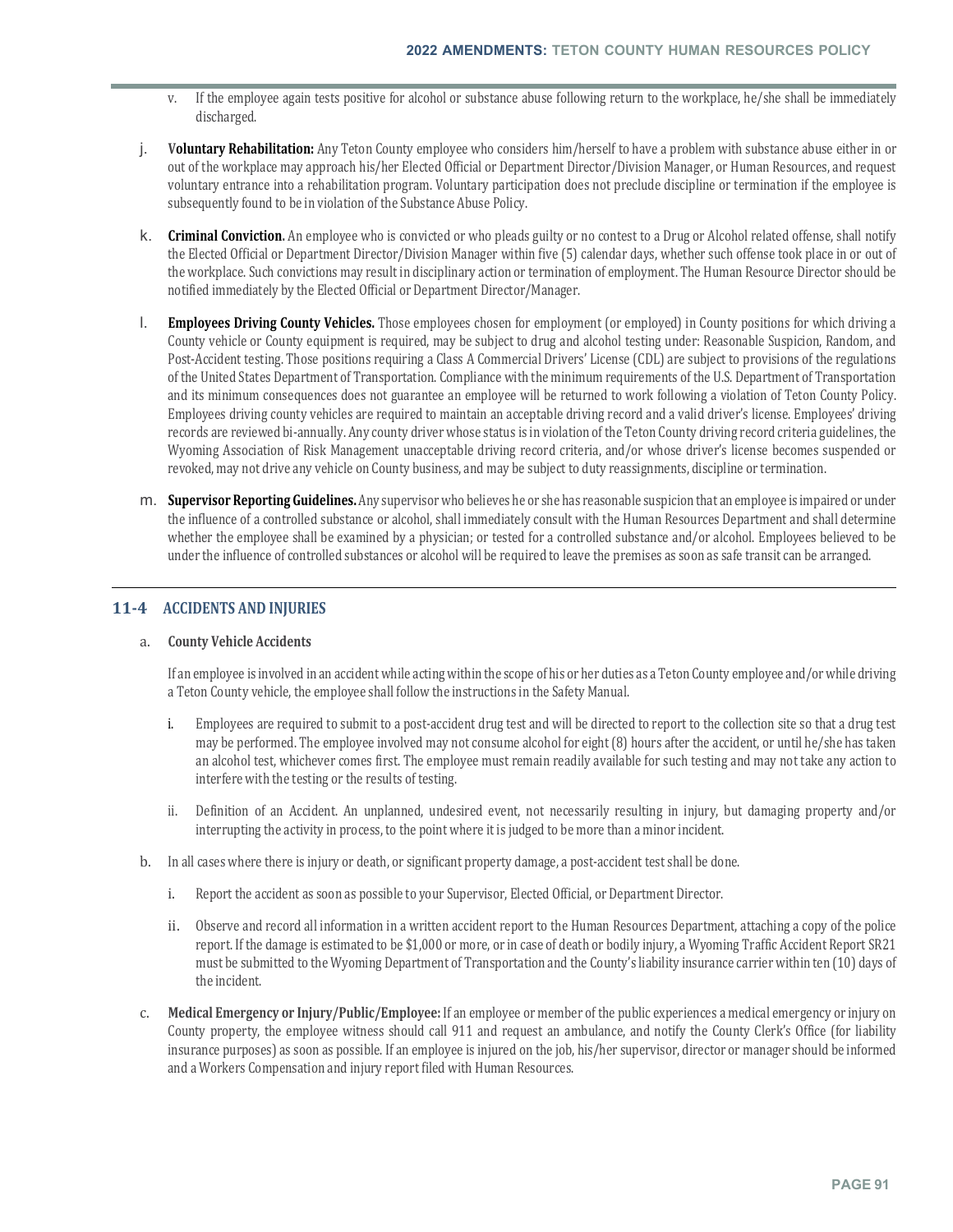### **11‐5 WORKERS' COMPENSATION**

- a. Teton County complies with Workers' Compensation Insurance Laws and provides payment for medical treatment and part of any income the employee may lose while recovering from an on-the-job illness or injury. Regular full-time, part-time, seasonal, and temporary employees who are injured or disabled on the job while working within their scope of employment and designated volunteers engaged in extra- hazardous occupation while responding to situations where health and safety of the public are at risk as defined under W.S. §27-14- 108(e), are covered by Workers' Compensation Insurance. The total cost of the insurance premiums is paid by the County. Workers' Compensation Insurance is administered by the Human Resources Department and Wyoming Workforce Division of Workers' Compensation.
	- i. **Application.** Workers' Compensation Insurance pays for an employee's medical expenses and a percentage of the employee's loss of income for an injury or illness incurred within the scope of the employee's job duties. The employee must report the injury or illness to his or her supervisor immediately, regardless of the severity, and sign and submit all appropriate forms to the Human Resources Department within seventy-two hours after the injury or illness has occurred. Failure to promptly report a job-related injury or illness may result in a loss or reduction of benefits, so long as the employee is capable of notifying the supervisor.
	- ii. **Definition.** An employee will be deemed to be on workers' compensation leave until he or she is able to resume essential job functions on his or her regular work schedule, when approval is granted by the County to return to the regular work schedule on a restricted basis as defined by the employee's attending physician, resuming performance of all of the essential duties required in the employee's position with reasonable accommodation, or when the employee is separated from County employment.
	- iii. **Benefits.** An employee on workers' compensation leave will be entitled to receive the statutory benefits available under the Workers' Compensation Act of Wyoming, W.S. § 27-14-207, et seq., and as may be determined by Teton County's Workers' Compensation. Benefits may be reduced if it is determined that the injury or illness was not job related, that the injury was caused by a willful failure of an employee to use safety devices provided by the employer or willful failure to obey a reasonable safety rule adopted by the employer, or where the injury results from intoxication of the employee from drugs or alcohol.
	- iv. **Report Medical Status**. During leave for a workers' compensation injury or illness, employees, if they are capable, must keep their supervisors informed on at least a weekly basis of their medical status in regard to their ability to return to work. Teton County reserves the right to request periodic reports regarding the employee's medical status from the designated medical provider.
	- v. **Termination.** A workers' compensation claim does not preclude an employee from being separated from employment pursuant to the other provisions of this Policy Manual.
	- vi. **Modified Schedule or Restricted Duty.** While recovering from an on-the-job injury, an employee may return to work on a temporary basis with a modified work schedule and/or with restricted duties as the case may allow. The County reserves the right to limit or deny return to work on a modified schedule or restricted duty. (Reference Light Duty Policy for details.)

### b. **General Requirements:**

- i. Any Teton County employee or designated volunteer who may be injured or disabled on the job, or who is exposed to or suffers an occupational illness of any kind, is required to report such incident or condition immediately to their supervisor, or as soon as practical, but not later than seventy-two (72 hours) after having sustained an injury. In addition, the injured employee/volunteer shall file a Wyoming Report of Injury form within ten (10) work days after the accident to the Workers' Compensation Division; a copy of the form is sent to the Human Resources Department. Failure to submit timely reports may delay or endanger applicable indemnity and/or medical benefits to individuals.
- ii. Workers' Compensation may pay for:
	- A. Hospital and medical bills from the date of the compensable injury;
	- B. Temporary total disability (TTD) or temporary light duty; i.e., time lost from work as allowed by law;
	- C. Permanent loss of body function;
	- D. Artificial replacement as set by statute;
	- E. Death benefits as set by statute.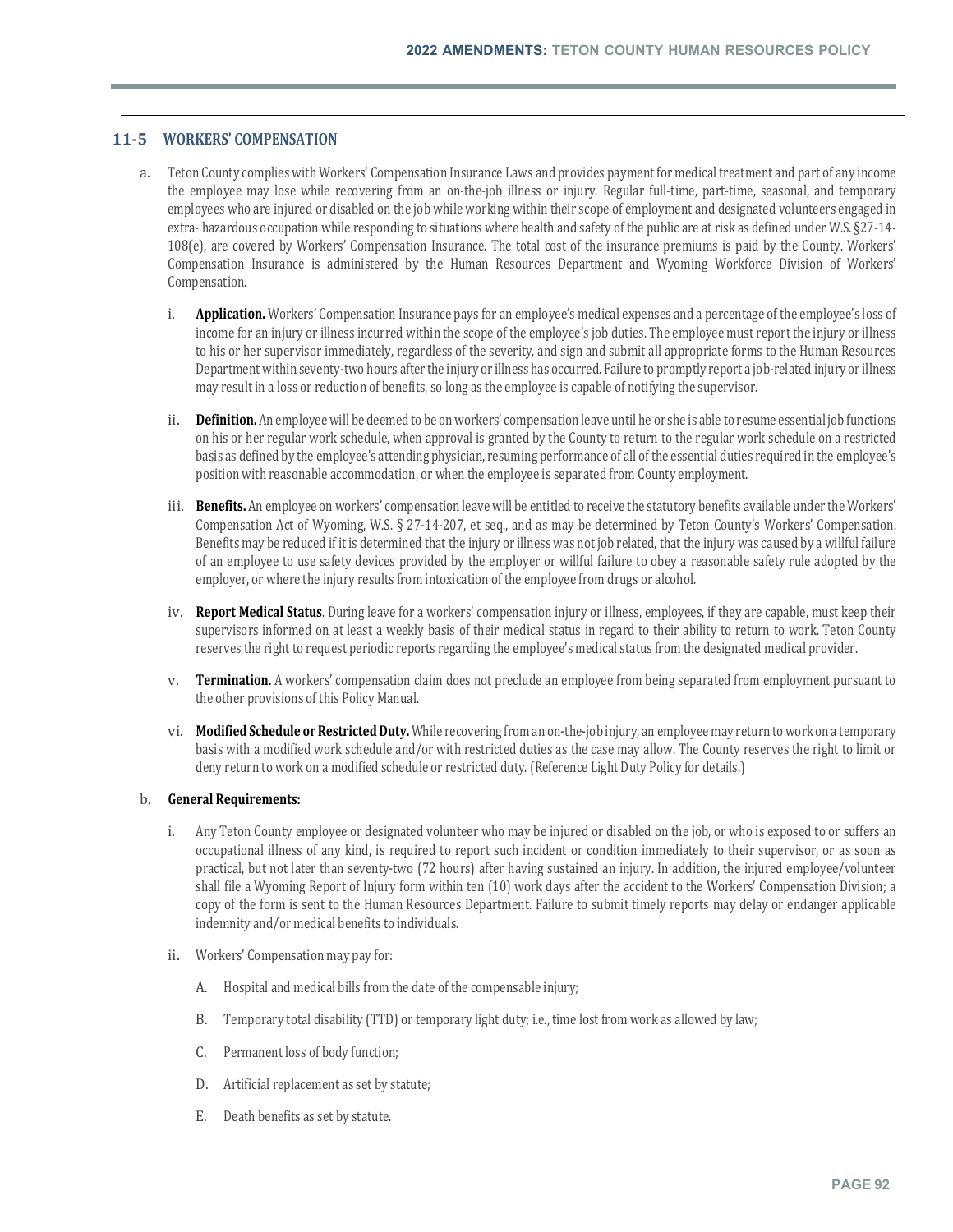### c. **Reporting Procedures:**

- i. Office/Department/Division Responsibilities: Each Office/Department/Division shall take responsibility for providing a safe work environment in order to help prevent injuries and ensure that the individual receives prompt medical attention should an injury occur in the workplace.
	- A. It is the responsibility of all supervisors to investigate and report all on-the-job injuries or illnesses to Human Resources within 24 hours of the incident.
	- B. Within 24 hours of notification, review with the individual the details of the incident to include: what the individual was doing when the injury occurred, what could have prevented the accident/ injury, and any other pertinent facts regarding the incident.
	- C. Complete and sign the back section of the WC Injury Report Form and forward a copy to the Human Resources Department within 72 hours of the incident. Forms for these reports are available through the Human Resources Department or online through the Wyoming Department of Workforce Services.
	- D. If applicable, counsel the individual regarding safety precautions specific to performing tasks in his/her work environment.
	- E. Notify Human Resources if the employee will miss any work.
	- F. Forward all Physician Notices or Releases to Human Resources upon receipt.
	- G. When feasible and necessary, provide modified or light duty to the employee to allow the employee to return to work as soon as possible.
- ii. Employee/Volunteer Responsibilities: Each employee is responsible for adhering to these policies and procedures and keeping their supervisor informed of their Workers' Compensation status.
	- A. Report all on-the-job injuries or illnesses, no matter how slight, to their supervisor as soon as possible.
	- B. Complete and sign the Wyoming Report of Injury form and submit to immediate supervisor for signature within 72 hours of the incident.
	- C. Seek medical attention, if necessary, at the nearest medical facility; non-emergency injuries to an urgent care facility and critical or emergency medical needs to the hospital emergency room.
	- D. Inform the medical facility/provider that the injury is job related, all claims should be filed through Workers' Compensation, and that he/she is employed by or a volunteer for Teton County.
	- E. After treatment, if the employee is released to return to work, the employee must obtain a written release from the physician. This statement must include any work restrictions or physical limitations necessary.
	- F. If the employee is not released to return to work, he/she must obtain a statement from the physician stating:
		- I. That the employee is unable to return to work.
		- II. When the employee may be expected to return to work.
		- III. Any work restrictions or physical limitations which may be necessary.
		- IV. All physician statements or fitness-for-duty forms must be provided to the employee's supervisor either prior to, or on the day the employee returns to duty, but in no case later than 24 hours.
- iii. Human Resources Responsibilities:
	- A. Conduct a review of County-wide Workers' Compensation data on a quarterly basis. Communicate trends and/or necessary follow up to the Elected Official or Department Director.
	- B. Contact Employee and Physician, as necessary, to discuss injury, return to work date, and/or temporary light duty/modified work program.
	- C. Coordinate temporary light duty between Workers' Compensation Case Manager, the employee, and the employees' supervisor and complete agreement with employee.
	- D. Contact supervisor monthly to monitor temporary light duty and employee's condition.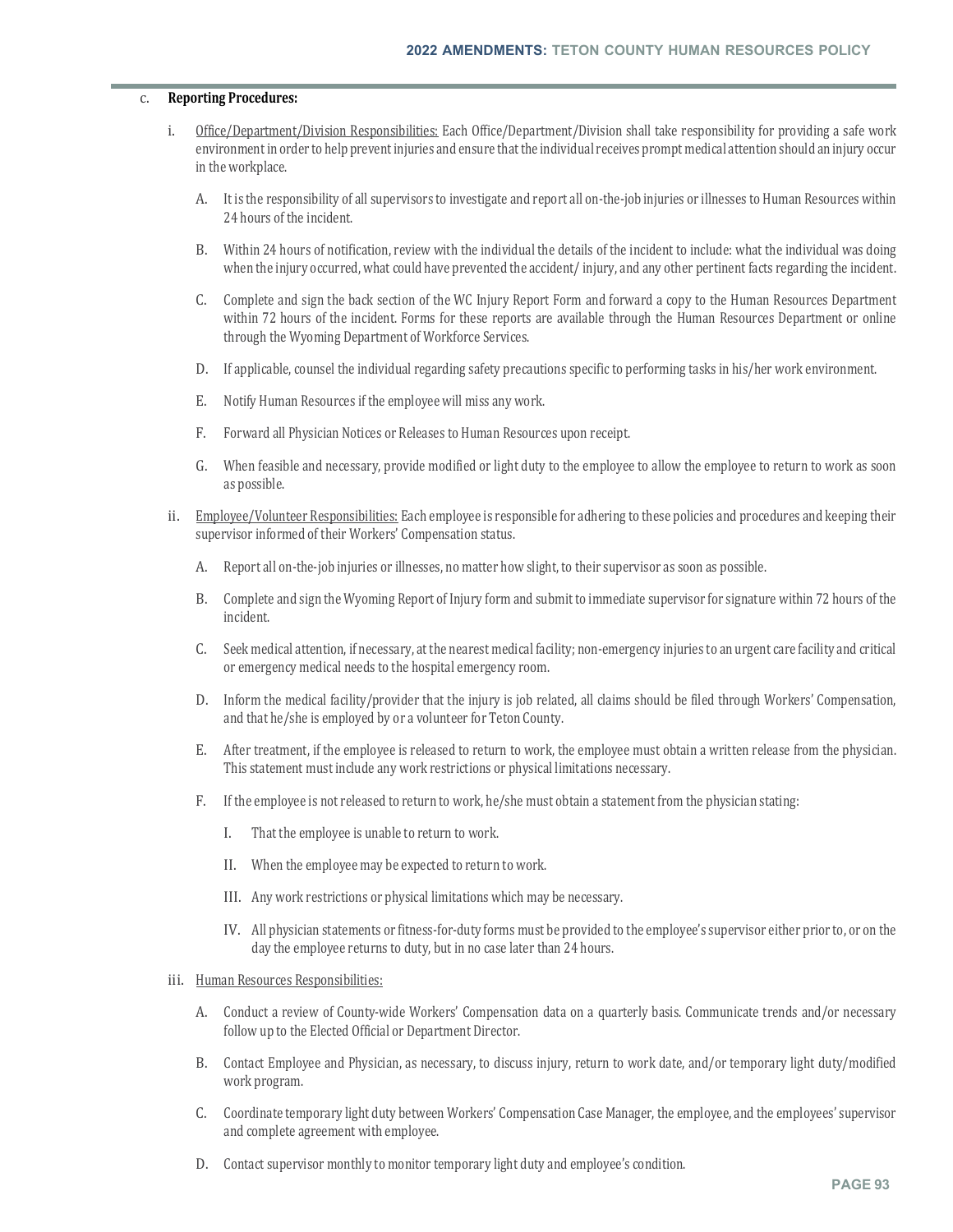### d. **Medical Certification of Occupational Injury or Illness:**

If an employee is unable to return to work due to an occupational injury or illness, the employee must provide a written certification from the health care provider to the employee's Elected Official, Department Director, or Division Manager, and the Human Resources Department. Medical re-certification may be requested if the absence is for an extended period of time.

### e. **Wage Replacement Payments and Payroll Procedures:**

An employee who sustains a compensable injury or illness and is unable to work after a waiting period of three (3) days is entitled to income benefits (TTD) which are calculated at a rate of two-thirds (2/3) of the injured employee's actual monthly gross earnings at the time of injury, but shall not exceed the statewide average monthly wage. Employees who elect to receive Workers' Compensation benefits will receive wage replacement in the following manner:

- i. When an employee loses time on the date of injury due to seeking medical attention, supervisors should record the employee's time as sick leave hours with a notation of 'WC'.
- ii. If an employee loses up to eight (8) consecutive days, the first three (3) days of absence shall be taken as paid sick leave. TTD payments are not allowed for the first three (3) days unless the incapacity extends beyond eight (8) consecutive days.
- iii. If more than eight (8) days are lost, an employee may elect to receive Workers' Compensation benefit wages for all lost work days.
- vi. Weekends and holidays are included when counting the number of days off.
- vii. An employee may not use accrued leave or compensatory time while being compensated through Workers' Compensation.
- viii. Following a doctor's declaration that an employee may return to full duty, occasional absence from work related to the original injury will be charged to sick leave.

| <b>Medical Release from Work:</b> | <b>Wage Replacement:</b>                                                   |
|-----------------------------------|----------------------------------------------------------------------------|
|                                   |                                                                            |
| Day of Injury                     | Paid sick leave is used for lost time                                      |
| 3 days or less than               | Paid sick leave is used for lost time                                      |
| More than 3 but less than 8 days  | TTD benefits are paid for time out after third day                         |
| 8 days or more                    | TTD benefits are paid from the initial first day out or retro-<br>actively |

Supervisors are responsible for accurate timecard related reporting. The law requires that what is reported must be paid; not reporting time accurately may be considered falsifying an official document and therefore needs to be reviewed carefully.

### f. **Workers' Compensation and Other Benefits:**

When accessing Workers' Compensation benefits, the injured employee and supervisor must be aware of how the employee's status may impact other county benefits and applicable policies. They include, but are not limited to, the following:

- i. Reporting Lost Time. Each time an employee is absent from work due to a WC injury, the employee must provide documentation from his health care provider to his supervisor not less than every 30 days. This includes intermittent lost time.
- ii. Workers' Compensation and Family Medical Leave. An employee who is off work on workers' compensation leave who also meets the eligibility requirements of the FMLA will have that time designated as FMLA leave. This time will count towards the 12-week FMLA entitlement.
- iii. Insurance Benefits. If an employee exhausts FMLA or is not eligible for FMLA, and exhausts all leave accruals, the employee is in 'leave without pay' status (LWOP). When an employee reaches LWOP and is not protected under FMLA, they then are required to pay the County's Insurance premiums out- of-pocket to continue health benefits. In addition, all leave accruals, holiday pay, and contributions to the employee's health savings account and Wyoming Retirement Pension cease. Employees may elect to suspend their health insurance coverage; however, they will be subject to the eligibility waiting period upon returning to active status. If an employee elects to maintain coverage and fails to pay the premiums, all insurance will be canceled.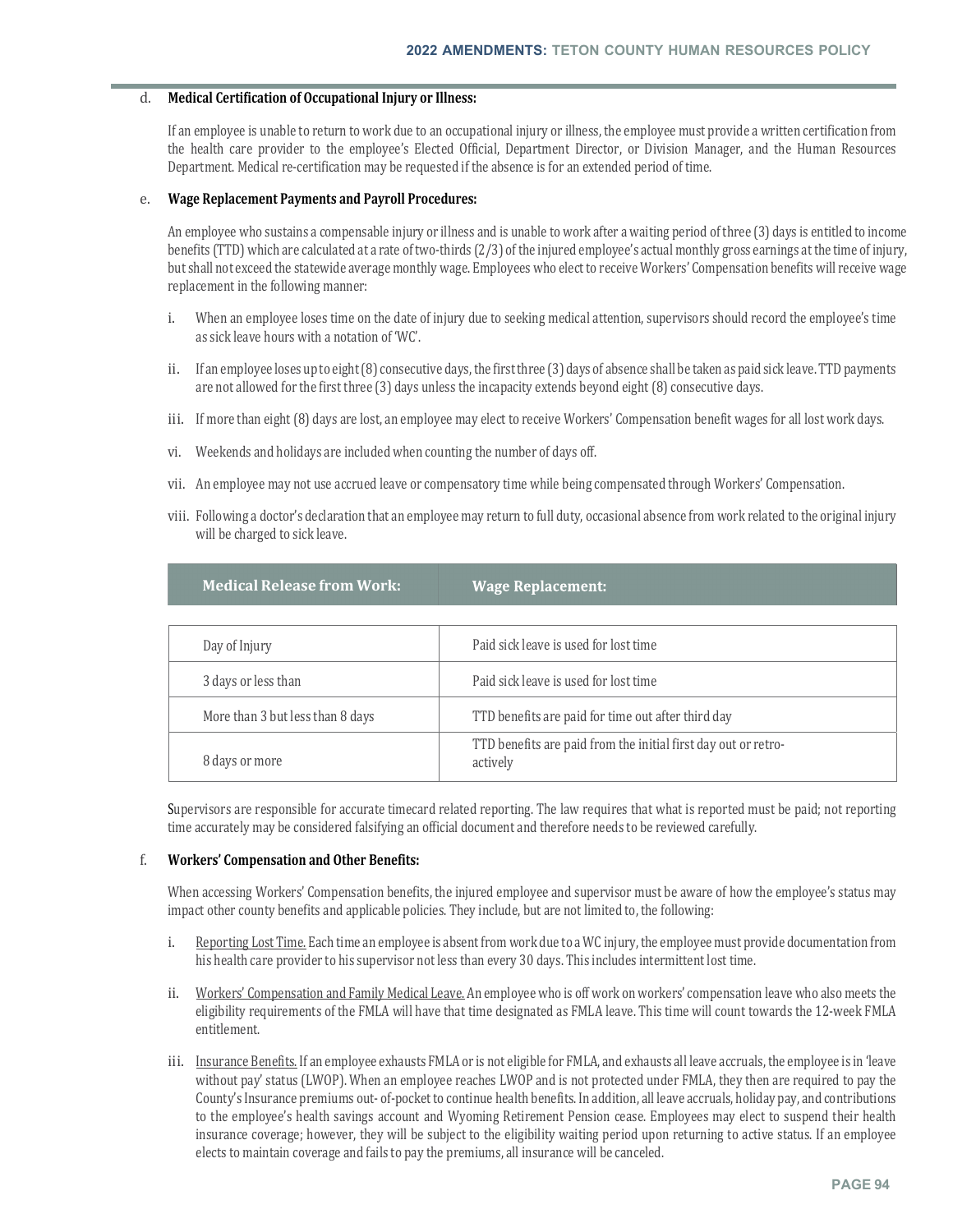- iv. Accrual of Leave. Employees shall not continue to earn vacation leave, sick leave, or holiday pay while an employee is out due to a sustained absence under a Workers' Compensation period.
- v. Supplementing WC Wage Replacement Payments. Upon receipt of the WC wage replacement check, an employee may opt to use available sick leave to supplement Workers' Compensation payments, but my not exceed total gross earnings. To use accumulated sick leave for a Workers' Compensation injury, the employee must remit a copy of his/her Workers' Compensation check to Human Resources prior to receiving any accumulated leave payments. The difference between such benefits and the employee's regular gross earnings will be calculated and a sick leave deduction will be processed on the next payroll cycle. Employees are not obligated to use their accrued sick leave benefits to supplement the workers' compensation wage payments.
- vi. Employees who have questions or disputes regarding Workers' Compensation benefits and payments should contact the Human Resources Department. Employees may also request a hearing with the Wyoming Workers' Compensation Division.

### **11‐6 WORKERS' COMPENSATION LIGHT DUTY**

- a. **Policy.** It is the intention of Teton County to return ill or injured employees, with appropriate medical release, to light duty on a temporary basis at the earliest possible opportunity. The County may make a written offer of temporary light duty work to an employee receiving temporary total disability benefits under Workers' Compensation. Workers' Compensation Act §27-14-404 (j)
	- i. Eligibility.

An employee will be eligible for transitional or light duty based on:

- A. the employee's medically determined physical limitations,
- B. the availability of transitional or light duty positions or assignments,
- C. the employee's vocational skills, additional abilities, and work experience, and
- D. specific work force needs and fiscal responsibilities of the office, department, or division and the County.

Unless unusual circumstances warrant, this period shall not exceed one (1) year cumulatively for any one injury and will be evaluated monthly for appropriateness by the Workers' Compensation Case Manager, Human Resources, and the employee's physician. County leave policies and benefit programs may be impacted.

- b. **Procedures.** A light duty offer must be in writing and detail the proposed hours, starting date, and work requirements. The employee's doctor must certify that the work proposed for light duty will not harm the employee. If there is no light duty work available, then the employee is entitled to his/her full disability (TTD) until released back to full duty work. An employee who refuses a bona fide written offer of temporary light duty work shall have a reduction of two-thirds (2/3) TTD benefits unless the employee provides written proof to the Workers' Compensation Division of their inability to perform the light duty assignment.
	- i. Employee Responsibility:
		- A. Sign Wyoming Worker's Safety and Compensation Division's Agreement of Temporary Light Duty/ Restricted Work form.
		- B. Cooperate with the Physician's treatment plan and Temporary Light Duty program.
		- C. Attend all appointments and therapy as directed by Physician.
		- D. Work as scheduled.
	- ii. Supervisor's Responsibility:
		- A. Work with Human Resources to develop a list of modified duty activities available within the office, department or division, if applicable.
		- B. Provide employee with written light duty agreement which outlines modified schedule and/or task assignments.
		- C. Orient employee to temporary light duty tasks.
		- D. Report attendance, compliance, and tolerance of employee in the Temporary Light Duty program to Human Resources.